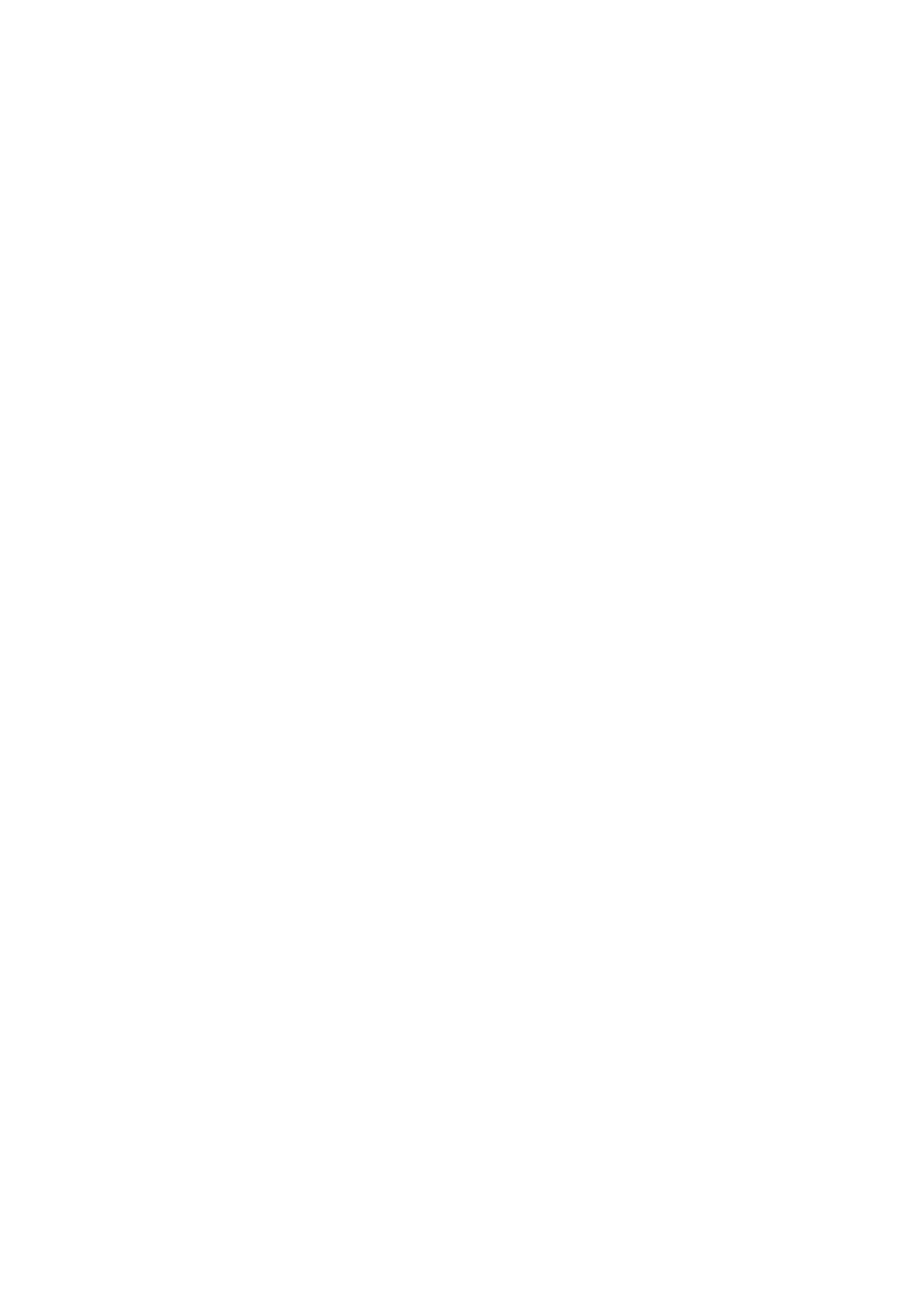# Legislative Assembly

Tuesday, 20 October 2020

# **ESTIMATES COMMITTEE B**

The meeting commenced at 9.00 am.

**Division 15: Jobs, Tourism, Science and Innovation — Services 3 and 5 to 7, Defence Issues; Tourism, \$183 660 000 —**

 $\overline{a}$ 

Ms J.M. Freeman, Chair.

Mr P. Papalia, Minister for Tourism; Defence Issues.

Mr R. Sellers, Acting Director General.

Ms L. Dawson, Deputy Director General, Industry, Science and Innovation.

Mr M. Moran, Executive Director, Defence West.

Mr P. Carden, Chief Finance Officer.

Mr R. Sansalone, Chief Financial Officer.

Ms S. Doherty, Executive Director, Events, Tourism WA.

Ms D. Belford, Acting Managing Director, Tourism WA.

Mr I.E. Johnson, Principal Policy Adviser, Tourism.

Mr P.A. Zapelli, Senior Policy Adviser, Defence Issues.

[Witnesses introduced.]

**The CHAIR**: This estimates committee will be reported by Hansard. The daily proof *Hansard* will be available tomorrow. The Chair will ensure that as many questions as possible are asked and that both questions and answers are short and to the point. If an adviser needs to answer from the lectern, will they please state their name prior to their answer. The estimates committee's consideration of the estimates will be restricted to discussion of those items for which a vote of money is proposed in the consolidated account. Questions must be clearly related to a page number, item, program or amount in the current division. Members should give these details in preface to their question. If a division or service is the responsibility of more than one minister, a minister shall only be examined in relation to their portfolio responsibilities.

The minister may agree to provide supplementary information to the committee, and I ask the minister to clearly indicate what supplementary information will be provided. I will then allocate a reference number. Supplementary information should be provided to the principal clerk by Friday, 30 October 2020. I caution members that if a minister asks that a question be put on notice, it is up to the member to lodge that through the online questions system.

I give the call to the member for Churchlands.

**Mr S.K. L'ESTRANGE**: I refer to the Australian Marine Complex on page 204 of budget paper No 2, volume 1. When will the final plan be —

**Mr P. PAPALIA**: Which line?

**Mr S.K. L'ESTRANGE**: Sorry; the second line.

**Mr P. PAPALIA**: The AMC.

**Mr S.K. L'ESTRANGE**: They are "Australian Marine Complex Strategic Infrastructure and Land Use Planning" and then underneath that, the third line item, "Australian Marine Complex Upgrade". When will the final plan be released?

**Mr P. PAPALIA**: Which final plan is the member talking about?

**Mr S.K. L'ESTRANGE**: I am referring to "Australian Marine Complex Strategic Infrastructure and Land Use Planning" Is there a plan?

**Mr P. PAPALIA**: We agreed with Minister Pyne, when he was the defence minister, that we would collaborate at state and federal levels and via the federal minister's office and defence—appropriate defence representatives to plan for defence requirements for infrastructure at the AMC for the future. That work is ongoing. It is a matter of collaboration, and every time a draft is prepared, it is shared with the federal agencies and responsible individuals. It is just ongoing work. There is no deadline for delivery, if that is what the member is after.

**Mr S.K. L'ESTRANGE**: I suppose I would just like to know whether there is a plan or planning is underway.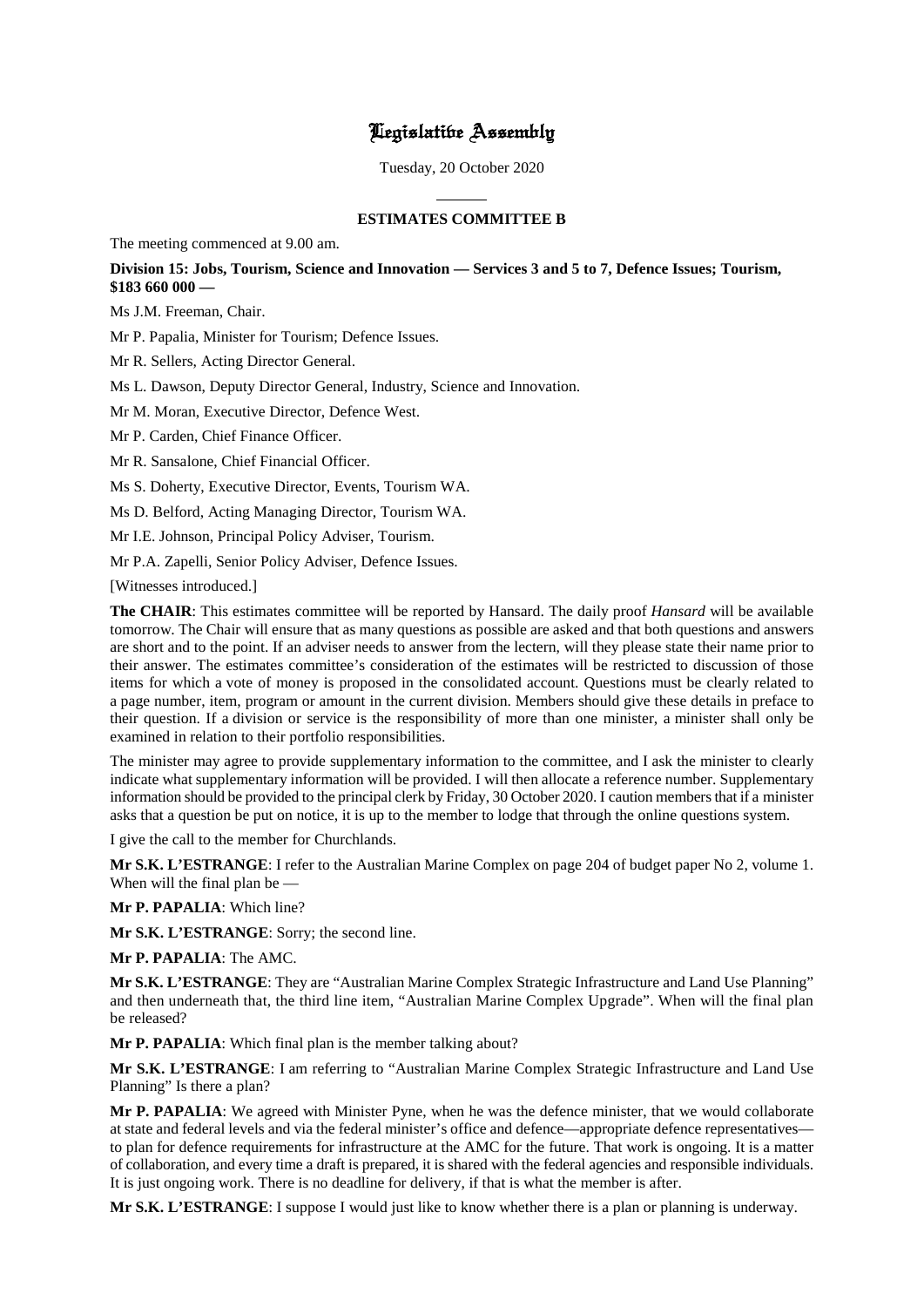**Mr P. PAPALIA**: Yes. It has been a valuable effort, or collaboration. There is a lot of work around determining not just what we require for defence at AMC, but also ensuring that our requirements of servicing offshore oil and gas and other sectors are incorporated in whatever plans defence have, or would aspire to have, and so that is just ongoing work. We are continuing to collaborate with the federal minister's office, and I anticipate that it will not be too much longer. I imagine that plan will be public by towards the end of the year.

**Mr S.K. L'ESTRANGE**: From that, minister, we would expect to see the actual Australian Marine Complex strategic infrastructure land use plan towards the end of this year?

**Mr P. PAPALIA**: Yes. A draft has been shared with industry players. The member is probably aware of that. We received the commentary and input from industry, then we returned it to defence, and that work has been finalised. I anticipate by the end of the year.

**The CHAIR**: Further question or different question?

**Mr S.K. L'ESTRANGE**: I opened with the second and third line items, so I am still dealing with those two lines. In the third line item "Australian Marine Complex Upgrade", what does the funding for this financial year and next financial year cover? The 2020–21 budget estimate is \$23.8 million and the forward estimate for 2021–22 is 30.2 million. Can the minister please let us know what that upgrade is covering?

**Mr P. PAPALIA**: That is the contribution by the state effectively to federal defence infrastructure outcomes. We announced a significant effort by the state both to create jobs and stimulate the economy in response to the COVID challenge and also to meet the requirements and future requirements of defence, so it would be nice to see the federal government contribute a little bit towards defence infrastructure outcomes in WA. That essentially is around \$84 million. It will result in the AMC 1 wharf extension and design work being done on the new finger wharf. In the event that we got full-cycle docking, the finger wharf would be accommodating that, but the AMC wharf 1 is the major wharf there. It is to be extended it so that we have capacity to accommodate the future frigates and upgrades to the wharf services, because the member would probably be aware that they have for some time now been substandard with respect to servicing ships that are alongside in maintenance. It is also creating a common user facility vessel transfer path between the wharf area and the Civmec–Luerssen shed to ensure that we can transfer up. We are ensuring that it is hardened. All of the services are underneath that transfer path, but we are also ensuring that it is hardened for the future so there is the ability to lift a vessel as large as an air warfare destroyer up into that shed. That shed has the height and volume capacity to accommodate one of those ships. In advance of any requirement being articulated, that is being done. Also, there is a number of intersection upgrades to the roads in the area that for some time have been identified as choke points and difficult areas for people working in the AMC to facilitate ease of access and egress. We are also constructing a new shipbuilding facility in the northern harbour area. All of those collectively represent that \$84 million investment by the state government into federal defence.

**Mr S.K. L'ESTRANGE**: I refer to page 205 of budget paper No 2, volume 1, and the eighth significant issue impacting the agency under the heading "Defence" that talks about Defence West. Can the minister provide an update on the priorities for Defence West for the upcoming financial year?

**Mr P. PAPALIA**: Defence West's objectives all relate to its "Western Australian Defence and Defence Industries Strategic Plan". The number one priority is to implement that plan, and from that plan flow a range of outcomes or tasks. The first and foremost objective for Defence West is to consolidate its massively increased resourcing and personnel staffing capacity in representing the industry and looking for opportunity for the defence industry in Western Australia, ensuring we get a share in the national interest of the \$ 279 billion or so worth of commitment by the federal government towards a sovereign defence capability. That is the number 1 priority. There are other tasks associated with that, such as, for instance, hosting the annual Indo–Pacific Defence Conference, representing at other defence expos and the like around the country or in the region, and collaborating or coordinating with the defence science centre on fostering research and development. All these things flow from meeting the objective of implementing the defence and defence industries strategic plan.

#### [9.10 am]

**Mr S.K. L'ESTRANGE**: The minister can help me if I could not find it, but what is Defence West's operational budget for 2020–21 and the forward estimates?

**Mr P. PAPALIA**: In the fiscal year 2019–20, the total budget was \$3.831 million. In 2020–21, it rises to \$29.969 million, but that incorporates some of the planning work associated with that aforementioned \$84 million infrastructure investment.

**Mr S.K. L'ESTRANGE**: That is a massive jump.

**Mr P. PAPALIA**: It is.

**Mr S.K. L'ESTRANGE**: It has gone from \$3.83 million to \$29.969 million.

**Mr P. PAPALIA**: That is right. We are committed to growing defence outcomes. Part of that is more than doubling or almost doubling the full-time equivalents, part of it is just general funding to enable those people to do their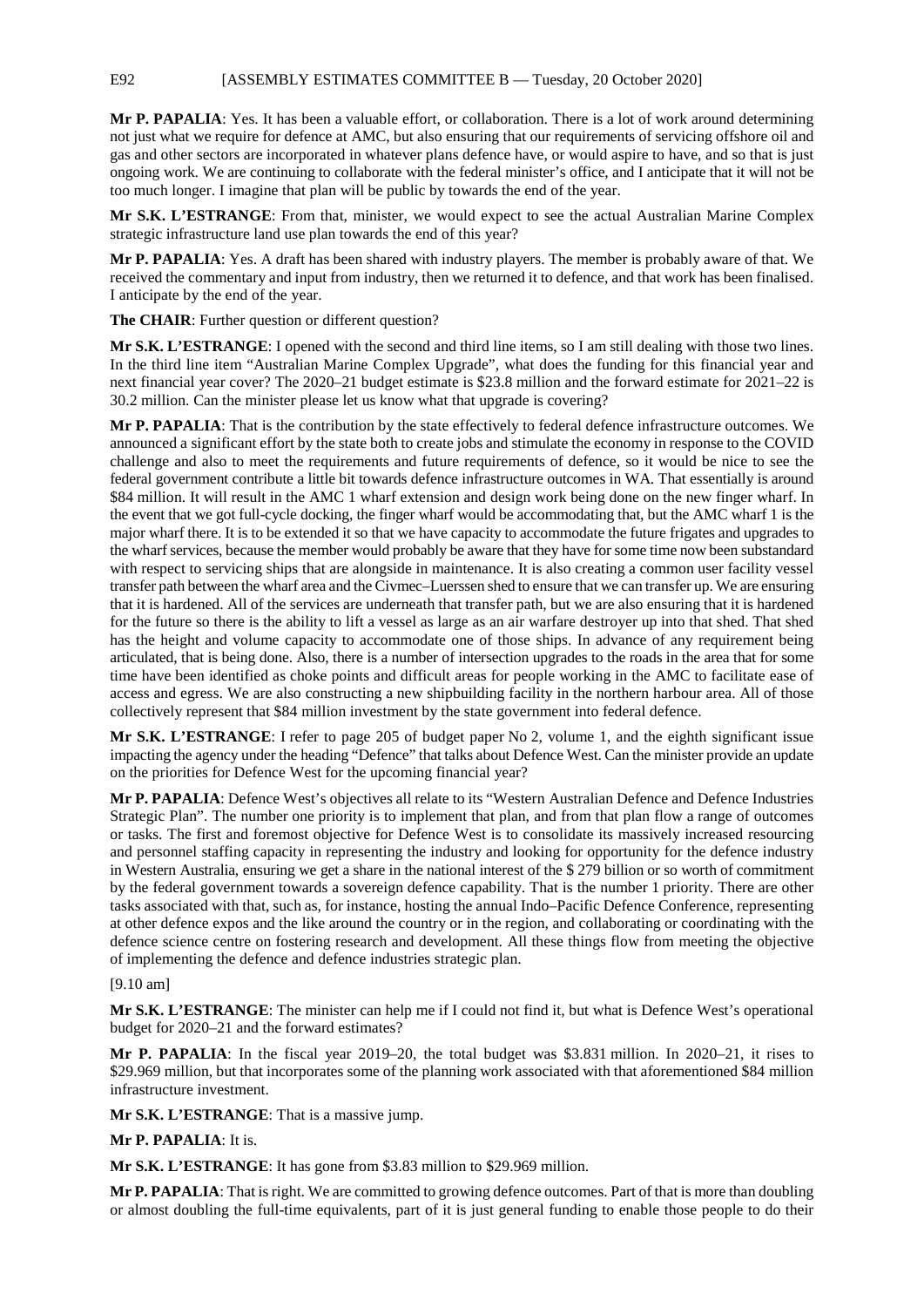work and to provide more support to the defence sector, part of it is grants associated with the Defence Science Centre to foster research, development and training of our tertiary researchers in the defence sector, and part of it is for planning and delivery of the AMC infrastructure upgrades that we talked about earlier. In spending \$84 million on infrastructure, there is a lot of practical work in getting that done. Defence West administers that budget.

**Mr S.K. L'ESTRANGE**: Are we able to get a breakdown of what the \$29.969 million will be spent on?

**Mr P. PAPALIA**: The breakdown is as follows: Defence West salaries, 2.491 million; Defence West general funding, \$2.146 million; grants, \$1.25 million; and campaign advocacy to get ready to make the case for full-cycle docking to be delivered, \$282 000. Part of the delivery of all the work associated with that \$84 million for the AMC complex upgrades is worth \$23.8 million.

**Mr S.K. L'ESTRANGE**: Can I just confirm that Defence West's operational budget is being used to try and assist with the development of the government's Australian Marine Complex?

**Mr P. PAPALIA**: Our Australian Marine Complex is Australia's Australian Marine Complex. We are seeking to assist the federal government, which should be spending its money on defence infrastructure. We are doing that because have a dual objective. One objective is meeting the requirements of the Australian national interest in providing the most capable defence or maritime defence support facility in the region. We are expanding that and ensuring that our facilities remain at the forefront and provide the best possible support to Australia's defence force. That is our priority. Associated with that is our intent to create jobs for Western Australians and Western Australian industry, with the opportunity for Western Australian industry in meeting that objective in the near term to confront the COVID challenge and ensuring that we have a pipeline of work. I will repeat what I have said earlier: frankly, we are doing the federal government's job. I have to say that it is not doing much at the moment in its own fields of responsibility. It appears as though the federal government likes to be in charge of the borders except when it is difficult. It likes to be responsible for a full spectrum of government activities in Australia until it gets difficult, and then Peter Dutton disappears. Western Australia is carrying the defence load here. In Western Australia right now infrastructure for defence is being built by Western Australian taxpayers. It is a federal government responsibility, a defence responsibility. Perhaps it is time the defence minister was in Australia instead of Japan and delivering on her portfolio for Western Australians and Australians.

**Mr S.K. L'ESTRANGE**: I am still on this same line. I still need to get the answer I am looking for to the question.

**Mr P. PAPALIA**: I do not know what the member's question is. Can the member ask it again?

**Ms J.J. SHAW**: The member can win government and provide it himself.

**Mr S.K. L'ESTRANGE**: Maybe to assist the minister we could have a question on notice. Could we have a breakdown of that \$29.969 million?

**Mr P. PAPALIA**: No. I gave the member the breakdown.

**Mr S.K. L'ESTRANGE**: Sorry, minister, can I finish? When listening to the minister's answer I quickly tried to do a bit of mental arithmetic and there was \$23 million unaccounted for.

**Mr P. PAPALIA**: Yes, that is capital.

**Mr S.K. L'ESTRANGE**: It is still \$23 million.

**Mr P. PAPALIA**: It is administered by Defence West.

**Mr S.K. L'ESTRANGE**: Is Defence West administering the \$23 million?

**Mr P. PAPALIA**: Yes. It is building infrastructure for the federal government.

**Mr S.K. L'ESTRANGE**: What is it spending it on?

**Mr P. PAPALIA**: I told the member earlier on when he asked me which projects the money was for. The AMC 1 wharf is being extended and upgraded. There is work being done on planning for a finger wharf in the event that the federal government finally makes a decision on full-cycle docking and gives it to Western Australia where it belongs. There is also work on hardening the transfer pathway between the wharf and the Civmec shed. There are three intersections being upgraded to enable access and egress for workers in the region and a shed down is being built in the northern section of the AMC. All those tasks are where the money is being spent.

**Mr S.K. L'ESTRANGE**: How many FTE employees are currently employed with Defence West to help with this large \$29.969 million task, and are there any vacancies in the staff?

**Mr P. PAPALIA**: As I indicated earlier, we have expanded Defence West from nine FTEs to in the order of 17, but we are also accommodating at Defence West veterans issues staff, with staff from that portfolio being supported in Defence West as well. If the member is talking about the task itself, Defence West–associated roles, the number of FTEs is 17. Defence West employs its budget to seek consultancy where appropriate. Obviously there is work associated with environmental approvals, advanced planning and design work and the like that requires it either to seek out assistance further from the department, more broadly, or from consultants as appropriate. Sorry, there is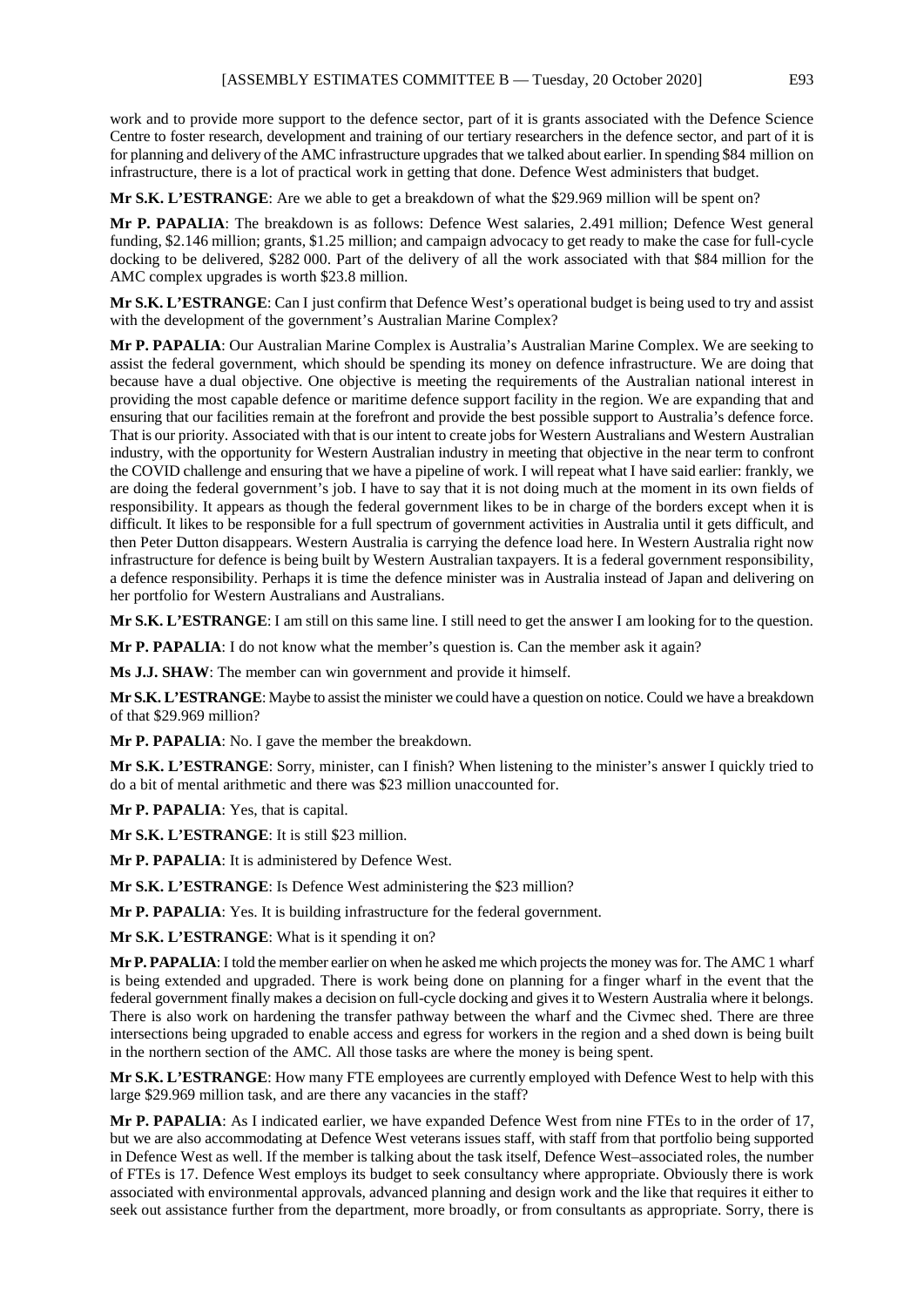also defence. We have created a Defence Science Centre. It has a federal Defence Science and Technology agency person embedded there who is the associate director of research and development for the Defence Science Centre. A representative from the uniformed defence works there as well. He is being housed there, but we do not pay him.

**Mrs A.K. HAYDEN**: The minister just alerted that part of the Defence West budget is going to veterans issues.

**Mr P. PAPALIA**: No. Defence West is just housing staff there; they are accommodated administratively there.

[9.20 am]

**Mrs A.K. HAYDEN:** Is there no budget whatsoever going to veterans issues from defence?

**Mr P. PAPALIA**: We are paying for power, electricity, and a desk. We are housing staff, but the actual individuals are from Minister Tinley's portfolio.

**Mr M. HUGHES**: I really only have one question, and it refers to the heading "Defence" on page 205 of budget paper No 2. The minister has alluded to work that the government has undertaken to secure full-cycle docking for the Collins class submarines Does the minister think he covered the matter completely in his answer to the member for Churchlands, or does he have further information available to the committee about the progress of that move to secure the full-cycle docking at Fremantle?

**Mr P. PAPALIA**: The issue with respect to full-cycle docking is, firstly, that it arose from our "Western Australian Defence and Defence Industries Strategic Plan" crafted by Major General Jeff Sengelman, retired, who was commissioned to write a plan for Western Australia's defence industry, but also the defence requirements in Western Australia. From that plan fell the objective of arguing the case for Western Australia to be the principal site for maintenance and sustainment of frigates and submarines. That makes sense. It was logical because Western Australia is home to the largest naval base in the country. We are the closest point of land anywhere in a capital city to the areas of operations for Australia's naval forces—that is, a lot of the points of vulnerability in terms of choke points for our export capability upon which the fortunes of the nation ride to our north west. We are the closest point of any capital city to those locations, and we have a large city with a broad industrial base and a capacity to provide world-class sustainment support to our forces. That was the determining factor for us to pursue seeking all submarine maintenance to be located in Western Australia. It is also the place where all the submarines are based, where all the submariners live, and it is incredibly awkward and inconsistent with best practice around the world for submarines to be maintained in a different location far from where they are based. In fact, the chief of navy some time ago articulated his intent that all maintenance be done within 150 nautical miles of any vessel's base. That obviously precludes submarine maintenance being done in Adelaide halfway across the continent from where all the submarines are based.

About every 10 years a submarine will go into a full-cycle docking—that is, effectively taking it out of service for two years, cutting it apart completely and rebuilding it with modern technology, the most up to date capability available, and in some cases looking towards future development capability for the future submarine. A thing called life-of-type extension is also being undertaken now. All that means is that a submarine is taken out of its operational base, the crew go with it and they sail it around to Adelaide. It is taken out of the water. A number of the crew stay there and have to go backwards and forwards or remain in Adelaide whilst that work is being done. Over a two-year period, they are disrupted from their family. It is not operational time; it is counted as shore time for them, so the sailors associated with that task might, on completion, spend about three months or possibly a bit shorter, depending on how long it takes to work out once the submarine is put back together and goes out to sea. Works are up in the vicinity of Adelaide. A whole lot of support is required to cover them whilst they have come out of the docking. The worst has to be assumed, so there have to be rescue and services available to the crew right there from the time they work and they finally come back to WA, whereupon the boat goes operational and gets sent away for six months with the same crew. It is incredibly disruptive, time consuming, wasteful of effort and resources and not a good practice. In October 2018, the Premier launched the "Western Australian Defence and Defence Industries Strategic Plan". At that time, we indicated we were going to go after submarine full-cycle docking to come to WA. We do all the other maintenance. Every other bit of maintenance on submarines is done in WA with the exception of that one task. We told everybody, we told the world in October 2018, that we were pursuing that objective. Subsequently, we established a defence industry workforce office in May 2019, and the Defence Advisory Forum in June 2019. In response to the new minister talking to me once she took office in early 2019, we compiled or commissioned a couple of papers—one on strategic reasoning behind moving full-cycle docking to WA. PricewaterhouseCoopers delivered that paper. ACIL Allen Consulting did one on the economic reasoning behind that task being moved. Later in the year we got Advisian to do one on further addressing concerns that the minister had at the time about shifting the task. All that work was done, and then at the end of last year, about this time in fact, the defence minister gave a commitment to the Australian people that a decision on full-cycle docking would be made by last Christmas. That has not happened. Subsequently, understandably, there was some reasoning behind delaying the decision because of, firstly, a volcano eruption in New Zealand, then bushfires on the east coast and then COVID, but the federal government has run out of excuses. We are a year down the track since that commitment was given. It is time, and it is in the national interest, that a decision be made and the Western Australian and Australian public be informed, because the it takes years to train people and build infrastructure to do this task.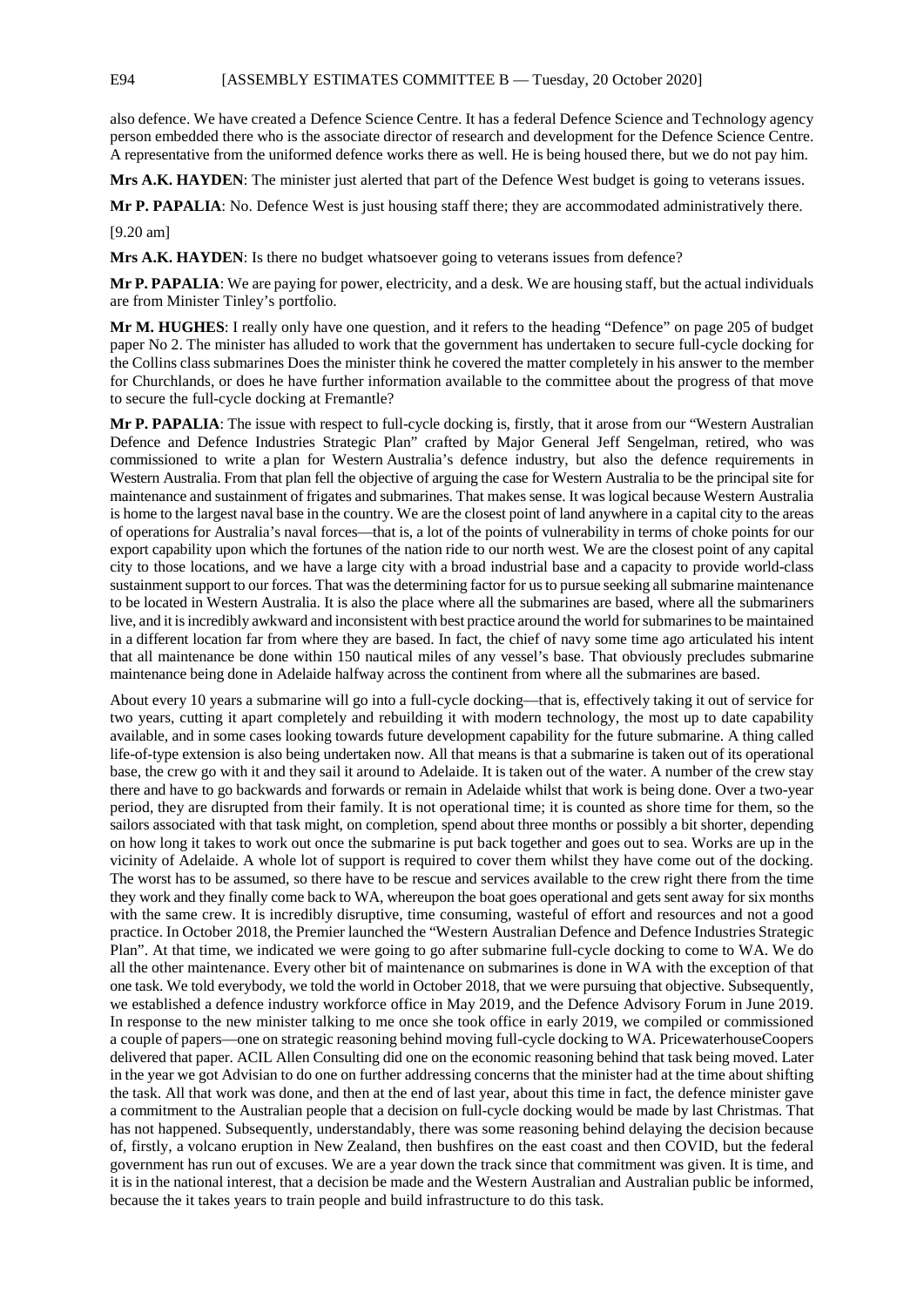**Mr V.A. CATANIA**: I have a point of order on estimates.

**Mrs A.K. HAYDEN**: This is a ministerial statement—please.

**Mr P. PAPALIA**: Sorry.

**Mrs A.K. HAYDEN**: Can I just get some clarification on timing, Chair?

**The CHAIR**: You have already used 18 minutes and —

**Mrs A.K. HAYDEN**: Sorry, in regards to the portfolio.

**The CHAIR**: You need that from the minister, not from me.

**Mrs A.K. HAYDEN**: We have an hour, so can I just ask my question?

**Mr P. PAPALIA**: Whatever members want. If members want to do a shorter time on this portfolio and go a longer one, the member can determine it. I do not care.

**The CHAIR**: You determine when you shift over.

**Mrs A.K. HAYDEN**: Okay, great. We have got tourism as well, and I notice that that was in this hour.

**Mr P. PAPALIA**: Yes, it is. There is no hour, as far as I understand. Members can take as long as they want out of the period allocated for all my portfolios, for any one of them, if they want.

**The CHAIR**: Can we go on? You did go for six and a half minutes then, minister.

**Mr P. PAPALIA**: Sorry; I am passionate about that particular matter!

**Mr S.K. L'ESTRANGE**: I refer the minister to page 205 of budget paper No 2, volume 1. Under the heading "Defence", there are three paragraphs that cover Defence West, the proposal to the commonwealth government and the Defence Science Centre. I outline my line of questioning in that space. The first one is: can I request, please, that the minister provide some supplementary information on how the \$29.969 million for Defence West will be spent in 2020–21?

**Mr P. PAPALIA**: I have already given an indication of where the funding is going.

**Mr S.K. L'ESTRANGE**: It is just so that I can go back through it. We just want to see the actual breakdown.

**Mr P. PAPALIA**: What specifically does the member want?

**Mr S.K. L'ESTRANGE**: The breakdown showing how the \$29.969 million is going to be spent is not in the budget, so all I am asking for is some supplementary information that can show us how that is going to be spent.

**Mr P. PAPALIA**: The \$29 million or so that the member is referring to is the first tranche of the \$84 million that will be spent over the two years on delivering an expansion and upgrades to AMC wharf 1, the planning for a finger wharf in the event that the full-cycle docking task is moved to WA, the hardening of the transfer pathway to the Civmec shed, the three road intersection upgrades and a shed in the northern facility in the northern part of the AMC. That is where the money is going.

[9.30 am]

**Mr S.K. L'ESTRANGE**: All we are asking for is a budget breakdown of what the minister just said.

**Mr P. PAPALIA:** What does the member mean—how much is allocated to each task?

**Mr S.K. L'ESTRANGE:** We just want something like line items so we can see how that \$29.6 million is allocated that is all.

**Mrs A.K. HAYDEN**: It is just to provide supplementary information.

**Mr S.K. L'ESTRANGE**: We are just asking for supplementary information.

**Mr P. PAPALIA**: I know what the member is asking, butI am not sure that it is a reasonable request. The \$84 million is allocated —

**Mr S.K. L'ESTRANGE**: All the minister has to say is yes or no.

**Mr P. PAPALIA**: Does the member want me to say no? I am trying to explain why I am —

**Mr S.K. L'ESTRANGE**: No, I want to minister to say yes.

**Mr S.K. L'ESTRANGE**: All we are asking is for the minister to provide the supplementary information.

**The CHAIR**: Members, enough already!

**Mr P. PAPALIA**: The \$84 million is associated with those individual tasks. Work has been done to identify the potential costs associated with each of those tasks. They are essentially the shovel-ready projects identified under the Defence West portfolio in the event that we needed, or had the opportunity, to pursue bringing forward infrastructure as part of the recovery plan, and that is what we did. With individual components —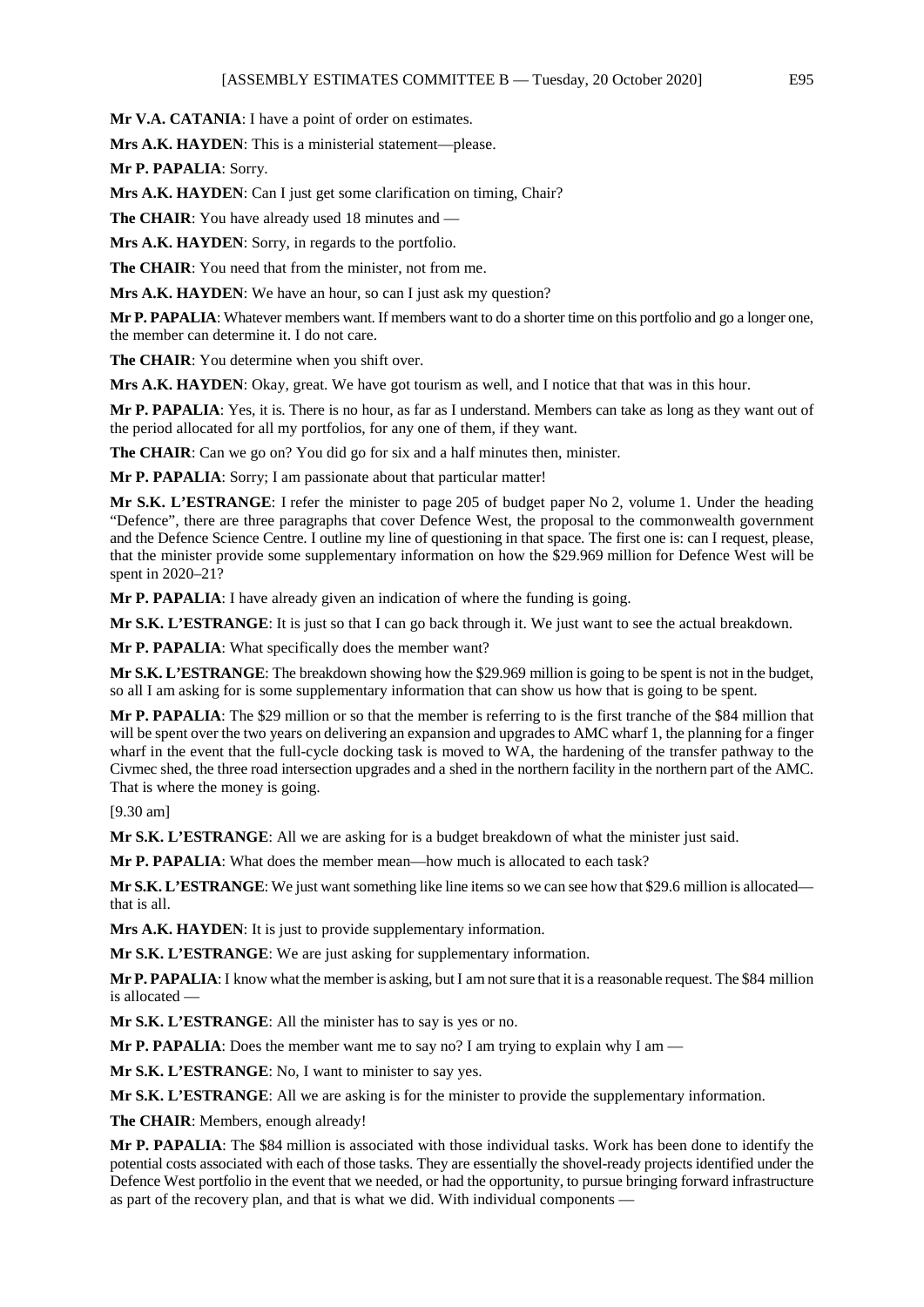#### E96 [ASSEMBLY ESTIMATES COMMITTEE B — Tuesday, 20 October 2020]

**Mrs A.K. HAYDEN**: Chair, can we ask if we can get that provided by line item?

**The CHAIR**: You can ask, but he does not have to give it.

**Mr P. PAPALIA**: No, I will just complete my answer to the question. These are going to be refined, as more work is being done. There is detailed planning with respect to things such as environmentals, geosurveys and the like.

**Mr S.K. L'ESTRANGE:** I do appreciate the minister trying to help me today, but all I have asked for is—

**Mr P. PAPALIA**: If the member stops talking, I will give him the answer to what I think he is after.

**Mr S.K. L'ESTRANGE:** I do not want the minister to give me the answer. I just want him to agree or not to provide supplementary information.

**Mr P. PAPALIA**: AMC 1 —

**The CHAIR**: Members! One at a time.

**Mr P. PAPALIA**: No. I am not going to; I am going to read it out now.

**Mr S.K. L'ESTRANGE:** So you are not going to provide supplementary information?

**Mr P. PAPALIA**: The design of the AMC wharf extension and the new finger wharf collectively are \$45.2 million. The AMC common user facility vessel transfer path is \$5 million.

**Mr S.K. L'ESTRANGE**: Can the minister table that document, please?

**Mr P. PAPALIA**: No, I am reading them to the member. AMC intersection upgrades at three road junctions is \$3.8 million. These are notes for me. The construction of the new shipbuilding facility at the northern harbour is \$30 million.

**Mr S.K. L'ESTRANGE**: Minister, we need some transparency out of this \$29.9 million.

**Mr P. PAPALIA**: So the member was not listening, was he?

**Mr S.K. L'ESTRANGE**: I was listening.

**Mr P. PAPALIA**: No, the member was not listening.

**Mr S.K. L'ESTRANGE**: I can go back through *Hansard* and look at it.

**The CHAIR**: Member for Churchlands, the minister has the floor. You asked your question. Let the minister answer. Then, you will have another chance, and then you will have another chance and then we can do that for the whole hour if that is what you want to do.

**Mr P. PAPALIA**: And I have specifically —

**The CHAIR**: Minister! All right. Everyone just take a deep breath and start again. Minister, if you want to go through that list —

**Mr P. PAPALIA**: Again?

**The CHAIR**: —and put it on *Hansard*, so it is on record.

**Mr P. PAPALIA**: I have said it on *Hansard*.

**Mr S.K. L'ESTRANGE**: Point of order, Chair. All I have asked for is supplementary information, and if he is not prepared to give it, that is the answer.

**Mr P. PAPALIA**: No, I am not going to give the member supplementary information, because I have read to the member where the allocations are. The AMC 1 wharf extension and design of the new finger wharf are \$45.2 million, AMC common user facility vessel transfer path is \$5 million, AMC intersection upgrades at the three road junctions is \$3.8 million and construction of the new shipbuilding facility in the northern harbour is \$30 million.

**Mr S.K. L'ESTRANGE**: None of that adds up to \$29.969 million, so we are asking the minister for a breakdown as a supplementary.

**Mr P. PAPALIA**: As I indicated, member, those tasks are part of our commitment over the next two years. The work will be done over the next two years. Not all of it is in this financial year, but each of those tasks are costed at those amounts that I told the member.

**Mr S.K. L'ESTRANGE**: I refer to the same section we were referring to where it says "Defence Science Centre". I note there were no grants or subsidies allocated to the Defence Science Centre in the 2019–20 budget, but then there ended up being \$691 000 spent and there was an 80.9 per cent increase in the 2020–21 budget to \$1.25 million. Why was that the case?

**Mr P. PAPALIA**: As the member has to understand, under his government there was not any advocacy for defence there was not any support for anything, let alone defence research. All of this is new. We created the Defence Science Centre. We argued with the federal government to commit for the first time in history to a Defence Science and Technology Group executive to Western Australia. The most senior person in Australia under the member's government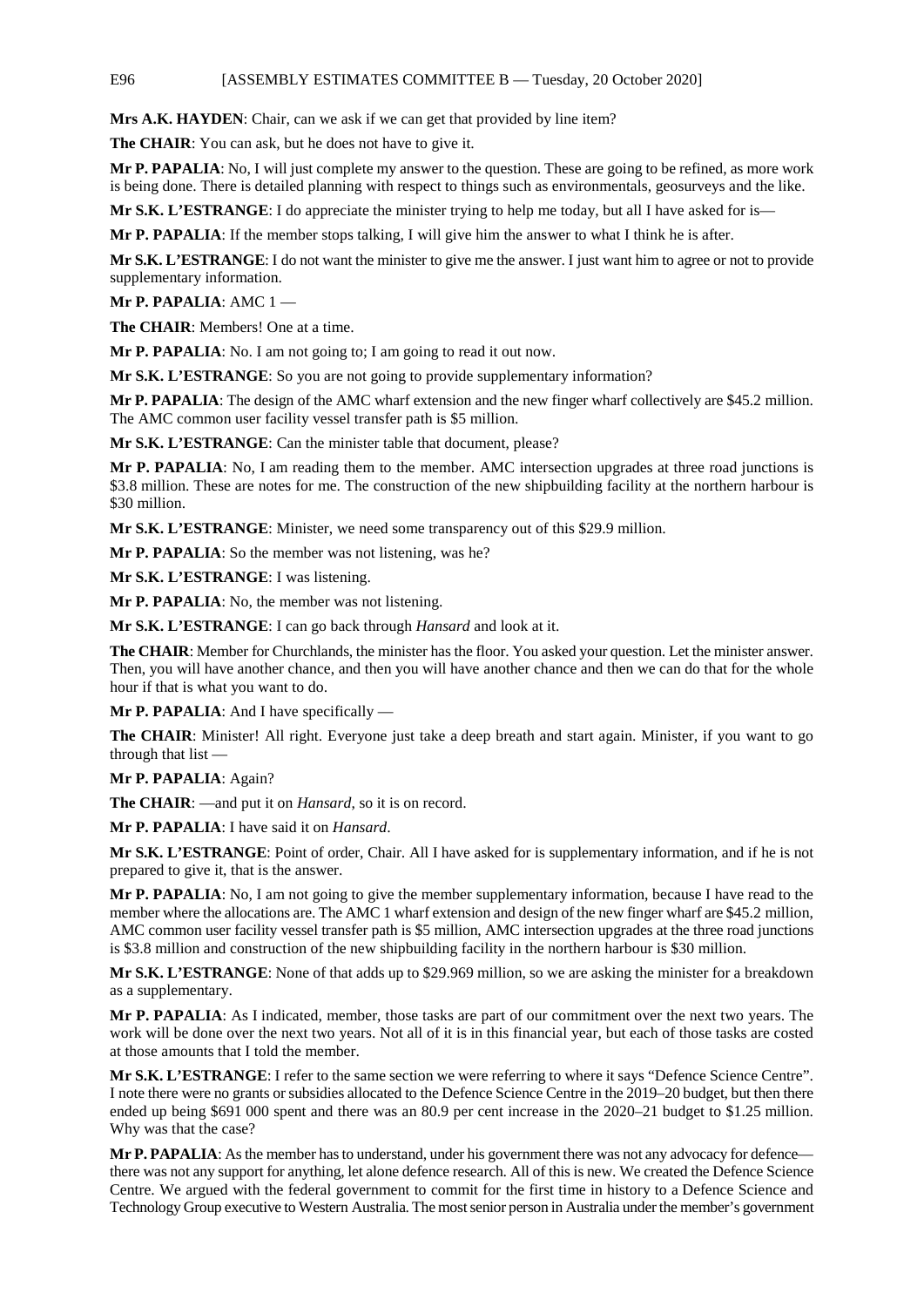from the Defence Science and Technology Group was a torpedo technician at Stirling. We now have a senior executive. That enables to get inside opportunities for DSTG spend and look for opportunities for Western Australian industry and researchers. As it ramps up its capacity, it will give out more money. The grants schemes are regularly determined by the Defence Science Centre. I do not have any role in that. Thanks to our advocacy, there is a contribution from the federal government towards this outcome. The Defence Science Centre is funded about two-thirds by the state and one-third by the federal government. It is a regular process. There is an independent panel that determines where the grants go, and research is undertaken as available. So far, over \$1.7 million in funding has been awarded to local defence research community by the DSC. It has enabled 75 bespoke connections with industry, academia and defence, and this is really the first year that we have been in operation, so it is not surprising that we will ramp up over time.

**Mrs A.K. HAYDEN**: I refer to cash assets for the Department of Jobs, Tourism, Science and Innovation on page 203 of the *Budget Statements*. Is the total appropriation line —

**Mr P. PAPALIA**: Sorry, which line?

**Mrs A.K. HAYDEN**: The main budget.

**Mr P. PAPALIA**: Which line?

**Mrs A.K. HAYDEN**: I am about to say it. It is the total appropriations line near the bottom of that table. In 2020–21, we have quite a massive increase there. We have obviously discovered where the \$29 million is going, but can the minister break it down for us, because this is obviously going across all the portfolios. If the minister cannot do it now, can he provide supplementary information, because we do need transparency in estimates? We want the breakdown of this money that goes towards Tourism WA, Small Business Development Corporation, jobs, science and the different departments, because this is one lump sum that is going into the jobs, tourism, science and innovation department.

**Mr P. PAPALIA**: The member is asking the wrong minister. Questions about global budget matters for the Department of Jobs, Tourism, Science and Innovation should be addressed to the responsible minister.

**Mrs A.K. HAYDEN**: Can I ask the minister, out of that budget of \$272.384 million —

**Mr P. PAPALIA**: If the member is asking about defence right now, I can tell her —

**Mrs A.K. HAYDEN**: No, we are not; we are talking about tourism, science —

**The CHAIR**: Just ask the question.

**Mr P. PAPALIA**: I am not answering, because this is defence.

**The CHAIR**: Just listen to the question.

**Mrs A.K. HAYDEN**: The minister is also the Minister for Tourism.

**Mr P. PAPALIA**: This the defence division. If the member wants ask about tourism, she can ask that in the division about tourism.

**Mrs A.K. HAYDEN:** This is in the division of defence. There is a budget here —

The CHAIR: Okay, can we stop the argument across the table. Minister, just so that you are clear, just because you have defence at the table, this is actually the whole —

**Mr P. PAPALIA**: Chair —

**The CHAIR**: Just listen, minister, that would be good. This division is services 3, 5 and 7—defence issues and tourism.

**Mr P. PAPALIA**: Chair, I am not going to answer. Right now, we are doing defence. I have my advisers for defence. We are answering any question members want about defence. I am not going to talk about tourism until I have my advisers here and we are talking about tourism. As I indicated earlier —

**The CHAIR**: Minister, you are talking to me, and I will direct you that this is the division—

**Mr P. PAPALIA**: You can ask me all you want. I am not going to answer.

**The CHAIR:** Minister, I am not asking you, I am telling you that the division here you have before you, the way we are doing it and the way the division goes is that you can have your advisers —

**Mr P. PAPALIA**: Chair.

**The CHAIR**: Minister, this is not for debate —

**Mr P. PAPALIA**: Actually, it is. No, Chair, understand this. At the outset before we started —

Several members interjected.

**The CHAIR**: No, no, this is not for debate.

Several members interjected.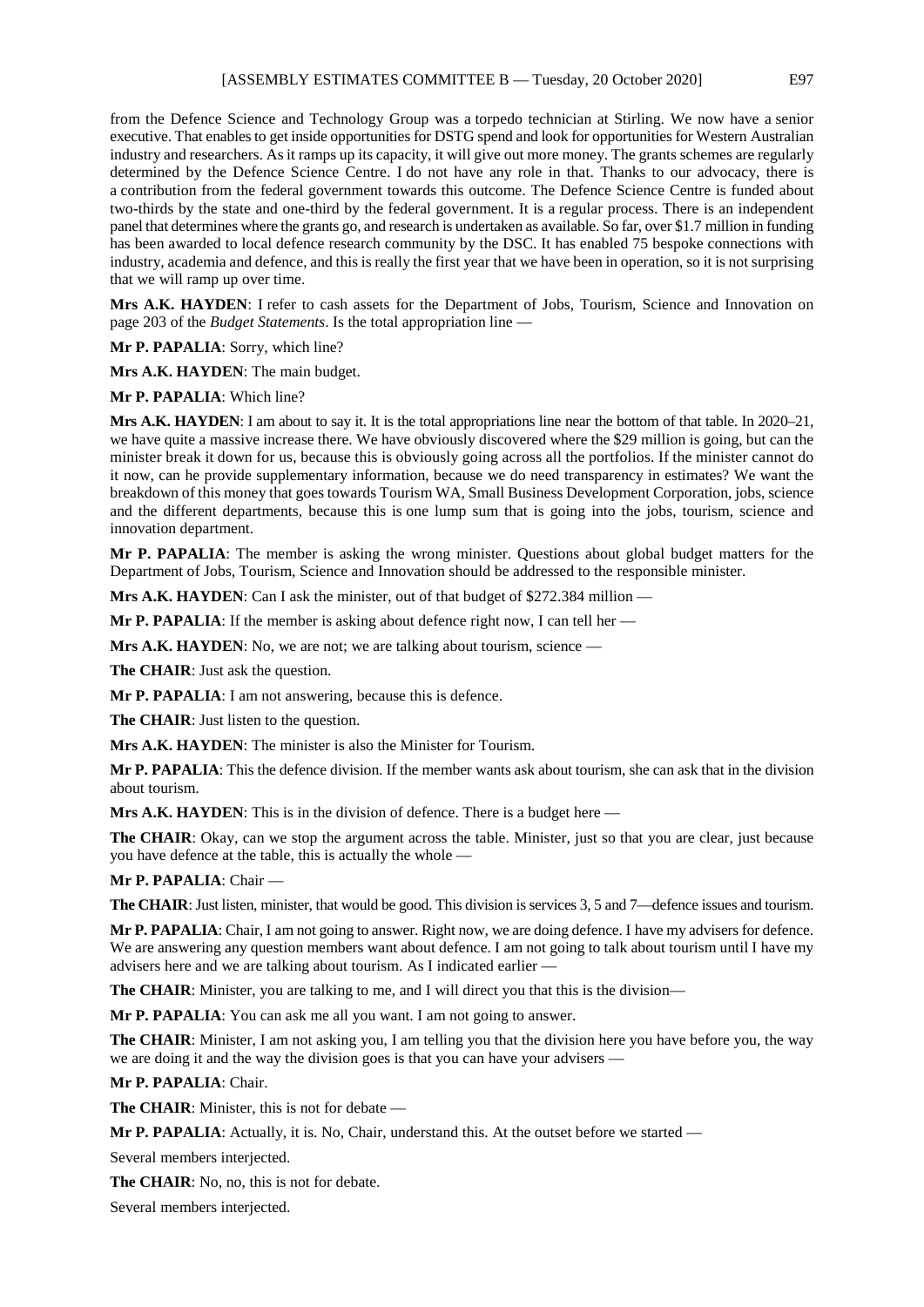# E98 [ASSEMBLY ESTIMATES COMMITTEE B — Tuesday, 20 October 2020]

**Mr P. PAPALIA**: Actually, it is. Understand this: at the outset, before we started, we talked about who was going to be sitting and what we were going to do. We were going to start with defence and then we were going to go to tourism.

**Mrs A.K. HAYDEN**: Bullying the Chair—are you directing the Chair during estimates?

**Mr P. PAPALIA**: I am not going to talk about tourism, unless you want to stop talking about defence and move to tourism.

**The CHAIR**: Minister, the question is simply about how your division of science, innovation, defence issues and tourism is divvied up. You should be able to take the member to the budget areas.

**Mr P. PAPALIA**: I am sorry. I am the defence issues minister right now. We are talking about the defence issues portfolio and its allocation.

[9.40 am]

**Mr V.A. CATANIA**: Point of order, Madam Chair. I think that perhaps we should be taking a break and work this out.

**Mr P. PAPALIA**: I think you need to reflect on what we agreed at the start.

**Mr V.A. CATANIA**: It is quite embarrassing seeing two members of the same party fighting.

**The CHAIR:** No. You agreed with them. All I am telling you is what the division is.

**Mr P. PAPALIA**: This is a normal practice for conduct of estimates.

The CHAIR: Do not argue with me, minister. It is not —

**Mr P. PAPALIA**: It is not an argument.

**The CHAIR**: I am taking advice from the Clerk.

**Mr P. PAPALIA**: The Clerk needs to think about what we said at the outset.

**The CHAIR**: Minister!

**Mr S.K. L'ESTRANGE**: This is outrageous disrespect. This is outrageous!

**Mrs A.K. HAYDEN**: Are you bullying the Clerk now?

**Mr S.K. L'ESTRANGE**: The Chair is chairing the meeting.

**The CHAIR**: Okay, we are going to suspend for five minutes.

Several members interjected.

**The CHAIR**: Stop it now. Please, just all calm down.

**Mr V.A. CATANIA**: Do we get our five minutes back?

**The CHAIR**: Yes. A five-minute break.

#### *Meeting suspended from 9.41 to 9.42 am*

**The CHAIR**: The Clerk's advice is that because you guys agreed to do defence, we can do defence. But the line item here that we are looking at, minister, is together, and, so the question was simply about science and tourism and budget stuff. If you wanted to —

**Mr P. PAPALIA**: I was explaining —

**The CHAIR**: Yes. I just want to move on. Really, honestly. I do not want to get into an argument.

**Mr V.A. CATANIA**: Point of order—just for clarification. We did ask that question earlier and I was under the assumption that we could ask anything under division 15 that covered his portfolio area.

**The CHAIR**: No. Member for North West Central, the minister came to the table and said, "Let's do defence first," and you guys said yes. I think there has been a misunderstanding of how the minister wants to proceed. He just wants to do defence, send his people back and have other people come forward.

**Mr P. PAPALIA**: I do not want to waste people's time.

**The CHAIR**: Shall we just do tourism? Shall we just move on to tourism?

**Ms A. HAYDEN**: No, because I have not actually finished asking my question.

**The CHAIR**: Okay, ask your question, member for Darling Range.

**Mrs A.K. HAYDEN**: My question, if it was listened to in whole, was: of the total appropriation, if the defence budget comes out, can the minister actually list how much of that appropriation is by department? If the minister only wants to do defence now, do defence now. Then I will ask tourism in tourism and I will ask small business in small business. But can the minister please advise, of that total appropriation, the \$272.734 million, how much of that is the defence budget?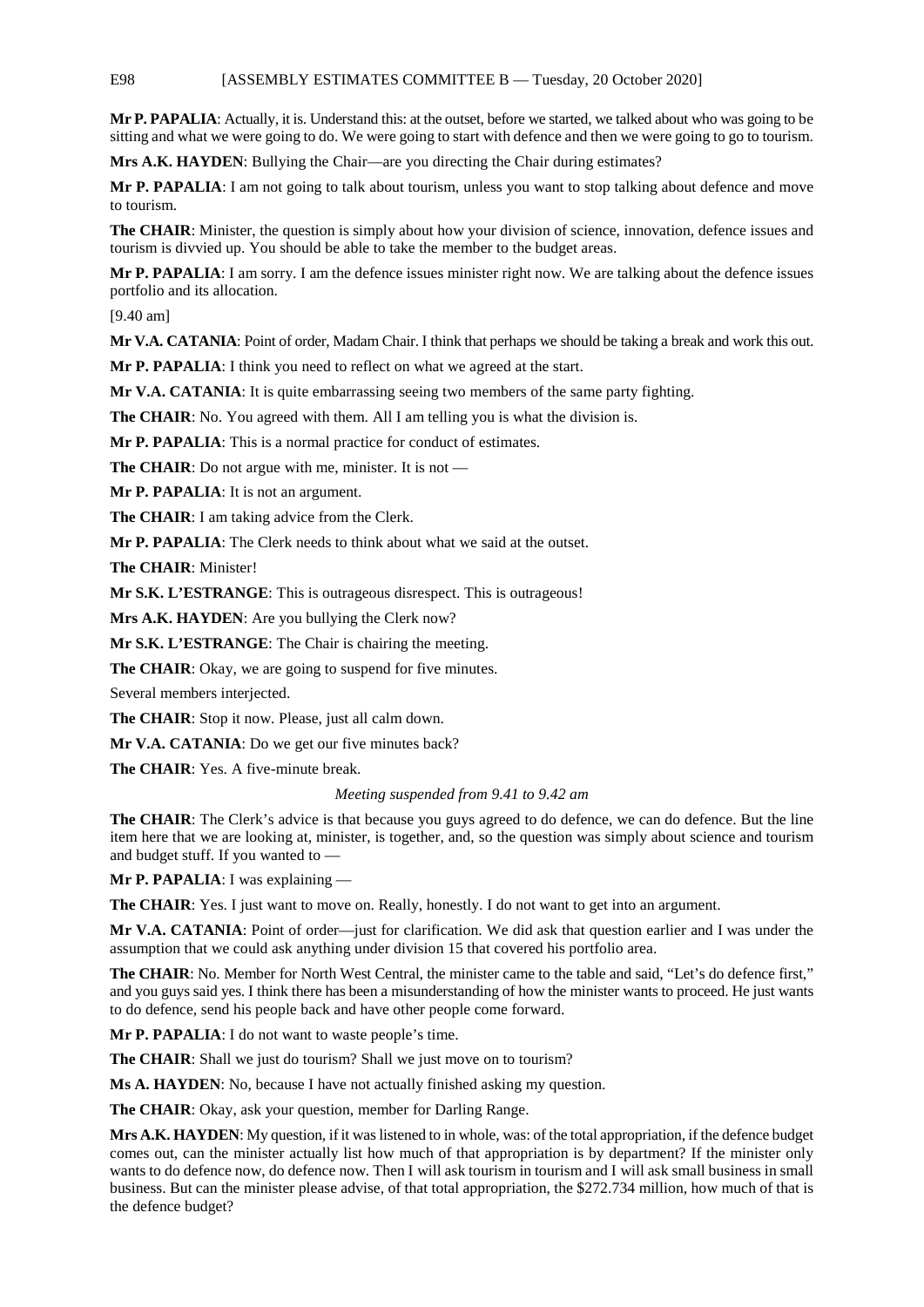**Mr P. PAPALIA**: As I stated earlier, the 2019–20 allocation is \$3.831 million and the 2020–21 allocation is \$21.969 million.

**Ms A. HAYDEN**: Thank you very much, minister.

**Mr P. PAPALIA**: It has been on the record for about an hour.

**Ms A. HAYDEN**: I am asking because I want to know the breakdown of that figure there.

**The CHAIR**: All right.

**Mr P. PAPALIA**: I have already given that.

**Ms A. HAYDEN**: I thought the minister would give the rest of his portfolio, but he will not.

**Mr P. PAPALIA**: No, I will not.

**The CHAIR**: Okay. Let us move on!

**Mr S.K. L'ESTRANGE**: I have a supplementary.

**Mr P. PAPALIA**: We are going to do what we have done in every other budget estimates in history and go one at a time.

**Mrs A.K. HAYDEN**: I asked for clarification, and the minister said to ask anything in the next four hours.

**The CHAIR**: Member for Churchlands.

**Mr S.K. L'ESTRANGE**: Yes. Following on from the member for Darling Range's question, can the minister provide through supplementary information a breakdown of that \$272.384 million so we actually know how it is being allocated?

**Mr P. PAPALIA**: No, because I am not the responsible minister.

**The CHAIR**: The member for Churchlands has to ask the responsible minister that.

**Ms A. HAYDEN**: Can we move to tourism, please?

**The CHAIR**: Let us move to tourism.

**Mr P. PAPALIA**: Is that what we are doing?

**The CHAIR**: Yes. We are moving to tourism.

**Mr P. PAPALIA**: Good.

**The CHAIR**: Thank you, defence.

Several members interjected.

[Witnesses introduced.]

**The CHAIR**: Member for Darling Range.

**Ms A. HAYDEN**: On page 203 of budget paper No 2, volume 1—we have not moved from where we were before is the total appropriation of \$272.384 million. How much of that is allocated to Tourism WA?

**Mr P. PAPALIA**: It is \$113 million.

**Ms A. HAYDEN**: Is the minister able to provide a breakdown of that \$113 million?

**Mr P. PAPALIA**: Destination marketing is allocated \$68.864 million; event tourism ––

**Mrs A.K. HAYDEN**: Sorry, if the minister is not going to table it, can he read it slowly so that I can write it down.

**Mr P. PAPALIA**: Destination marketing is \$68.864 million, event tourism is \$28.555 million, and tourism destination development is \$15.834 million. That is a total of \$113 253 000.

**Ms A. HAYDEN**: Thank you very much, minister. I just refer to the last line item on page 205, paragraph 11, "Tourism". It states —

Western Australia's tourism industry recorded its highest visitor numbers and a record \$11 billion spend in 2019. The industry supported more than 100,000 jobs.

Can I just ask where we are sitting now? That is actually reporting back to 2019. We have the *Budget Statements* for 2019–20 and the estimates for 2020–21. Can the minister tell us where we are sitting now with the record \$11 billion spend in WA and the 100 000 jobs that it created?

**Mr P. PAPALIA**: No, because the numbers to which the member refers are derived from Tourism Research Australia data, which are backward looking. Right now we do not get great visibility of the exact spend and employment. What we do know is that Western Australia has the highest spend—this is actual data as opposed to projections and modelling based on surveys, which is what Tourism Research Australia employs. We know from ANZ card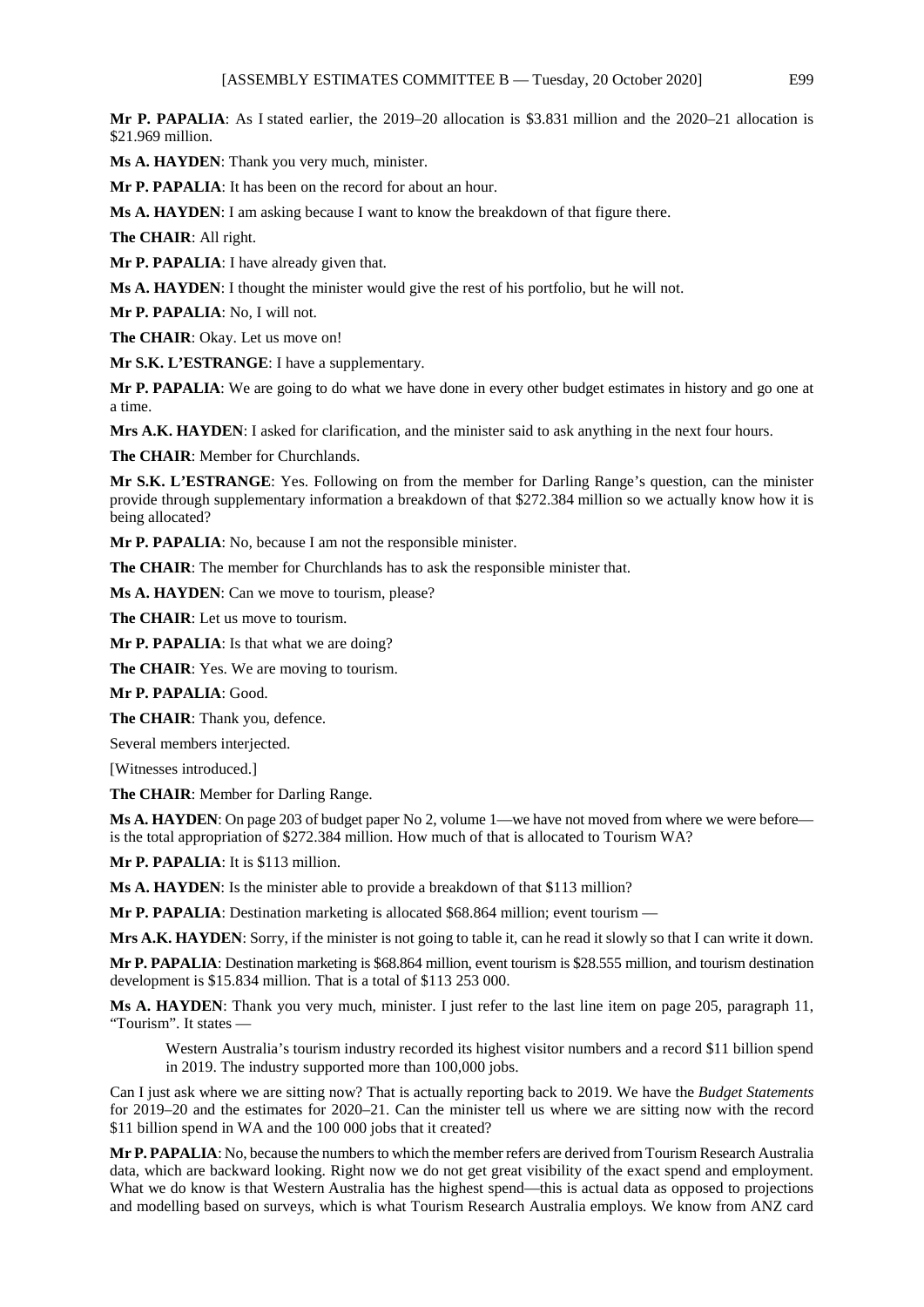# E100 [ASSEMBLY ESTIMATES COMMITTEE B — Tuesday, 20 October 2020]

spending data that Western Australians are spending more on food and beverage than any other state. We know that they are spending more on travel than any other state. We know they are spending more on shopping than any other state. We know that Western Australia actually leads the nation despite today's WAtoday article on jobs growth. I think in August, a third of all jobs created in Australia were created in Western Australia, and something like 70-plus per cent of jobs lost earlier in the year have returned with a 90 per cent of hours worked. A large component of that growth has been in the hospitality sector. When Tourism Research Australia talk about tourism, they wrap in everybody—cafes, bars, restaurants, everything— which is not necessarily just your tourism operators. We do not have granular knowledge of how many people are currently employed.

**Ms A. HAYDEN**: My question is: of the \$11 billion spend that came into WA on tourism in 2019, what does the minister estimate that spend to be?

**Mr P. PAPALIA**: I could not tell the member.

**Ms A. HAYDEN**: Is it 50 per cent or 70 per cent?

**Mr P. PAPALIA**: As I said, that number is derived from Tourism Research Australia surveys of people undertaking travel in Western Australia, and it is always backwards looking. We will know sometime in the future when they conduct their surveys what their view is as to its projections or modelling of what was spent. It is only a model. I think the data around actual spend by people using their cards is far more accurate, but even then, it does not give me a global picture of what is spent in tourism. It just says in Western Australia, ANZ cardholders are spending more than anyone else in all those categories that I listed.

#### [9.50 am]

**Ms A HAYDEN**: Just on that—this will be my last question on this item, minister. I just want to ask: there is a recovery plan and I am just trying to understand if we had an \$11 billion spend and 100 000 jobs created from tourism in 2019—we are in a COVID-19 pandemic, and, as we know, a lot of tourism businesses have shut down, a lot of them have reduced staff and a lot of them have no work. What I am asking the minister is to do with the recovery plan, which is in the budget, which we will get to: how will the minister actually work out the recovery plan if he does not know what the loss to tourism has been for the state? It has gone from \$11 billion and 100 000 jobs. It does not take a rocket scientist to know that there has been a drastic drop in that revenue and those jobs. I would like to know where the minister and the department are working on recovery and what their plan is around making sure we get back to that \$11 billion and 100 000 jobs? He would need to know where we are at now, surely.

**Mr P. PAPALIA**: A lot of the member's assumptions were completely inaccurate. There are some tourism businesses that have gone into hibernation by necessity because they were overly reliant on predominantly the international market. When the federal government shut the international borders, that took away 100 per cent of some people's market.

**Mr V.A. CATANIA**: Which was the right thing to do.

**Mr P. PAPALIA**: That is right.

**Mrs A.K. HAYDEN**: The minister does not disagree with that.

**Mr P. PAPALIA**: That is correct; just in the same way as shutting the interstate border was the right thing to do, that has had an impact on some people. Having said that, the vast majority of actual tourism businesses—I'm not talking about hospitality and accommodation providers because they are —

**Ms A HAYDEN**: The minister is in here.

**Mr P. PAPALIA**: Apart from inner-city hotels, I am struggling to find hospitality and accommodation providers anywhere in Western Australia who are not doing really well, and their greatest challenge is people. It is not about whether they have a market or whether there's demand. Everywhere I have travelled since the restrictions were lifted— I have travelled —twice to Kununurra, four times to Broome, to Port Hedland, to Karratha, to Kalbarri, to Geraldton, to Northam, to York, to Kalgoorlie, to Esperance, and across the metropolitan area—I have conducted tourism roundtables in all of those locations with literally hundreds of tourism operators. The challenge now, with the exception of the big city hotels and people in the CBD—the central CBD I am talking about, not the wider metropolitan area, because they are not in that situation—everywhere else and in the wider suburban area is people. That is because they have massive demand. In some cases, in many cases, people are telling me they have more income and more business than they had pre-COVID. The member's assumption with regard to the impact on tourism is not accurate. That aside, there are some people who are confronted with this challenge, where they were skewed towards an overseas market predominantly, not so much the interstate because many of those people have replaced their market with intrastate. We gave \$14.4 million worth of support to hundreds of tourism businesses. The business survival grants were not limited at all. Anyone was open to applications. Between \$15 000 and \$100 000 grants went to hundreds of small businesses, those that were predominantly impacted by the loss of the international market—more than interstate, but interstate market as well. Some of those businesses received \$100 000 to enable them to survive over the predominantly skewed towards seasonal northern regions, rightly, because the vast majority of the businesses south of Exmouth have not actually lost more than a couple of months, and some of them have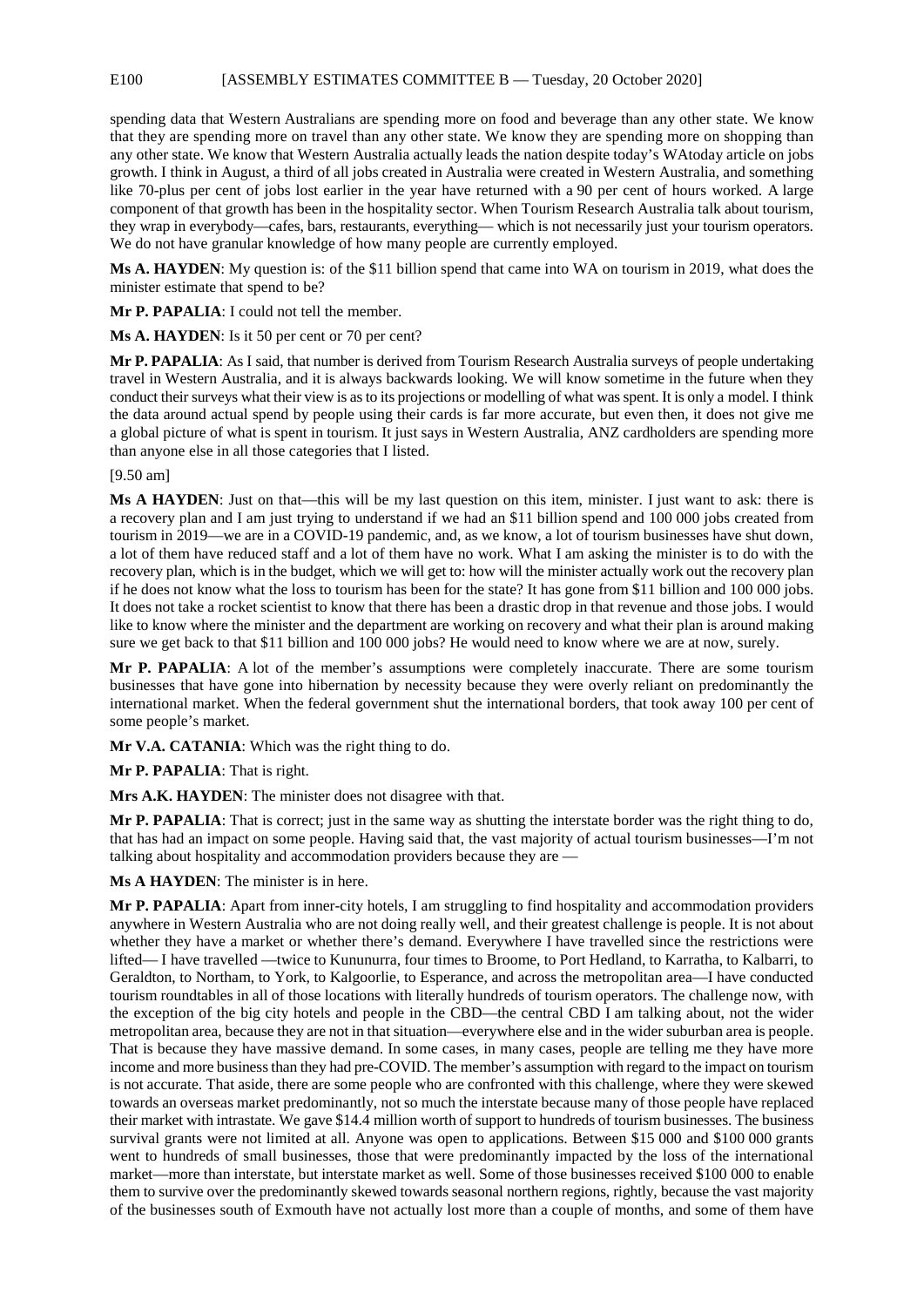recouped far more than they lost in that two-month period. If the member is talking about what we are doing— \$150 million dedicated to infrastructure for tourism across the state; \$14.4 million to survival and recovery grants for hundreds of small businesses across the state.

**Mr V.A. CATANIA**: Where does that \$150 million come from?

**Mr P. PAPALIA**: In the recovery plan, there is \$150 million dedicated to tourism infrastructure right across the state.

**Mr V.A. CATANIA**: Is that across portfolios?

**Mr P. PAPALIA**: Yes. It is right across, but all to tourism infrastructure. A lot of national parks are getting upgrades to facilities and services and walking tracks and the like. Tens of millions of dollars have been allocated to complete the sealing of not only Cape Leveque Road, but also roads to communities to ensure there are tourism opportunities there. There is money towards Aboriginal cultural tourism. It is not really in our portfolio, but we undertook to assist travel agents. We created a \$3 million fund—the only fund in the country dedicated to travel agents.

**Mr V.A. CATANIA**: That was under a huge amount of pressure.

**Mr P. PAPALIA**: I am sorry; taxpayers' money being dedicated to supporting small businesses—I would have thought members would celebrate that.

**The CHAIR**: We have been 10 minutes on this question. Member, do you have another question?

**Ms A HAYDEN:** Just clarification. Is the minister confident that in 2020, he is going to hit the \$11 billion spend in WA on tourism and the 100 000 jobs, because that is what he is kind of saying—that there is no change in tourism.

**Mr P. PAPALIA**: The member for Darling Range must be the only one on the planet who has not noticed we are in a pandemic. It is extraordinary that in a pandemic, Western Australia leads the nation in growth in retail; in growth in creation of jobs; in housing construction; in travel. One of the most—in fact, I am pretty certain that the most profitable route for Qantas anywhere is Perth–Broome right now. I am pretty certain of that, but we will research that and confirm it. Almost every flight between Perth and Broome, and Perth and Exmouth are sold out. We have travel to our regions. Tourism businesses in our regions— accommodation providers, retail, cafes, pubs, restaurants, hotels in our regions—are seeing travel the likes of which has never been seen in Western Australia before in the middle of a pandemic. It is extraordinary. Our biggest challenge is getting people to do the work. I am hopeful that the tapering down of JobSeeker will assist in encouraging people to go out to the regions and take up that opportunity.

**Mr V.A. CATANIA**: I refer to paragraph 11, "Tourism", on page 205, that talks about jobs. Does the minister know how many jobs have been taken up in the tourism and hospitality sector with the Work and Wander Out Yonder campaign?

**Mr P. PAPALIA**: I do not. What I do know is that the last time I had a report on the Work and Wander Out Yonder campaign there were in the order of 154 advertisements the hashtag on Seek, and there had been, I think, in excess of 3 000 applicants. I do not know how many have completed that process and then employed people.

**Mr V.A. CATANIA:** So the minister is not aware of how the campaign is working for —

**Mr P. PAPALIA**: No, I do not. The campaign we undertook was in partnership with a couple of online portals. One was Seek; another one was Studium. There are free ones as well. Our contribution from the tourism perspective was marketing, so we got out there and told people to go there. We raised awareness. It obviously worked, because there has been a significant number of applicants. I do not know with regard to, you know, conversion. It is a difficult thing to get a grip on because private enterprise has been out advertising all the time. How much of it was attributed to our campaign as opposed to people just looking for work? I have to say, though, it is the most significant challenge that we confront right now. Because of the high demand, because of the massive demand, particularly in the regions for tourism accommodation services, experiences and the like, trying to get people to be able to support those businesses is the biggest challenge.

#### [10.00 am]

**Mr V.A. CATANIA**: I suppose that there needs to be some sort of understanding how that campaign is working and how that is getting into the Work and Wander Out campaign and how that is impacting on businesses—especially tourism businesses. But for tourism businesses, the minister says that everyone is full or everyone is doing well, that people are travelling around because they have got nowhere else to go. They are travelling, and that is what we want to see. I appreciate all the support that the government has given, but the reality is people travel. People can only travel in Western Australia. But when it comes to our hotels and our small businesses, who are finding it very difficult to attract any workers, the impact that is having is that hotels—so, small businesses, whether a cafe or pub—are having to close their doors because they do not have enough staff to cater for the influx of tourists, and they need to give them a break. Hotel restaurants are only taking orders if someone is a guest. If someone is a visitor, then they are actually prevented from going in and getting a meal. When it comes to hotels, in terms of saying they are full, the evidence that I am receiving is some hotels are only at 40 per cent because they actually have no cleaners to clean the rooms. They have actually no staff to service their guests. What may seem to be full online or ringing up is actually not reality, because they have had to reduce their outfit in concert with the amount of staff they have got.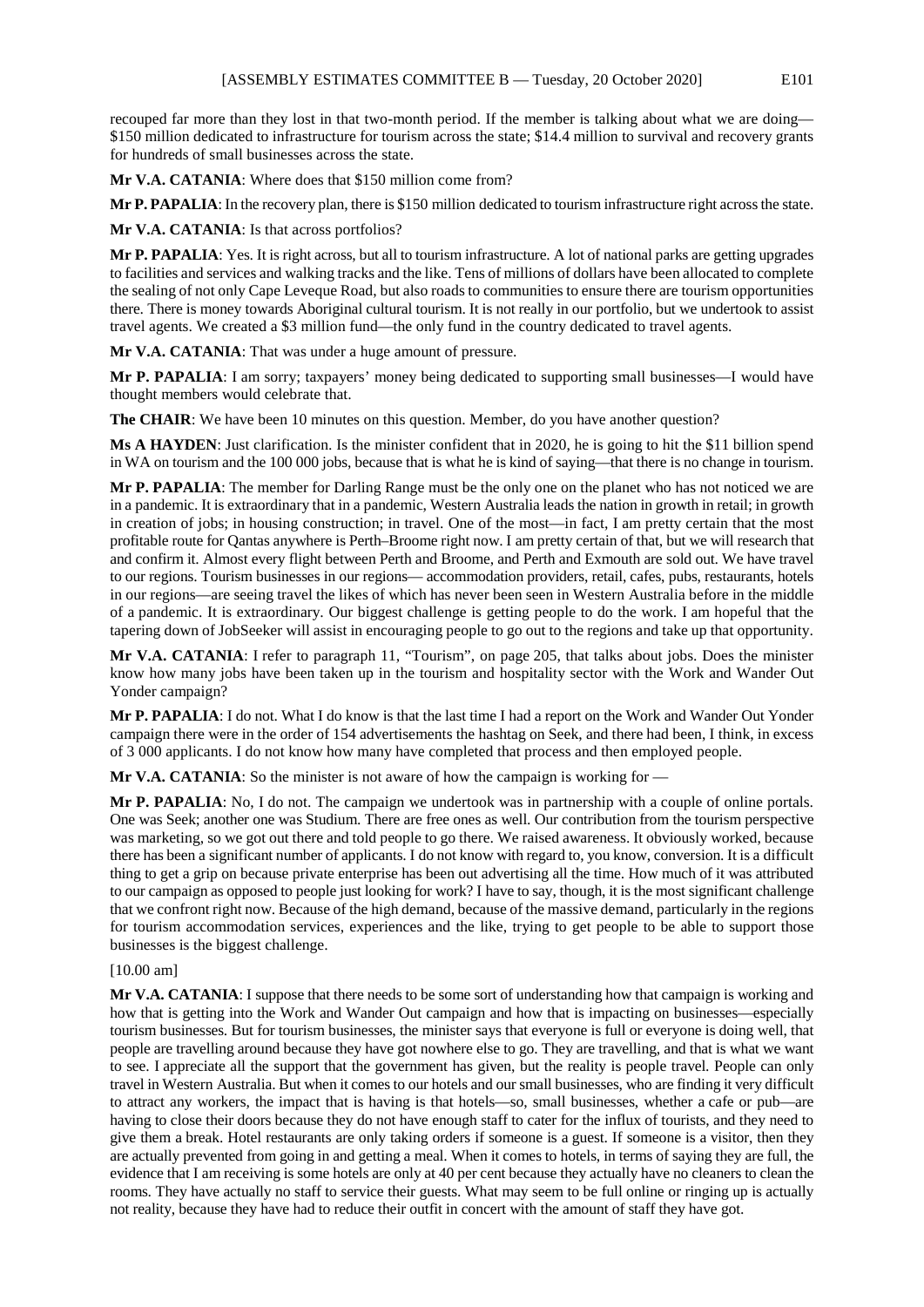# E102 [ASSEMBLY ESTIMATES COMMITTEE B — Tuesday, 20 October 2020]

What is the minister doing to assist our small businesses, our tourism industry, in ensuring that, now that we have missed that opportunity in that the school holidays have gone? We have now the next peak—I am talking about the north west of Western Australia. The next round is probably early next year in, say, March, when it starts to kick up again. What is the minister doing, given the fact that the borders are closed and look like they will remain closed, that essential workers in the small business and tourism industry cannot get across to Western Australia to fill? If someone is a chef, a baker, if they have a job in hospitality, they have to have a go at the G2G Pass five or six times before they may get through. Minister, what are you doing to ease that burden on our tourism industry with the workers that are needed? If a business is able to get a worker, there is no workers' accommodation. So in places like Exmouth, Kalbarri and Shark Bay, it is impossible to get any workers' accommodation, if a business can find someone. So what is the minister doing to assist the tourism industry and those small businesses, particularly in the north west?

**Mr P. PAPALIA**: I will reflect on what the member started with. I did not say everyone is full. I never said that. I said that the vast majority of businesses that I encounter—I am, you know, pretty comfortable that the vast majority of businesses are now confronting a challenge around, you know, meeting the demand. Very few are in that category of having shut. There are some and most, you know, if they did not apply for the business survival grant, then, you know, it is a difficult thing to determine whether they are shut or not. But the ones that did apply for the business survival grant received funding if they met the criteria. It was a robust process, because it is a significant amount of taxpayers' money.

With respect to what is happening now, I understand what the member is saying, but no-one is opening and not making money. The businesses that the member was talking about that might have, say—I think the member was low-balling the percentage of rooms that might be open. It might be 30 per cent not full, so they might have 70 per cent of their rooms full. For instance, I know Cable Beach Club as an example. It is true that there is a shortage of people to do a lot of these tasks, so they will adjust, rightly; they will do their employee good business practice and they will not exceed their costs. They will not have their costs exceed their returns, so they are only going to operate where they make money. That is happening. With respect to what we are doing, this is a great challenge to have. I would far rather this challenge than the challenge they have in Sydney, for instance, where they are celebrating the fact that they are gradually easing out of —

**Mr V.A. CATANIA**: I totally accept that; I think the minister is right in saying that.

**Mr P. PAPALIA**: They are easing out of the four square metre rule. Businesses in Sydney are still in the four square metre rule inside. The deceptive vision of Josh Frydenberg outside a cafe in Bondi suggested they were open for business. We know New South Wales is not open for business. They are a drag on the national economy. It would be good if they got the tens of thousands of hospitality workers back to work so that their businesses could start contributing to tax revenues in the same way as Western Australian businesses are for the federal government. Obviously Victoria is in a worse position. Having said that, Victoria seems to be doing incredibly well at tackling the challenge and moving towards being able to open up.

In Western Australia, we are far more open. There are still constraints because of the workforce capacity constraints in a lot of regional areas. With regard to those categories that the member mentioned, particularly chefs, probably a month ago now our office engaged with the emergency coordination manager to ensure that they are recognised for exemption. Part of this is good to get the message out there. When I was in Esperance, for instance, I encountered businesses that did not know that a chef from Victoria could seek an exemption and be granted an exemption to travel from Victoria, do their isolation and come and work, if they were moving to work. They are recognised in the same way as front-of-house staff. We worked with the AHA and advocated with the emergency coordinator and they have recognised that. People should know that they are able to. I know people are now coming to do work and move to Western Australia, in the same way as FIFO were encouraged to move to WA. The same thing has applied to critical occupations in hospitality.

**Mr V.A. CATANIA**: Just further, one last question.

**The CHAIR**: We have been 22 minutes on this question.

**Mr V.A. CATANIA**: In terms of agriculture workers getting \$40 a day, does the minister see that hospitality or tourism industry small businesses, in terms of a worker, should receive the same sort of financial support to encourage workers to regional WA given that rents have gone through the roof? People are getting more money to rent their houses as Airbnbs than they would on the normal rental market to normally house workers. Will the minister look at having some sort of financial incentive for people to go and work in the hospitality or tourism sector, like what is happening with ag?

**Mr P. PAPALIA**: No, for a couple of reasons. Firstly, because I do not believe, and you know, frankly it is as onerous a proposition for people to be encouraged to work in a beautiful holiday destination in hospitality as it is to ask them to go and work in the blazing sun, picking up—I do not know, whatever—melons or pineapples in Carnarvon, or whatever the task is in agriculture. That is a different proposition altogether. With respect to the costs, the reality is, right across regional Western Australia, in particular right now, the market, supply and demand, dictates that people are valuable. I have met and I have encountered many, many businesses now who are looking at adopting practices which will make them attractive to employees. So they are seeking out accommodation, providing it as a component of what they are offering people to move. That is by necessity because it is a competitive marketplace now.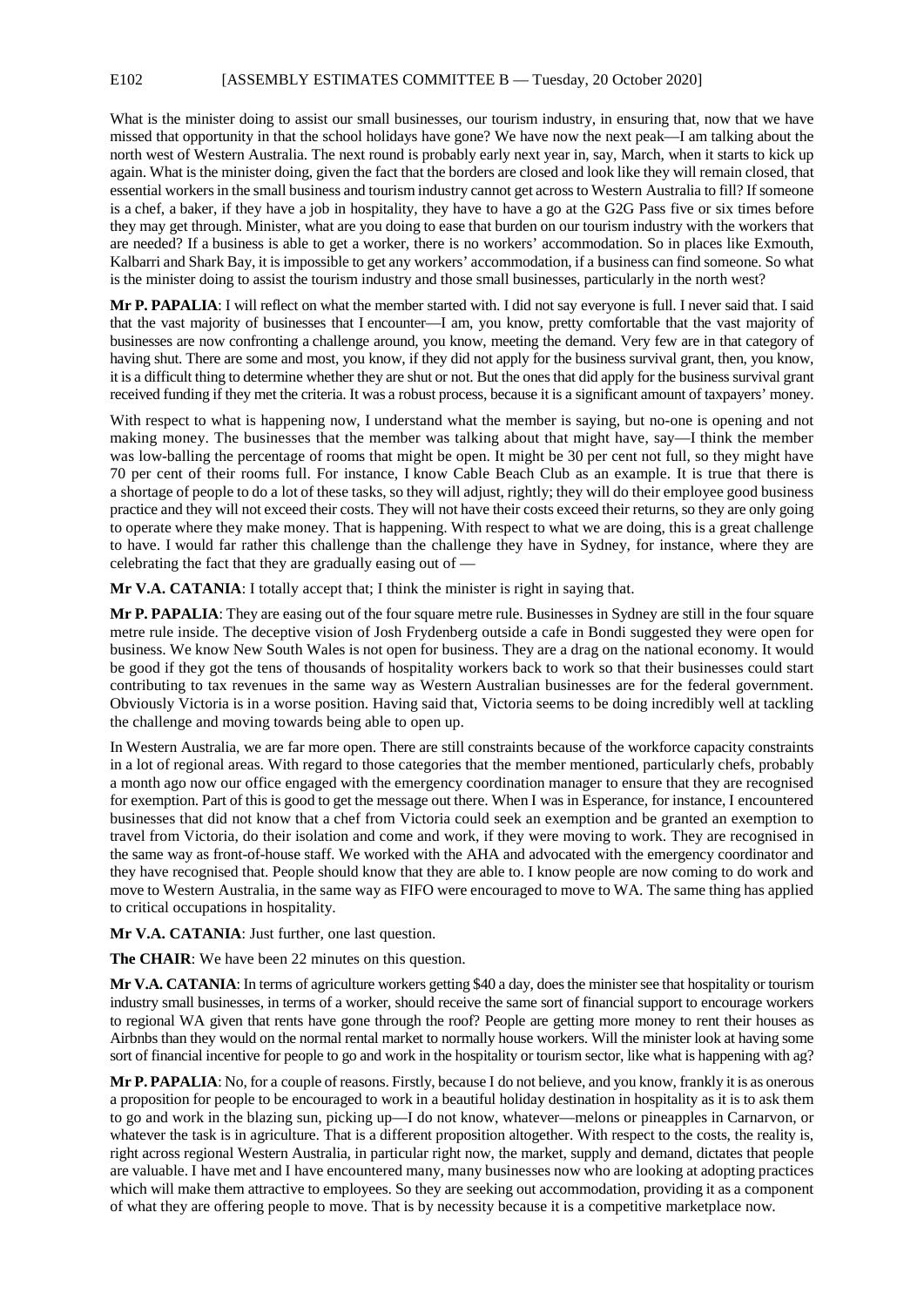In Western Australia, labour is going to be a valuable commodity. People are valuable and employers will have to meet the market. But I do not think—you know, it is kind of interesting because agrarian socialist policy is that we should be upping our support in terms of government assistance to get people to work is an interesting proposition to pursue. I think generally it is not as difficult or as onerous a proposition, so that is a big one, and we do not want to undermine the agricultural effort. It is essential because there is time sensitivity around crops wasting in the event that we do not get workers.

Finally, one observation the member made at the end about seasonality, I have got to tell the member that I was in Broome on Friday, I was in Exmouth about three weeks ago—I do not actually think there are going to be seasons like they were in the past.

**Mr V.A. CATANIA**: That is okay with Exmouth and Broome, but what about all the other regional towns?

**Mr P. PAPALIA**: Well, no. That is also Kalbarri and Geraldton and all of the other destinations that I have been to seasonality is a thing, not this year; it is not going to be something that we experience in terms of the normal practice.

**Mr V.A. CATANIA**: That is why it is imperative that you fix the workers' accommodation problem.

**Mr P. PAPALIA**: Sure, yes; but it is a great problem to have, is it not? I would far prefer this problem.

**Mr V.A. CATANIA**: Yes, but the challenge of the government is to work on these issues.

[10.10 am]

**Mr P. PAPALIA**: We are working on it. We are continuing to defend Western Australia's community transmission–free status that enables all these destinations to be attractive and enables Western Australians to travel, have the security of jobs and employment, and have disposable incomes to support businesses like those in the tourism sector.

**Mr M. HUGHES**: I refer to page 204, and again it is on the tourism recovery program. The minister has made a lot of mention of the inevitable consequence of COVID-19 and the way in which that has impacted on tourism and has resulted in an enhanced internal tourism market, if I can make that point. I am interested with respect to the metropolitan area whether there is any prospect, as we consider a different way forward, of a different strategy about tourism in the state that would give some consideration to really separating out what is termed Destination Perth, so we can be looking at, for example, "Destination Hills"? I am particularly concerned about the way in which perhaps the peri-urban fringe of the metropolitan area, which is a really delightful destination for visitors, is probably under-marketed. Can the minister comment on that?

**Mr P. PAPALIA**: Yes, I know the member for Kalamunda is a great advocate for the hills, and it is a brilliant, beautiful destination, which is, I must say, benefiting a lot from our environment at the moment, whereby a vast number of Western Australians are seeking out day trip destinations in numbers like they have never done before. I would say we are not going to break down the regional tourism organisations. They were arrived at through a process that the previous government oversaw over a long period of time. It was determined that you get more effective outcomes through a smaller number of RTOs. They do seek out opportunities to advance the interests of destinations within their RTO, and they provide the material to Tourism WA to market to the world, both interstate and international, normally; but we are also doing it intrastate at the moment. But a lot of effort, a lot of work was done on determining arriving at the RTOs that we have. They do a good job.

I think it is a difficult one with Destination Perth because in terms of numbers of individual operators and local destinations it is a big proportion of our tourism operators in the state. They can always do more and we can do it better. I am hopeful that in due course—we are trying to bring collaboration about so that there is not duplication of effort, so I do not want to encourage fragmentation in terms of spend. I want alignment with what Tourism WA would normally do, in terms of overseas and interstate marketing by the RTOs to do their intrastate marketing, but also to feed into those practices around selling to the world and interstate. But also I would like collaboration rather than fragmentation amongst local governments, for instance, who might try and replicate a role that they will never be able to match Tourism WA's budget or effort, and all they will do is potentially waste their own ratepayers' money. So we would encourage more of what has been happening, where, yes, there are strategies and plans and effort at the local level, but it is coordinated with Destination Perth and, through them, Tourism WA. I would never encourage breaking it down smaller where we can avoid it.

**Mr M. HUGHES**: We think a greater level of nuance is needed.

**Mr P. PAPALIA**: Yes, I agree, and I understand what the member is saying. But I saw some indications that Destination Perth is working with subregional actors, like the Perth hills, to ensure that they get more of this market that we currently have; so it is an opportunity. With respect to what is happening at the moment right around the state, when I talk to tourism operators and RTOs, I say our primary objective must be to retain some of this market when we go back to some degree of normalcy. So when the borders, wherever they are, come down, you want to retain some of this WA market, which is exceptional. Even if we retain 10 per cent of it, we would have grown our market by a significant amount.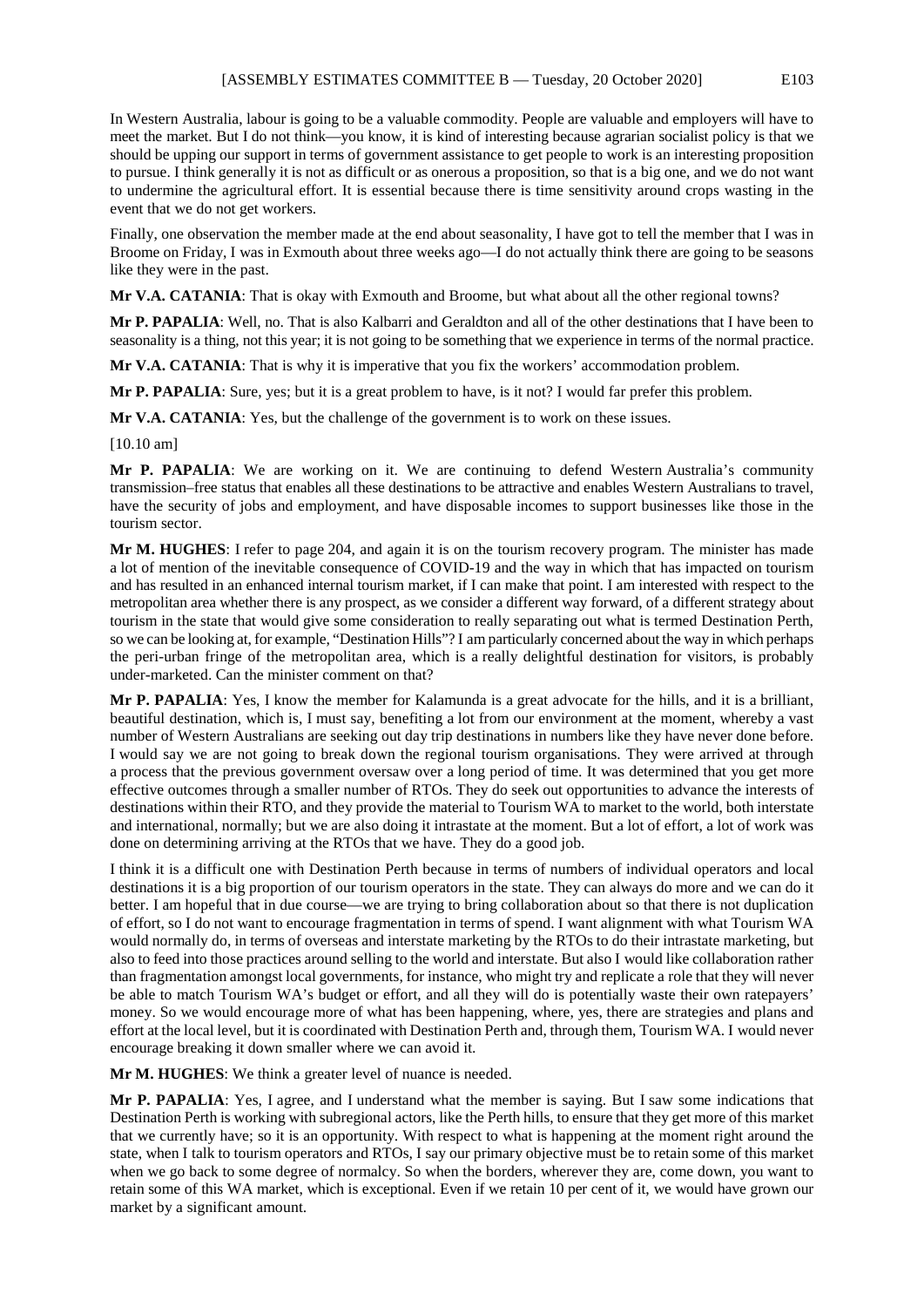# E104 [ASSEMBLY ESTIMATES COMMITTEE B — Tuesday, 20 October 2020]

**Mr V.A. CATANIA**: The minister mentioned the RTOs—regional tourism organisations. What funding is given to those organisations currently? I think there are five RTOs.

**Mr P. PAPALIA**: They all get the same, annually of about \$700 000.

**Mr V.A. CATANIA**: So that budget has not changed over the years, particularly now more than ever, where each region needs to market themselves? So there has been no change or increase in funds?

**Mr P. PAPALIA**: No. With respect to right now, actually they are getting more support. Normally Tourism WA does not market to Western Australians to holiday in WA. Our entire agency, which normally sells to the world, internationally and interstate, is now focused on the states. Actually an argument could be made that they do not really need it. We could say that it could be diminished or reduced. I would never do that. But we could say that we could reduce their budget because this agency, which has far more capacity than any of the RTOs, is now focused on selling to Western Australians.

**Mrs A.K. HAYDEN**: Minister, also in regards to the RTOs, I want to put on the record the fantastic work they have done during the pandemic.

#### **Mr P. PAPALIA**: That is true.

**Mrs A.K. HAYDEN**: These guys were on the ground. I know that they were feeding the information through to Tourism WA. I think they have done an outstanding job in connecting also with local governments. It is sad to see that some local governments did not take up their fantastic proposals to buy in and market their area; I wish every local government had done that. I would like to see, however, the \$700 000, which has been the ongoing funding for the RTOs that, you know, consideration be given to them getting additional extra funding because they have proven themselves during COVID-19. They have proven the relationships that they have built on the ground have been vital to tourism operators across WA surviving through COVID-19 and have been able to pivot our marketing. It is disappointing that the minister has said that they are continuing their funding over \$700 000. Is there any room for improvement for these guys to get more people on the ground, to actually go out there and educate our tourism operators and our local governments on the importance of engaging with their RTO and then with Tourism WA?

**Mr P. PAPALIA**: As I said, right now the whole of Tourism Western Australia is focused on intrastate marketing, so RTOs are getting massive additional effort to address their normal objectives. I endorse the member's observations about RTOs. They did a great job, but Tourism WA, from the moment COVID confronted us, the crisis emerged, initially, threw all of their resources, in the same way that happened across state government. Every resource went into supporting industry right then. So we had a dedicated team who rang personally tourism operators right across the state to sympathise, empathise and provide advice. We created a call centre in the Small Business Development Corporation to provide small business advice about what support and services were available, and the mentoring and support that they normally do was provided in a COVID context. All of that then transitioned into support and sustainment as we emerged from COVID. A lot of work was done by Tourism WA virtually. They get greater reach doing that than an individual on the ground trying to drive around an entire region like the north west, for instance, or the golden outback. There is more reach in terms of individual businesses out of those sorts of fora than out of individual efforts on the ground. Having said that, the RTOs did provide and continue to provide great support. I think they are working more collaboratively and effectively than ever before. With respect to their budget, it is an annual process, that Tourism WA will always look towards proposing a budget to government based on where perceived need is and where the best outcomes for taxpayers' money can be achieved.

#### [10.20 am]

**Mr V.A. CATANIA**: On page 204 of budget paper No 2, volume 1, under the item "Regional Aviation Recovery", is \$15 million.

# **Mr P. PAPALIA**: Yes.

**Mr V.A. CATANIA**: Can the minister provide a breakdown on that \$15 million, and on where that \$15 million is going and what effect that is having on regional aviation?

**Mr P. PAPALIA**: For the first \$6 million, the member would recall very early on after restrictions were lifted, in recognition of the vulnerability of particularly the East Kimberley, but also the Kimberley generally, we did an 8 000 affordable flights package deal into Broome and Kununurra. So 2 300 of those went into Kununurra and the remainder went into Broome. They were both with Virgin, because the intention was to try and pressure Qantas to match that in Broome. That was effective. Those seats sold in less than a week. They had the greatest number of sales into Kununurra in a 24-hour period that they have ever witnessed.

**Mr V.A. CATANIA**: How much did the government put in?

**Mr P. PAPALIA**: That was \$6 million. Subsequently, there was a \$9 million deal that we announced recently for 50 000 affordable flight seats into Exmouth, Broome and Kununurra. One deal was with Qantas—I do not think we have the authority; I do not think, commercially, we can tell the member the breakdown of where that money went. But with that \$9 million, I can tell the member that it is 18 000 seats into Exmouth with Qantas. That deal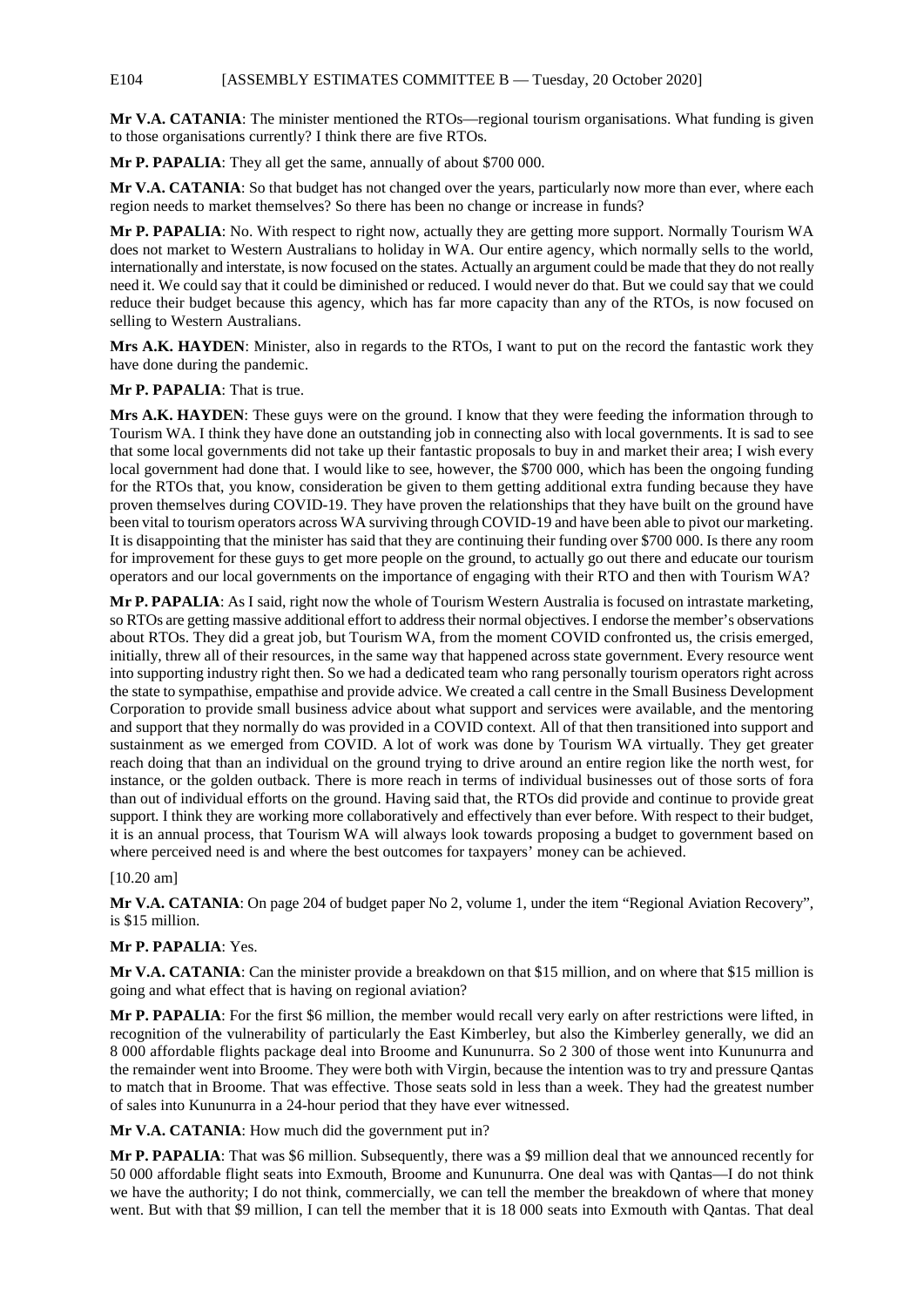was done with Qantas, independent of each other, so we do not talk too much about the breakdown internally. And 20 000 seats into Broome and 13 000 to Kununurra. They have been announced. The Exmouth and Broome seats available from November go through until end of October next year, spread over that time—a certain number of seats per flight at that price. Again, the ones into Broome, we would hope that Qantas will end up matching as we get a greater return than we would might otherwise. With Kununurra, you know, when we went up there—immediately post the restrictions, we did a round table with a large number of industry representatives and local government and other players—business players—in the region. Mike McConachy, who you are probably familiar with, did a really good job. They got them all together before and they said, what do we want out of government? They asked us for one thing, and that was certainty around affordable flights for next season, as soon as possible so that they could market them, and that is what we did. So they are getting 13 000. They already got the 2 300, which were sold for this season. They have got the 13 000 affordable seats for next season now, and they will be able to market them right now, so we are assisting them with the thing that they requested of us.

**Mr V.A. CATANIA**: Minister, what is the cost breakdown for Exmouth, Broome and Kununurra?

**Mr P. PAPALIA**: No, I will not —

**Mr V.A. CATANIA**: How much are those football flights to those regional areas?

**Mr P. PAPALIA**: Do you mean the cost per seat?

**Mr V.A. CATANIA**: Yes

**Mr P. PAPALIA**: Okay; sorry. In the low season for Exmouth it is \$149 one way. All of these are available both ways, so the locals can get them coming the other way, because we would like them to come down and fill our hotels in the city, but also if you are returning, obviously, you can get them, if you can —

**Mr V.A. CATANIA**: So what is a low-season seat?

**Mr P. PAPALIA**: It is \$149 one way from Perth to Exmouth in the low season. We did put it out in a media release. I am sorry, I will get it for the member. The low season may not exist this year, but in their normal low season, they are \$169. Their peak, from memory, is around March or April.

**The CHAIR**: Do you want to do it as a supplementary?

**Mr P. PAPALIA**: I do not need to; it is in the public domain. I can give it to the member personally. It is just a media release.

**Mrs A.K. HAYDEN**: We would all like it.

**Mr P. PAPALIA:** It is in the public domain; we put out a media release. Going through a supplementary is kind of just onerous for these guys and not necessary.

The Broome one is for 12 months, and people have to book 21 days in advance. The Exmouth one has to be booked in advance as well with Qantas or a travel agent. Broome is with Virgin and is booked 21 days in advance and is \$199 one way all year round. For Kununurra, it is during their season, which is from 29 March to 30 September, and is \$249 one way, booking 21 days in advance. I actually have those months the member asked for earlier, by the way; sorry. So, the Perth–Exmouth one for \$149 is for 12 months and applies during low season from 4 November 2020 to 27 March next year, and is booked 30 days in advance. The high season is from 28 March to 30 October, and people who book 45 days in advance get that for \$169.

**Mr V.A. CATANIA**: In terms of other destinations that need assistance as well—for example, Monkey Mia, being Shark Bay, and Carnarvon—why were destinations like Paraburdoo and people going to Karijini as well as Karratha overlooked and a subsidy not provided to reduce the cost of flights, which are in the order of \$750 to \$1 000-plus one way to go to Karratha or Paraburdoo, and even Carnarvon, if people did not book prior to the 24 hours to get a cheap flight?

**Mr P. PAPALIA**: Esperance, Albany, Monkey Mia and Carnarvon already have a deal with Rex that has been agreed to by Transport—so a different minister and a different funding package. They already have affordable flights to all those destinations. Despite that last observation, it is the same as these other destinations; people have to book in advance to get these deals. But the beauty of the Rex ones to those destinations is that the last 24 hours provide more flexibility than any of the other airline deals that we have got, where for that last 24 hours, any available seats go on it at the affordable price. So if you want certainty about your flight, obviously, you book it in advance and you will get the deal to all those destinations far lower than what you said. I think it is \$169 to most of those places, but, you know, they are unchanged. Minister Saffioti ensured that they were supported. Now, what we have announced as a government, as part of the recovery plan, is a wider regional aviation package, which has additional funding which is not in our portfolio, and work is being done right now by Minister Saffioti to achieve some other destinations getting more affordable flights. Nevertheless, you know there are community fares available to most of those towns you talked about available for those people that reside there.

**Mr V.A. CATANIA**: But not currently.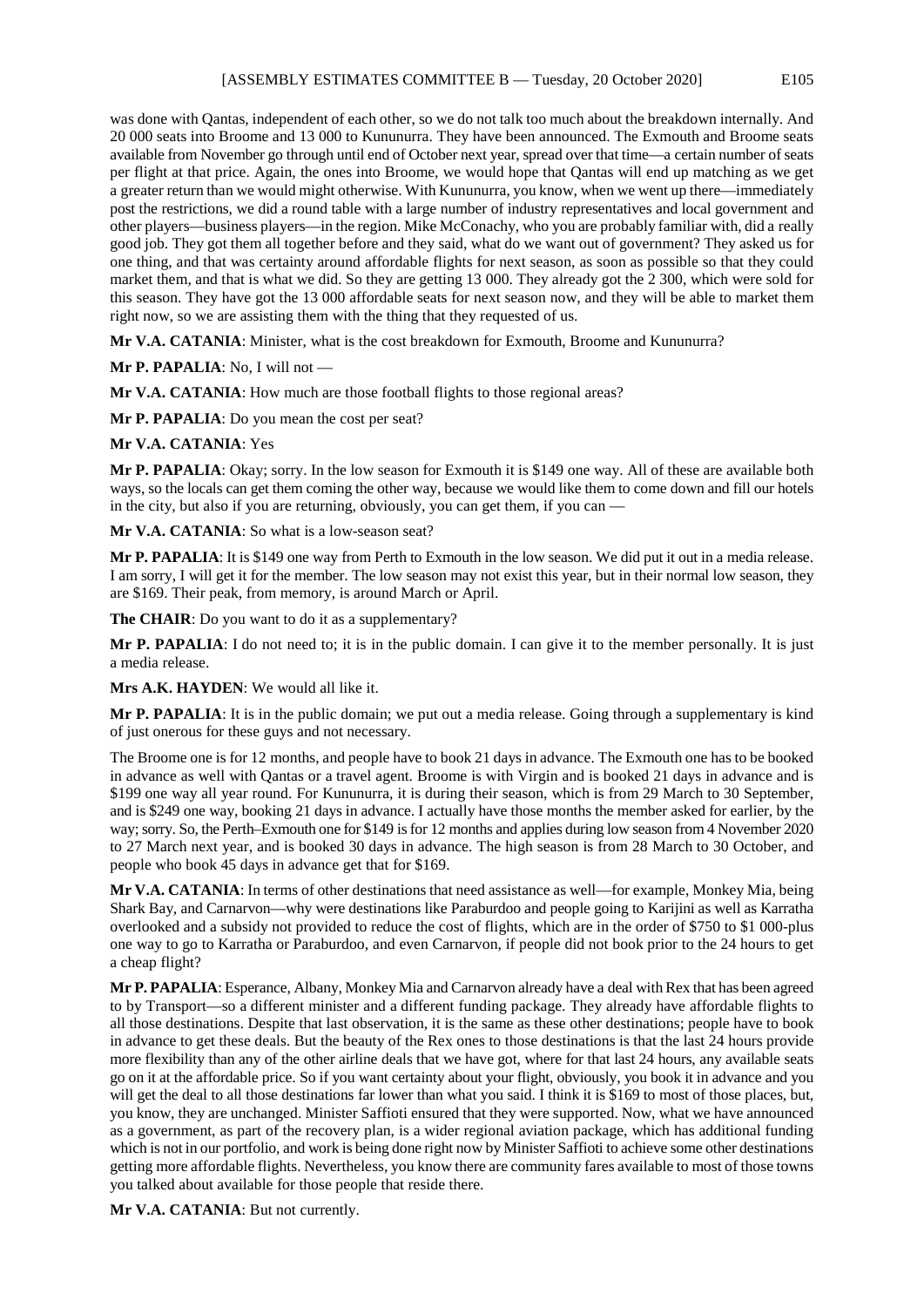**Mr P. PAPALIA**: Yes, the community fares are available.

**Mr V.A. CATANIA**: Not currently.

**Mr P. PAPALIA**: To which towns are you talking about?

**Mr V.A. CATANIA**: Paraburdoo and Karratha.

**Mr P. PAPALIA**: The Qantas community fares, are you saying they are not available?

**Mr V.A. CATANIA**: From my understanding, the flights are not there at the moment.

**Mr P. PAPALIA**: All right. Are you are talking about the seat sale?

**Mr V.A. CATANIA**: So they are still paying up to \$1 000-plus.

**Mr P. PAPALIA**: Qantas has undertaken that they still provide the community fare availability, whether the aircraft are full. The RPT flights are not my responsibility, but also Minister Saffioti is working on the regional aviation —

**Mr V.A. CATANIA**: But from your portfolio, you are not going to provide a subsidy to reduce flights to other destinations?

**Mr P. PAPALIA**: Well, what we have done is focus very much on some sensitive locations for the greatest demand tourism destinations. The Minister for Transport is doing other regional aviation deals to assist other parts of the state.

**Mrs A.K. HAYDEN:** Further to that one, if I may? Can you just advise the subsidy that you are providing for those airlines at all and why you have chosen Virgin for Broome and not Qantas, and Qantas for other destinations?

**Mr P. PAPALIA**: So, member, it is not right. I would not obviously disclose commercially sensitive information because we are in negotiations with different airlines and you do not telegraph your capacity and your limitations with respect to what you are trying to achieve in doing deals. Tourism WA is very good at negotiating these packages. It is a different environment from what we were in before. The pandemic has meant that we would do things, in terms of underwriting some costs, to get outcomes that we would not have done in the past. That aside, the obvious reason for us doing Virgin in Broome was to leverage that taxpayer investment to encourage Qantas and market forces to come into play and Qantas to match them, which happened with the 8 000 seats, or the part of that that went into Broome where Qantas met the market, by necessity, and so you get a greater return for the taxpayer. Doing it with one airline meant the other one matched it. That is the beauty with Broome; there are two airlines going into there. It is a very attractive market for the airlines in this world, right now. I am fairly certain that the last time we heard, that was the most profitable route anywhere on the planet for Qantas.

**Mrs A.K. HAYDEN**: Another question. I think I was first.

[10.30 am]

**The CHAIR:** Another question. No, I have got —

**Mr P. PAPALIA**: Sorry, can I just say that it was one of the most profitable.

**The CHAIR**: Member for Swan Hills, and then you are next.

**Ms J.J. SHAW**: Thank you, Chair. Minister, as the chair of the regional airfares committee inquiry, I found that conversation very interesting, and can I just congratulate the government on its responsiveness to the findings and recommendations of that report and its ongoing efforts to promote regional airfares. However, my question is on —

**Mr S.K. L'ESTRANGE**: Preamble.

**Mr P. PAPALIA**: Excellent preamble.

**Mr V.A. CATANIA**: That is the evidence that was given.

**Ms J.J. SHAW**: It would be allowed.

**The CHAIR**: Let us not descend into anarchy again**.**

**Ms J.J. SHAW**: I try to avoid being an anarchist whenever possible.

I refer to event tourism in budget paper No 2, volume 1 on page 213 and note 1 under "Explanation of Significant Movements", which mentions lower events expenditure from cancelled or postponed events as a result of COVID-19. I am aware that the regional events scheme is an important funding source for many regional event holders. Has the scheme been impacted at all?

**Mr P. PAPALIA**: Thanks, member. Obviously, the COVID pandemic resulted in the cancellation of some pretty significant events, and as a consequence, a lower spend. But with regional events, from the regional events scheme and the regional events program, no, there has not been an impact. In fact, this year, we expanded the regional events scheme to ensure that every applicant received funding—an additional 77 events, I think. So we increased funding to ensure that there were no events that were not funded, and we ended up getting more. We also enabled flexibility around the use of the funds that we had already allocated so that any regional events scheme funded event did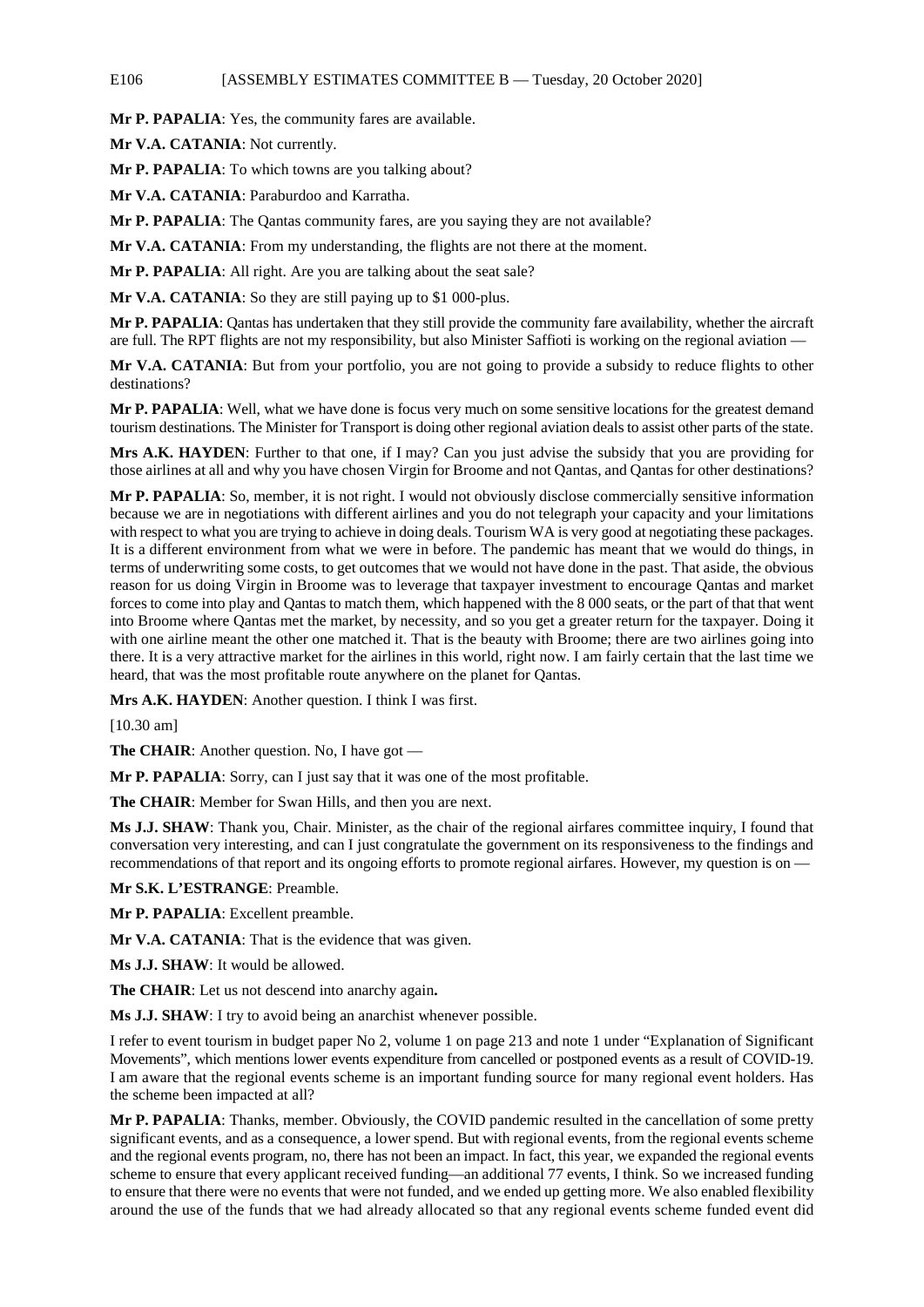not have to return the funding to Tourism WA. We enabled them to use it to either cover costs that they had already incurred or roll it over for another event later in the calendar year, or potentially roll it into the next year's event to make it a bigger one.

**The CHAIR**: Thank you. Further to that question, member for Darling Range.

**Mrs A.K. HAYDEN**: Further to that question. Just following on from event tourism, in the line item on page 208, under 2019–20, we have got a drop in 2019–20 of \$8.821 million, and then another drop of -

**Mr P. PAPALIA**: Sorry, which page?

**Mrs A.K. HAYDEN**: So page 208.

**Mr P. PAPALIA**: Yes, and which part of page 208?

**Mrs A.K. HAYDEN**: With events tourism.

**Mr P. PAPALIA**: So in the table, it is service summary table 6?

**Ms J.J. SHAW**: In the table—so the sixth dot point—if you compare them to last year's budget, which I note is not on here, but I know the thing, and I am sure your advisers do as well, there is a drop in 2019–20 from \$38.419 million to \$29.598 million. Then in 2020–21 it drops by \$10.965 million. So you have just said you had an increase in event funding. Can you just advise where that money has gone? There is \$8.8 million in 2019–20 and \$10.965 million in 2020–21, which is a difference between last year's budget and this year's.

**Mr P. PAPALIA**: Sorry, are you talking about the service summary table?

**Mrs A.K. HAYDEN**: Yes, I am.

**Mr P. PAPALIA**: And you are talking about event tourism?

**Mrs A.K. HAYDEN**: That is correct, and there is a drop.

**Mr P. PAPALIA**: Yes, but you are talking about the column 2019–20 actual. Is that what you are talking about?

Mrs A.K. HAYDEN: Yes. The actual is actually less than what was estimated in the last budget and the actual what your estimated —

**Mr P. PAPALIA**: And the budget estimate for this coming —

**Mrs A.K. HAYDEN**: For the budget last year it is \$8.82 million less than what you had allocated for last year in the budget.

**Mr P. PAPALIA**: Yes.

**Mrs A.K. HAYDEN**: And for 2020–21, it is less by \$10.965 million from what you had allocated.

**Mr P. PAPALIA**: The 2020–21 forward estimate you are talking about is \$44.488 million.

**Mrs A.K. HAYDEN**: I am talking about the 2020–21 budget estimate.

**Mr P. PAPALIA**: That is the budget estimate.

**Mrs A.K. HAYDEN**: Yes.

**Mr P. PAPALIA**: What are you actually saying?

**Mrs A.K. HAYDEN**: I am asking you about 2019–20.

**Mr P. PAPALIA**: It is lower because there has been a pandemic and we did not spend money on events.

**Mrs A.K. HAYDEN**: In 2019–20 —

**Mr P. PAPALIA**: That is why.

**Mrs A.K. HAYDEN**: So where did that money go—the \$8.8 million?

**Mr P. PAPALIA**: We did not spend it on events, so that is why the spend is lower.

**Mrs A.K. HAYDEN**: So where did that money go? There is a saving, obviously.

**Mr P. PAPALIA**: It is consolidated. Sorry, no. Mostly, it went back into consolidated revenue if it was not spent, obviously, or it was retained in the budget for tourism. There was unspent money that was re-cashflowed—is that what they call it?—for future budgets. You would know that the \$14.4 million for the recovery and business survival grants program came from the unspent or unallocated marketing budget, but I am told there is a little bit of events money in there as well.

**Mrs A.K. HAYDEN**: So some of that went to events or marketing?

**Mr P. PAPALIA**: No, it came from there and went into the recovery grants program. Obviously, some of the international marketing money was not employed because, with COVID, it stopped everything, so any of the international marketing funding that had not yet been allocated is where most of that money came from. I am told also that it is a small amount from unspent events money for that year.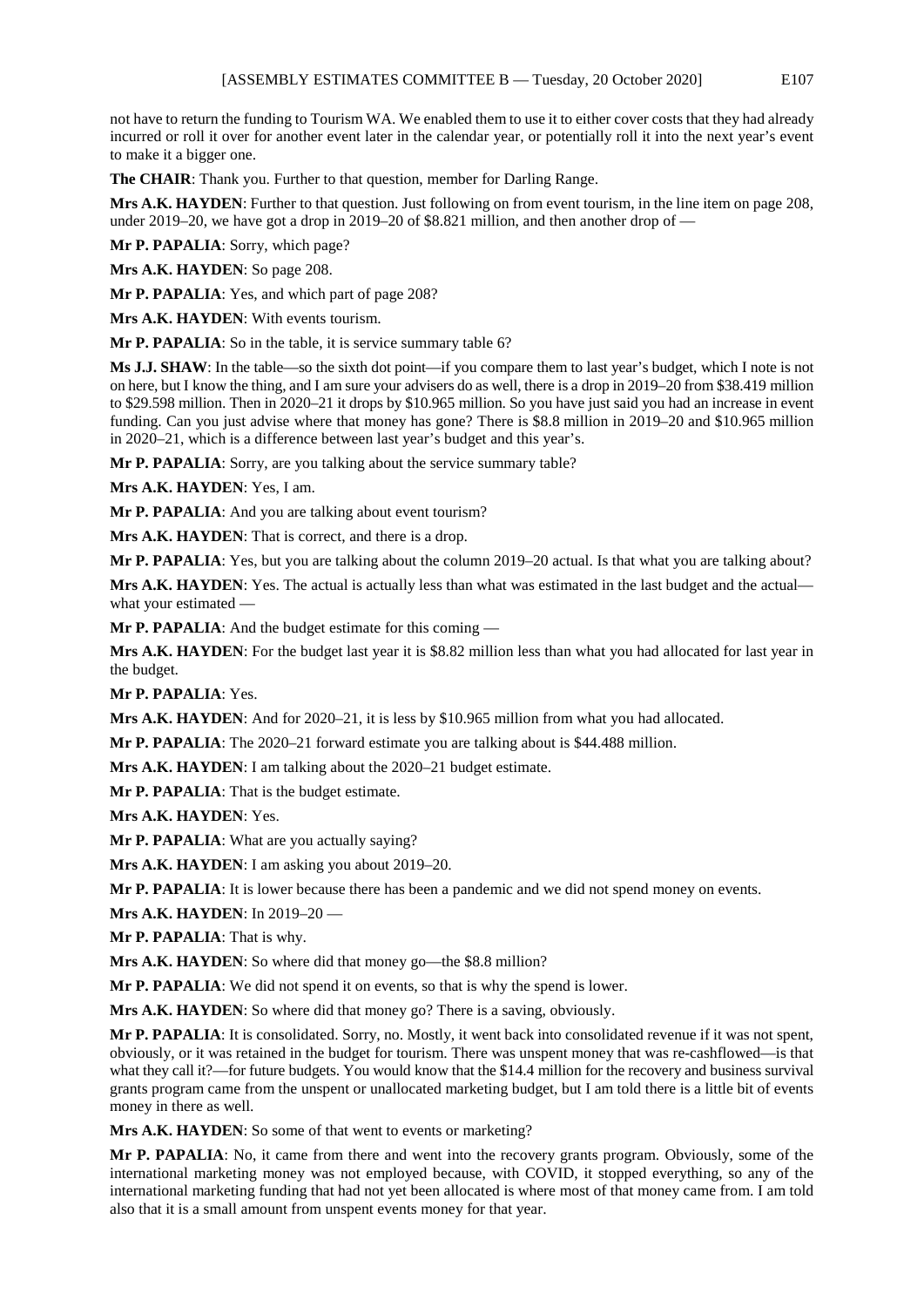#### E108 [ASSEMBLY ESTIMATES COMMITTEE B — Tuesday, 20 October 2020]

**Mrs A.K. HAYDEN**: Sorry, just to get clarification, of that \$8.8 million saved in 2019–20, you are saying that a high percentage went back into consolidated revenue and for cash flow, but that there is some that went to marketing?

**Mr P. PAPALIA**: No. The money that was spent was spent in the budget, but the unspent funds would have either been re-cashflowed in tourism or consolidated, so the drop is explained by the fact that we do not have events that we had planned to have. We had some major events that were in the bag that did not happen because of COVID, so we did not spend the money. You do not spend the money to get them when you cannot get them.

**Mr V.A. CATANIA**: Are you able to provide a breakdown for 2019–20 and 2020–21 the amount of the tourism budget that has actually been repurposed into other areas in your tourism portfolio and what has gone to consolidated revenue?

**Mr P. PAPALIA**: Yes. The \$14.4 million represents some of that money. You are talking about a paperwork exercise; it is still there in the budget for next year as part of being re-cashflowed, so there is no element that was —

**Mr V.A. CATANIA**: I suppose what I am trying to ask is: out of the 2019–20 budget for tourism, you have indicated that some of that money has been put back into consolidated revenue, and I am trying to get a handle —

**Mr P. PAPALIA**: Okay, so I am informed that it is redirected—I am assuming that is the grants and the like so of the \$17 million in the 2019–20 budget \$7 million was re-cashflowed for 2020–21.

**Mrs A.K. HAYDEN**: Sorry, \$17 million has been redirected from 2019–20?

**Mr P. PAPALIA**: That is the money that is used for those grants and the like.

**Mr V.A. CATANIA**: So \$10 million of that has gone back into the other stuff?

**Mr P. PAPALIA**: We ran campaigns, but we were not planning to run an intrastate tourism campaign, for instance; things have happened.

**Mr V.A. CATANIA**: No, I understand. We are just trying to get a handle on what has been done, because it is very difficult to read the budget.

[10.40 am]

**Mr P. PAPALIA**: I understand. That \$17 million is redirected and used for other purposes.

**Mrs A.K. HAYDEN**: Within tourism?

**Mr P. PAPALIA**: Yes. The vast majority of that was the \$14.4 million, but the amount re-cashflowed towards next year is \$7 million.

**Mr V.A. CATANIA:** So \$7 million of unspent money in this financial year has been moved across?

**Mrs A.K. HAYDEN**: So the re-cashflow of the \$7 million went back into consolidated revenue or back into Tourism WA?

**Mr P. PAPALIA**: No, it went back into the forward estimates for Tourism WA.

**Mrs A.K. HAYDEN**: Okay. I was trying to understand that. So when I go back to the \$14.4 million, that was for the recovery and the survival grants. That was not new funding; that was just money that was not allocated already within the budget?

#### **Mr P. PAPALIA**: Yes.

**Mrs A.K. HAYDEN**: New question, minister. Going to page 204, in the line item "International Marketing and Aviation Development", towards the bottom, there is a negative. Money has been taken out of that line item across this year and the forward estimates. Can you explain where that money has been reallocated?

**Mr P. PAPALIA**: We do not need international marketing money when there are no international flights. We have removed that allocation. Essentially, it is acknowledging that there are no international flights and that we do not need to do international marketing. What was the line item—"Marketing and Aviation Development"? What I can say is that we are doing work on anticipating when international aviation returns. We have plans underway to ensure that in the event that international aviation returns and there is a requirement for international aviation funding, it will be provided, but we are not putting it in Tourism WA's budget to sit around as a notional bucket of money that is not employed until it is required.

**Mrs A.K. HAYDEN**: Further to that, where has that money been reallocated to? But following on from what you have just said, there is no money now until, really, 2024 in these estimates, because you have taken it all out, so you are not anticipating going out to the international market until 2024?

**Mr P. PAPALIA**: No, that is not what we are saying. We are saying that we are not allocating money to a budget for a task that we do not yet know whether it will be required, because that would be unnecessary and not really achieve any purpose. In the event that international aviation recommences, we are maintaining our contact with all the airlines. We did a lot of work—more than ever before—to ensure new direct aviation links to key regional markets like the seven-day-a-week ANA flights from Tokyo, the trial from Shanghai and a lot of work that was done on India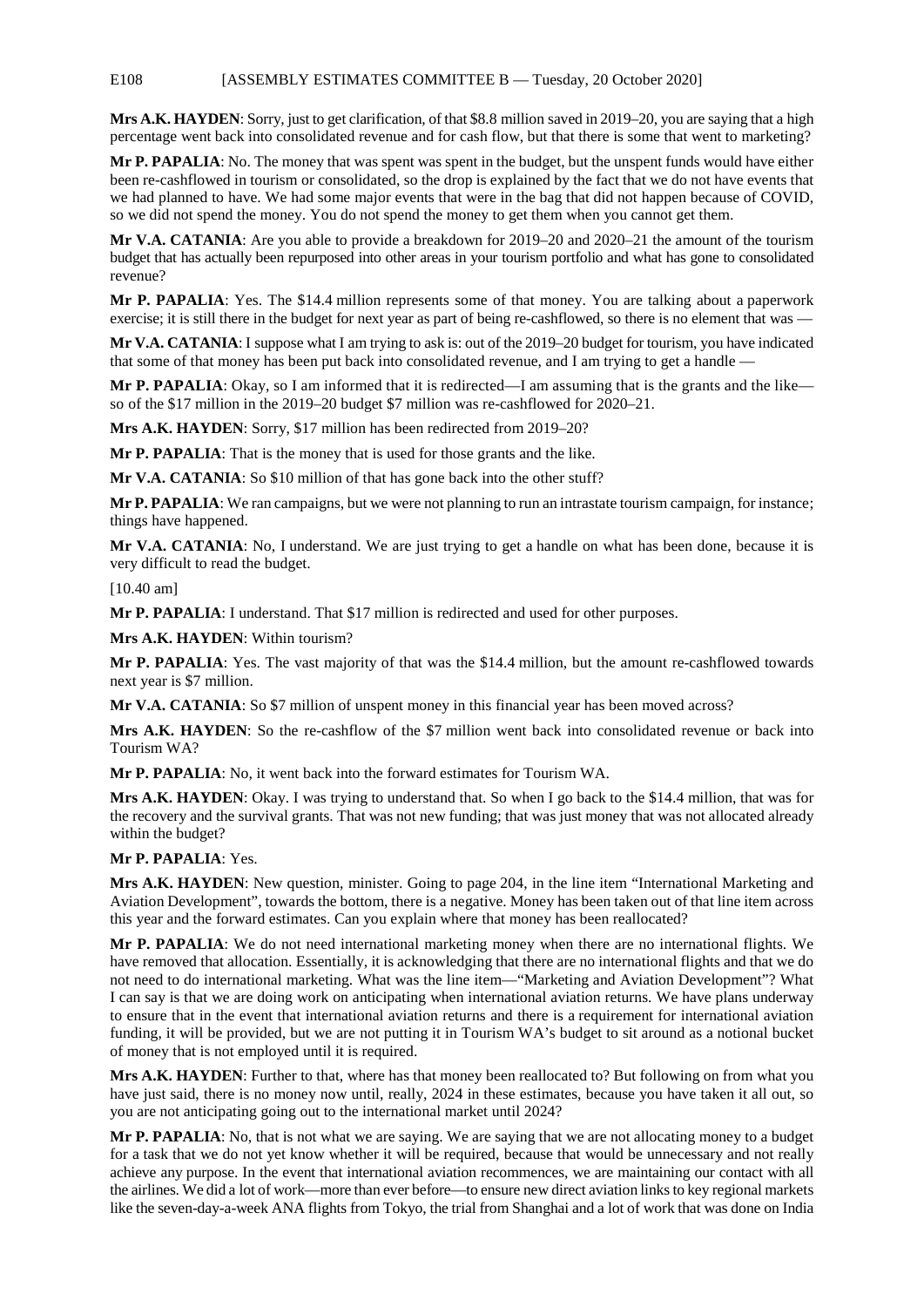**Mrs A.K. HAYDEN:** Just repeating my first question: where has that money been reallocated?

**Mr P. PAPALIA**: It has not been reallocated; it has just been removed from Tourism WA's budget. There is a budget line item that we do not require anymore because we are not doing international aviation right now. This does not mean that we anticipated that we will not; it just means it is a bit of an unpredictable world. No-one knows when international aviation will return, to which places it might return and with what airlines. All those unknowns dictate that there is no point having that line item. We know that we have capacity to re-fund aviation development when it is required.

**Mrs A.K. HAYDEN:** Just one last one on this one. Does that mean that Tourism WA has had a cut in its budget?

**Mr P. PAPALIA**: No. In fact, it is the biggest budget in history for Tourism WA. Over the forward estimates, we are far exceeding our undertaking to give \$85 million a year over five years. I think this year it has been \$113 million or something; in all the forward estimates, it is over \$90 million. Undeniably, this government has contributed more towards funding tourism than any government in history. But, that aside, in the event that international aviation returns, we will put more money into it.

**Mr V.A. CATANIA**: I refer the minister to the line item "Brand WA Launch and Campaign" under the heading "COVID-19 WA Recovery Plan" on page 204 of budget paper No 2, volume 1. There is \$2 million over 2019–20 and 2020–21. Can you provide an explanation around that?

**Mr P. PAPALIA**: It is not mine.

**Mr V.A. CATANIA**: It is not yours?

**Mr P. PAPALIA**: No. This is not the Tourism WA brand; this is Brand WA, which is under the Premier.

**Mr V.A. CATANIA**: Okay. I will go to another question on the same page, 204, under the line item "Hospitality and Tourism COVID-19 Hygiene Training". Is that under you?

# **Mr P. PAPALIA**: Yes.

**Mr V.A. CATANIA**: You have \$890 000 in 2019–20, and \$890 000 in 2020–21. Are there videos on the hygiene training for businesses to watch?

**Mr P. PAPALIA**: We have come so far in such a short period of time that it is almost difficult to comprehend what was happening when this program was developed. Way back when we were in tight restrictions, having no service from hospitality other than takeaway in that time, and at the point where we did not yet know how long it would be before we could start lifting restrictions, the Australian Hotels Association proposed to us that they develop a package to prepare the industry for reopening. So that was done. It is a certification; it is an online course to complete. It was designed to be rapid, to be available to as many people as we could possibly make it available to in the hospitality sector, and was intended to achieve the dual outcomes of both certifying that hospitality venues were preparing and prepared for emerging from restrictions, and also conveying to the workforce that there was reason for hope, and to the public community and the wider market that there was reason for confidence that it would be safe when we did open.

**Mr V.A. CATANIA**: So there is a video?

**Mr P. PAPALIA**: No, is it is an online course.

**Mr V.A. CATANIA**: So in that online course, who gave the message? Was it the Premier who featured in that message?

**Mr P. PAPALIA**: Not that I know of. It was a package delivered by the AHA.

[10.50 am]

**Mr V.A. CATANIA**: My understanding is that as part of the funding of \$1.78 million, there was a message from the Premier. Do you think that that was a political ploy, wasting \$1.78 million on advertising to the hospitality sector with a message from the Premier?

**Mr P. PAPALIA**: So, actually, what happened in the package was we were a nation-leading, if not world-leading, initiative getting out there, whilst the rest of the world and all of Australia were contemplating the dire circumstances they were confronting in hospitality and handing out the means of sustaining people, we were developing a course to train our workforce and market to the community that it was safe to go back to supporting the hospitality sector. The last time that I looked, or that it was reported to me, over 150 000 Western Australians had conducted that training. That was way in excess of the number contracted, when the intention —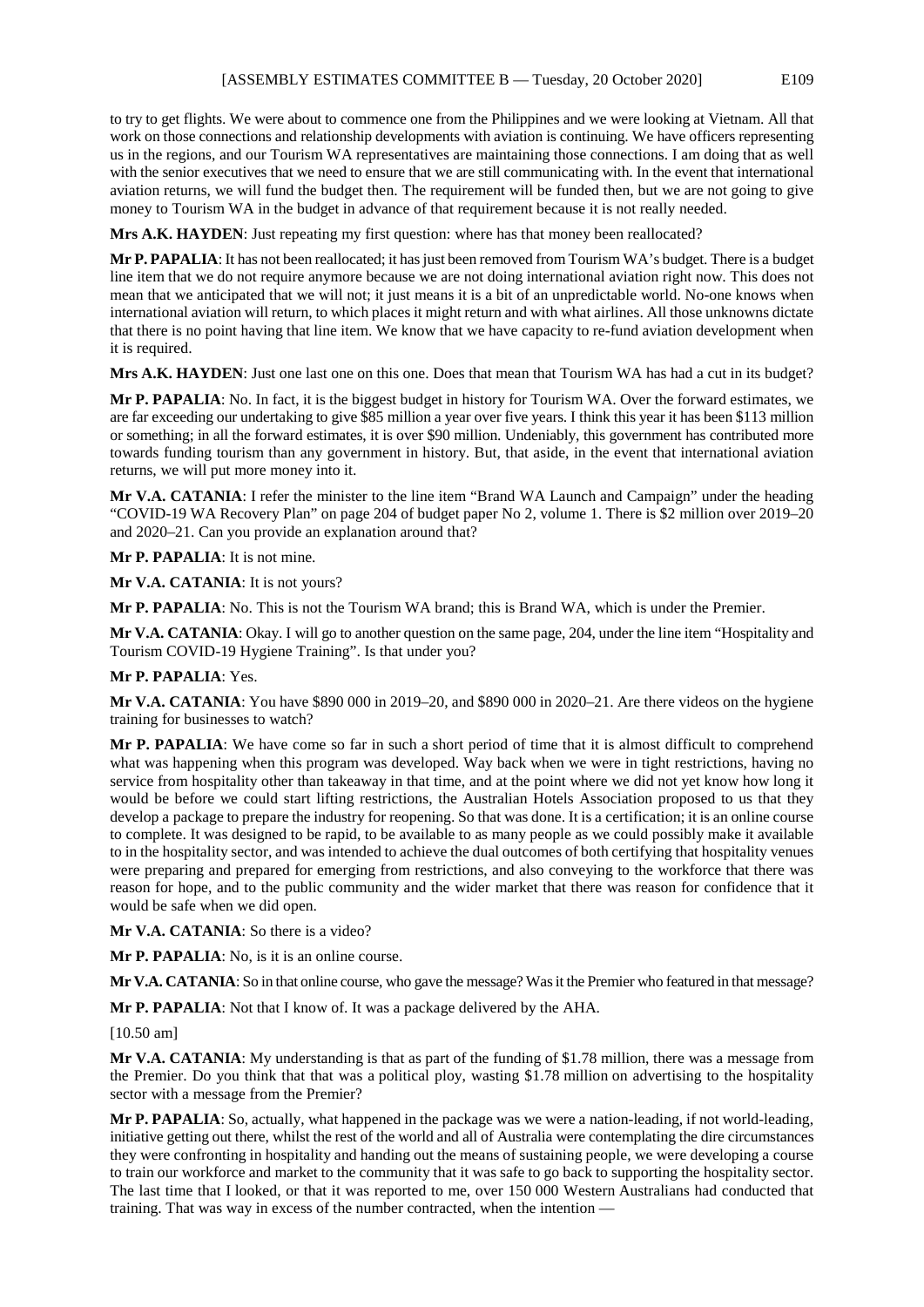# E110 [ASSEMBLY ESTIMATES COMMITTEE B — Tuesday, 20 October 2020]

**Mr V.A. CATANIA**: My question was: was the Premier featured on that video, on the online—

**Mr P. PAPALIA**: I have no idea. I do not think so; I do not know.

Mr V.A. CATANIA: So the minister is not aware of what is on that course?

**Mr P. PAPALIA**: When I did the training, I did not see the Premier, and I did it in the early days when the thing was first rolled out, so I do not know what you are looking at and I do not know what your perception of what is currently being provided or was provided. I just know that when I did it at the outset, before anybody else, there was no Premier in the video. It was very focused on delivering to the industry reason for hope, a degree of comfort in the community that their hospitality workforce was prepared, and it hit all of the intended objectives. It delivered to Western Australia the safest hospitality sector in the country, the strongest hospitality sector in the country, and tens of thousands —

**Mr V.A. CATANIA**: Let me just clarify: did the Premier not feature in any of that \$1.78 million that was spent?

**Mr P. PAPALIA**: No, because the AHA was engaged to develop and deliver training. I think we talked about— I am trying to remember—20 000, possibly —

**Mr V.A. CATANIA**: The AHA may have delivered it, but you paid for it, so therefore you should know what is on it.

**Mr P. PAPALIA**: It was a long time ago. The AHA was contracted to develop and deliver within about a week a training package for the hospitality sector in Western Australia. I think the intended market was in the order of— I do not know; I cannot remember—50 000 maybe at the most, but it ended up being over 150 000 people who got it, which far exceeded what the original intended market was.

**Mr V.A. CATANIA**: I am sure, but I just wanted to clarify whether the Premier was on this video, which is my understanding. I find it amazing that taxpayers' money has gone towards promoting the Premier in training for COVID-19 that has gone to a heap of employees.

**Mr P. PAPALIA**: Member, I think you are being dishonest. The training that was delivered, I did at the outset. You did not. I know that there was no video of the Premier. If there is a video of the Premier, that may be a decision of the AHA, but it was never contracted to do that; it was contracted to develop and deliver an online training package for the hospitality sector and it did that magnificently. It led the nation, and probably the world.

**Mr V.A. CATANIA**: That is not the question.

**Mr P. PAPALIA**: I think it has been emulated probably around the nation, if not the world, as a means of preparing an industry and ensuring that the public garnered some confidence that their sector was ready for business. It was a really important and incredibly valuable contribution to send a message to the tens of thousands of hospitality workers that at that time were wondering about their futures, that there was reason for hope, and they could prepare themselves, and that worked. I have to commend the AHA for doing that. No-one else at the time could have completed that task in the time frame to the extent that it did. It met all of our objectives. There was no requirement and it was not asked to do anything of the nature that you are suggesting, and if it has chosen subsequently, when it has exceeded all its original contracted objectives, to put a video up, that is its decision.

**Mrs A.K. HAYDEN**: Further to that.

**The CHAIR**: Further to this, member for Darling Range.

**Mr P. PAPALIA**: Maybe it wants to increase its reach because it knows that the Premier is a pretty popular guy with a lot of social media reach. Maybe it is trying to increase its reach to people in Western Australia. That would not be a bad move.

**Mrs A.K. HAYDEN**: Further to that question, Chair. I am just wanting to let you know, minister, that I have done the course as well. The Premier does show up in there, right up the front and right at the very beginning, and you cannot get past it until you sit and listen to the whole entire video.

**Mr P. PAPALIA**: When did you do it, member?

**Mrs A.K. HAYDEN**: I did it not long after it went up online, within the first few days. Anyway, minister, I am asking you a question.

**Mr P. PAPALIA**: I think you might be stretching the truth a little.

**Mrs A.K. HAYDEN**: Really? You think I am stretching the truth.

**The CHAIR**: Member for Darling Range, just ask your question.

**Mrs A.K. HAYDEN:** So if I could ask my question without being interrupted just once today, that would be great. Minister, I have done the actual training within the first week that it went up online. The Premier was in that video you cannot click past. I would like you to maybe take on notice and double-check that it was not in the contract, or that it was not asked by government for that to happen. If you can confirm that, great; if not —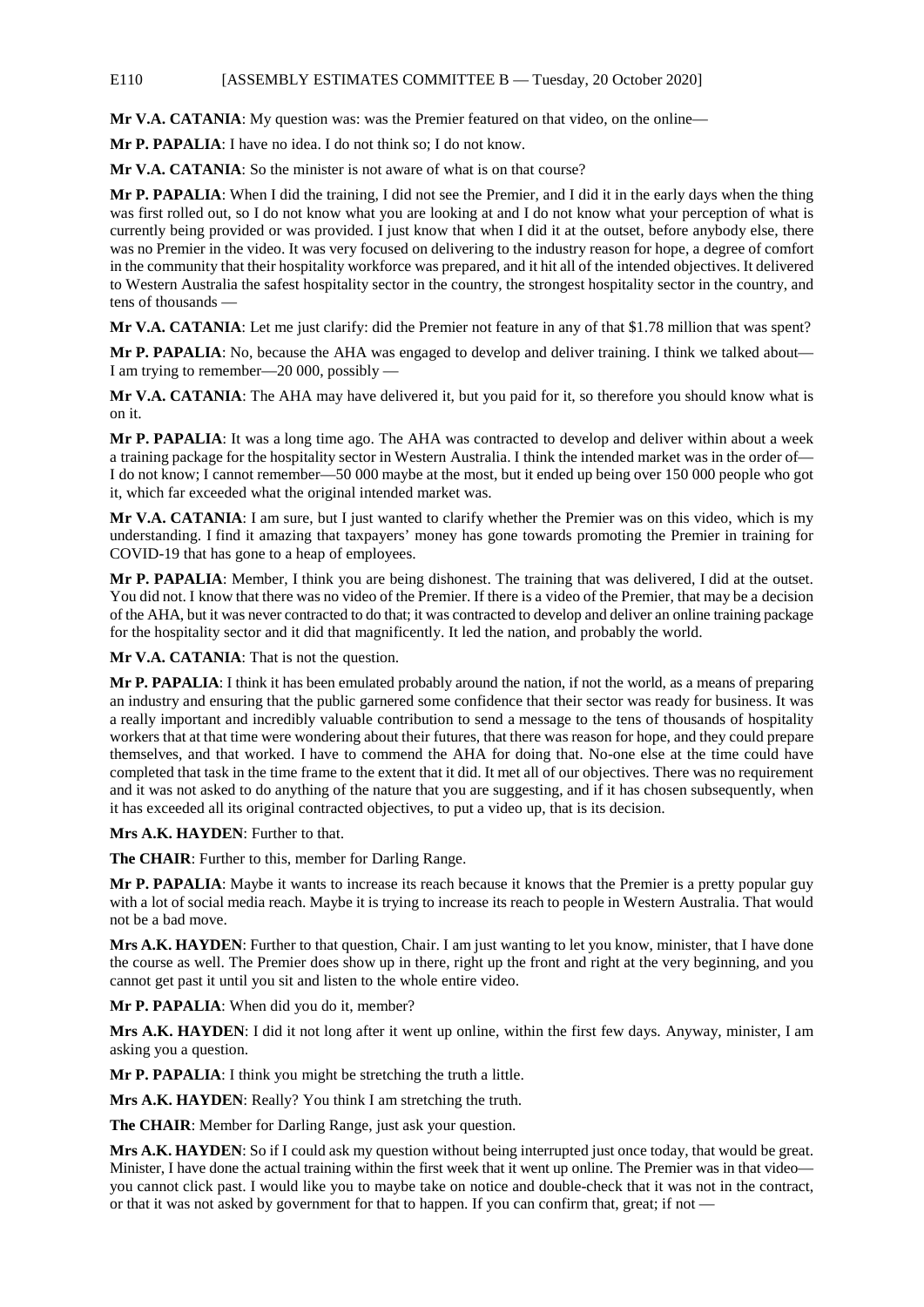**Mr P. PAPALIA**: Is that your question?

**Mrs A.K. HAYDEN**: That is one of my questions.

**Mr P. PAPALIA**: I can confirm that it was not in the contract, it was never an obligation, and it was not in the original training that I saw or when it was started.

**Mrs A.K. HAYDEN**: Thank you very much. You have said that 150 000 have taken up this training course. I have been one of them. I do not work in the sector, but I thought it would be interesting to understand it. I have also spoken to quite a few volunteers within my electorate who are serving morning tea at an open day at a heritage school and so forth, and they have undertaken it so that they can do the thing. So it is not just people who are working in hospitality and tourism who have done it; it is actually across the board and everyone has taken it up, so it is great that they have actually done that.

**Mr P. PAPALIA**: Brilliant outcome. Wonderful.

**Mrs A.K. HAYDEN**: Of this \$1.78 million, what measures are in place to monitor the success of this program and to see the effectiveness of it at the other end?

**Mr P. PAPALIA**: As I indicated earlier, there was a contract for a hygiene training program for six months at a cost of \$1.78 million funded by Tourism WA's existing 2019–20 and 2020–21 budget. The existing contract was focused, at the time it was developed, on preparing the industry for reopening and ensuring that we conveyed to the Western Australian community that they could have confidence in our hospitality sector. It met the objectives with respect to the number of trainees that undertook the training. At the outset, it was not those people from the local cake store that you are referring to; it was the hospitality sector who completed it in vast numbers. In the initial contract we did put this out; I am pretty certain it was in the public domain—the contracted number that we had of trainees on those courses that we had asked them to provide, they far exceeded that and the training is still available at no cost despite the fact that they far exceeded the number. I can get that original contracted number for you, but they met that within a very short time frame.

**Mrs A.K. HAYDEN**: Thank you, minister. Do we need to put that down as supplementary information that we will get what measures were in place to monitor the success of this?

**Mr P. PAPALIA**: No; as I indicated, the training had to prepare —

**Mrs A.K. HAYDEN**: It is \$1.78 million.

**Mr P. PAPALIA**: It was about educating people about the COVID hygiene requirements. The delivery was about the number of trainees who completed the training and it had time frames around it. It was very time-sensitive because we were trying, in advance of lifting restrictions, to provide the opportunity for the training. I can get the specific number. It just escapes me right now, the original number of people, but it is in the tens of thousands.

**Mrs A.K. HAYDEN**: So if we can get that as supplementary.

**Mr P. PAPALIA**: If we want to provide that as supplementary, I can do that.

**The CHAIR:** Let's just do this one then I am going to hand over to the next Chair. This is supplementary information. So, minister, can you just clarify again, please.

[11.00 am]

**Mr P. PAPALIA**: I undertake to provide as supplementary information the number of trainees—actually, I can do it right now so you do not have to worry about supplementary information. They were required to provide training for 70 000 trainees. As I indicated, they have exceeded by that more than double.

**Mrs A.K. HAYDEN**: Sorry, just my other part to that question, Chair, was about the effectiveness. Is there a plan —

**Mr P. PAPALIA**: Member —

**Mrs A.K. HAYDEN**: Can I finish my question? You just keep cutting me off.

Is there a way of measuring the effectiveness? Are you going out to make sure that all these venues are employing people who have done the COVID-safe training? My understanding is that this training was to be in place so that no-one went back out into the workforce without that training, to make sure that we could control any spread of COVID-19 within the community. Can you just answer me on how that is being monitored?

**Mr P. PAPALIA**: Member, we have not had community spread of COVID in Western Australia for more than six months. Our hospitality sector is the most open of any state in the country. We have the two-square-metre rule in play, we have nightclubs open, we have Western Australians enjoying the benefits of the security of a strong and safe environment, thanks to the response by government, and part of the response by government was ensuring that our hospitality sector had training available. More than 150 000 people have completed the training. It was successful and it met the objectives and intent.

**Mr V.A. CATANIA**: That is the complacency that we do not need in WA.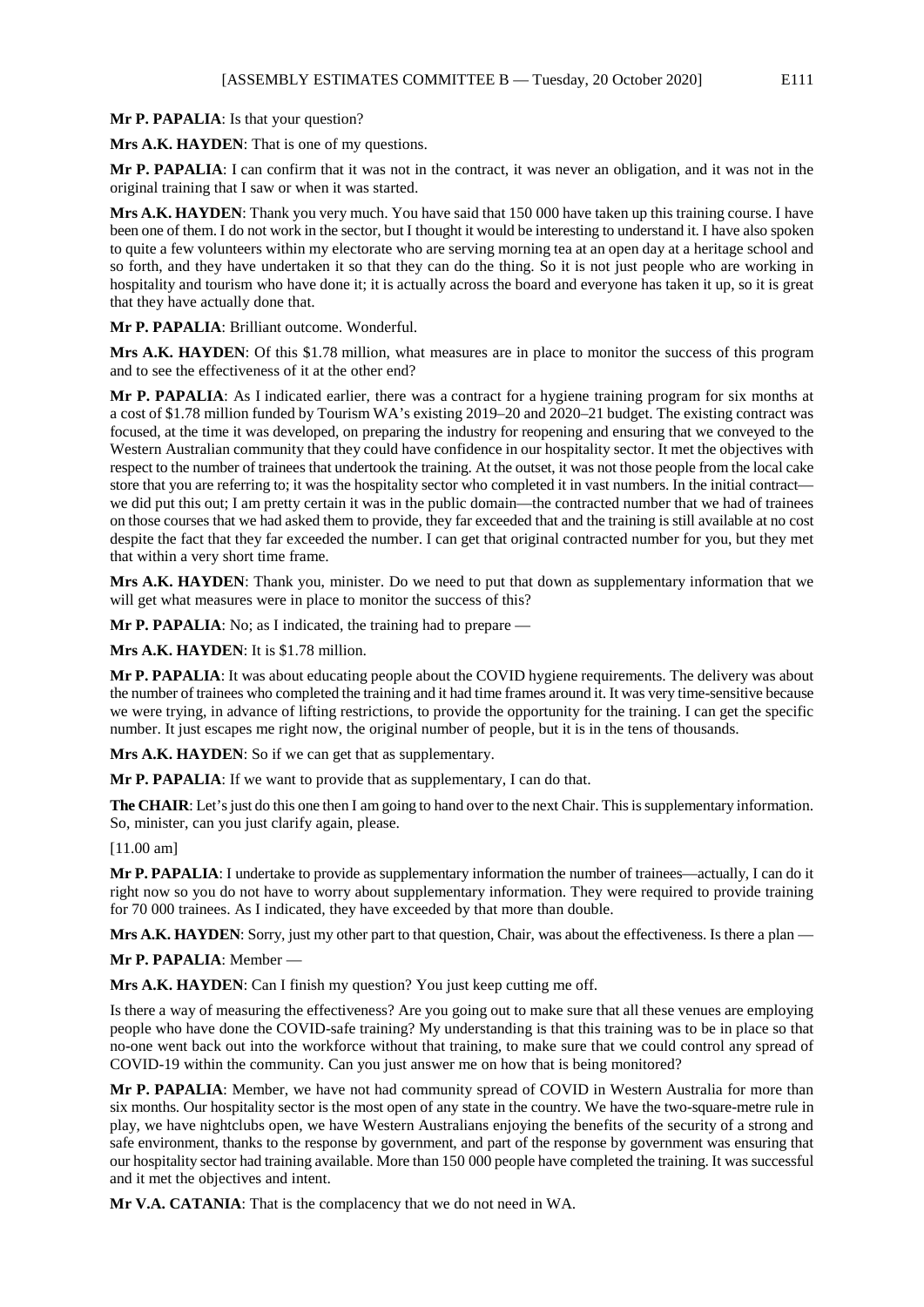# E112 [ASSEMBLY ESTIMATES COMMITTEE B — Tuesday, 20 October 2020]

**Mr P. PAPALIA**: Every hospitality venue in Western Australia—this is unrelated to this training—must display at their entrance signage to confirm that they have a COVID safety plan. As an element of that, they must confirm that the staff have completed the hospitality hygiene training.

**Mrs A.K. HAYDEN**: And how are you making sure that that is happening?

**Mr P. PAPALIA**: I do not —

**Mrs A.K. HAYDEN**: We have given out \$1.78 million for this training. How are we making sure that is actually —

**Mr P. PAPALIA**: As I have said many times, the objective of training was to ensure in advance of the lifting of restrictions that the hospitality sector received appropriate hospitality hygiene training, so that the workforce received hope that there would be an opportunity for them to return to their workplace before too long and that the Western Australian community were reassured that there was appropriate training and it would be a safe environment. Those objectives have undoubtedly, irrefutably been achieved. It is impossible to stand and sit in Western Australia right now and suggest that the objectives of that training were not achieved. We have not had community transmission in Western Australia for more than six months, despite the fact that our hospitality sector is actually open, as opposed to New South Wales and Queensland and Victoria. We are actually open. Until recently—I think it even may still be the case—in South Australia you had to sit down to have a beer. We are irrefutably and undoubtedly achieving the objectives of that training because people are back at work, the businesses are open and we do not have community spread. That was the intent of the training.

[Ms S.E. Winton took the Chair.]

**Mrs A.K. HAYDEN**: Just one more, because I did not get the answer to that. Is there a measure in place right now?

**Mr P. PAPALIA**: A database is generated of people who have conducted the training.

**Mrs A.K. HAYDEN**: Are measures in place right now to check those venues to see that they do not have people working there who have not done that training?

**Mr P. PAPALIA**: It is not a Tourism responsibility to enforce health regulations. That is the Department of Health's responsibility.

**Mrs A.K. HAYDEN**: It gives them the money. Is a measure in place for the health department to do that?

**The CHAIR**: Member for Darling Range, can we just have it through the Chair, thank you.

**Mr P. PAPALIA**: The same measures that have been in place for a long time—decades, if not longer— for health regulations are in place. The COVID responsibilities associated with health regulations are enforced by the health department, in the same way it enforces all the other health obligations.

**Mr V.A. CATANIA**: Minister, is there any funding put aside for implementation of or training in contact tracing should a wave of COVID-19 occur? Is there any funding or future funding to train the hospitality sector to ensure that contact tracing can occur to obviously protect the community?

**Mr P. PAPALIA**: Contact tracing is the responsibility of the Minister for Health. I suggest the member ask that question of the health minister.

**Mr V.A. CATANIA**: Minister, I refer to page 220 of budget paper No 2, the net appropriation determination table and grants and subsidies. The line item "Aboriginal Tourism Initiatives" does not seem to have any funding. There is \$14 million in 2019–20, but there are no funds into the future. Can the minister explain why there is no funding for initiatives for Aboriginal tourism in the budget moving forward?

**Mr P. PAPALIA**: Yes, that was a commonwealth funding initiative. It is the remnants of a program that the commonwealth was funding. We have significant funds in the budget dedicated to Aboriginal cultural tourism, not the least of which is tens of millions dedicated to sealing the Broome–Cape Leveque Road and for the Burrup cultural centre. There are budget allocations across portfolios towards Aboriginal cultural tourism. That particular funding was for an initiative that has ended. We bid to the federal government on a case-by-case basis for additional funding of that nature.

**Mr V.A. CATANIA**: Has the minister done that to try to receive funding into the future?

**Mr P. PAPALIA**: It has not announced a specifically dedicated Aboriginal cultural tourism package that I am aware of.

**Mr V.A. CATANIA**: Did it work, this funding? Did it achieve its objectives?

**Mr P. PAPALIA**: I am informed that this particular funding was a part contribution to Camping with Custodians initiatives. The Camping with Custodians sites were developed. To the extent that that question goes to whether they worked, yes, the Camping with Custodians sites were developed. The state government is spending over \$3 million on Cape Leveque towards further Camping with Custodians sites. I do not know whether at this stage we have federal contributions to that; we might try to leverage our investment and seek out further funding from the federal government. But not at the moment.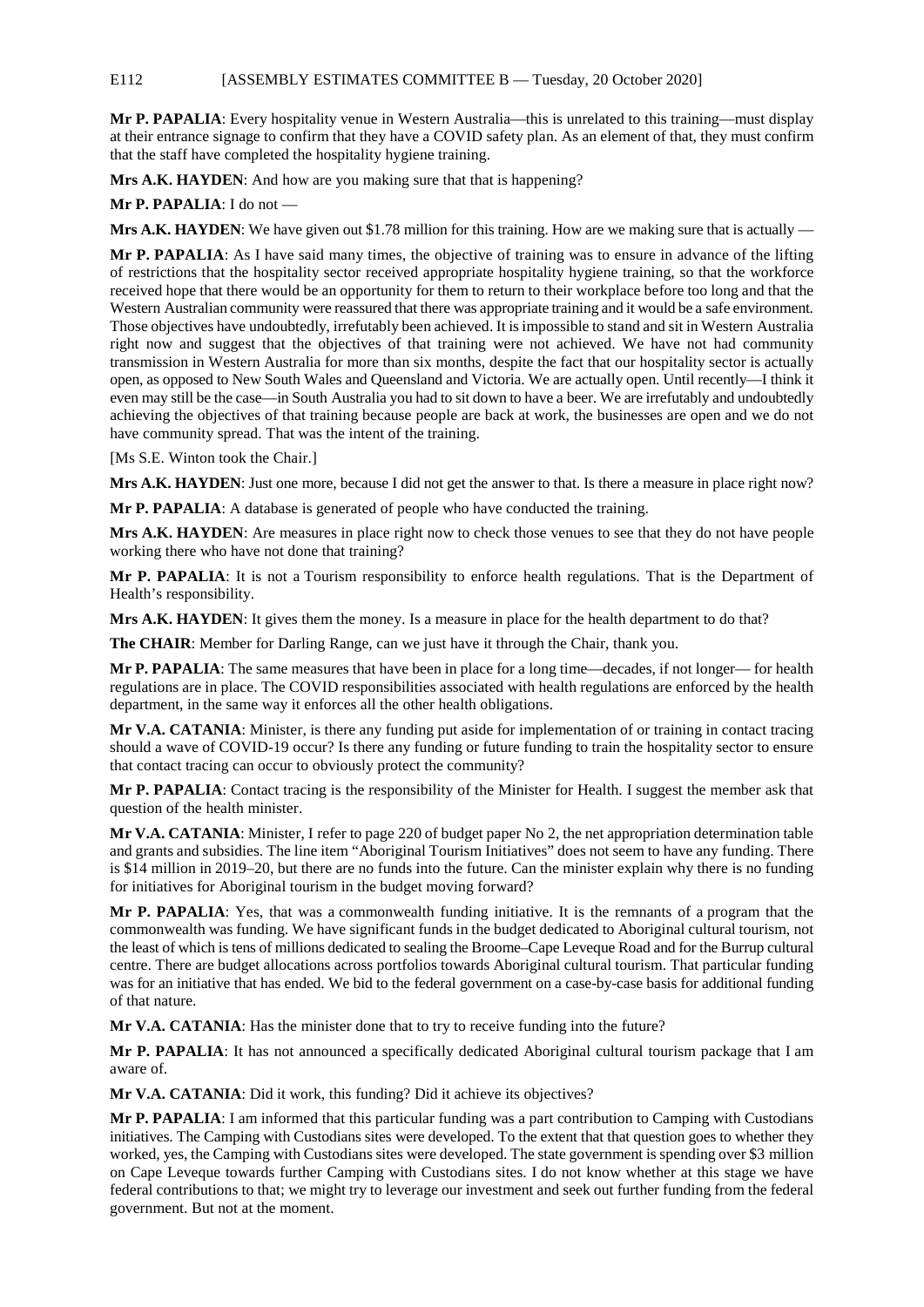**Mrs A.K. HAYDEN**: Further on Aboriginal tourism, the last budget had an allocation for Aboriginal tourism of \$900 000 every year for four years. I note that that is missing in this budget. Are Aboriginal tourism and the Western Australian Indigenous Tourism Operators Council funded somewhere else in the budget?

**Mr P. PAPALIA**: I do not know why that does not appear. Is WAITOC funded? Yes, WAITOC is funded.

**Mrs A.K. HAYDEN:** Can the minister point to where that is and tell us how much?

**Mr P. PAPALIA**: It is probably in the global tourism figure. I do not know that there is a line item to that effect. I can assure the member that WAITOC is receiving the same funding into the forward estimates. There is a contract.

**Mrs A.K. HAYDEN**: If we can just find out —

**Mr P. PAPALIA**: What is it the member wants me to find out?

**Mrs A.K. HAYDEN**: Exactly how much WAITOC is getting.

**Mr P. PAPALIA**: It is \$900 000.

**Mrs A.K. HAYDEN**: It is \$900 000 per year for how long?

**Mr P. PAPALIA**: I am informed it is just part of the destination development global figure, but its budget is unchanged into the forward estimates; there is a four-year contract.

[11.10 am]

**Mrs A.K. HAYDEN**: I refer to page 206 and the WA recovery plan. The thirteenth paragraph under the heading "WA Recovery Plan" states —

The Western Australian Industry Participation Strategy … developed under the *Western Australian Jobs Act 2017* … is designed to ensure that Western Australian businesses get a greater share of contracts to supply goods, services and work to Government.

Minister, under the WA recovery plan, we have been asking businesses to pivot—that is the new word for COVID-19. All businesses and tourism operators and so forth need to pivot, need to adapt, need to change the way they run to survive. Has this government pivoted in the way it allocates its contracts and tenders? As we know, the Wander Out Yonder \$2 million marketing campaign went to New South Wales. We also know that recently \$100 000 for visual brand identity for Tourism WA has gone to New South Wales —

**The CHAIR**: Member, your question is?

**Mrs A.K. HAYDEN**: There have been quite a few of these. In relation to this line item that the government is going to develop a Western Australian jobs act, has Tourism WA been directed to readjust the way it puts out contracts so that we do support our WA businesses first?

**Mr P. PAPALIA**: That line item does not relate to this portfolio. The member would have to address it to the Premier.

**The CHAIR**: Thank you. Further questions, members?

**Mrs A.K. HAYDEN**: Yes, absolutely. We will come back to that in a moment.

Minister, in regard to the Wander Out Yonder campaign —

**Mr P. PAPALIA**: What page?

**Mrs A.K. HAYDEN**: I am trying to locate the page number for the minister. I refer to page 204, new initiatives and the line item "Domestic Marketing". Under domestic marketing, \$1.1 million is allocated —

**Mr P. PAPALIA**: Where is that, member?

**Mrs A.K. HAYDEN:** It is under the heading "New Initiatives", halfway down the table on page 204. There is a one-off payment for domestic marketing of \$1.1 million with no future funds. Can the minister explain what that is for?

**Mr P. PAPALIA**: Yes, member, that is Australian government funding through Tourism Australia to Tourism WA for national and intrastate marketing activities. It was initially to be provided following the east coast bushfires under an Australian government initiative to boost tourism marketing activities but was deferred due to the onset of the COVID-19 pandemic.

**Mrs A.K. HAYDEN:** Excellent. Can the minister tell me exactly what the government did with that \$1.1 million?

**Mr P. PAPALIA**: It is unallocated at the moment. Tourism WA continues to work with Tourism Australia about its hopes for that funding and where it might be employed. It is likely that when the opportunity for interstate travel returns, we might employ it for that.

**Mrs A.K. HAYDEN**: Obviously there were criteria to receive that funding. Can the minister explain what that is for?

**Mr P. PAPALIA**: As I indicated, it was initially allocated to the state post the bushfires on the east coast. The whole world has changed subsequently. It has not been employed for the purposes for which it was originally allocated. Work is being done to determine where it might be used.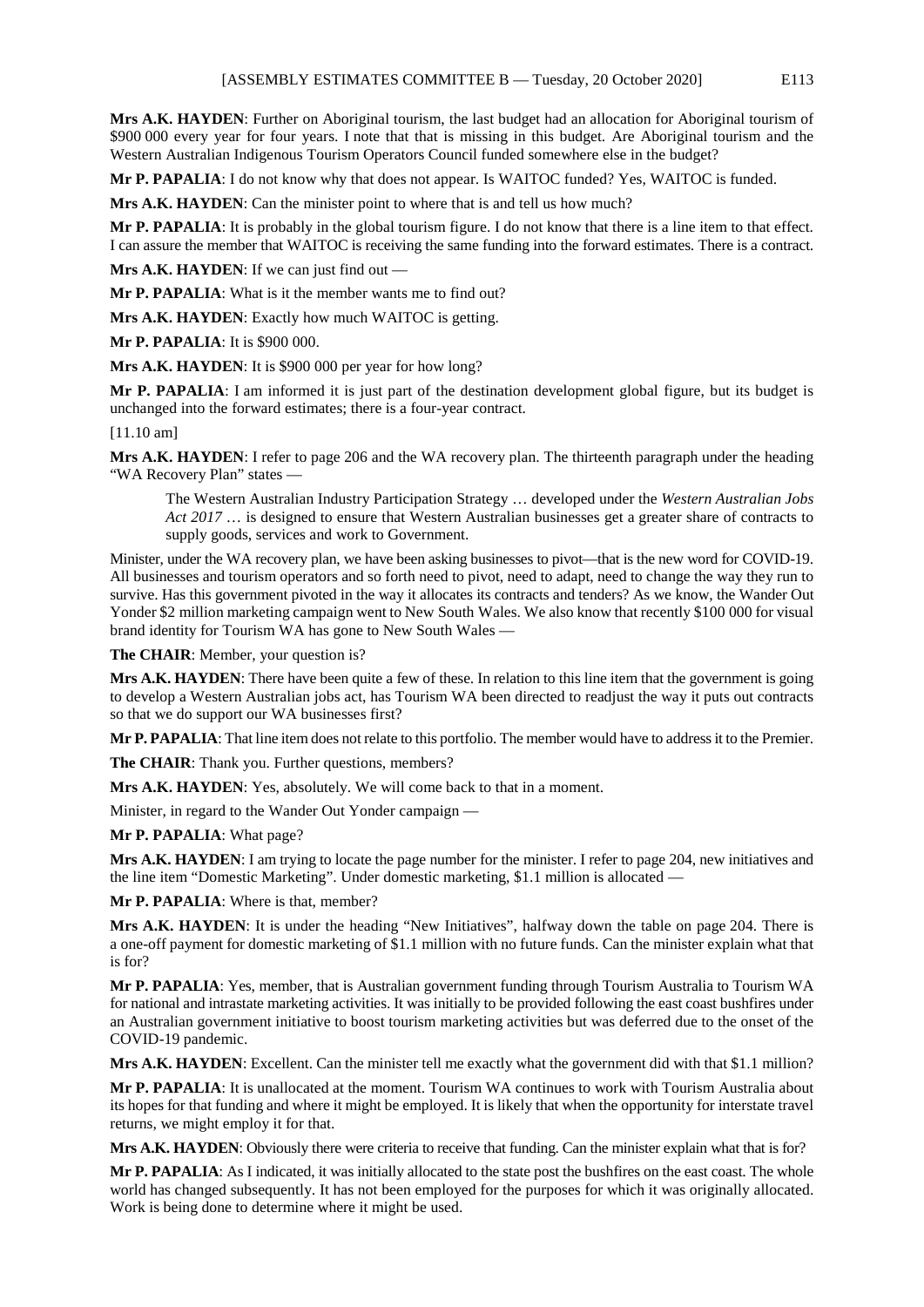#### E114 [ASSEMBLY ESTIMATES COMMITTEE B — Tuesday, 20 October 2020]

**Mr V.A. CATANIA**: I refer to page 207 of budget paper No 2 and tourism, which falls under the heading "WA Recovery Plan" on page 206.

**Mr P. PAPALIA**: Sorry, which?

**Mr V.A. CATANIA**: On page 207, it has "Tourism", above paragraph 24.

**Mr P. PAPALIA**: Yes.

**Mr V.A. CATANIA**: Then if I go to page 206, I see the heading "WA Recovery Plan". Is Tourism WA participating in the WA recovery plan?

**Mr P. PAPALIA**: Is the member referring to the line item "Tourism"? Is that what the member is asking me about?

**Mr V.A. CATANIA**: I am asking the minister about the points under the heading "Tourism", which comes under the heading "WA Recovery Plan" on page 206. I am asking whether Tourism is participating in the recovery plan.

**Mr P. PAPALIA**: I am not sure what the member is after. As part of the recovery plan, there is significant investment in tourism. There is \$150 million statewide dedicated to tourism infrastructure and \$14.4 million to recovery and business survival grants. We are administering a \$3 million grant program for travel agents.

**Mr V.A. CATANIA**: So the answer is yes, it is participating in the recovery plan. I can see the minister's advisers nodding their heads.

**Mr P. PAPALIA**: The whole government is.

**Mr V.A. CATANIA**: I just wanted to know that.

**The CHAIR**: Member, if we could just do it through the Chair, rather than the way he just did.

**Mr V.A. CATANIA**: Is the tourism portfolio participating in the Western Australian Jobs Act 2017?

**Mr P. PAPALIA**: What does the member's question relate to—what page and what line item? What specific element of the Tourism WA budget is this question related to?

**Mr V.A. CATANIA**: I refer to page 207 and paragraph 24 under the heading "Tourism". The minister said that Tourism and the whole of government are participating in the recovery plan.

**Mr P. PAPALIA**: I did not say that; I said that Tourism has committed \$150 million for tourism infrastructure, \$14.4 million for grants planned, and we are administering \$3 million for the travel agent grants.

**Mr V.A. CATANIA**: Paragraph 26 on page 207 reads —

Tourism WA is also delivering a range of recovery initiatives within the WA Recovery Plan to assist the industry …

Tourism WA is participating in the recovery plan, and in that recovery plan my understanding is that everyone participates in the Western Australian Jobs Act 2017. I am asking the question: is Tourism WA working with that act of 2017—that is, the Western Australian Jobs Act?

**Mr P. PAPALIA**: I am not the minister responsible for the Western Australian Jobs Act. I suggest that the member pose that question to the appropriate minister.

**Mr V.A. CATANIA**: Is Tourism WA not participating in that act?

**Mr P. PAPALIA**: If the member is asking what is Tourism WA's contribution to the recovery plan, or about elements of the recovery plan that are associated with the Tourism WA budget, they are listed there. They include the Dampier Peninsula Camping with Custodians campground upgrades, delivery of hospitality and tourism hygiene training, the \$14.4 million WA tourism recovery program, support to travel agents and delivery of the regional aviation recovery initiative.

**Mr V.A. CATANIA**: Minister, let me make this quite clear. I refer to the heading "Tourism" on page 207, which comes under the heading "WA Recovery Plan", and paragraph 26, which talks about Tourism participating in the WA recovery plan. My question is: Is Tourism WA abiding by or playing a part in the Western Australian Jobs Act 2017? Is that act a policy of the Western Australian government to ensure that there are jobs for Western Australians? Is Tourism WA participating in the government's own act?

**Mr P. PAPALIA**: Chair, I do not see the WA jobs act in this part of the budget. I answer questions about the budget items for which I am responsible. I know the member is struggling, but if he wants to ask a question about the jobs act, I suggest he ask that of the appropriate minister.

**Mr V.A. CATANIA:** I think we need some clarification here, because the minister is clearly out of his depth. Page 207

Several members interjected.

**Mr V.A. CATANIA**: Minister, I refer to page 207, and paragraph 26 under the heading "Tourism", which states —

Tourism WA is also delivering a range of recovery initiatives within the WA Recovery Plan to assist the industry to recover from COVID-19 …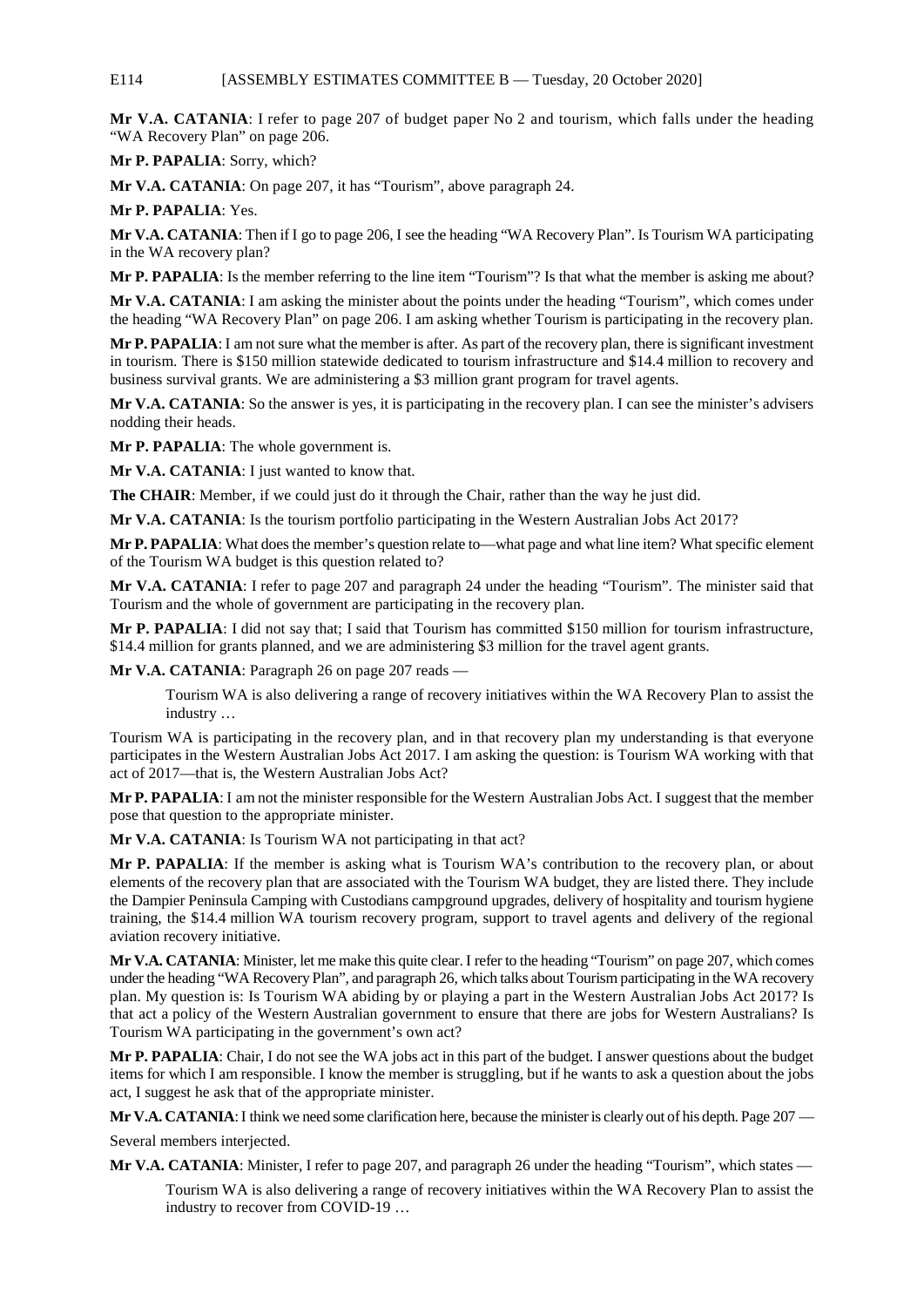Tourism comes under the WA recovery plan. Under the WA recovery plan, on page 206, the Western Australian industry participation strategy developed under the Western Australian Jobs Act 2017 is designed to ensure that Western Australian businesses get a greater share of contracts to supply goods and services, and work to government.

**Mr P. PAPALIA**: What page is the member talking about?

**Mr V.A. CATANIA**: It is page 206. This is what tourism comes under—the WA recovery plan.

**Mr P. PAPALIA**: No. The WA recovery plan is not referred to in this part of the budget, which is about Tourism WA.

**Mr V.A. CATANIA**: It is.

**Mr P. PAPALIA**: The WA jobs act is not referred to in this part of the budget.

**Mrs A.K. HAYDEN**: It is.

[11.20 am]

**Mr V.A. CATANIA**: No. That is part of the recovery plan. The minister said that Tourism WA is participating. Several members interjected.

**The CHAIR**: Thank you, members. I do not think we are going to make much progress.

**Mr P. PAPALIA**: The member is asking me about a part of the budget that I am not responsible for.

**The CHAIR**: Minister, thank you.

**Mr V.A. CATANIA**: So can I have a further question?

**The CHAIR**: No; thank you. Just before the member does that, let us keep it through the Chair. Members can ask specific questions and we will see whether the minister will answer them, rather than getting into this little biffo.

**Mr V.A. CATANIA**: Minister, I have a further question on page 207. I refer to the twenty-sixth dot point, which states Tourism WA is participating in the recovery plan for WA.

**Mr P. PAPALIA**: Yes, it is recovery in the recovery plan.

**The CHAIR**: Minister, let the member finish.

**Mr V.A. CATANIA**: Is Tourism WA also involved in the Western Australian Jobs Act to ensure that Western Australian businesses get a greater share of contracts to supply goods and services, and work to government?

**Mr P. PAPALIA**: Chair, there is nothing in this part of the budget that refers to the jobs act. It is not my responsibility. If the member wants to pose a question on the jobs act in the budget, he should refer it to the minister responsible.

**Mr V.A. CATANIA**: Further question, is tourism participating in the government's own policy?

**The CHAIR**: The member for North West Central will ask his supplementary questions through me. I think the member has asked the question repeatedly, and I think the minister has answered repeatedly.

**Mrs A.K. HAYDEN**: Further to that question and following on from my first question, I refer to page 206 and the heading "WA Recovery Plan".

**Mr P. PAPALIA**: Sorry, on page 206?

**Mrs A.K. HAYDEN**: Yes. The thirteenth to twenty-eighth dot points under the heading "WA Recovery Plan" have different titles for how they fit into that WA recovery plan. The first title is "Western Australian Jobs", which outlines that everyone under government is to work within that jobs act. The points under the heading "WA Recovery" flow over to page 207, where it says "Tourism". It is not a separate item, minister. It states that the tourism industry will follow under the jobs act of this government.

The question that I asked earlier was dismissed, but it is obvious in this budget paper that Tourism WA is working under the Western Australian industry participation strategy, which is the Western Australian Jobs Act, to ensure Western Australian businesses get a greater share of contracts. Now, if the minister is saying that Tourism is not, that is fine. We just want to know yes or no. If it is not, then I can understand why contracts for Wander Out Yonder, and for the visual branding of Tourism WA were sent over east and not to Western Australian businesses. Can the minister please advise whether, as the member for North West Central asked, Tourism WA is working under the Western Australian Jobs Act; and, if so, why have these tenders gone over east instead of to WA businesses first? As I said when I asked my previous question, everyone else has had to pivot. The minister even stated in an earlier answer that these are difficult times and we are doing things differently because of COVID-19. I will go back to my question: has the minister directed his department to follow the jobs act during COVID-19 and to go to WA businesses before looking outside this state when awarding contracts; and, if not, why not?

**Mr P. PAPALIA**: That was a long speech. Can I suggest that we abandon the place members want to ask this question and we go to a more appropriate place. Members are asking about the Western Australian share of the marketing budget, right? So it is nothing to do with—forget about the jobs act. Go to page 208.

**Mrs A.K. HAYDEN**: We do not want to forget the jobs act.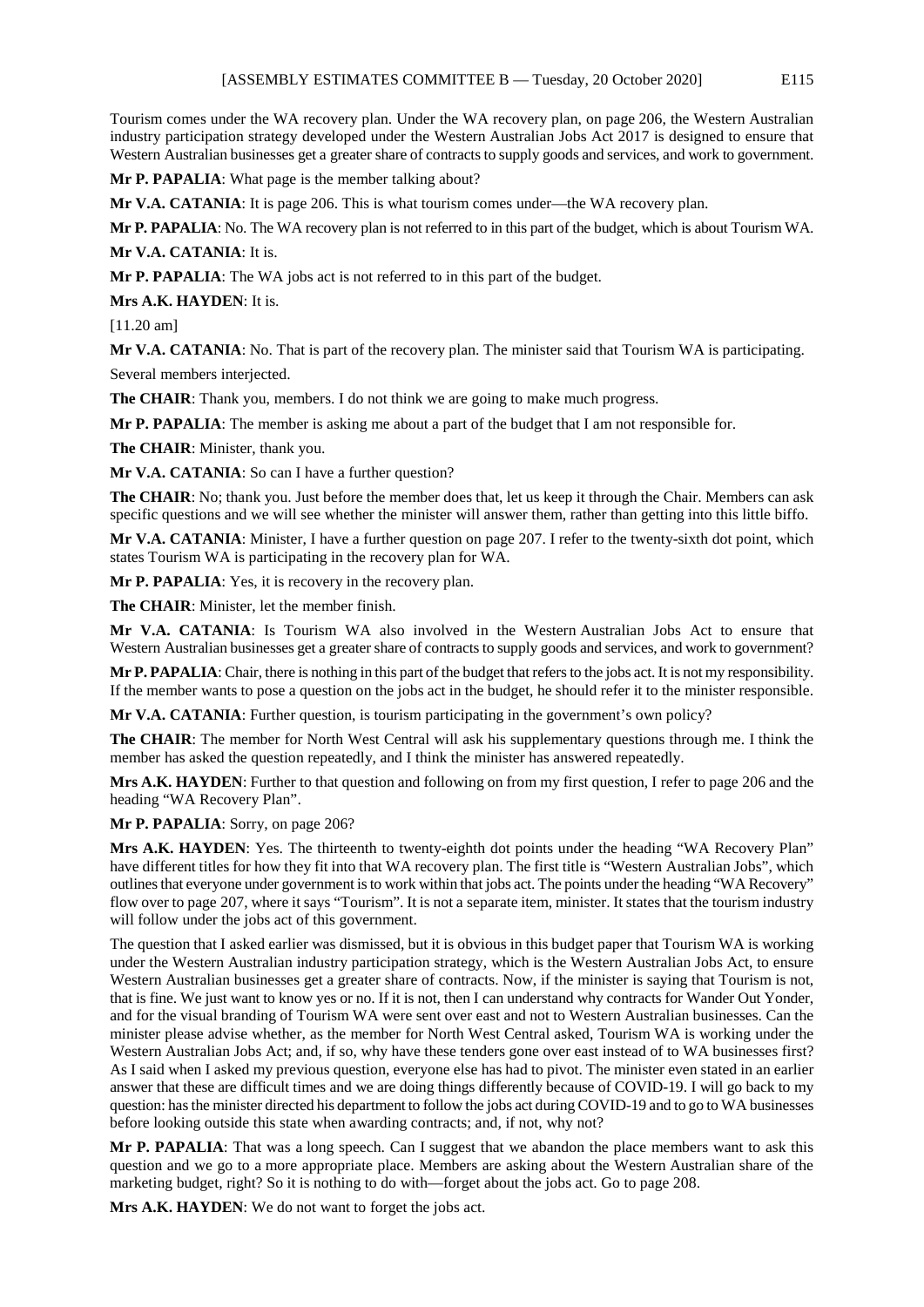# E116 [ASSEMBLY ESTIMATES COMMITTEE B — Tuesday, 20 October 2020]

**The CHAIR**: The member asked a very long question. I think she should give the minister an opportunity to try to address it.

**Mr P. PAPALIA**: My view is that the member is asking under the wrong place. If the member goes to page 208, she will see the service summary table and the fifth item, "Destination Marketing". That might be a more appropriate place to put her question. I think that the member is making some incorrect claims on where the marketing spend was made. Firstly, can I explain that the creative spend on the Wander Out Yonder campaign was very little. At the start of the year, pre-COVID, in the normal course of events, for the first time for, I think, ever, three out of four marketing contracts were entered into with Western Australian companies. In the past, under the Liberal–National government, it was 100 per cent interstate. The companies that got the marketing contract for creative in Western Australia for Tourism WA were either located in Victoria or New South Wales. At the start of this year, there was an open process run by the agency, not by government—appropriately independent of us—that resulted in three local companies getting contracts for provision of marketing activity. I probably have their names. They escape me right now, but it is public knowledge. The Monkeys was the fourth company, which is a New South Wales–based company.

When COVID happened, there was a requirement as we moved through the restriction phase into the more open opportunity for marketing to intrastate travel, for the already contracted company for creative for intrastate or any marketing, which was the Monkeys, to develop that particular campaign. But the creative component is a small part of the spend. The member would have noticed it is just file vision. All it did was put some graphics together and some ads online and in other media, which were then rolled out. The vast majority of the spend with Wander Out Yonder went to partnerships with organisations like Accor, and RAC, and people in the sector to ensure that there were opportunities for packaging and the like. That includes Accor, Tourism Holdings Ltd, Britz, Luxury Escapes, RACWA, Top Parks, Helloworld and Expedia—members would know there was controversy around online marketing and the consequences of that, but one does not exclude oneself from that part of the market. We have also ensured subsequently that wherever possible we urge people to use travel agents to package things up. But the vast majority of that campaign was about partnerships. The very little creative element to the campaign was not essentially, you know, a contract that went out; the contract was already in place for The Monkeys.

I have the other four agencies that we contracted at the start of the year. They were The Monkeys, The Brand Agency, Marketforce and Sandbox. The last three are all Western Australian.

**Mrs A.K. HAYDEN**: Further to that, the minister said in an answer to a previous question today that these contracts were awarded prior to COVID-19 and that we need to do things differently in this environment, so I will ask again: has the minister put through a directive to follow the WA jobs act? I know that the minister says that Tourism is not under it, but the WA jobs act is this government's policy that it is working under and it is meant to go across all portfolios, as outlined in this budget book right here in front of us. Can the minister advise whether he has now directed his department to change the way that it does things, pivot—like everyone in business and tourism has to do—and start giving our contracts to WA businesses first. The minister said that the Wander Out Yonder marketing campaign was only a small amount; it is \$2 million. A \$2 million contract to a WA business could mean its survival. Is Tourism WA going to follow the WA job act and is it going to change the way that it does business during this pandemic and support WA businesses first?

**Mr P. PAPALIA**: I think the member misunderstood what I said. The \$2 million campaign is not a contract for a marketing campaign. The \$2 million predominantly went to partners. It was partnerships with businesses like Sightseeing Pass Australia, Accor, THL, Britz, Luxury Escapes, RACWA, Top Parks, Helloworld and Expedia. The vast majority of it was partnerships with those players to get people to go into Western Australia's regions, including Destination Perth, and take the opportunity to not only have a holiday, but also support the Western Australian tourism sector, and that is what has happened. In fact, you know, we would far exceed any objectives of the WA jobs act on share for WA participants, because the vast majority of the money was with partnerships. The tiny amount of that budget that was spent on the creative would be far lower than any threshold requirement for Western Australian participation. With respect to one of the member's other inaccurate and erroneous and misleading claims made earlier—what was the other marketing campaign the member made claims about? Yes, it was the people who came from the east coast recently. As I indicated —

**Mrs A.K. HAYDEN**: Which one is the minister talking about?

#### [11.30 am]

**Mr P. PAPALIA**: The member in her contribution earlier talked about the Wander Out Yonder campaign and recent activity around brand development to replace Just Another Day in WA, which is ongoing in WA. Some totally incorrect and inaccurate claims were made by people in the media about what was being undertaken and where those participants were sourced. As I indicated, there are four companies contracted to Tourism WA, which massively increased the Western Australian participation from when the member was the parliamentary secretary and the Leader of the Opposition was the minister. All that activity was undertaken by people in Victoria and New South Wales. Now, three of the companies associated with our marketing activities are Western Australian companies. The fourth one had five people come from New South Wales to travel the state to participate in this element of the ongoing task, which is not related to COVID, to replace the Tourism WA brand around Just Another Day in WA.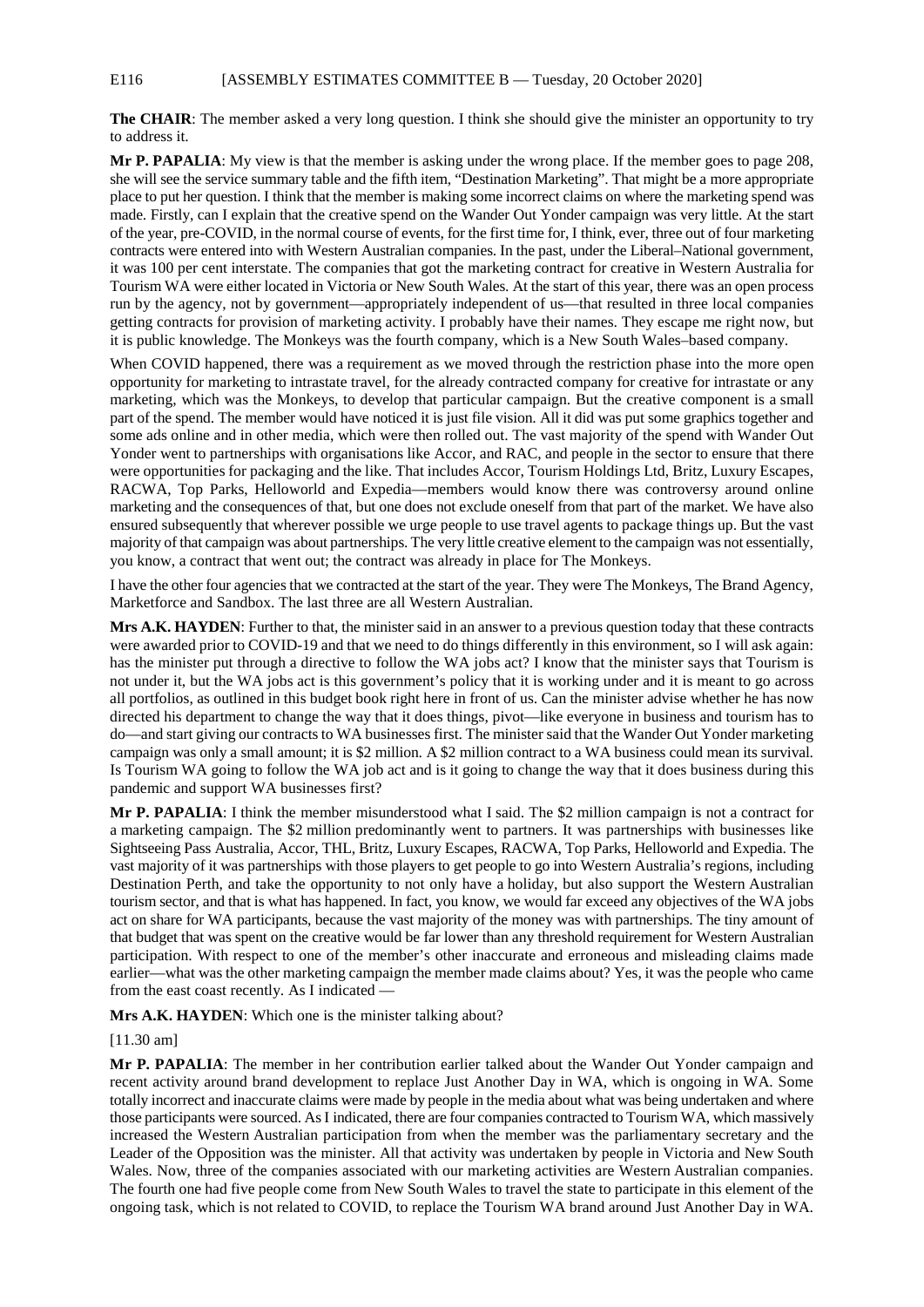Five of the 180 people involved in that activity were from the east coast. They were not Western Australians but had specific skill sets that required us to bring them in. They sought their exemptions, like any other specific skill set individual, they did their isolation, and then they participated in the task with the more than 170 Western Australian creative people and other players who supported that activity. Essentially, three per cent of the activity was non–Western Australians; that is way in excess of any objectives of the WA jobs act.

**The CHAIR**: A further question?

**Mrs A.K. HAYDEN**: I have two, because that was a long answer that went across two different sections. With the Wander Out Yonder campaign —

**Mr P. PAPALIA**: Is it still under marketing?

**Mrs A.K. HAYDEN**: Yes. The minister listed a number of businesses involved in the Wander Out Yonder campaign. He listed Expedia, Helloworld and a couple of others. Can the minister actually advise how many are WA businesses, because I know Expedia is not?

**Mr P. PAPALIA**: Seriously, seriously!

**The CHAIR**: Thank you.

**Mrs A.K. HAYDEN**: The minister listed the names —

**Mr P. PAPALIA**: So it is the Liberal Party of Western Australia's policy that only Western Australian companies can get —

**Mrs A.K. HAYDEN**: Chair, I asked a yes-or-no question.

**The CHAIR**: Minister, you read them out. Would you like to read them out again?

**Mr P. PAPALIA**: Yes, I will read them out again. It is Sightseeing Pass Australia; Accor, which represents hotels across the regions; Tourism Holdings Ltd, Britz, which provides services across the regions and jobs to Western Australians; Luxury Escapes, which does the same; RACWA, which I think is Western Australian; and Top Parks, which may or may not be owned by Western Australians but employs Western Australians and provides input to the Western Australian economy. Helloworld is not Western Australian, but it is a travel agent that is designed to reach out to the Western Australian public and ensure that they go into Western Australia and create jobs and opportunity for Western Australians. If the member wants to find out about what Helloworld can do, maybe she could talk to the federal treasurer of the Liberal Party, because he owns Helloworld. He is a pretty good bloke and he will tell the member about the important contribution they are able to provide in reaching the market and the importance to the tourism sector of engaging with them. And there is Expedia. For the same reason that we explained at the time, it does not exclude travel agencies or non–Western Australian participants. But it is a big component of marketing, and if we exclude ourselves from that part of the tourism market, if people search using a search engine, the first three responses they will get will be foreign-owned search engines or travel agents that place people with Western Australian hotels. They are still going to end up with the Western Australian product. They are still going to employ Western Australians and generate return to the Western Australian industry. I would also urge people, and I have been at pains ever since we did the launch of this, to go to their local travel agents and seek out packages because there is a lot more opportunity now than there used to be around Western Australian travel agents being able to package stuff. All those players are not necessarily Western Australian, but they contribute to an outcome for Western Australia. Western Australian businesses and employees are participants, and benefit from getting people into the regions and into the tourism sector.

**Mrs A.K. HAYDEN**: I thank the minister very much for answering that question on that list. Wander Out Yonder did not go to just one interstate business; we now know it went to multiple businesses. I asked about the visual branding identity for WA that will replace Just Another Day in WA.

**Mr P. PAPALIA**: Is this a further question?

**Mrs A.K. HAYDEN**: No, it is on the minister's comments. I have a further question about the film industry. That has gone to five people outside because we do not have the skill set here in WA. Does the minister stand by his comment that we do not have the skills in the film production industry in WA?

**Mr P. PAPALIA**: For the specific skill sets of these individuals with respect to the campaign that is being developed, no, we do not. We do not have it here. They have world-class and world-leading capability in their skill set.

**Mrs A.K. HAYDEN**: Thank you. minister. I have a further question to this one. Can the minister tell us what those skill sets are?

**Mr P. PAPALIA**: No, asI indicated in Parliament, I do not want to do that. I do not want to pre-empt the campaign being launched, because indicating the skill set that they possess would pre-empt the launch of the actual campaign. The member will see it before long. When it is launched, I think people will understand what we are talking about.

**Mrs A.K. HAYDEN**: The minister is obviously well aware that the film industry has taken offence to his comments. Has the minister met with people in the industry at all to try to appease them about having the skills? They actually believe they do; they are world-accredited film producers who work with very large international businesses.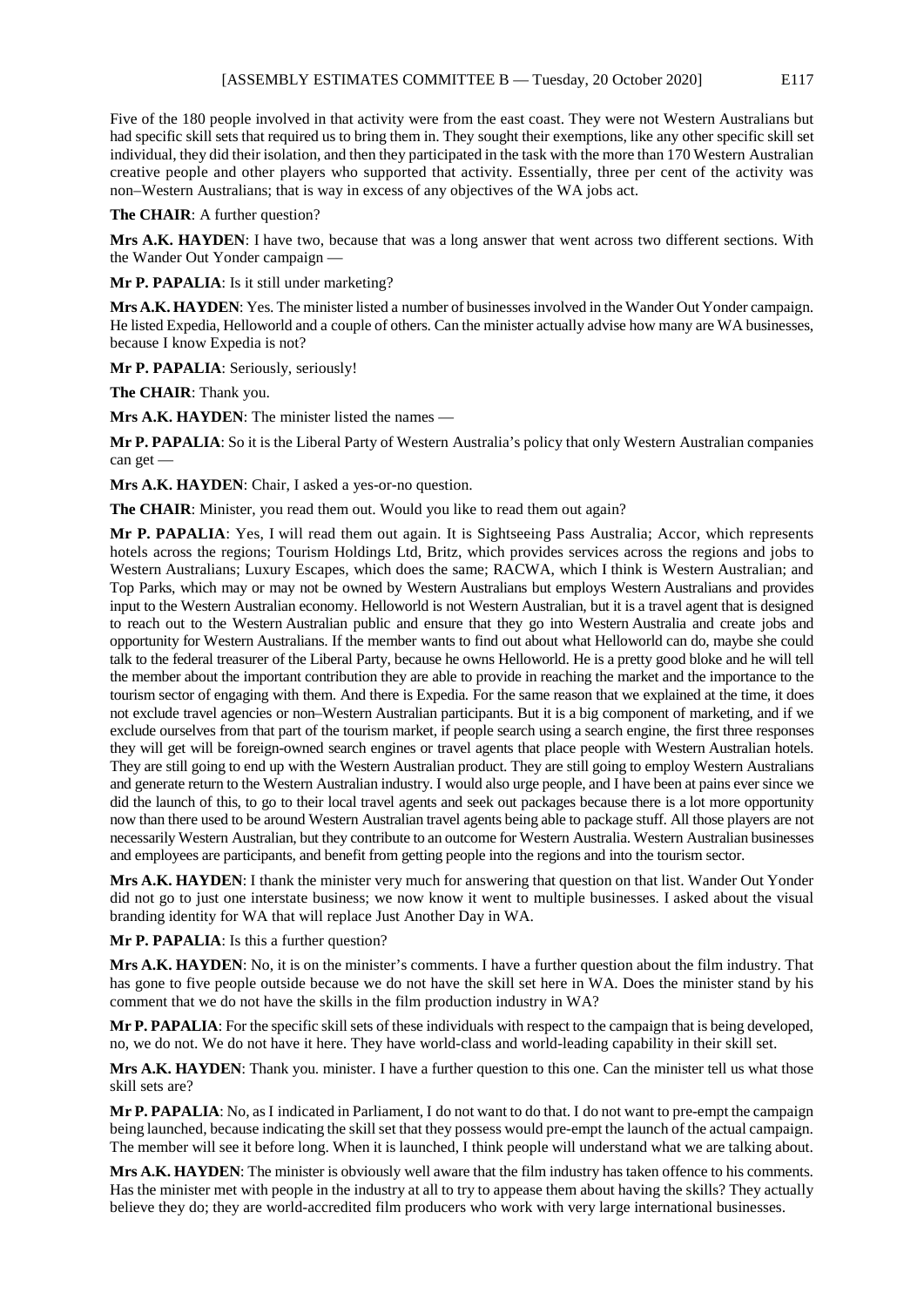# E118 [ASSEMBLY ESTIMATES COMMITTEE B — Tuesday, 20 October 2020]

**Mr P. PAPALIA**: There were some very ill-informed, incorrect and inaccurate comments made by some individuals in the creative industries. For tall the tasks with the exception of those five, we have stated publicly the range of people who were involved in this work. There were some claims made, for instance, about producers and directors. I think what happened was there was a report in the media that it imposed or it included vision of the Wander Out Yonder campaign, which I indicated earlier had no creative, really, in it in terms of filming or anything of that nature, that was all old file vision. It included that in the report, which suggested somehow that that is what these people had been engaged in; they were not. That is why people made the ill-informed, incorrect and inaccurate statements about what could and could not be done or the skill sets that were possessed by Western Australians. So I am not going to reveal the specific skill sets of the three per cent of people who were involved in this activity, 97 per cent of whom were Western Australians. I am not going to talk about that three per cent because that is specifically related to the nature of the campaign, which I do not want to disclose until Western Australians are ready, because Western Australia wants to get the maximum benefit from revealing that campaign. We do not want to enable other competitors to know what we are doing or the nature of our campaign and try to diminish the effectiveness of our campaign, because that would not be in the taxpayers' interests.

**The CHAIR**: Member, you have had over five further questions. The member for North West Central is waiting for a question.

[11.40 am]

**Mrs A.K. HAYDEN**: The minister just said "other competitors". We cannot travel outside of WA; Western Australians can travel only within WA. What competition is the minister actually referring to?

#### **The CHAIR**: Minister.

**Mrs A.K. HAYDEN**: The minister is spending taxpayers' money and he thinks it is funny.

**Mr P. PAPALIA**: Yes, I think the member is funny!

**The CHAIR**: Member for Darling Range, your comments are not helpful to try to keep things moving along.

**Mr P. PAPALIA**: As I indicated at the start of this kind of questioning, the task for which those individuals came to Western Australia commenced before the COVID-19 pandemic. It is about replacing the "Just Another Day in WA" slogan campaign and brand. It is going to be developed for the world, including interstate, intrastate and international markets, so it has nothing to do with focusing solely on Western Australians. In fact, before COVID, Tourism WA's focus was not on Western Australia; it did not engage in intrastate marketing; it left that to the regional tourism organisations. We have stepped into that field now because of the necessity to do so, but normal practices for Tourism WA will continue. One day, I hope, interstate and international travel will return and by then we will have launched our campaign, which will target those markets.

**The CHAIR**: Member for North West Central.

**Mr V.A. CATANIA**: I refer to page 203and the total cost of services under "Expenses". Tourism WA's budget is \$113 million —

**Mr P. PAPALIA**: Sorry, which line?

**Mr V.A. CATANIA**: It is the total budget of \$295 million, of which \$113 million is for tourism.

**Mr P. PAPALIA**: Where is that term? I see it—under "Expenses".

**Mr V.A. CATANIA**: Yes. At the moment, there is a building bonus for residential land and marketing and so forth. Are there any provisions in that budget for any assistance or encouragement of private developers in the regions to build tourism infrastructure?

**Mr P. PAPALIA**: No. Is the member talking about grants or something?

**Mr V.A. CATANIA**: Grants and any assistance to encourage —

**Mr P. PAPALIA**: There is assistance, yes. We do not have money, but we have a little team within Tourism WA for tourism attractions case management. The member would be aware that under the previous government, Tourism WA was decimated. Thirty per cent or more of the staff were let go and all the destination development activity that had previously been undertaken by public servants was largely removed. We have a little team that is very effective and very helpful. We tell proponents that if they have an idea or a proposal, come to our tourism attractions case management team that provides a concierge service to help them jump through the hoops across government and other agencies to meet their obligations to try to hasten developments.

**Mr V.A. CATANIA**: An example is the Tattarang development in Exmouth and the infrastructure that is needed around that development. It is an \$85 million-plus development. It is a great initiative and a great project for Exmouth, but we could imagine that services need to be upgraded, whether it be power, water or roads. Is Tourism WA assisting Tattarang to lobby other departments to play their role in providing that infrastructure to make that development occur?

**Mr P. PAPALIA**: The tourism attractions case management team is working with Tattarang and were before anyone publicly knew much about it. That team is assisting Tattarang through that concierge service. The proponents come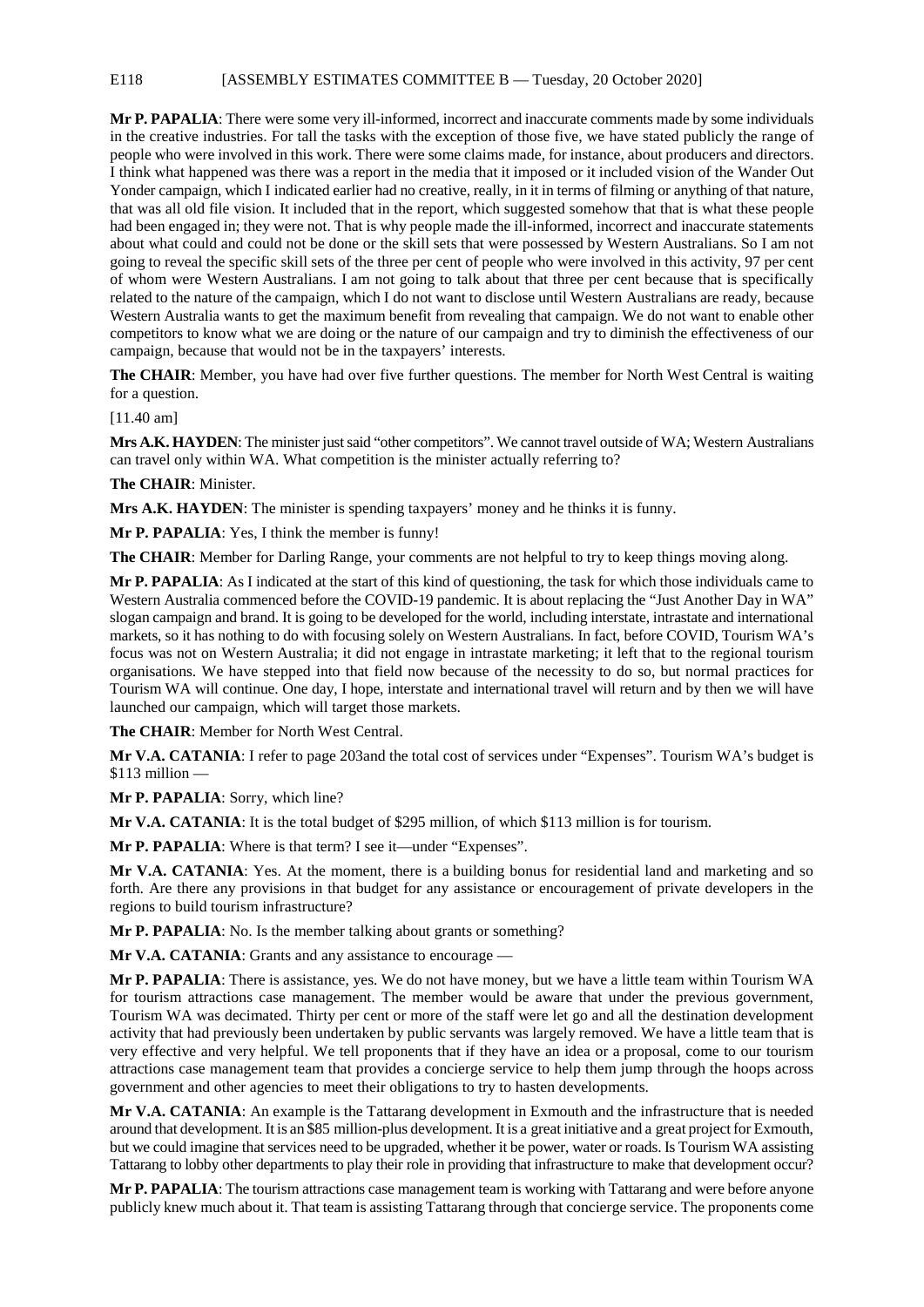to the team with their proposal. The proponents have to meet obligations around environmental approvals and planning approvals, linking up with other agencies for the requirements they might have to comply with or obligations they might need to meet. The team assists with helping them to know who to go to and who to approach next; it is a concierge service. What the member is talking about is more related to wider across-government support to the region in the event that this project goes ahead. That is more on an across-government responsibility. I know that the ministers' portfolios are addressing or looking at those sorts of requirements. In so much as the case management team is involved, it is about getting the approval for the project. It helps that process.

**The CHAIR**: Member for Darling Range.

**Mrs A.K. HAYDEN**: I just note that we were meant to have a break between 10.30 am and 11.30 am. We have been going since nine o'clock and we have not had a break yet. Are we able to adjourn for at least a refreshment and break for five or 10 minutes?

**The CHAIR:** This committee is suspended for 10 minutes.

*Meeting suspended from 11.46 to 11.56 am*

**The CHAIR**: Member for Darling Range.

**Mrs A.K. HAYDEN:** Minister, I just want to stay on page 207. Paragraph 26 states —

Tourism WA is also delivering a range of recovery initiatives within the WA Recovery Plan …

I refer to the \$14.4 million tourism recovery program. As the minister and I both know, that money divided up between the tourism recovery fund at \$10.4 million and the survival grants of \$4 million. In an answer that the minister provided to me previously, the \$10.4 million was not all allocated under the tourism recovery fund, with only 884 successful applicants. That left \$4.65 million unspent from that \$10.4 million fund. In the minister's answer, across the floor in Parliament, I think he said it would roll over into the tourism business survival grants. I know that those grants were announced recently, but there were no dollar values and so forth alongside the grants that were handed out. Can the minister first of all confirm that that \$4.65 million rolled over to the survival grant, giving it an \$8.65 million fund? How many applications were received, how many were successful and what is the breakdown, if possible?

**Mr P. PAPALIA**: Yes, all the money was rolled over and all of it was allocated—\$8.654 million. There were 574 applicants, of which 266 were successful. With respect to  $\cdot$ 

**Mrs A.K. HAYDEN**: Sorry; can I get those figures again?

[12 noon]

**Mr P. PAPALIA**: There was \$8.654 million that went to the business survival grant program. With respect to those numbers, that 574 initially included travel agents. We told them that they would have their own grant scheme. There were about 30 travel agents in that figure of 574, and 266 applicants received funding. The funding ended because it was an expanded amount. We broadened the grants to include \$15 000 grants at the low end and up to \$100 000 at the top end.

I think we have stated publicly the regional share, which I can provide as supplementary information. It is not really supplementary information because it has been in the public domain. We put out a media release telling people the number in each region. It was skewed ultimately towards the north because of seasonality, and beyond that, the recipients in terms of amounts were skewed towards those most reliant upon international and interstate visitors. I am not going to provide information about individual businesses and amounts because it is commercially sensitive; it is their information and I do not think it is appropriate that we reveal what an individual business got, unless they have publicly stated it themselves.

**Mrs A.K. HAYDEN**: Can we get that supplementary information?

**The CHAIR**: Minister, do you agree to provide the supplementary information and could you state exactly what information will be provided?

**Mr P. PAPALIA**: I undertake to provide the number of business survival grant recipients in each of the regional tourism organisation regions.

#### [*Supplementary Information No B1.*]

**Mrs A.K. HAYDEN**: Further to that, the minister said that there were 574 applicants, but let us take off 30 as travel agents. There were 266 successful applicants, so that leaves around 200 applicants who were not successful. Can the minister elaborate why they were not successful? What part of the criteria did they not meet?

**Mr P. PAPALIA**: There was a robust probity process around this. A panel assessed the applications. I had nothing to do with it; it was independent of government. It was based on criteria that focused predominantly on vulnerability to being exposed to international and interstate markets and the costs associated with infrastructure or equipment. The result was that, disproportionately, it was skewed towards the north. Seasonality was an element for consideration as well. But I had nothing to do with determining who got what.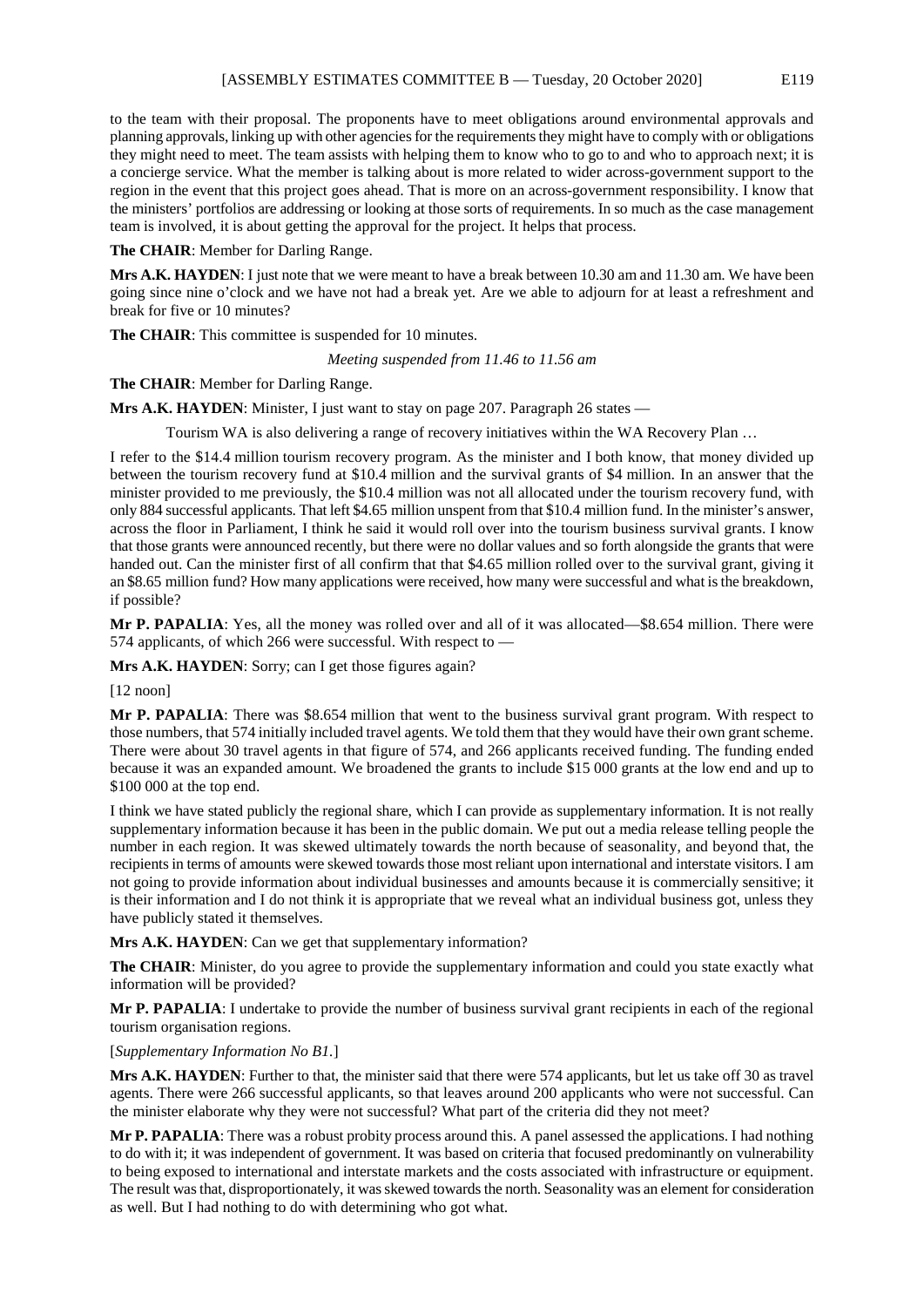# E120 [ASSEMBLY ESTIMATES COMMITTEE B — Tuesday, 20 October 2020]

**Mrs A.K. HAYDEN**: I have two further questions. Does the Chair want me to ask them at once to save a bit of time?

**The CHAIR**: Is this a further question to your first question?

**Mrs A.K. HAYDEN**: Yes. Can the minister advise whether anyone who received money from the tourism recovery funds also got the survival grant? The second part to that question is: have all the funds now been allocated and disbursed?

**Mr P. PAPALIA**: Yes to both.

**The CHAIR**: Does the member for Churchlands have a new question?

**Mr S.K. L'ESTRANGE**: It is not a new question, just a question for you, Chair. I know that we are stopping this session at 1.00 pm today. We have still got to do the Small Business Development Corporation and racing and gaming. Could the committee try to finish SBDC —

**Mr P. PAPALIA**: And there is citizenship and multicultural interests.

**The CHAIR:** I will be guided by you. When there are no further questions, I will put the division. Is there a new question?

**Mr V.A. CATANIA**: Can we move on to division 18?

**The CHAIR**: Would you like me to call the division?

**Mr V.A. CATANIA**: Yes.

**The appropriation was recommended.**

#### **Division 18: Small Business Development Corporation, \$15 398 000 —**

Ms S.E. Winton, Chair.

Mr P. Papalia, Minister for Small Business.

Mr D. Eaton, Small Business Commissioner.

Mr R. Buttsworth, Director, Corporate Resources.

Ms J.C. Collins, Senior Policy Adviser.

[Witnesses introduced.]

**The CHAIR**: This estimates committee will be reported by Hansard. The daily proof *Hansard* will be available tomorrow. The Chair will ensure that as many questions as possible are asked and that both questions and answers are short and to the point. If an adviser needs to answer from the lectern, will they please state their name prior to their answer. The estimates committee's consideration of the estimates will be restricted to discussion of those items for which a vote of money is proposed in the consolidated account. Questions must be clearly related to a page number, item, program or amount in the current division. Members should give these details in preface to their question. If a division or service is the responsibility of more than one minister, a minister shall only be examined in relation to their portfolio responsibilities.

The minister may agree to provide supplementary information to the committee, and I ask the minister to clearly indicate what supplementary information will be provided. I will then allocate a reference number. Supplementary information should be provided to the principal clerk by Friday, 30 October 2020. I caution members that if a minister asks that a matter be put on notice, it is up to the member to lodge that through the online questions system.

I believe our first question goes to the member for North West Central.

**Mr V.A. CATANIA**: I refer to budget paper No 2, volume 1, page 267. Under "Spending Changes" and "COVID-19 WA Recovery Plan", \$240 000 has been allocated to the PIVOT program for small business. Will additional funding be allocated to the Business Local program to allow services in regional areas to be able to provide additional advice and services that may now be required, given the fallout of COVID for many businesses and the need for businesses to pivot?

**Mr P. PAPALIA**: At the moment, no. We have adequate funding and resources to meet that demand. Over 500 participants and an additional 150 partial participants have been involved in that program.

**Mr V.A. CATANIA**: Whereabouts are the 500 participants based? Is the minister able to provide a breakdown of that number?

**Mr P. PAPALIA**: Sure. I can provide that as supplementary information. I undertake to provide to the member a breakdown of locations by regional development commission of participants in the PIVOT program.

[*Supplementary Information No B2.*]

**Mr V.A. CATANIA**: I have a further question on the PIVOT program for small business. Is the Small Business Development Corporation assisting small businesses by providing assistance with some of the mental health issues that they face? It is not all beer and skittles out there for regional businesses; in particular in the north west, there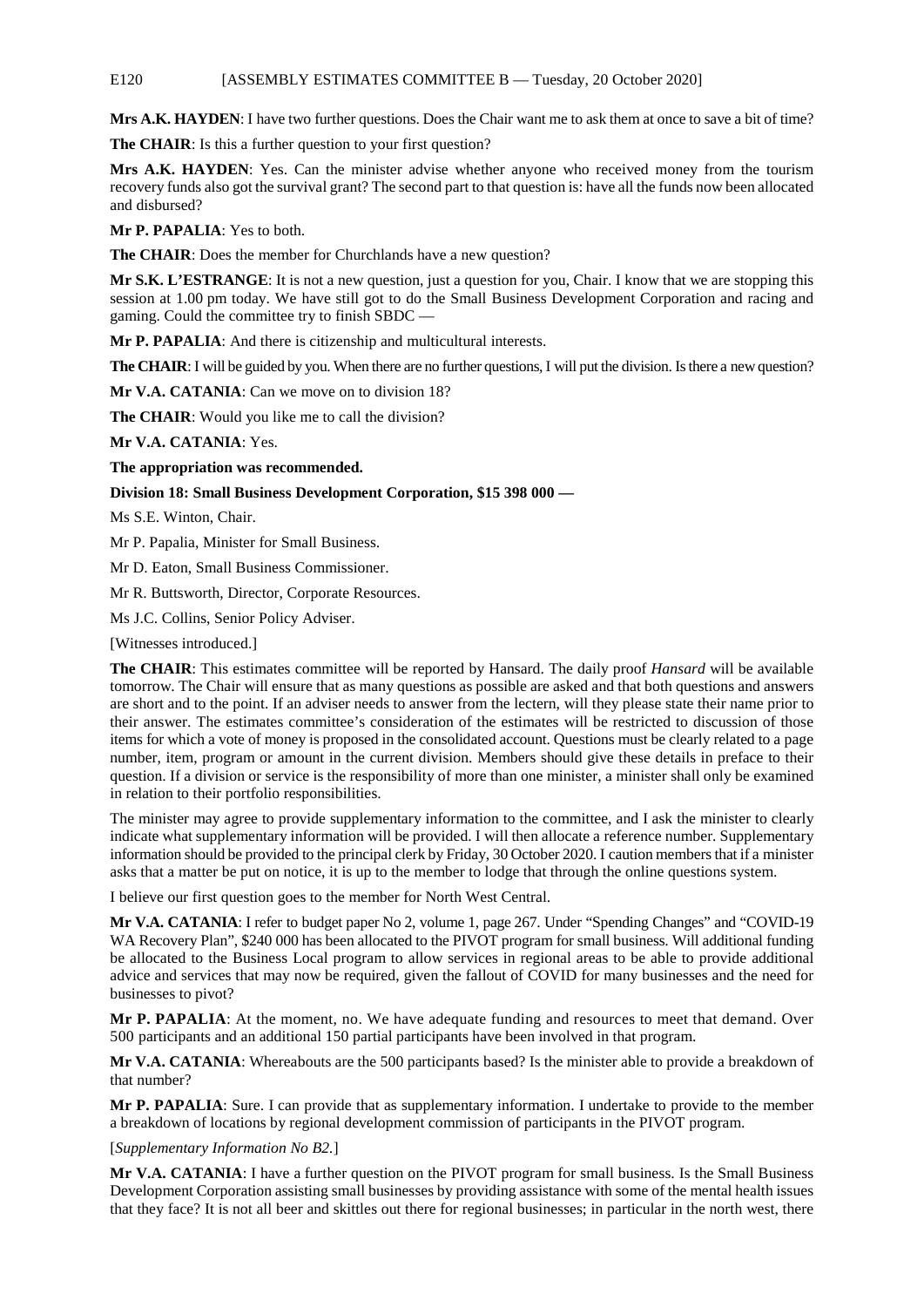was a gap of three months with no income and there is a lot of uncertainty in a lot of areas moving into the nonpeak season until March next year. The minister can understand the stresses and strains that small businesses are under. Is the SBDC providing any mental health support?

**Mr P. PAPALIA**: I will answer that in a moment. In the regions, with the exception of the East Kimberley, it looks very much as though there will not be the seasonality that we normally encounter. The projected demand in the coral coast tourism region and the north west tourism region, with the exception of the East Kimberley, suggests that there is not going to be the seasonality issues that we normally confront. That is also a consequence of what we have already done with regional aviation and what we have already announced. Some 10 000 of the 28 000 seats between Broome and Kununurra have already been sold. That gives the member some indication that it is going to be a different season from normal, with people booking to go to Broome at Christmas and things like that.

That aside, yes, the SBDC does mental health first aid training. Its advisers and mentors do that, and then they refer to health agencies as appropriate. It is really a Department of Health, Mental Health Commission and Minister for Health responsibility, but, yes, the SBDC has first-aid training and it is aware of the appropriate support services that are available and it refers to them.

#### [12.10 pm]

**Mrs A.K. HAYDEN**: I refer to page 267 and the "Appropriations, Expenses and Cash Assets" table. I note that there was a drop in the total appropriations in 2019–20 and it goes back up again, obviously, in 2020–21 and 2021–22, but then it drops again in 2022–23. Can the minister explain the drops in 2019–20 and 2022–23?

**Mr P. PAPALIA**: The SBDC is getting more money than it has ever had, and that goes on into the future. The drop that the member referred to in some year in the forward estimates is an accounting treatment. It is related to the treatment of office accommodation leases, which was subsequently determined to be out of scope. It was included in this year, but it should not have been, and it has now been subsequently removed.

**Mr M. HUGHES**: I refer to page 268 of budget paper No 2 and the first paragraph under significant issues impacting the agency. Can the minister please advise us of the achievements of the COVID-19 business assistance centre implemented under this government?

**Mr P. PAPALIA**: I might ask the commissioner to respond to that. In advance of his response, I will say that the SBDC has been extraordinary in the face of this once-in-a-100-year event. They —

**Mr V.A. CATANIA**: Hope.

**Mr P. PAPALIA**: Well, no. Undoubtedly, it has been extraordinary.

Several members interjected.

**Mr P. PAPALIA**: Fair enough; it could happen again very soon, but let us hope that it does not. Its staff, like many people across the public sector in Western Australia, stepped up when it really counted. They were dealing with people who were under incredible stress, whose livelihoods were at great risk, and they were dealing with them personally. Our agency ensured that they had someone to talk to and it was a massive contribution. They have also stepped up in all manner of fields around commercial tenancies and providing advice in all fields of endeavour for different sectors that they have never really had much to do with in the past but have been asked to support. In addition to all that, they have provided specialist advice across government to lots of other agencies with respect to the impact on small business and the provision of support and assistance to small business. I will ask the commissioner to answer the member's question.

**Mr D. Eaton**: I think that the minister has broadly covered it. Initially, there was somewhat of a fourfold increase in usual demand in the early parts of the pandemic. Of course, there was a lot of anxiety. People were phoning us for information. Then as governments, both commonwealth and state, responded with programs, there was an increase in calls seeking clarity about access to those programs and things like JobKeeper, as well as state programs. More recently, they have wanted to know how to transform their business and move into the recovery phase. We have had a 28 per cent increase in demand over the previous year. In the last quarter of the last financial year, we had a fourfold increase in disputes and in demand in some areas.

We have also accelerated use of the digital channel, so both workshops and advisory sessions are now available through various channels like Click Chat. That has been adopted rapidly by clients, too, which has extended our reach. We have been involved in many other advisory forums with other agencies now developing programs to support small business and providing input into the practical input of those responses. Our entire catalogue of enterprise skills workshops are available online and free for the rest of the financial year. Some of those workshops were pivoted into subjects that are going to help businesses with COVID crisis management, how to access JobKeeper and so forth.

**Mr V.A. CATANIA**: Based on the aid to businesses on JobKeeper and so forth, does the minister have an understanding of how many businesses in Western Australia are on JobKeeper? Does he have a breakdown of regional figures compared with metropolitan figures?

**Mr P. PAPALIA**: No. The member is talking about federal agencies. We do not have visibility of that.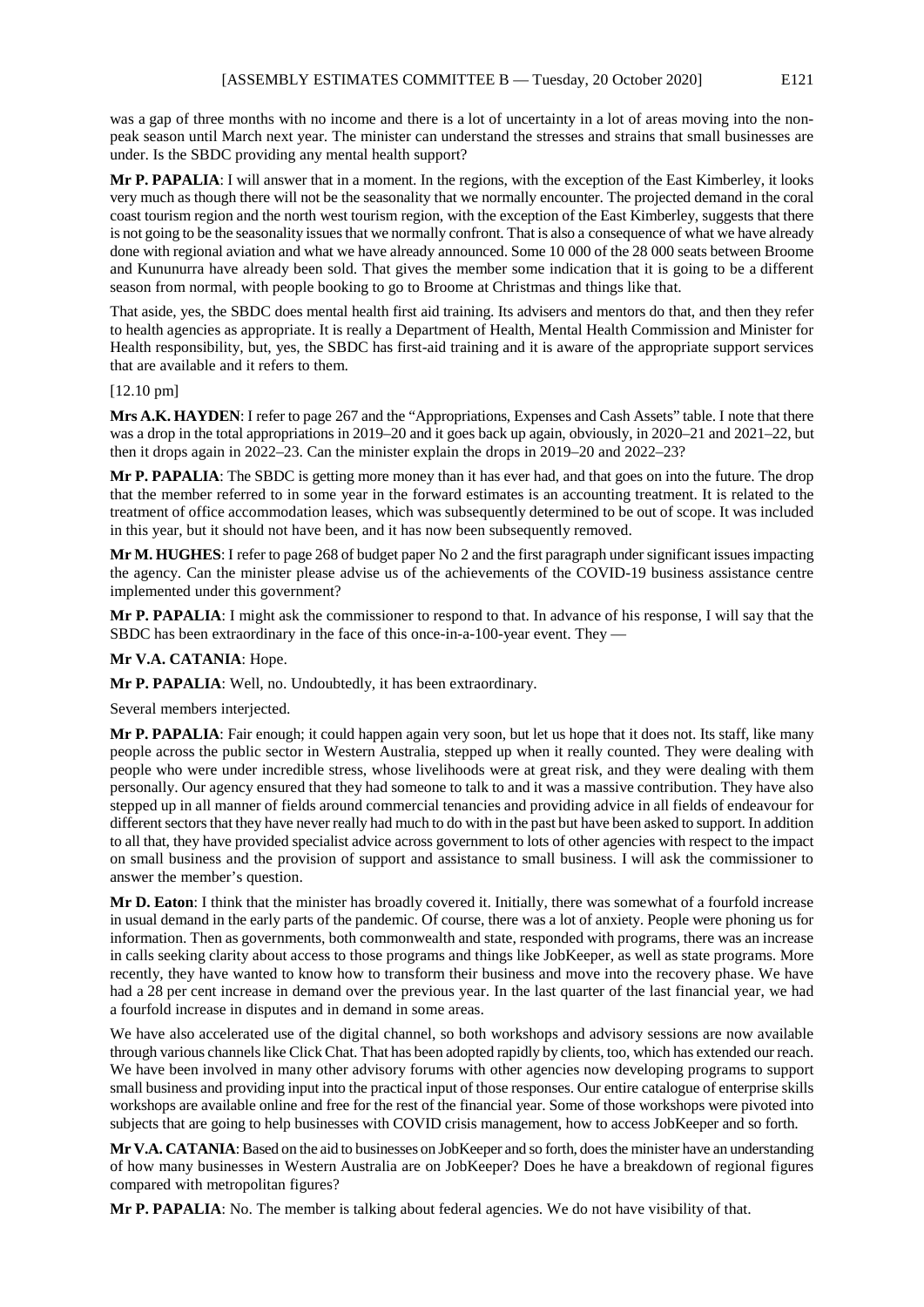# E122 [ASSEMBLY ESTIMATES COMMITTEE B — Tuesday, 20 October 2020]

**Mrs A.K. HAYDEN**: Following on from that, the commissioner advised that there has been an increase in calls and so forth. Is the minister able to tell us which of the programs that the SBDC is offering to support small businesses have actually had a larger uptake during COVID-19?

**Mr P. PAPALIA**: I will ask the commissioner to answer that. I will add, though, to his previous answer. One of the other initiatives in response to COVID was the more rapid passing of—thank goodness—the legislation to empower the commissioner to undertake investigations. We had already given a budget and resources to the commissioner to have an investigative unit and to investigate the treatment of particularly smaller players like subcontractors. That was one of the other initiatives. That unit is in play, it is empowered and the commissioner is empowered. That was an additional response to COVID in this environment where a lot of government money is flying around and there is an increased likelihood of smaller players like subcontractors being exposed to exploitation by the prime contractors. I will hand over.

**Mr D. Eaton**: Overall demand of all the functional streams was up. Interestingly enough, at the beginning of COVID, we ceased the "how to start a business" workshop, and obviously expanded the portfolio to more crisis management. Demand for the "starting a business" workshop remained, so we reopened that portfolio of workshops, which is interesting. Certainly, advisory was up fourfold—how to adapt. As I said, there is a number of government programs, so wanting to know what was available to businesses and how they qualified. With regard to the level of disputation, our dispute resolution service is up fourfold in terms of volume. We are currently carrying 250 cases. This time last year, we would have been carrying 40 or 50 cases.

**Mr V.A. CATANIA**: Has the minister got a handle on how many businesses are insolvent or have closed since the pandemic? Is there any visibility that the SBDC has over businesses in the state? Given that dispute resolution has increased fourfold, I imagine that that could translate into a high number of insolvencies or businesses closing.

**Mr P. PAPALIA**: I am advised no, because of one of the initiatives the government took. We were the ones who drafted the commercial tenancy code of conduct and passed that law, which has naturally resulted in greater referrals to the commissioner for assistance with mediation around that process. That did not exist before and now they are all compelled to negotiate—tenants with the landlords. As a consequence, there has been a natural uplift in disputes.

With respect to insolvency, the federal government's current response has meant that insolvency is not going to happen for a time until those laws that have been passed terminate. A person is not compelled to become insolvent in the time that they would have in the past. There is latitude now and I think there is be delay right across the nation with respect to insolvency. In fact, I hazard a guess that Western Australia will be far less impacted, but everywhere in the country there will be insolvencies when all this ends. When we go back to some sort of a more normal environment, some of those other states will be massively impacted. The commissioner has advised me that we are not seeing any great increase right now.

#### [12.20 pm]

**Mrs A.K. HAYDEN**: I refer to the number of dispute cases going up; there are 250 cases on the books at the moment. Are those disputes, percentage-wise, mainly tenancy disputes? Can the minister provide some information on the breakdown of disputes and the topic? I am happy if the minister wants to provide it —

**Mr P. PAPALIA**: The commissioner does not have the numbers to date. However, his sense is that the vast majority are related to commercial tenancies in this current environment. It is essentially generating consultations with the commissioner because that is part of the process. On the way to the dispute either being resolved or ultimately ending up in the State Administrative Tribunal or the Supreme Court for appeal, it has got to go through the commissioner. In the event that the dispute is not resolved, at the moment, the SBDC provides support to the smaller player for making their application to the State Administrative Tribunal for appeal. All of that is generating more activity. But, ultimately, it is related to our response to COVID in the current environment.

**Mr S.K. L'ESTRANGE**: I refer to budget paper No 2, volume 1, and the line item "Net Cost of Service" in the table at the top of page 271. In 2019–20, there is \$11.085 million, and in 2020–21, the budget target is \$12.769 million, which is a 15 per cent increase. Underneath that line, the number of full-time equivalent employees is going from 42 to 49. Can the minister explain what those extra seven people will be doing and whether those extra seven people are the reason for the jump in budget?

**Mr P. PAPALIA**: It is a combination of things. Three of the FTEs support our small business–friendly local government initiative, which has been expanded as part of the recovery plan. A number of those FTE are also associated with the investigative unit that we have stepped up.

**Mr S.K. L'ESTRANGE**: There are four left, so what are the other four doing?

**Mr P. PAPALIA**: It is a contingency to meet demand associated with the post-COVID environment.

**Mr S.K. L'ESTRANGE**: Have those seven people been appointed yet?

**Mr P. PAPALIA**: The placements with the investigative unit are being advertised, so they will be filled. There are some casuals engaged for the purpose of meeting demand with regard to the advisory role around COVID at the moment.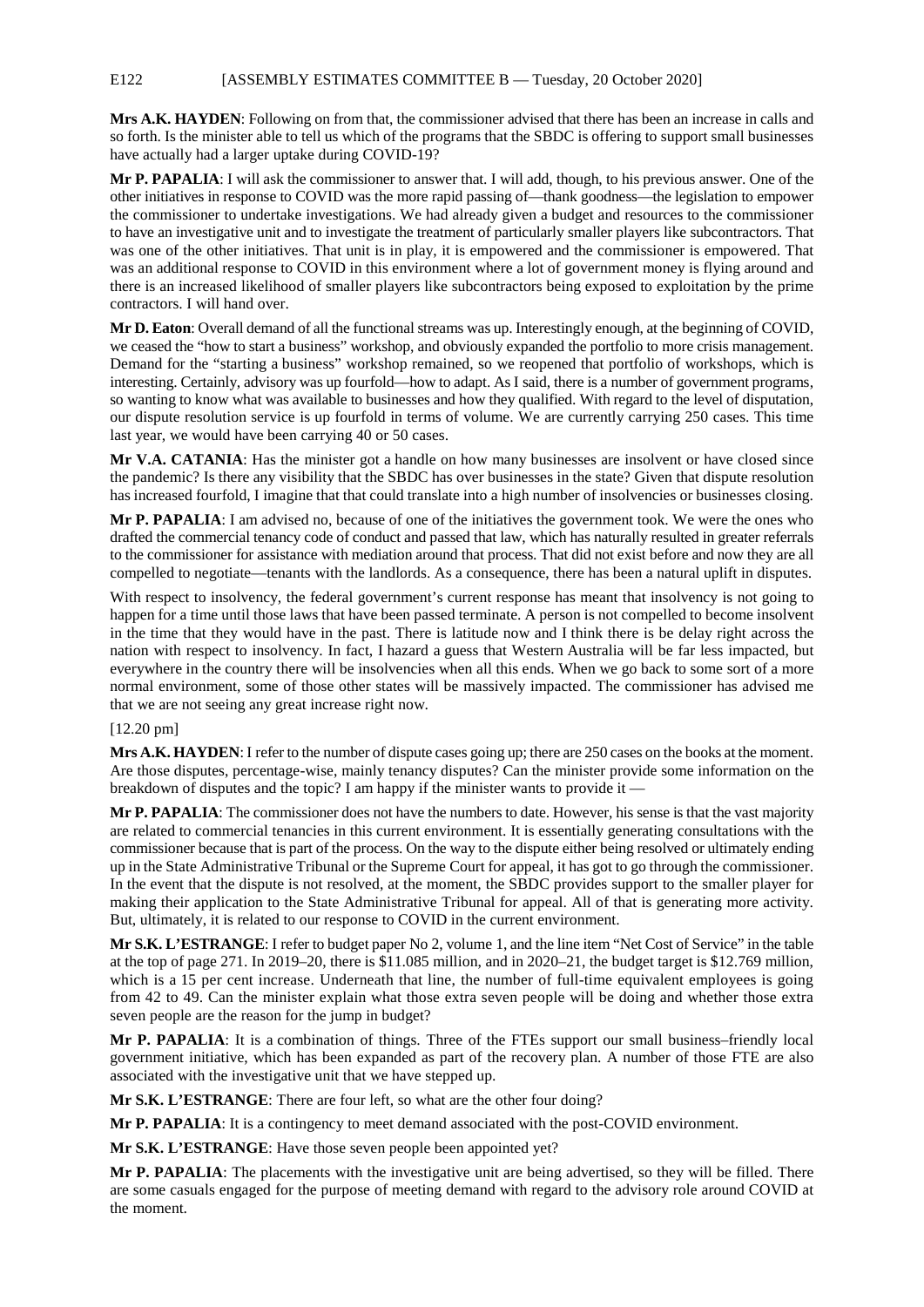**Mr V.A. CATANIA**: I refer to page 273. Under "Income from State Government" is the line item "Royalties for Regions Fund: Regional Community Services Fund" has \$180 000 for 2020–21. Can the minister explain what that \$180 000 is?

**Mr P. PAPALIA**: That is specifically related to the Collie revitalisation program. There is a small business adviser in town to assist transforming Collie or assist in moving the economy in Collie away from mining towards other opportunities.

**Mrs A.K. HAYDEN**: I refer to "Access to Justice for Small Business" on page 269. There is a drop in funding to that. Can the minister explain that drop in funding, comparing the last budget with this budget, and what the service is and why there has been a drop? I would have thought that during this time, businesses would need all the help they can get and justice may be one of the key areas of assistance.

**Mr P. PAPALIA**: I am advised that the funding allocation in the 2018–19 actual was for establishing the investigative unit and essentially supporting subcontractors. Subsequently, the budget has increased, but it was not required because the demand for that funding has not been met. So, it is just more accurately meeting the requirement, and over time it will grow as indicated in the budget.

**Mrs A.K. HAYDEN**: Thanks, minister; I appreciate that. This was for setting up the new unit after the legislation was passed, so it has not had to use all the money. The minister said that subcontractors are being used. Would that then refer to —

**Mr P. PAPALIA**: No; it is to support subcontractors. It is to support subbies out in the community.

**Mrs A.K. HAYDEN**: Yes, of course.

**Mr P. PAPALIA**: They are not subcontracting.

**Mrs A.K. HAYDEN**: So, it is not part of some subcontractor project that the SBDC has.

**Mr P. PAPALIA**: No. Some casuals have been brought in. We have the investigation unit, which is permanent, but the unit is being grown over time. Investigators and appropriately skilled individuals will be employed in the unit.

**Mrs A.K. HAYDEN**: I have a question about the cost of subcontractors, which is found on page 271 under "Efficiency Indicators". It shows the cost of subcontractor support services by percentages. What do those subcontractor support services actually provide?

**Mr P. PAPALIA**: It is not actually paying subcontractors; it is supporting subcontractors in the community as an investigative unit. That is funding towards support of services to subcontractors in the community, which we undertook to do post the disastrous outcomes in 2014 when thousands of people on government contracts were left out of pocket and subbies all over the place suffered hardships, lost their homes, had marriage break-ups and, sadly, some even took their life. But it is for the subcontractors that we are helping; that is not for employing subcontractors.

[12.30 pm]

**Mrs A.K. HAYDEN**: Just to clarify, is that what we were just talking about with the new unit that has been set up?

**Mr P. PAPALIA**: Yes, that is what it is.

**Mrs A.K. HAYDEN**: That is why I was trying to get it under the one question.

**The appropriation was recommended.**

# **Division 37: Local Government, Sport and Cultural Industries — Service 2, Citizenship and Multicultural Interests; Service 4, Racing and Gaming, \$96 389 000 —**

Ms S.E. Winton, Chair.

Mr P. Papalia, Minister for Racing and Gaming; Citizenship and Multicultural Interests.

Mr D.S. Ord, Director General.

Ms S. Sherdiwala, Chief Finance Officer.

Mrs A. Maurice, Senior Policy Adviser.

Mr M. Beecroft, Director, Strategic Regulation.

[Witnesses introduced.]

**The CHAIR**: This estimates committee will be reported by Hansard. The daily proof *Hansard* will be available tomorrow. The Chair will ensure that as many questions as possible are asked and that both questions and answers are short and to the point. If an adviser needs to answer from the lectern, will they please state their name prior to their answer. The estimates committee's consideration of the estimates will be restricted to discussion of those items for which a vote of money is proposed in the consolidated account. Questions must be clearly related to a page number, item, program or amount in the current division. Members should give these details in preface to their question. If a division or service is the responsibility of more than one minister, a minister shall only be examined in relation to their portfolio responsibilities.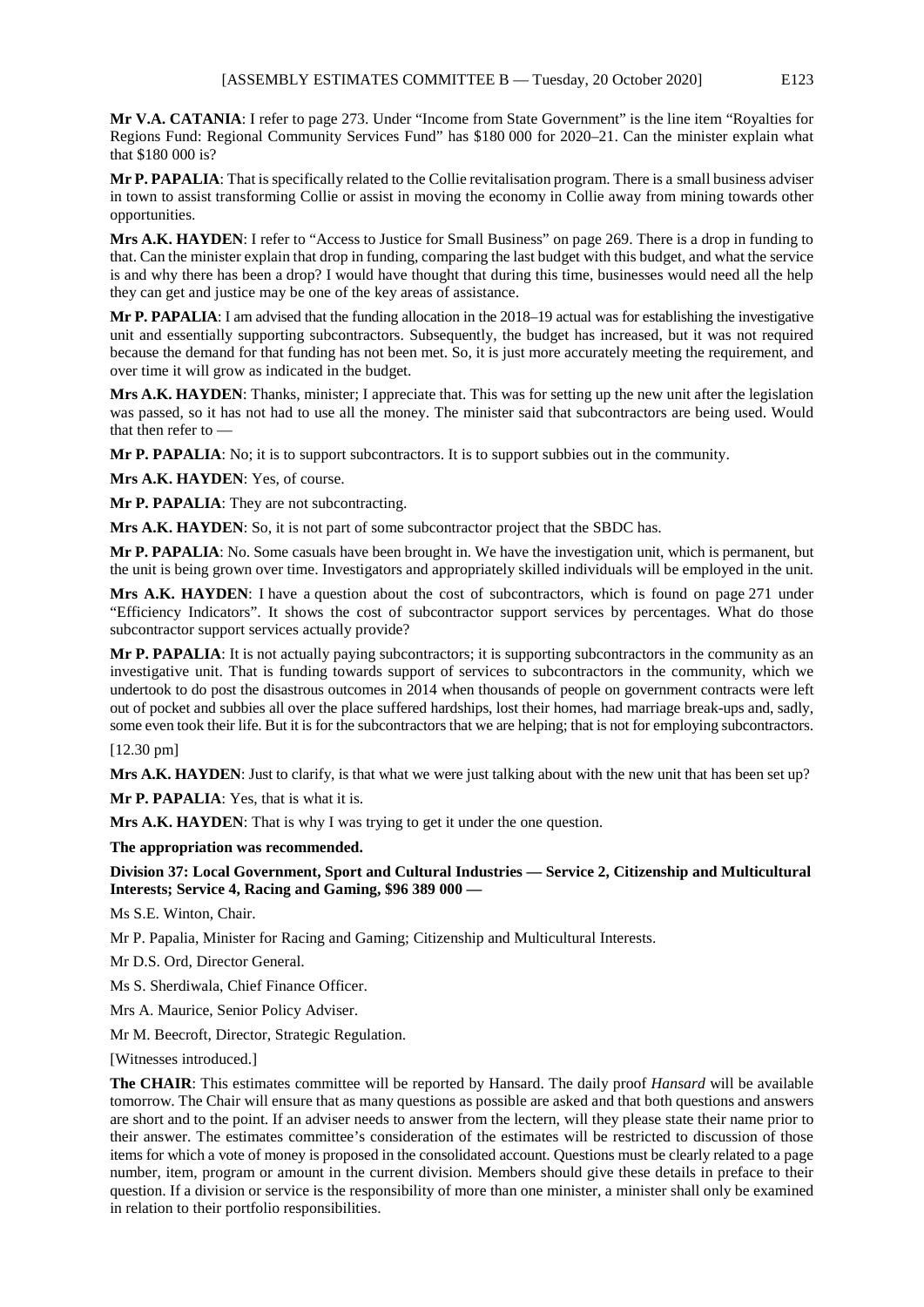# E124 [ASSEMBLY ESTIMATES COMMITTEE B — Tuesday, 20 October 2020]

The minister may agree to provide supplementary information to the committee, and I ask the minister to clearly indicate what supplementary information will be provided. I will then allocate a reference number. Supplementary information should be provided to the principal clerk by Friday, 30 October 2020. I caution members that if a minister asks that a matter be put on notice, it is up to the member to lodge that through the online questions system.

I give the call to the member for Churchlands.

**Mr S.K. L'ESTRANGE**: I refer the minister to the third and fourth points on page 546 of budget paper No 2, volume 2. It relates to the banned drinkers register in the Pilbara and a possible trial in the Kimberley. With regards to the Pilbara banned drinkers register, the budget states that this will commence across the Pilbara region in December 2020. Is this on schedule to commence as stated?

**Mr P. PAPALIA**: Yes, on 1 December.

**Mr S.K. L'ESTRANGE**: Can the minister briefly outline how that register will work?

**Mr P. PAPALIA**: A banned drinkers register trial will essentially comprise a Pilbara-wide application. Every takeaway liquor outlet will be provided with a Scantek device to scan photo ID of anyone purchasing takeaway alcohol. That ID will be remotely compared to a banned drinkers register. In the event that an individual is on the banned drinkers register, they will not be able to buy takeaway alcohol. There are three means of being placed on the register or getting on there. The first is from the director of Liquor Licensing giving someone a prohibition order; the second is the Commissioner of Police giving someone a barring notice; and the third is for someone to voluntarily put themselves on there. The trial will be overseen, assessed and reported on by the University of Western Australia's Public Policy Institute. It is a two-year trial, on completion of which I hope that we will be provided with far more knowledge with respect to the efficiency or the effectiveness or otherwise of this type of initiative.

**Mr S.K. L'ESTRANGE**: Will there be a midway update on the progress of this trial?

**Mr P. PAPALIA**: I have undertaken many times in Parliament and outside to respond in the event that there is an early indication that this is a successful or good initiative. Obviously, we are not going to wait around subsequently for two years to realise those benefits in other ways or apply the knowledge that has been accrued through the trial. I have not formally set a date by which we will do a report, but obviously the indication early on is that it is a really great initiative. If it is resulting in a great benefit to the community, we will respond to that.

**Mr S.K. L'ESTRANGE**: As I said at the start, we are dealing with the third and fourth points, so is there a plan to extend this trial into the Kimberley?

**Mr P. PAPALIA**: There is an aspiration, yes. We have been engaged closely with the local government zone for the Kimberley, all local governments, all the liquor accords, with police and with all other interested parties across the Kimberley. The zone has indicated that it is willing to contribute financially to funding part of the trial. I had hoped that we would commence a trial of a banned drinkers register coupled with a takeaway alcohol management system across the Kimberley, because that is what the players expressed a desire for. But I wanted to try to achieve concurrent rollout of that trial. It is not going to come to fruition that rapidly because we have more recently learned that the extent of the cost associated with rolling it out across the Kimberley exceeds what the zone has available to it, but I am working on trying to get funding. Subject to our success in sourcing funding, it is my hope that we get that trial commenced as soon as possible in the future. It will not commence on 1 December, though; I have indicated that we cannot make that time frame.

**Mr V.A. CATANIA**: I think I floated the banned drinkers register in 2010, but I could not convince the minister at the time.

**Mr P. PAPALIA**: You have a better minister, now.

**Mr V.A. CATANIA**: It is a better tool than having a blanket approach and preventing the sale of alcohol for everyone, especially those who drink responsibly. With the register itself, the actual hardware, is the department or the minister providing those funds for it to be rolled out in those Pilbara bottle shops and liquor outlets? Is the department financially providing that support?

[12.40 pm]

**Mr P. PAPALIA**: The way it works is that Scantek, a Western Australian company, has been engaged to provide support for the hardware, the connectivity and the like, and the software associated with the system. That has been funded by the agency. The local government zones in the Pilbara are funding the UWA analysis and oversight.

**Mr V.A. CATANIA**: I heard the minister say the local government zones up there. Why would it be asked to fund the hardware when the department has funded it in the Pilbara?

**Mr P. PAPALIA**: What we announced and committed to, which is what we are doing, is a Pilbara-wide trial. Subsequently, the Kimberley indicated an interest. That was not planned. That was not what we committed to as an election promise. The initiative was from government, by government. We just determined it in response to the critical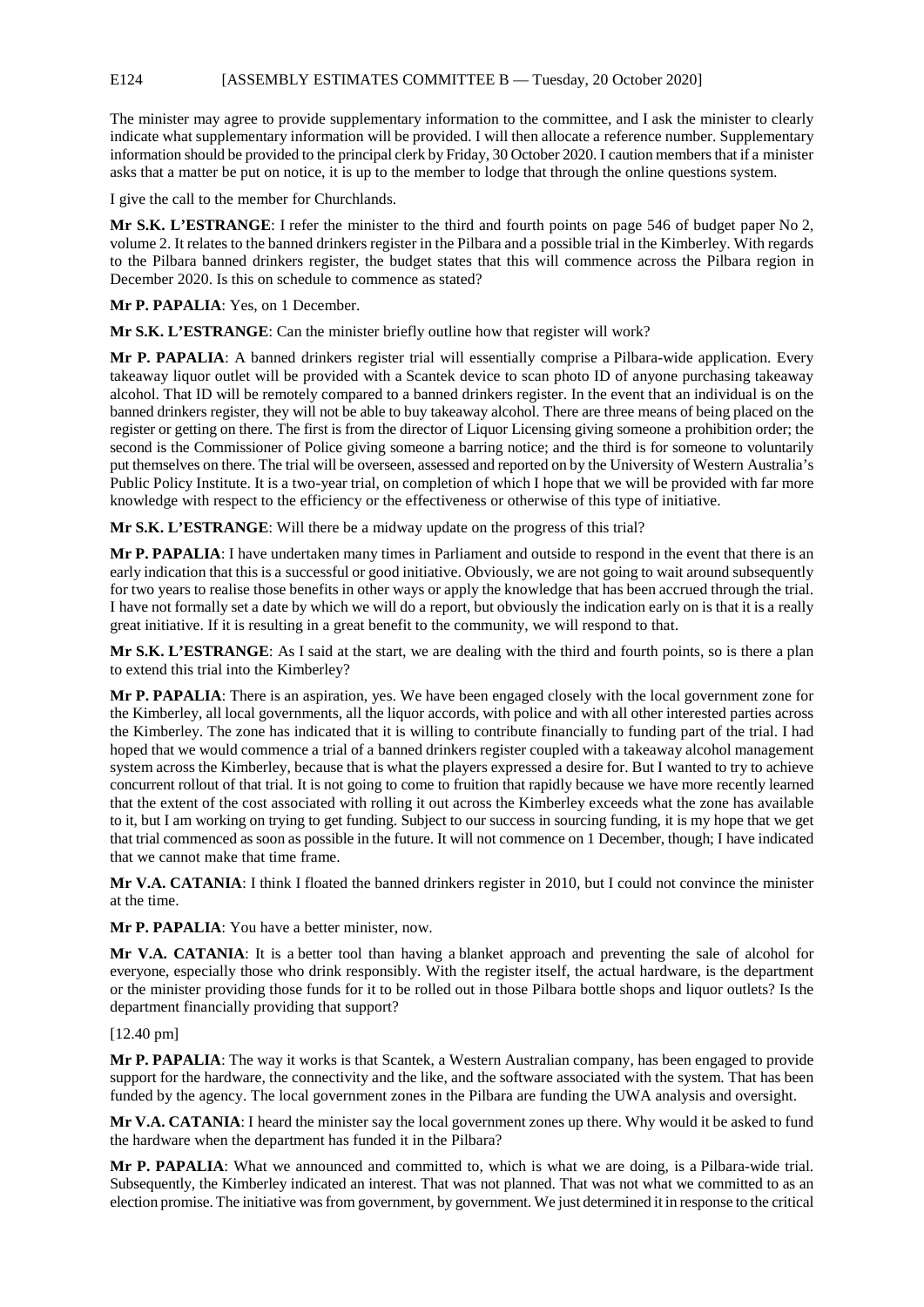incidents around child abuse in the Pilbara. That was part of our proposed response. We are doing what we said we would do. The Kimberley is keen and the players are keen to participate, so that is beyond what was planned. I am trying to source funding, but it is not like  $\overline{\phantom{a}}$ 

**Mr V.A. CATANIA**: What is the cost, by the way? I suppose it varies.

**Mr P. PAPALIA**: It is in excess of \$1 million. It is a lot of money. I am hopeful that we will be able to support the Kimberley, too, but it was not a planned thing. We, as an agency, and me, as the minister, and the government, are trying to stretch to accommodate the Kimberley because of its interest and support and its positive approach to that idea of a trial, which I applaud. But it is not something we had a budget for. The director general did not have a budget for that.

**Mr V.A. CATANIA**: But I would have thought \$1 million out of a \$1.2 billion surplus is worth getting.

**Mr P. PAPALIA**: We could say that about anything. There are all sorts of initiatives right across government, but this is something that was not anticipated.

**Mr S.K. L'ESTRANGE**: I refer the minister to "Racing and Wagering Western Australia" on page 306 of budget paper No 2, volume 1.

**Mr P. PAPALIA**: This is the racing and gaming component. I was not trying to be obstructionist earlier on. I have a number of different advisers for different elements of the budget and specific parts of the budget relate to specific advisers.

**Mr S.K. L'ESTRANGE**: That is okay. Can the minister switch out advisers then?

**Mr P. PAPALIA**: Are we finished on this one?

**Mr M. HUGHES**: I have a question.

**The CHAIR**: We are still on division 37.

**Mr S.K. L'ESTRANGE**: Yes, it is still under division 37, but the minister is —

**Mr P. PAPALIA**: This is the racing and gaming element.

**Mr S.K. L'ESTRANGE**: It is the racing and gaming component of it, but it is the same division.

**Mr P. PAPALIA**: Are we finished on the racing and gaming element? Do members want to move on to racing and wagering?

**The CHAIR**: We could invite the advisers to step back.

**Mr P. PAPALIA:** Just for efficiency purposes and to enable a logical —

**Mr V.A. CATANIA**: Does TAB come under this one that we are currently doing?

**Mr P. PAPALIA**: That is the other guys. As a logical sequence, which is kind of the normal practice, we move from one to the next. We finish with one, and we can then excuse these advisers and move to the other ones.

**Mr V.A. CATANIA**: We are on board. It is unfortunate that the Chair and the minister were having an argument.

**Mr P. PAPALIA**: Let us get the other guys in.

**The CHAIR**: It is still part of division 37.

**Mr M. HUGHES**: I have a question on this.

**Mr V.A. CATANIA**: This is opposition time, not dorothy dixer time.

**Mr S.K. L'ESTRANGE**: We are going to run out of time.

**Mr V.A. CATANIA**: This is ours.

**The CHAIR**: I thought we were starting to settle it down. Member for Kalamunda, we will just get the other advisers in.

**Mr M. HUGHES**: We sit and listen, and it is great that the opposition does it, but I have a small question.

**The CHAIR**: Member for Kalamunda, it is my call. I am not giving you the call. Can we organise the other advisers?

**Mr P. PAPALIA**: It is the same division; it is just different agencies. This agency is Racing and Wagering Western Australia, which is not the racing and gaming part of the department.

**The CHAIR**: Does the minister need new advisers to help him with this question?

**Mr P. PAPALIA**: Yes, I do.

**The CHAIR**: Could you introduce them?

**Mr P. PAPALIA**: I give a heads up that we still have Rottnest, if members want to do that, and also Citizenship and Multicultural Interests.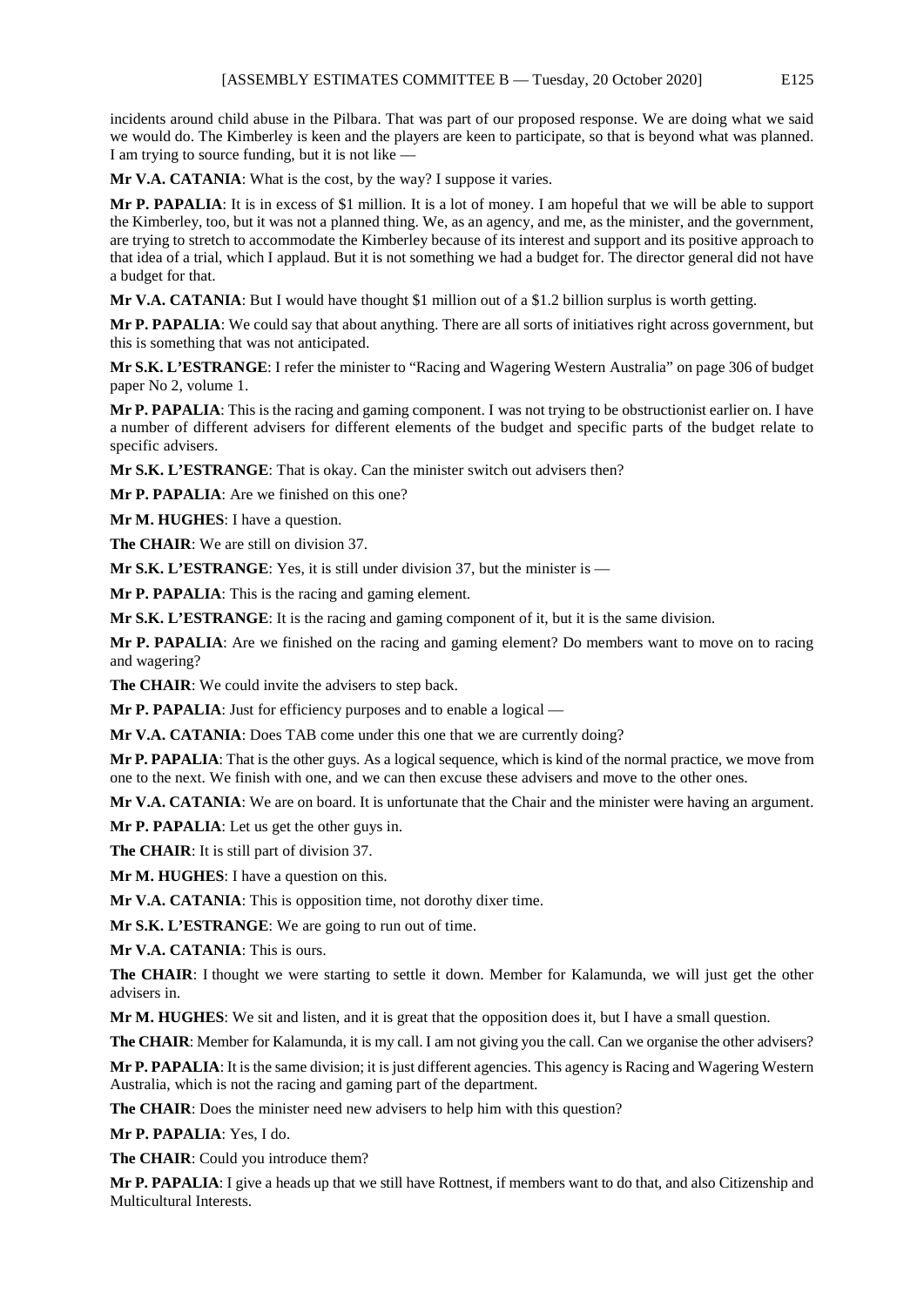# E126 [ASSEMBLY ESTIMATES COMMITTEE B — Tuesday, 20 October 2020]

**Mrs A.K. HAYDEN**: No. We are going to run out of time.

**Mr V.A. CATANIA**: That is why we want to hurry up and keep moving.

**The CHAIR**: I am clarifying, member for Churchlands, that you are asking a question under division 37?

**Mr S.K. L'ESTRANGE**: Correct. I refer to budget paper No 2, volume 1, page 306, the future asset investment in Racing and Wagering Western Australia —

**The CHAIR**: Sorry, member for Churchlands, I am advised that you are asking a question that comes under Racing and Wagering Western Australia

**Mr S.K. L'ESTRANGE**: We are on to that.

**The CHAIR**: Not under this division. It is a different line item in a different area.

**Mrs A.K. HAYDEN**: We need to pass division 37 to move to RWWA.

**The CHAIR**: That is why I asked. I tried to get clarification. I suggest we move to division 37.

**Mrs A.K. HAYDEN**: Then we will move to Racing and Wagering Western Australia.

**The CHAIR:** I am pretty confident the member for Churchlands will be able to get to the question he wants to ask.

**Ms J.J. SHAW**: Chair, the member for Kalamunda has for some time been —

**The CHAIR**: Thank you, member for Swan Hills. I am very conscious of the time and we have a number of divisions to get through. I am just trying to be helpful.

**The appropriation was recommended.**

**Racing and Wagering Western Australia —**

Ms S.E. Winton, Chair.

Mr P. Papalia, Minister for Racing and Gaming.

Mr I. Edwards, Chief Executive Officer.

Mr M. Saunders, General Manager, Wagering.

Ms C. Mills, General Manager, Racing.

Mrs A. Maurice, Senior Policy Adviser.

[Witnesses introduced.]

**The CHAIR**: This estimates committee will be reported by Hansard. The daily proof *Hansard* will be available tomorrow. Members may raise questions about matters relating to the operations and budget of the off-budget authority. Off-budget authority officers are recognised as ministerial advisers. The Chair will ensure that as many questions as possible are asked and that both questions and answers are short and to the point. If an adviser needs to answer from the lectern, will they please state their name prior to their answer.

The minister may agree to provide supplementary information to the committee, and I ask the minister to clearly indicate what supplementary information will be provided. I will then allocate a reference number. Supplementary information should be provided to the principal clerk by Friday, 30 October 2020. I caution members that if a minister asks that a matter be put on notice, it is up to the member to lodge the question on notice through the online questions system.

I give the call to the member for Churchlands.

**Mr S.K. L'ESTRANGE**: Thank you, Madam Chair. I refer to page 306 of budget paper No 2, volume 1. We are dealing with future asset investments in the top paragraph. Can the minister give us an update of when he expects the sale of the TAB to take place, and where his priorities sit for the expenditure of any proceeds from that sale?

**Mr P. PAPALIA**: The sale has been paused. The infrastructure fund allocation associated with the sale is obviously not happening right now. The intention is for RWWA to conduct, outside of that process, whilst the sale process is paused, a midyear review in January—which is an unusual event, it does not normally do that; it does it at the start of the financial year—and assess all clubs with regard to the post-COVID environment and consider additional distributions, if necessary, with reference to things like additional support.

# [12.50 pm]

**Mr S.K. L'ESTRANGE**: Does the minister have an update about the expected sale figure in this current environment?

**Mr P. PAPALIA**: No. The process has been paused. The member is probably aware that a key potential proponent for the sale was Tabcorp Holdings. It is in a completely different environment, as are we all. The intention is to assess the environment. I have to tell the member that with respect to the sale, the Treasurer is the responsible minister. It is not me. I am a participant and obviously an interested party, but the Treasurer is leading it as the minister responsible. If the member really wants to get more detail around that process, he should ask him.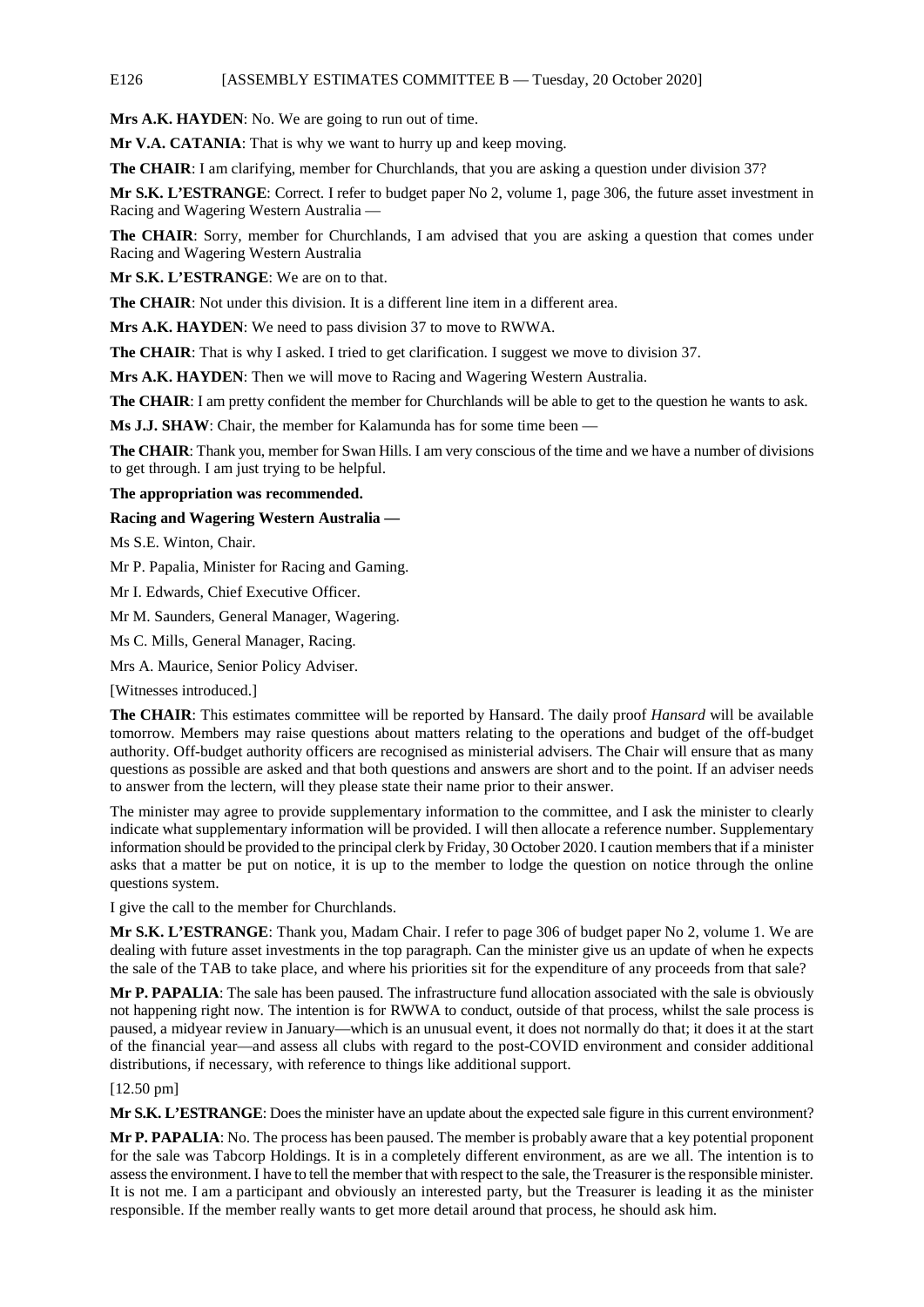**Mr V.A. CATANIA**: On page 306, in part 4, Racing and Wagering Western Australia, under "Works in Progress" is "Racing Systems, Infrastructure and Minor Capital". I notice that there is a decline over the forward estimates. Can the minister give a breakup of the investment, particularly into regional racetracks and clubs? Is there a capital works program for those, and could the minister itemise the capital works programs for regional racing?

**Mr P. PAPALIA**: That line item does not refer to the sort of expenditure that the member is considering; it is actually about RWWA's investment. It is about TAB systems and the like.

**Mr V.A. CATANIA**: Regarding the investment by RWWA into regional race clubs, what investment is occurring in terms of upgrading the systems right across regional tracks?

**Mr P. PAPALIA**: As I indicated earlier, this year we got the biggest distribution to the racing industry ever. In January, Racing and Wagering Western Australia will be conducting a midyear review, assessing all clubs and their status in the post-COVID world and determining whether it will give an additional distribution to meet requirements in this environment whilst all the other processes associated with the sale and creation of the infrastructure fund are on hold.

**Mr V.A. CATANIA**: There will be some race club consultation from now until January by RWWA to ascertain what is needed?

**Mr P. PAPALIA**: It will conduct its assessment in January. It is undertaking outreach sessions now, but, by necessity, through that process it will engage with all the clubs and begin the assessment of critical infrastructure requirements.

**Mrs A.K. HAYDEN**: The line item that the member referred to, "Racing Systems, Infrastructure and Minor Capital", is only to do with TAB software, not anything to do with tracks?

**Mr P. PAPALIA**: Yes, it is things that are owned by Racing and Wagering Western Australia, not the clubs and the industry.

**Mrs A.K. HAYDEN:** Is the minister able to point to somewhere on this page or in this book where it actually refers to the infrastructure upgrades for regional and also metro tracks, I might add?

**Mr P. PAPALIA**: That is specified in its annual report as normal practice, but the distribution this year was the highest that has ever occurred, and the industry is fully aware of where that money goes.

**Mr S.K. L'ESTRANGE**: I refer to budget paper No 2, volume 2, page 567 —

The CHAIR: Sorry, again, that is not —

**Mr S.K. L'ESTRANGE**: I will relate it back to page 306, because page 567 relates to grants to Racing and Wagering Western Australia.

**The CHAIR**: We are not on that budget —

**Mr S.K. L'ESTRANGE:** I know, and the minister has acknowledged that he knows —

**Mr P. PAPALIA**: Yes, but even if I know what the member is talking about, it may not be in the right area.

**The CHAIR**: What is the question, member for Churchlands?

**Mr S.K. L'ESTRANGE**: I am just trying to ascertain why no grants have been allocated in the forward estimates to Racing and Wagering Western Australia.

**The CHAIR**: I do not think it is in this division, member.

**Mr P. PAPALIA**: That was the termination of a different model. The member would be aware that we reached an arrangement on the point-of-consumption tax. There is a distribution to the industry as a consequence of that and it is the most generous in the country. The funds that might in the past have been distributed from that particular allocation are replaced by, or in fact exceeded by, a point-of-consumption allocation.

**Mr V.A. CATANIA**: Is the minister sure?

**Mr P. PAPALIA**: Yes, absolutely. Do not worry. Find a club that is not happy with the current point-of-consumption distribution.

**Mrs A.K. HAYDEN**: I refer to page 307. I am guessing we are referring to the greyhounds.

**The CHAIR**: Member, you are again referring to the wrong budget section.

**Mrs A.K. HAYDEN**: Does greyhounds not come under racing and wagering?

**The CHAIR**: No, not under this division.

**Mrs A.K. HAYDEN**: I thought they were part of racing and wagering, the three codes.

**The CHAIR:** You are referring to a line item that is not being considered in this division.

**Mr P. PAPALIA**: What do you want to ask?

**Mrs A.K. HAYDEN**: In part 4.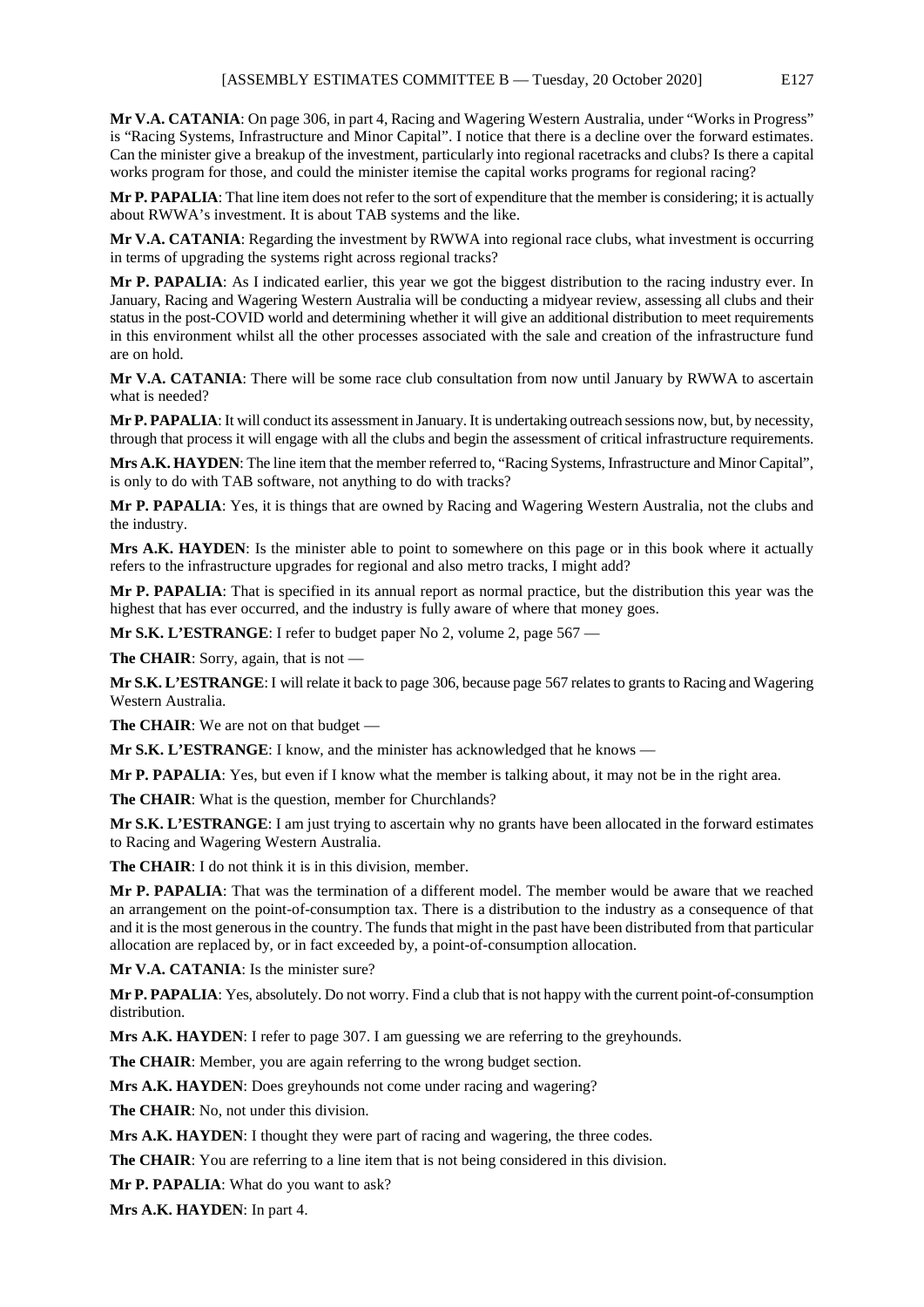### E128 [ASSEMBLY ESTIMATES COMMITTEE B — Tuesday, 20 October 2020]

**The CHAIR**: The one you are dealing with is on page 306; that is where questions are relating to at the moment.

**Mrs A.K. HAYDEN:** Under part 4, RWWA is responsible for the three codes of racing: trotting, thoroughbred and greyhounds. I do not understand why the minister cannot answer it under RWWA, given it is responsible for the code.

**The CHAIR**: Because you are referring to —

**Mrs A.K. HAYDEN**: I will put it on notice, otherwise, which will be more paperwork.

**Mr P. PAPALIA**: Yes, I think the member will have to. I am not trying to complicate it; it is just that the Western Australian Greyhound Racing Association is responsible. The member is on the right page, but wrong time.

**Mrs A.K. HAYDEN**: Can I go back to —

**Mr P. PAPALIA**: If you want to give us a question on notice.

**Mrs A.K. HAYDEN**: Yes, I will submit —

**Mr P. PAPALIA**: Anything about greyhounds, I will answer. It is actually transparent.

**The CHAIR:** We are running out of time. Any other questions on Racing and Wagering Western Australia?

**Mrs A.K. HAYDEN:** I am just wanting to get some feedback on the sale of the TAB and the impact it has had on RWWA. I know the staff are working hard with pivoting its whole business for TAB. Now they are having to regain that ground. Has some money had to be spent extra to make up for all the work that has been going on? I know they have been working really hard on that for quite a long time. It has come to a grinding halt. Some funds must have been used that are now not available for other things that RWWA would want to be doing?

**Mr P. PAPALIA**: It is not like taking from an activity and dedicating it to this new activity; it is actually ensuring that the capacity to continue to generate revenue for the industry and grow the business is available. That is what is happening. The sale of TAB would have transferred that responsibility to a private operator; it has not happened; it is not yet happening. If the member wants to find out more about the actual process, ask the Treasurer. We have probably got to pass not just this item but also the other two items.

## **The appropriation was recommended**

# **Division 43: Biodiversity, Conservation and Attractions — Services 2 and 6, Tourism, \$126 100 000 —**

### **The appropriation was recommended.**

### *Meeting suspended from 1.00 to 2.00 pm*

**Division 37: Local Government, Sport and Cultural Industries — Service 1, Local Government; Services 2 and 3 and 6 to 15, Culture and the Arts, \$215 160 000 —**

Ms S.E. Winton, Chair.

Mr D.A. Templeman, Minister for Local Government; Culture and the Arts.

Mr D. Ord, Director General.

Mr G. MacMile, Acting Executive Director, Local Government.

Ms S. Sherdiwala, Director and Portfolio Chief Financial Officer.

Mr R.D. Didcoe, Acting Executive Director, Culture and the Arts.

Mr M.E. Cunningham, Director, Investment, Research and Policy, Culture and the Arts.

Ms D.S. Merritt, Acting Director, Strategic Initiatives.

Mr G. Hamley, Chief of Staff, Minister for Local Government; Culture and the Arts.

[Witnesses introduced.]

**The CHAIR**: This estimates committee will be reported by Hansard. The daily proof *Hansard* will be available tomorrow. The Chair will ensure that as many questions as possible are asked and that both questions and answers are short and to the point. If an adviser needs to answer from the lectern, will they please state their name prior to their answer. The estimates committee's consideration of the estimates will be restricted to discussion of those items for which a vote of money is proposed in the consolidated account. Questions must be clearly related to a page number, item, program or amount in the current division. Members should give these details in preface to their question. If a division or service is the responsibility of more than one minister, a minister shall only be examined in relation to their portfolio responsibilities.

The minister may agree to provide supplementary information to the committee, and I ask the minister to clearly indicate what supplementary information will be provided. I will then allocate a reference number. Supplementary information should be provided to the principal clerk by Friday, 30 October 2020. I caution members that if a minister asks that a matter be put on notice, it is up to the member to lodge that through the online questions system.

I give the call to the member for Nedlands.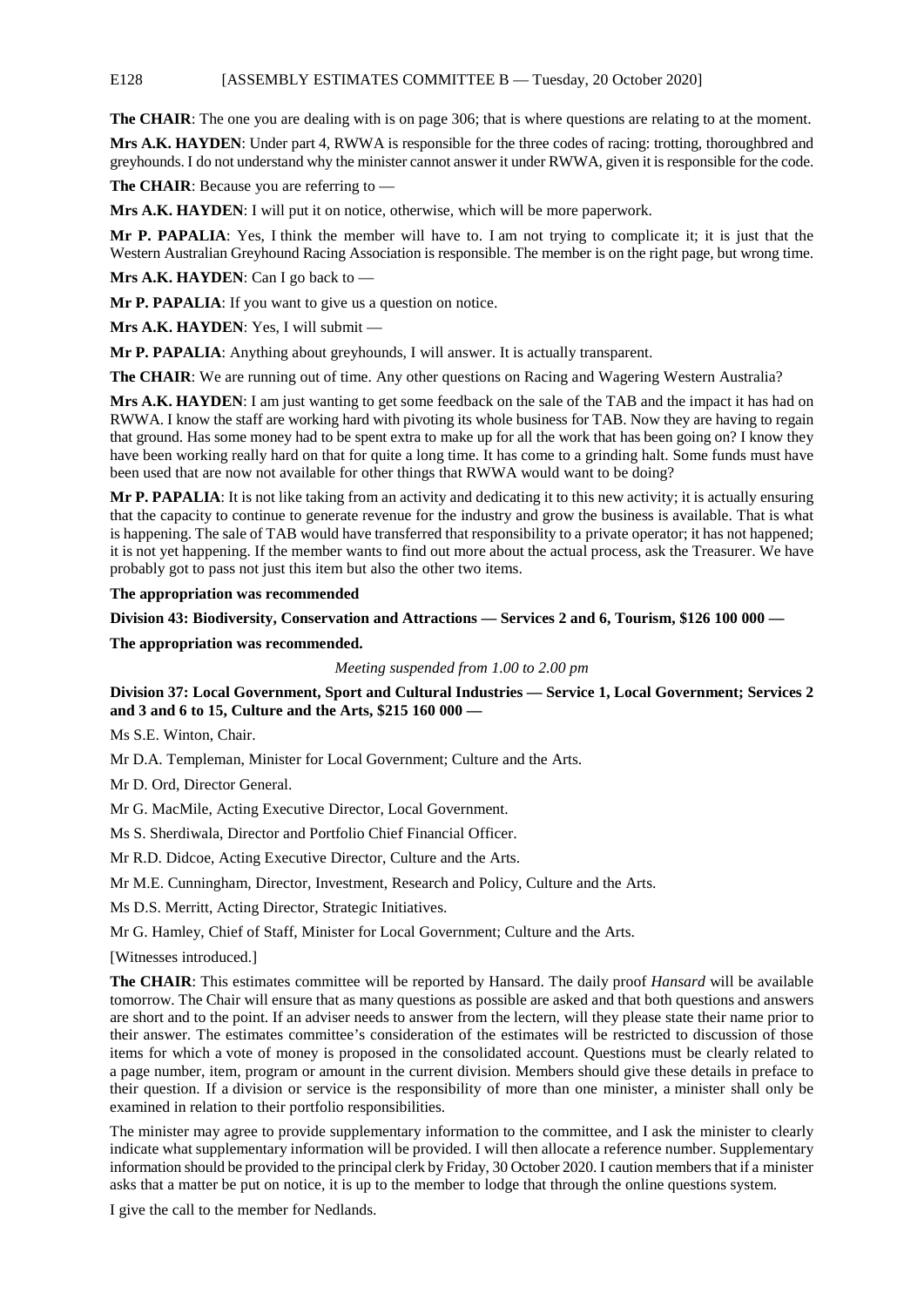**Mr W.R. MARMION**: I refer to page 549, service 1 at the top of the page, "Regulation and Support of Local Government". I was just wondering whether the minister can explain the slight increase in budget estimates for 2020–21 over the actuals in the previous year of approximately half a million dollars. I know that to some extent it may be explained by the first note on page 552, which talks about additional grant money for program delivery, but could the minister explain specifically what the approximately half a million-dollar increase in the budget is above last year's actual, please?

**Mr TEMPLEMAN**: I thank the member for Nedlands for the question. As the member would be aware, the appropriation for the department comes through a range of funding services or funded services. They include regulation in support of local government, culture and arts industry support, asset infrastructure support services to client agencies, regulation of gambling and liquor industries and sport and recreation industry support. In relation to the increase, these appropriation increases are mainly due to the WA recovery plan that the government announced as part of its recovery plan for COVID-19, and they include items that are introduced during the 2020–21 budget. The impact of some of these grants is that there are timing issues. The timing of grant payments to recipients will vary because they will vary from project to project and between years, resulting in variable appropriations. Essentially, the appropriation increase is attributable to the increased appropriations as a result of the WA recovery plan.

**Mr W.R. MARMION**: I move to the forward estimate for 2021–22, which is pretty similar in all three years, actually. There is nearly a \$2 million reduction in these years, which is a substantial reduction. Can the minister explain why there is such a big jump downwards in the forward estimates, and will that impact on staffing as well?

**Mr TEMPLEMAN**: I will answer the member's last question first. No, there is no impact on staffing with regard to those variations. As highlighted there, the appropriations change because of grant funding and time lines, but I might ask the director general just to make a very quick comment in regards to those specific figures.

**Mr D. Ord**: They are just reductions in relation to the specific appropriations for recovery.

**Mr TEMPLEMAN**: They have been expended.

**Mr W.R. MARMION**: Because it is a \$2 million drop, that is significant. The actual for 2019–20 was over \$15 million, and in estimates it is roughly \$15.5 million, dropping down to below \$14 million. It seems like there must be a sort of major reduction in some operational aspect. If indeed it is a reduction from just the budget to the forward estimates, it must have still been there the year before, because, basically, the actual for 2019–20 is very similar to the budget.

**Mr TEMPLEMAN**: I am advised the increase included an appropriation for the introduction of the puppy farming proposal.

**Mr W.R. MARMION**: That seems so here; I get that. A lot of work has been done on puppy farming, so the appropriation was boosted to cover that. That makes sense. Following through on the staff numbers, were staff numbers in the actual 2019–20 and also 2020–21 boosted? Did that increase in those two years?

**Mr TEMPLEMAN:** I will ask the director general to make some comment regarding staffing, but as the member would be aware, there are elements relating to inquiry positions or inquiry requirements. There is some capacity to, if you like, access staffing in terms of inquiry that are actually accounted for. I think it is the liquor and gaming component of the staffing. However, if a local government, for example, has an authorised inquiry, the skill set of those who are involved in liquor can be attributable to that skill set for an authorised inquiry. I understand that that has happened.

**Mr D. Ord**: Members will notice that for the first time, the department has a new set of key performance indicators. Those were developed in consultation with Treasury and the Auditor General as a result ofthe machinery-of-government changes. In consolidating those, there are KPIs related to regulatory functions, and part of the local government regulatory functions were incorporated in a single KPI so the staff were actually allocated in that area. There are 55 FTE for local government, of which five are now caught up in the regulatory section or in the regulatory side of this budget, and the remaining 50 are recorded in the local government staff numbers. It is just simply a change in the way that Treasury has laid out the appropriation. There is no change in staffing numbers in this particular section of the budget. We have, in fact, received some additional FTE to deal with the national redress program, which is in the minister's culture and arts area, and we have also received an FTE to deal with additional infrastructure-related COVID recovery. They are in the forward estimates period for a period of years and then drop away once those programs end. Otherwise, we are at the same FTE level that we were at last year.

**Mr W.R. MARMION**: I note that on page 552, under the key efficiency indicators, it does say 55 staff actual in 2019–20, which the director general mentioned, and the budget is 50. That leads to another two questions. Will that 50 FTE that is in the budget carry through for the three years? That is one question. It means that in the local government area, there is a reduction of five, even though I think it was said that they can pinch staff from other sections that might have increased. Could the minister explain that?

# [2.10 pm]

**Mr D.A. TEMPLEMAN**: I will answer the first question. Those figures remain for the forward estimates. As the director general has highlighted, because there is a change in the KPI requirements, staffing resources appear in another line item under another budget, but are utilised within the department's core requirements including, of course, in the local government area.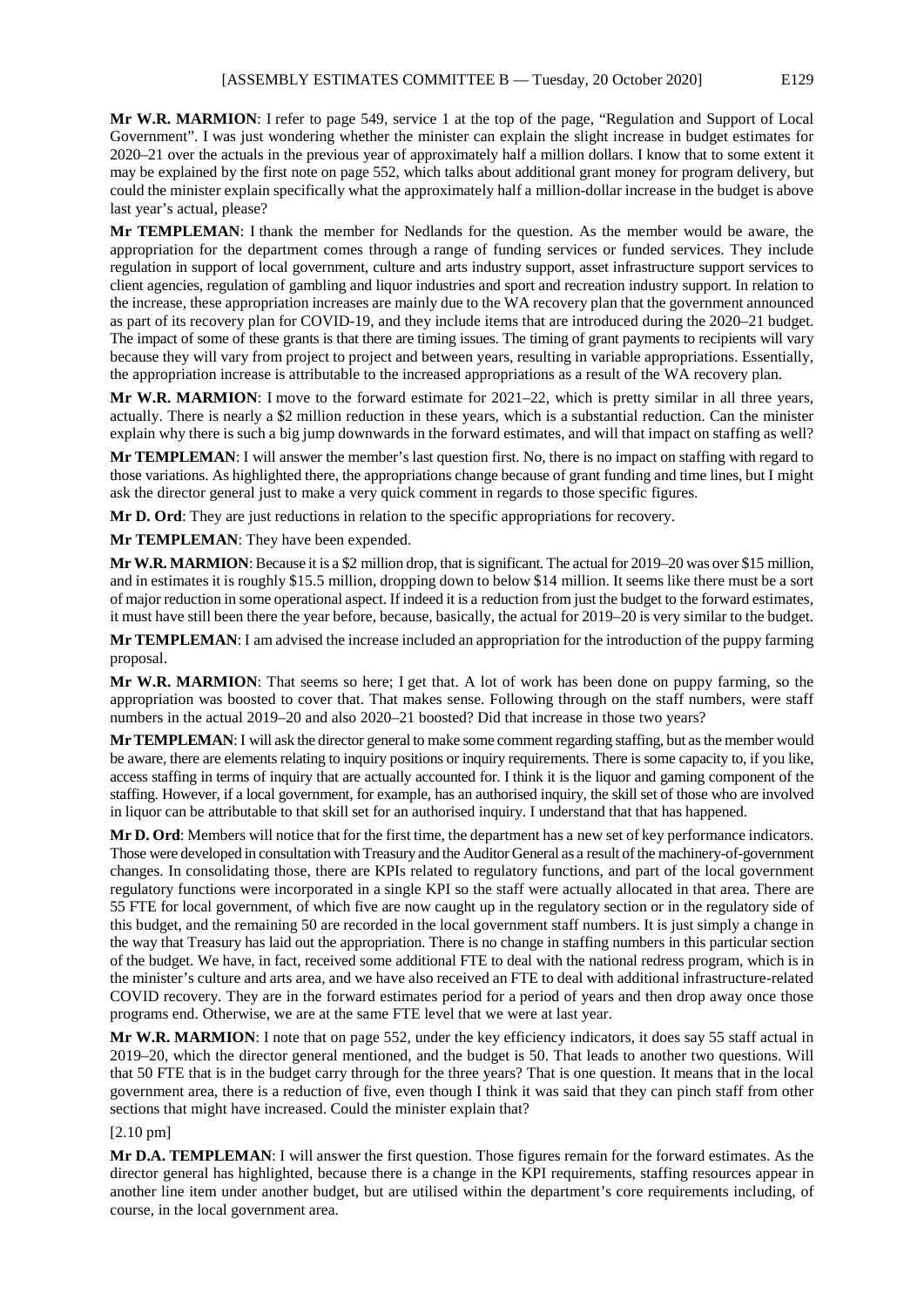# E130 [ASSEMBLY ESTIMATES COMMITTEE B — Tuesday, 20 October 2020]

**Mr W.R. MARMION**: That leads to the other area. One of the big areas that the department has had a lot of work to do over the last four years has been inquiries, which the member mentioned, and I asked a question on the staffing numbers in that area. I understand there are nine that specifically work in that section, and they have been very busy because I think only one of the 12 inquiries were outsourced. They are obviously working overtime. One question is: can the department use other staff, or is it looking at increasing the number of staff in that area so that inquiries can be finished in a quicker timespan? That is, I guess, my question.

**Mr D.A. TEMPLEMAN**: First of all, in answer to the question regarding authorised inquiries, I want to make it very clear that authorised inquiries are the normal business of the agency. They are not extraordinary. An authorised inquiry is initiated by the department by the director general. We have had a number of authorised inquiries, as the member is aware, in regards to the last couple of years. The nature of the inquiries from council to council vary. Some of them are complex or require complex investigation and, therefore, a more enhanced response, if you like, from the department; others may be of a more minor nature. We cannot really compare an inquiry from one council to another, but I am confident the resources of the department are able to cater for the demand. I want to acknowledge the expertise of the investigating officers within the department; they are very effective and efficient officers who do a very difficult job. As the member would be aware, there are always two sides to any story when you are investigating a whole range of matters. Many of the officers are drawn from professions in which investigation is their bread and butter. I just want to dispel anything about authorised inquiries being something out of the ordinary; they are not. They are one of the key areas of business for the department, and the director general, and his officers, of course, allocate resources according to need.

**Mr W.R. MARMION**: Just following on from that, I understand it is the normal course of business, but the question relates to allocating staff. There are nine people in that branch that does inquiries. The question was: has the director general considered increasing the number from nine to, say, 12? The answer that the minister gave me to question on notice 6115 gave me a time frame of when each inquiry started and finished, and the one that was outsourced, which was the Wiluna one, was basically finished in three months. That was the main workload, but it was not reported on for, you know, nearly two years. I assume that it was ready to, I guess, be signed off by the staff, but that they were busy doing other inquiries. This is just a suggestion. I am wondering whether the department has considered increasing the number or moving some staff from one section of the Department of Local Government, Sport and Cultural Industries into that area to pick up the peaks and troughs.

**Mr D.A. TEMPLEMAN**: I am happy for the director general to make a comment.

**Mr D. Ord**: Thank you, Chair; thank you, member. Yes, as the member has described it is exactly as it happens. The department initiates authorised inquiries through matters that come to our attention through complaints or through referrals from other agencies—the Public Sector Commission, the Corruption and Crime Commission and the like. It is the only mechanism by which we can in fact utilise investigators to go in and demand information. By nature, they are often complex and, if we are working with other agencies, we have to work within their domains in terms of information management and the like. An investigation is not always able to work through a continuum, because it might need to stop for a period while we return information and then we are given further instructions to go on. We have, in fact, six FTE in the local government investigations team paid for through the Department of Local Government, Sport and Cultural Industries' appropriation, but we have drawn on the broader capabilities that we have in the department through Racing, Gaming and Liquor as it has a significant inspectorate. We have bolstered those numbers, particularly during COVID, because there was less work to do. The casino was closed for a long period so we were trying to advance, I guess, the closure of a number of inquiries that had been open for some time. We certainly do use contractors, but they are pretty well limited to forensic-type analysis, when the matter might relate to financial mismanagement, potential financial mismanagement or procurement matters. Dealing with behavioural matters or complaints against process in the act itself needs specialists with knowledge of the act and, as I said there was quite a significant backlog of matters to be dealt with. Due, I think, to the City of Perth being such a high-profile case, we had a period when a lot of people wished to bring matters to the attention of the department about their own local government, so it has been a very busy work period. But, as resources are available, we move them around within the department, and we are very confident that we are coming to the tail end of that heavy workload and we have adequate resources to meet any demand over the next financial year and the forward estimates.

**Mr D.T. PUNCH**: I refer to page 545, line 25, "Stop Puppy Farming Centralised Registration System". I ask the minister to please expand on the purpose of the funding.

**Mr D.A. TEMPLEMAN**: I thank the member for the question. As the member is aware, the government's policy commitment to stop puppy farming has been introduced into the Parliament. The legislation has passed the Legislative Assembly and is currently in the Legislative Council for debate. The figures that appear in the budget relate to the centralised registration system. This is an important component of the policy initiative to stop puppy farming, because it is through a centralised registration system that the government will have the capacity to track a pup from birth through to its demise. Of course, it is a centralised system; therefore, no matter where someone may be in the state, there will be a record of a particular pup's birth. That also provides information on breed, et cetera. There have been queries—I think the member for Moore may have asked a question—regarding who is to pay for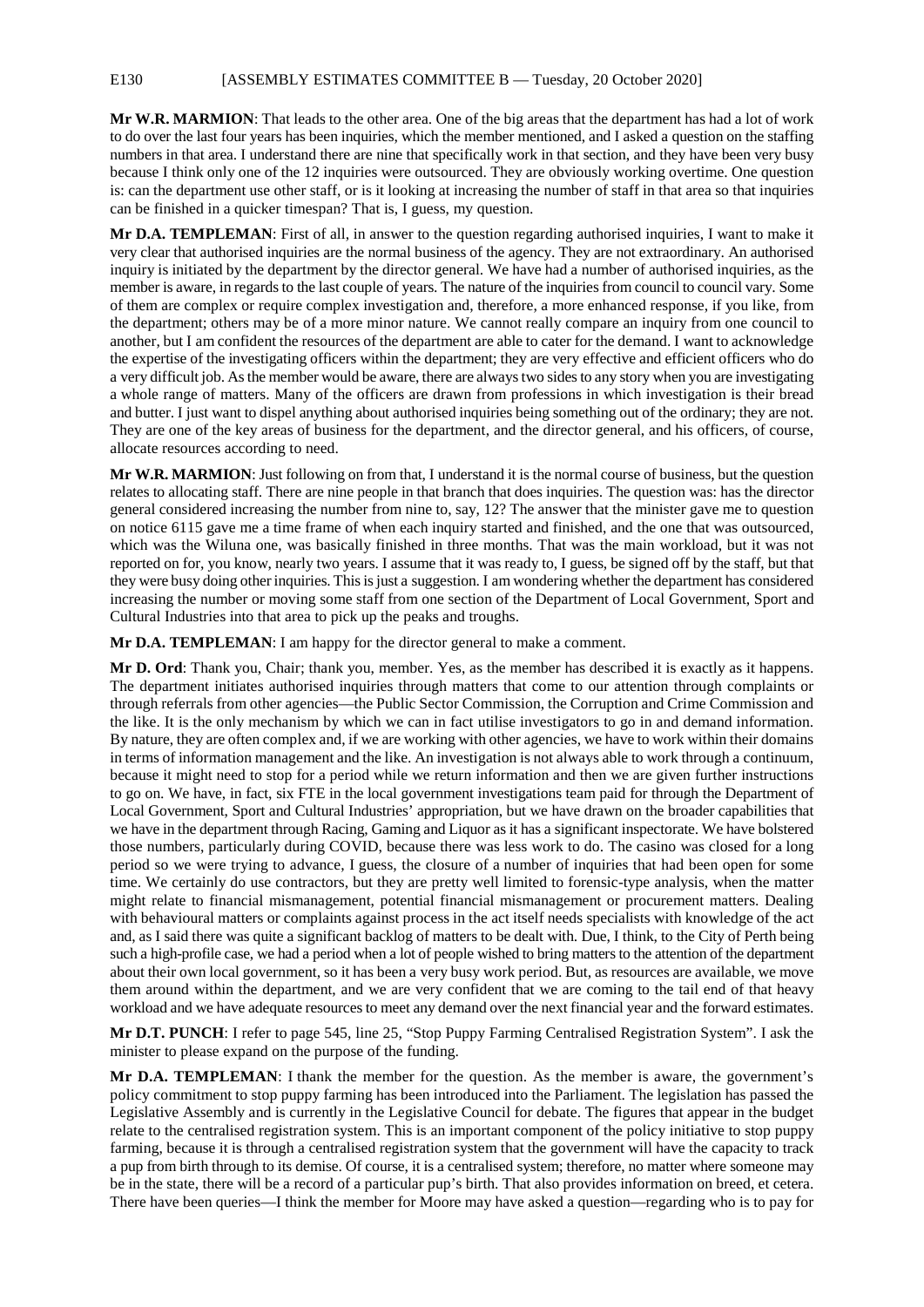the centralised registration system. I have said continuously that the centralised registration system is to be paid for by government and that there is an appropriation for that centralised system to be able to be delivered. This is a policy area that we are very, very committed to. We are very keen to see the stop puppy farming legislation pass before the end of this year, before this Parliament concludes, because it will mean that we will see a substantial impact on the inhumane practice of puppy farming in Western Australia. It will also enhance the importance of responsible pet ownership. People who own pets have a responsibility, and we believe that the policy levers in regards to the stop puppy farming initiative are well founded and very strongly supported through a strong consultation process. There has been criticism by some elements, but we believe that this system is fair and equitable. There is a commitment to some exemptions, particularly for working dogs, but the central registration system is a key component. To water that down or to allow that to be dissolved in any way in terms of its importance or impact would, effectively, gut the legislation's policy initiative. There is money in the budget for the centralised system.

# [2.20 pm]

**Mr W.R. MARMION**: "Stop Puppy Farming Centralised Registration System" under new initiatives on page 545 has, I am presuming, ongoing recurrent costs in the forward estimates for the operation of the system. I note in the forward estimates year 2021–22, it is \$1.8 million. Firstly, can the minister confirm that that \$1.8 million is included in \$13.844 million for the first line item of the service summary on page 549?

**Mr D.A. TEMPLEMAN**: Yes, that is correct.

**Mr W.R. MARMION**: Thank you. When I asked the question earlier about a \$2 million reduction in the forward estimates from \$15.6 million down to \$13.8 million, it is really closer to a nearly \$4 million reduction of the current operations. It is quite a substantial reduction from what it is now because that figure of \$13.8 million includes nearly \$2 million for the stop puppy farming register. Is that true?

**Mr D.A. TEMPLEMAN**: It is how the budget appears. It incorporates the commitment for a centralised system under that puppy farming regime.

**Mr W.R. MARMION**: Yes. The point I am making is that there will be a more than \$2 million reduction in the last two years of the forward estimates. That has just been confirmed. It would be nice to know exactly what that reduction is in.

**Mr D.A. TEMPLEMAN**: I will ask the director general to respond.

**Mr D. Ord**: Member, it relates to that matter we picked up earlier around the KPIs. Some of the appropriations moved into the other area in which we are capturing the KPIs. It has not been as clearly enunciated in the papers as it might have been. We will certainly take that up with Treasury. The money is there, but some of that salary is in the other appropriation, which pays for those five extra staff.

**Mr W.R. MARMION**: With approximately \$1.8 million or \$1.6 million in recurrent costs in the future for maintaining a registration system, how many FTEs will that involve?

**Mr D.A. TEMPLEMAN**: The establishment or construction of a centralised system will be in place or commence once the legislation has been passed. Of course, there will be a period in which the registration system will be established. I am not across exactly what that might mean in additional FTEs. Mr MacMile, are you happy to make a comment?

# **The CHAIR**: Mr MacMile?

**Mr G. MacMile**: Thank you, Chair. Thank you, member. Once the stop puppy farming bill is approved, there will be an initial increase in FTE for a contract to basically front-end the program—to take all the data from local governments and get the system up and running. That is for a period of only 12 months, so that is why there is an initial increase. In the subsequent out years of the forward estimates, it levels off to the ongoing administration and governance FTE of the system.

**Mr W.R. MARMION**: I went to the stop puppy farming briefing, and they said the numbers of extra staff. Can the minister say how many people will be dedicated to that?

**Mr D.A. TEMPLEMAN**: Yes. I am happy for Mr MacMile to give the member the detail.

**Mr G. MacMile**: There will initially be three contract positions for the 12 months in the ramp-up to implement the system. Then there will be five FTEs ongoing to run the system.

**Mr W.R. MARMION**: In the forward estimates, where there are 50 staff, will that be changed in next year's budget to 55 FTEs to add the five for the puppy farming legislation?

**Mr D.A. TEMPLEMAN**: That would be for publishing in the next budget, I would assume, yes.

**Mr W.R. MARMION**: I am trying to get it all together. I am assuming the dollars are in here, but the FTEs are not yet in?

**Mr D.A. TEMPLEMAN**: That is correct.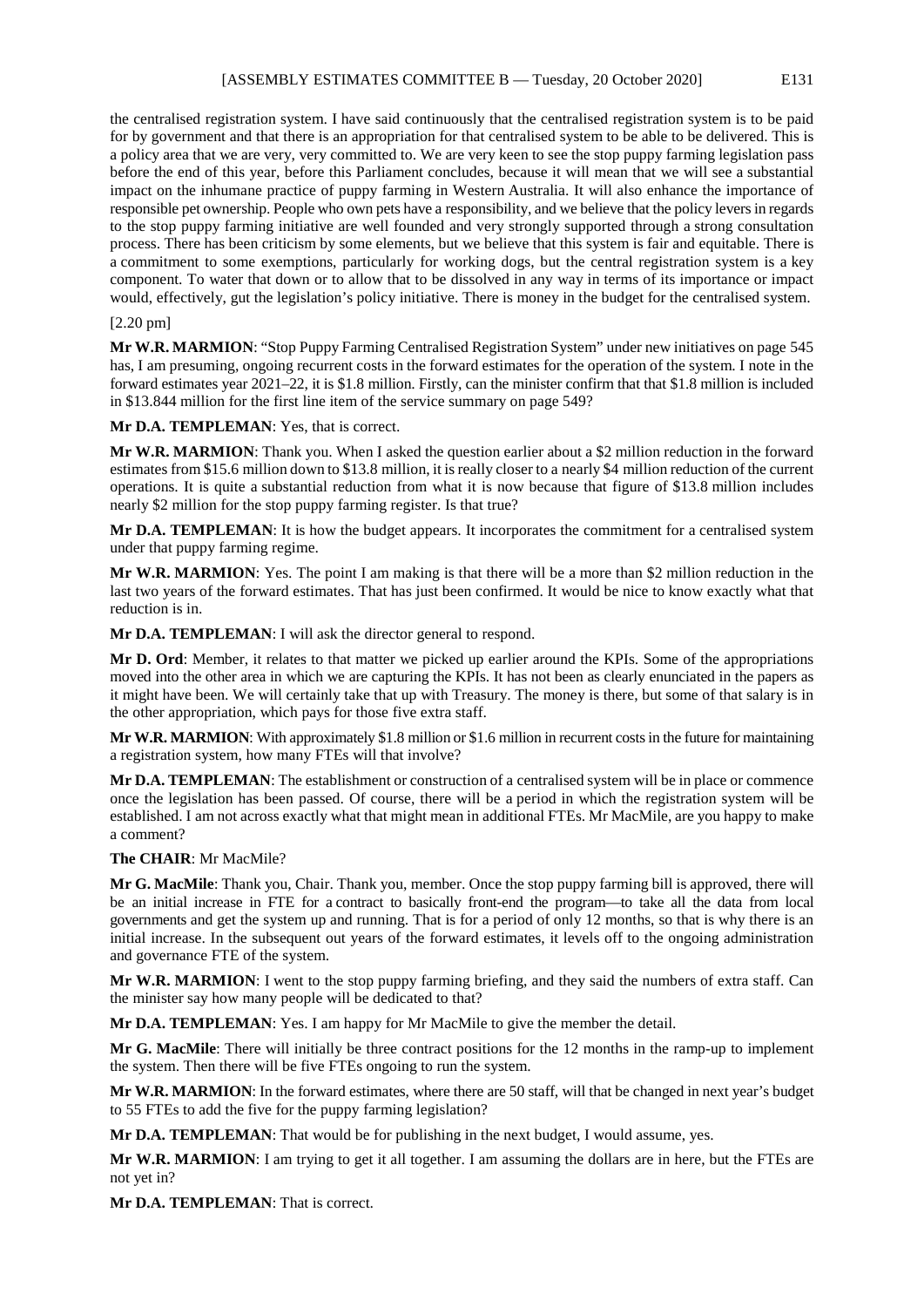## E132 [ASSEMBLY ESTIMATES COMMITTEE B — Tuesday, 20 October 2020]

**Mr W.R. MARMION**: I refer to covering the costs of the registration system. I understand that \$1.2 million is for establishment, contractors, and the ongoing cost to the department. Has the cost to the councils of running their end of the registration system been considered?

**Mr D.A. TEMPLEMAN**: I am happy for Mr MacMile to respond.

**Mr G. MacMile**: Thank you, Chair. Thank you, member. The system allows for the vast majority of the registrations to come through. Initially, all the local government information will be migrated across to the centralised system, and the vast majority of registrations from the go-live date will come directly through the centralised system. It will not prohibit the person who is used to and may not be proficient with online payments from still going into their own local government and paying across the counter as they might have done for a very long time. Through the system, there will be a periodical reconciliation between the centralised system and the local governments so that we make sure that we keep the records up to date and the financial aspects balanced.

**Mr W.R. MARMION**: My understanding is that when someone registers their dog or registers it as a breeding dog, there will be a payment made at the council, so that there will be a cost recovery mechanism for the council. Is that correct, minister?

**Mr D.A. TEMPLEMAN**: Yes. For the breeder registration, it is a one-off payment.

Mr W.R. MARMION: How is that fee set, who sets it, and what is it?

**Mr D.A. TEMPLEMAN**: Mr MacMile, did you want to make a comment on that, because there have been some discussions around that area?

## **The CHAIR**: Mr MacMile?

**Mr G. MacMile**: Thank you, Chair. Thank you, member. Yes, there has been some modelling as part of the business case. The fees are very similar to the fees that are currently paid. What we have seen is that the South Australian government has had a centralised system in place now for around four years, and it has found that over time everyone gets used to paying centrally. The vast majority—up to 80 to 90 per cent of people pay online. There still is a remanent small number of people who like to pay across the counter at their own local government. The system allows for both, and then, regardless of whether or not the fees are paid through the centralised system, or over the counter, there is a reconciliation between the two areas on a periodical basis.

**Mr W.R. MARMION**: My understanding is one of the reasons that the Western Australian Local Government Association is not 100 per cent happy with the bill is because the fee, as I understand it, is set by the department, not by each council. I think they have taken some umbrage over that. Can the minister confirm whether that is his view of what the situation is?

**Mr D.A. TEMPLEMAN**: Obviously, WALGA has a position on some of these matters, but the fees have been focused on affordability, but also cost recovery.

**Mr W.R. MARMION:** I think one of the issues is for some councils—say, out in the regions—it may be a more expensive exercise than in a metropolitan council. Does the minister have a comment on that?

**Mr D.A. TEMPLEMAN:** Well, dogs and cats are core business of local government. It is something that local governments do and have done for some time. In fact, it is an important role for local governments. Local governments will need to comply obviously with the arrangements around the centralised system. Remember that this system will assist local governments to have greater capacity of understanding and control of some of the issues that impact on pet ownership and, indeed, inappropriate pet ownership. I think this policy initiative will also have great benefits for our local governments in order to do their core business of dog and cat management—in this case dogs—even more efficiently.

### [2.30 pm]

**Mr D.T. PUNCH**: All the planning is in place; the budget is in place. Are we just waiting on the other place to finalise the legislation?

**Mr TEMPLEMAN**: As I said at the beginning, this was an election commitment. We took this to the election in March 2017 and we have not hurried this legislation. We did not race it through in the first or second year because we wanted to get it right; we wanted to make sure that the consultation process was thorough. A significant number of people responded to the various mechanisms of consultation. It is quite remarkable that when we talk about pet ownership and, indeed, appropriate pet ownership, and issues affecting cruelty to animals and cruelty to pets, it raises the ire of the general public and, in fact, it raises the ire of the general public over and above many other issues. We believe this policy is a good one. We believe this initiative has been well devised, researched, and consulted on. The legislation is in the other place. We have had further conversations with some of the cross-party membership and minor parties in the other place, but we are keen that when this bill comes on for debate that it is passed before Christmas, because it will send a very strong signal to those people who practice puppy farming or engage in those practices or, indeed, engage in inappropriate and inhumane practices, that they have been targeted. We do not want to see that happening anymore. As I said, I think, more broadly, this will enhance people's understanding of the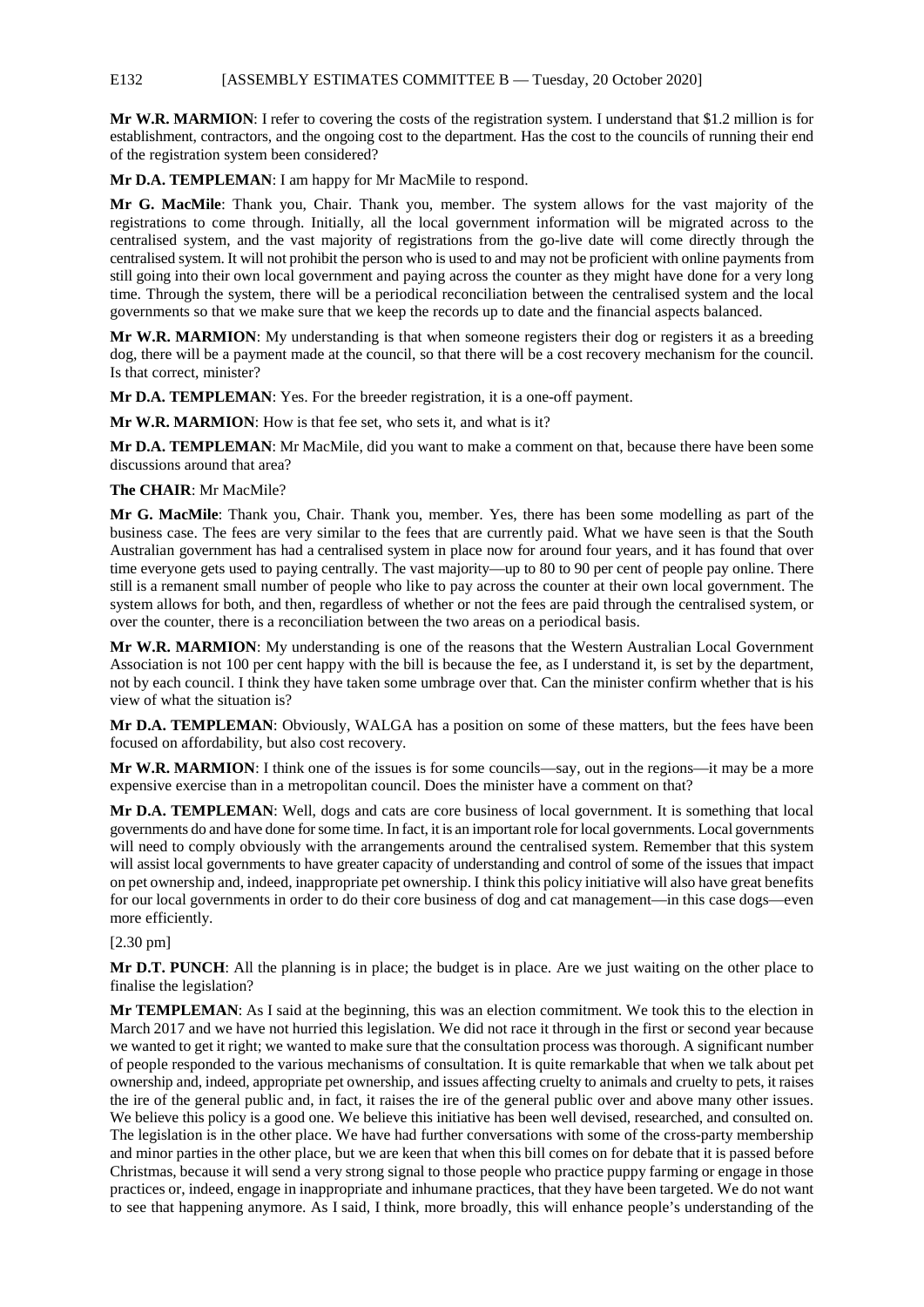importance of responsible pet ownership as well, and that is a good thing. We only need to look at the Christmas period, for example, when huge numbers of dogs and cats are abandoned or dumped after Christmas. The shelters, of course, are faced with that problem of re-homing. This initiative also includes, as the member would be aware, a focus on people adopting and re-homing pets as well. It is a good policy and I hope the opposition parties support it in the upper house when it comes for debate before the end of the year.

**Mr R.S. LOVE**: That is a lengthy answer to the member for Bunbury. It was a very good answer.

Mr D.T. PUNCH: It was a very good question!

**Mr R.S. LOVE**: Yes. It certainly explained the minister's position well.

Can the minister explain the cost and fee structure of the centralised register a little bit more? When people who register the animal and pay the fee centrally rather than through the local government, what percentage of the fee is returned to the local government to assist with the administration of the task of managing the dogs that they have within the area, given that ranger costs are a substantial part of a local government's annual budget?

**Mr TEMPLEMAN**: Member, thanks for the question. Registration means that there is now a designated record of that particular dog. It is the responsibility of local governments now to address issues around pet ownership. We are not creating a new role for local government; that is a role for them now. The centralised registration system is the mechanism to capture the data. There will be a transfer of data when the centralised registration system is established and all local governments will have their data. I cannot remember the term Mr MacMile used. It was not "transition".

**Mr G. MacMile**: Migration.

**Mr TEMPLEMAN**: The data will migrate across to the centralised system. That means that the traceability is established. The ongoing role and responsibilities of rangers for overall dog management and regulation continues; it remains the same. They will continue to respond to barking dogs, pet concerns and dogs getting through fences. All those sorts of issues will be ongoing as they have been currently.

**Mr R.S. LOVE**: Is the minister's view of the fee that is currently charged for a licence that it is to pay for only the maintenance of the local government's register of the existence of the dogs, not to assist with the management of dog issues within the local government area? What do you think will offset the cost of the fees that the local government sector will lose?

**Mr TEMPLEMAN**: As the member is probably aware, when people register their dog currently they can register with a one-off registration for that dog. That is from memory. I am just thinking about my past dog that passed away. We are doing this for a centralised registration system. The reality is that rangers in the member's seat of Moore and the shires or the councils around there will continue to respond to issues associated with dogs as part of their ongoing practices. It is a core business. This centralised registration system pays for that centralised registration system to be put into place. As I said, in my view, there will be very strong benefits for local governments in terms of ongoing controls, accessibility to data, traceability and response to issues that might cause concern.

**Mr R.S. LOVE**: I will tackle it a different way.

**The CHAIR**: Through the Chair, member for Moore.

**Mr R.S. LOVE**: Through the Chair, I have a further question. We have here the expense of the centralised system and there is only a very general understanding of the income from fees and fines, the sales of goods and services for the whole department. Is there a figure for the expected revenue inflow to the department from the fees that will be charged?

**Mr TEMPLEMAN**: I might ask Mr MacMile whether he would like to make a response to that. Director general?

**Mr D. Ord**: Yes. I was just confirming that the modelling that was done does take in those fees and the net cost of running the central system is the appropriation. The registration fees are not intended to recover the cost of running the central system. Savings that will accrue to local government will obviously be that they will not be responsible for managing the registration of dogs. That saving could be accrued to other management of animals, as the minister has alluded to. It had been modelled, so it is a net appropriation. Revenue associated with the licence fees will not accrue into the budget until it is implemented.

**Mr R.S. LOVE**: Is that modelling available now? I know that there was some concern from local governments that they had not seen the modelling. Is that now able to be released?

**Mr TEMPLEMAN**: I would need to seek advice. I am happy for Mr Ord to respond.

**Mr D. Ord**: We are not able to release the modelling at this moment of time because of procurement issues, but as soon as that has been completed, I will advise the minister that it is ready to be released.

**Mr R.S. LOVE**: Will the minister undertake to release the modelling when that has been done?

**Mr TEMPLEMAN**: If there are no commercial sensitivities or anything of that nature, I see no problem with that. As the director general has highlighted, there are some procurement issues associated, which the director general has highlighted. I have no problem with releasing that modelling when it is available for public release.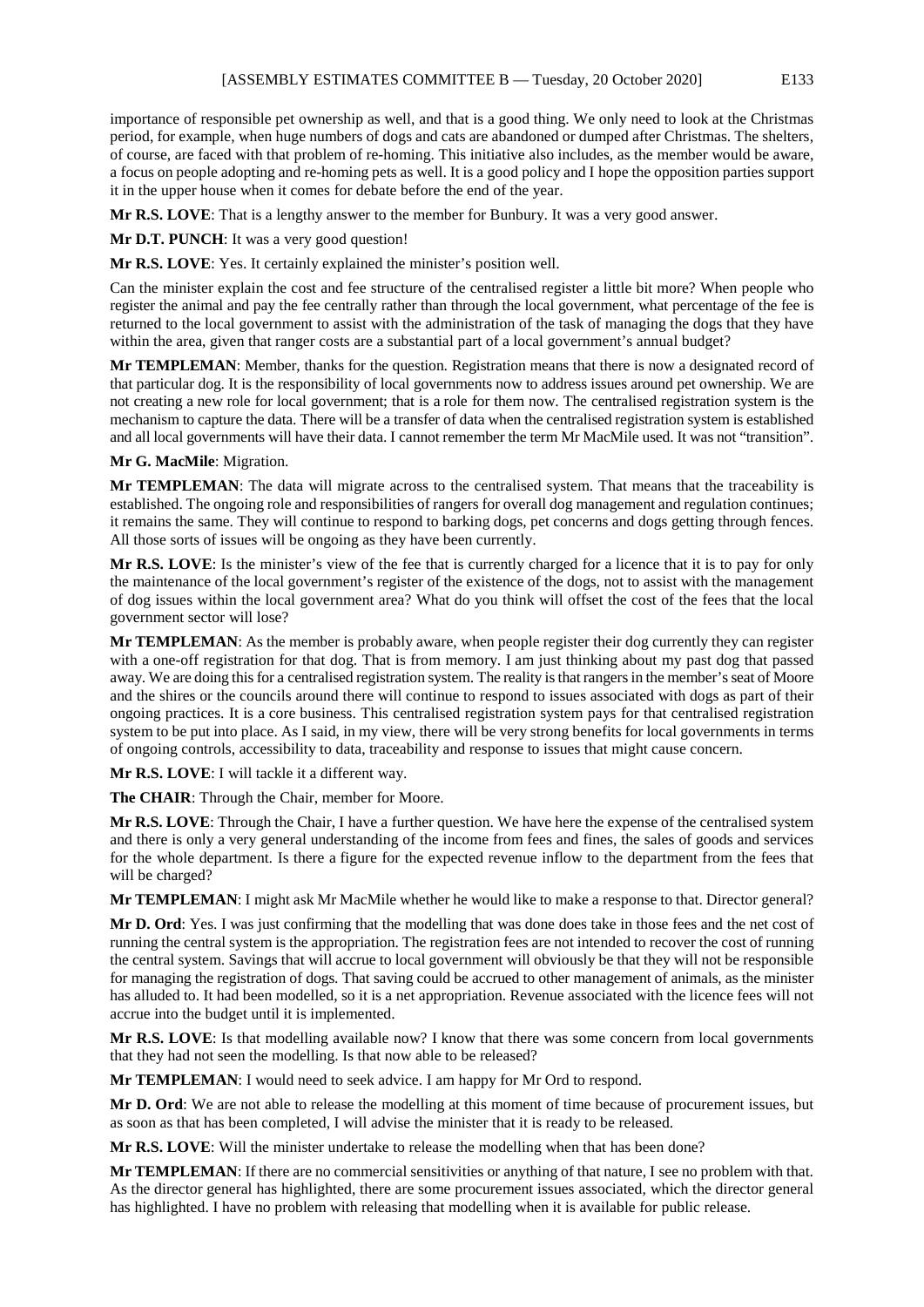# E134 [ASSEMBLY ESTIMATES COMMITTEE B — Tuesday, 20 October 2020]

### [2.40 pm]

**Mr R.S. LOVE**: Okay, thank you.

**Mr W.R. MARMION**: The member for Moore has picked up a very good aspect. We were told in the briefing that it is currently the business of local governments to register dogs. I actually was quite surprised to get an answer that there were three dogs registered in Balgo Mission. I was quite surprised that Halls Creek had three dogs there. Apparently 80 per cent of dogs are registered. I would imagine it is lower in Halls Creek. With the modelling that the member for Moore just talked about in terms of income generation of this new system, does the department have a rough idea of what percentage of breeding dogs will be registered? I guess it will increase over time. Is it close to 80 per cent? Only 80 per cent of all dogs are registered now. What is the likely modelling showing the registration of breeding dogs?

**Mr D.A. TEMPLEMAN**: I think the member has touched on an interesting issue about remote communities and a general lack of capture, if you like, of the numbers of dogs there. This is not a new challenge, as he would probably be well aware. A centralised registration system will assist in, first of all, capturing that. We recognise that we will need to work closely and collaboratively with remote communities. We recognise that. That is an important aspect that will be required. As the member is probably aware, there are voluntary organisations that have worked in remote communities for some time. Teams of vets and allied veterinarian experts go into remote communities and work with those local communities to sterilise dogs. From my understanding, that includes checking on the health and wellbeing of those dogs as well. Those activities will not discontinue. We would encourage that to continue. It is an issue that we are aware of. There are some sensitivities and issues around remote communities, and we will work closely and collaboratively on the implementation of the stop puppy farming initiative. We recognise that we will need to work closely with those communities.

**Mr W.R. MARMION**: To get an answer to the question, given that there is an 80 per cent take-up of dogs being registered now, in the modelling that the minister will release when he gets the clearance, the take-up must have been worked out, because otherwise the revenue could not have been worked out. The government must have an idea of what the percentage take-up will be. I would guess that it will probably increase over time. It would be handy to know a rough idea of what capture it will get. We are going to get the information eventually.

**Mr D.A. TEMPLEMAN**: I am happy for Mr MacMile—I was going to call him Mr McGowan!—to respond, but, obviously, the aspiration is to capture in an increasing capacity as much as possible going forward. This initiative has been carefully planned and carefully considered. I would expect that we would be able to increase the capture over time. I do not know whether it is worthwhile putting a figure to that, but I am happy for Mr MacMile to make some comment, if that is appropriate.

# **The CHAIR**: Mr MacMile?

**Mr G. MacMile**: Thank you, Chair. Thank you, member. Certainly 80 per cent, I think I made reference to the South Australian centralised system that has now been operating for four or five years, and it has taken that time to get to around about 80 per cent. From some of the modelling, and even just anecdotally, we understand that there are several local governments where dog registrations are much lower than 80 per cent, unfortunately, so it will take time. Through a promotional campaign that will come with the launch of a new system, the community recognising that it is easy to use the system to keep their information up to date, and, as dogs that are not registered eventually die out, we will see a generational change of increased registrations.

**The CHAIR**: Member for Nedlands, you have a new question?

**Mr W.R. MARMION**: Thank you. Which one will I pick? The first dot point under "Significant Issues Impacting the Agency" on page 546 mentions a City of Perth inquiry report. Can the minister advise what departmental resources were involved in the City of Perth inquiry, and what cost to the department was—or a rough idea?

**Mr D.A. TEMPLEMAN**: If the member is referring to the panel inquiry, he would be aware that that is a judicial inquiry that was established through a decision by me back in November 2019—sorry, it was May 2018. Essentially, the panel inquiry is not an authorised inquiry. The panel inquiry is a judicial inquiry with an inquirer. In this case it was Mr Power who was engaged along with his team to initiate and carry out, under terms of reference, the panel inquiry into the local government known as the City of Perth. Previous to that decision, there were, as the member would be aware, back in the time of his government, issues that the department was responding to with regard to the City of Perth. Those resources, of course, would have been, as I said, responding to concerns that were being raised, and they were part of the department's work. The cost for the City of Perth inquiry are well known. It cost \$7.5 million. That was an appropriation to a judicial process that the department, essentially, is not engaged in unless there are queries or questions about the department from the inquirer and their investigating officers. I think it is very important to make that differentiation between an authorised inquiry that is authorised and carried out by the department versus a panel inquiry that is very much a separate judicial inquiry undertaken by an appointed inquirer.

**Mr W.R. MARMION**: I asked the question in two parts. The minister has sort of addressed the second part. I was trying to get a breakdown of what the impact on department resources was. Separately, the inquiry, as the minister just said, cost \$7.5 million.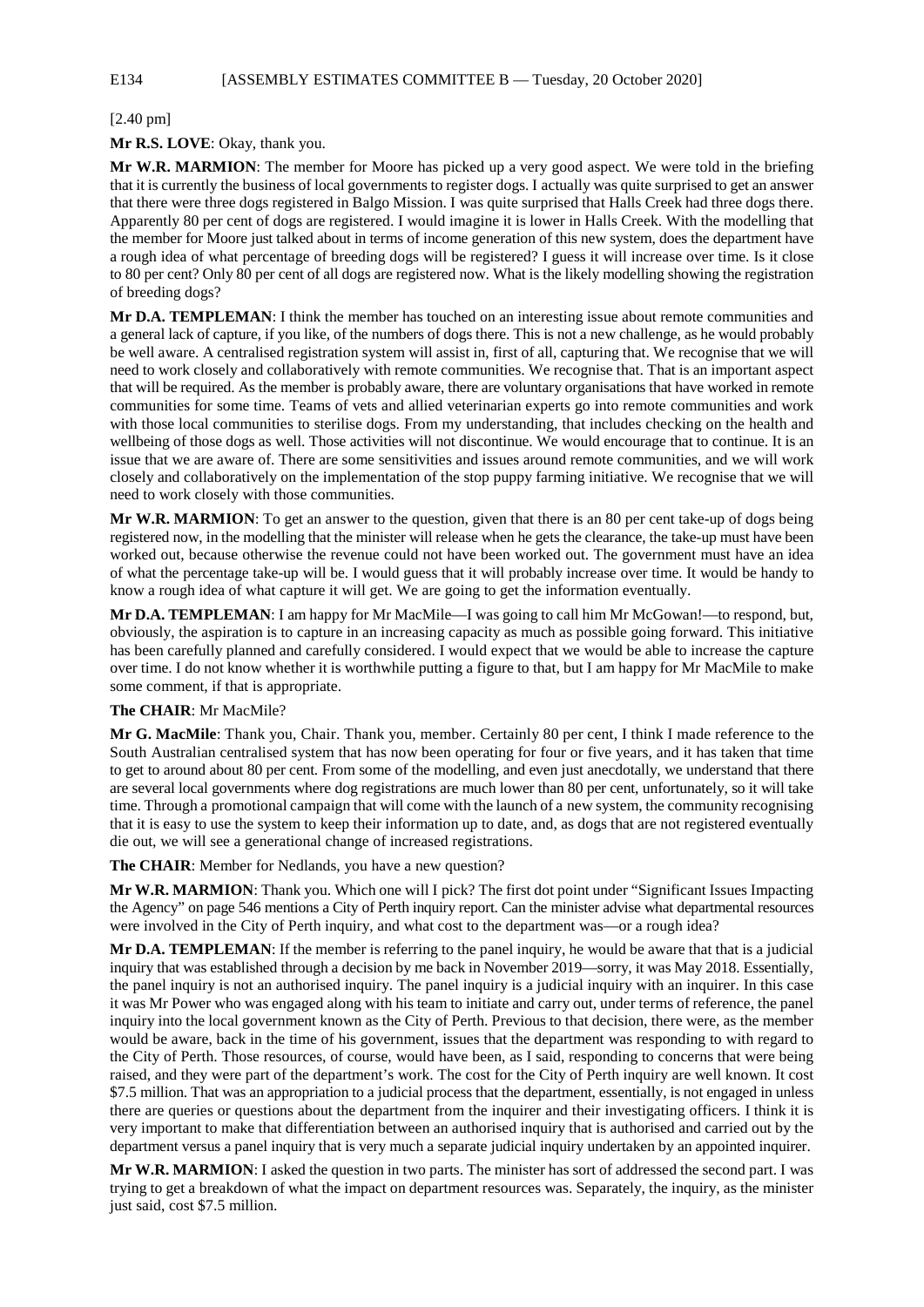**Mr D.A. TEMPLEMAN**: Yes.

**Mr W.R. MARMION**: So just dealing with that one —

**Mr D.A. TEMPLEMAN:** It was \$7.75 million. I am just correcting that answer for Hansard.

**Mr W.R. MARMION**: Is it possible to get a breakdown of the different allocations of that \$7.75 million in terms of where it went? It did not all just go to the commissioner.

**Mr D.A. TEMPLEMAN**: Yes, if the member puts that on notice.

**Mr W.R. MARMION**: If it is a question of notice, we will not get it in the time frame. Can I get it through a supplementary question?

The CHAIR: Minister, what do you agree to provide?

**Mr D.A. TEMPLEMAN**: It is supplementary information that provides an outline of the breakdown of costs for panel inquiry—I want to make sure it is the panel inquiry—the panel inquiry into the City of Perth.

[*Supplementary Information No B3.*]

**Mr W.R. MARMION**: So just to finalise that line of inquiry, who will be paying for those costs?

**Mr D.A. TEMPLEMAN**: The government has always made it clear that under the act it has the capacity to recover those costs. That will be part of a negotiation, and, essentially, once the decision is made, an order to the City of Perth.

[2.50 pm]

**Mr W.R. MARMION**: The City of Perth issue obviously went back to the previous government. Department resources were used—that is, the section that deals with inquiries in the normal course of business. Is that where the department would have incurred ongoing costs prior to the review, for staff in that section?

**Mr D.A. TEMPLEMAN**: Those costs would have been part of the normal business; for example, inquiries, complaints and issues come in to the department about various councils and are assessed on their seriousness or whether any further information is required to be looked at. That is part of the business of the department. We do not allocate a dollar to every complaint. That is part of the department's core business, so I do not think we would be able to say to the member that there was X allocation of officer time to the City of Perth prior to the panel inquiry being established.

**Mr R.S. LOVE**: I have a further question on the City of Perth costs. At this point, has the \$7.75 million been paid by the government?

**Mr D.A. TEMPLEMAN**: Yes, it has.

**Mr R.S. LOVE**: Was that money paid from the minister's department or from Treasury?

**Mr D.A. TEMPLEMAN**: The director general.

**Mr. D. Ord**: The department paid for the inquiry. The inquirer and those parties assisting the inquirer were contracted through the State Solicitor's Office, but we paid the incurred costs and the costs associated with setting up the inquiry, the headquarters and equipping it to perform its duties. In prior budgets, we received an appropriation towards the costs of the inquiry, which were in previous budget papers over the last two years. The department met, out of its own resources, any costs over and above the amount that we were appropriated by Treasury, and we will be recovering that as part of the total cost. We have costed those direct costs for the inquiry only from the time the inquiry started until its conclusion.

**Mr R.S. LOVE**: Is the breakdown of the current or expected return located in any of the income statements or is it in some other document? Where in these documents does it state the return of the \$7.75 million?

**Mr D.A. TEMPLEMAN**: As the director general said, in previous budgets, there was an appropriation of \$4.2 million. The additional balance was met by the department, but the full recovery, as under the act, is able to be retrieved via an order from myself as minister, and those figures appear in the balance sheet. Mr Ord?

**Mr D. Ord**: It is a receivable on the balance sheet, so it does show as money owing to the agency.

**Mr R.S. LOVE**: Okay. Would a more detailed balance sheet show it?

**Mr D. Ord**: Yes.

**Mr W.R. MARMION**: On that same point, when the allocation was put in previous budgets, was it allocated directly to the department as a separate item or was it allocated to service 1?

**Mr D. Ord**: It was identified as a separate item, from memory.

**Mr W.R. MARMION**: That may explain why there is almost a \$4 million gap between the last two years' expenditure and the forward estimates.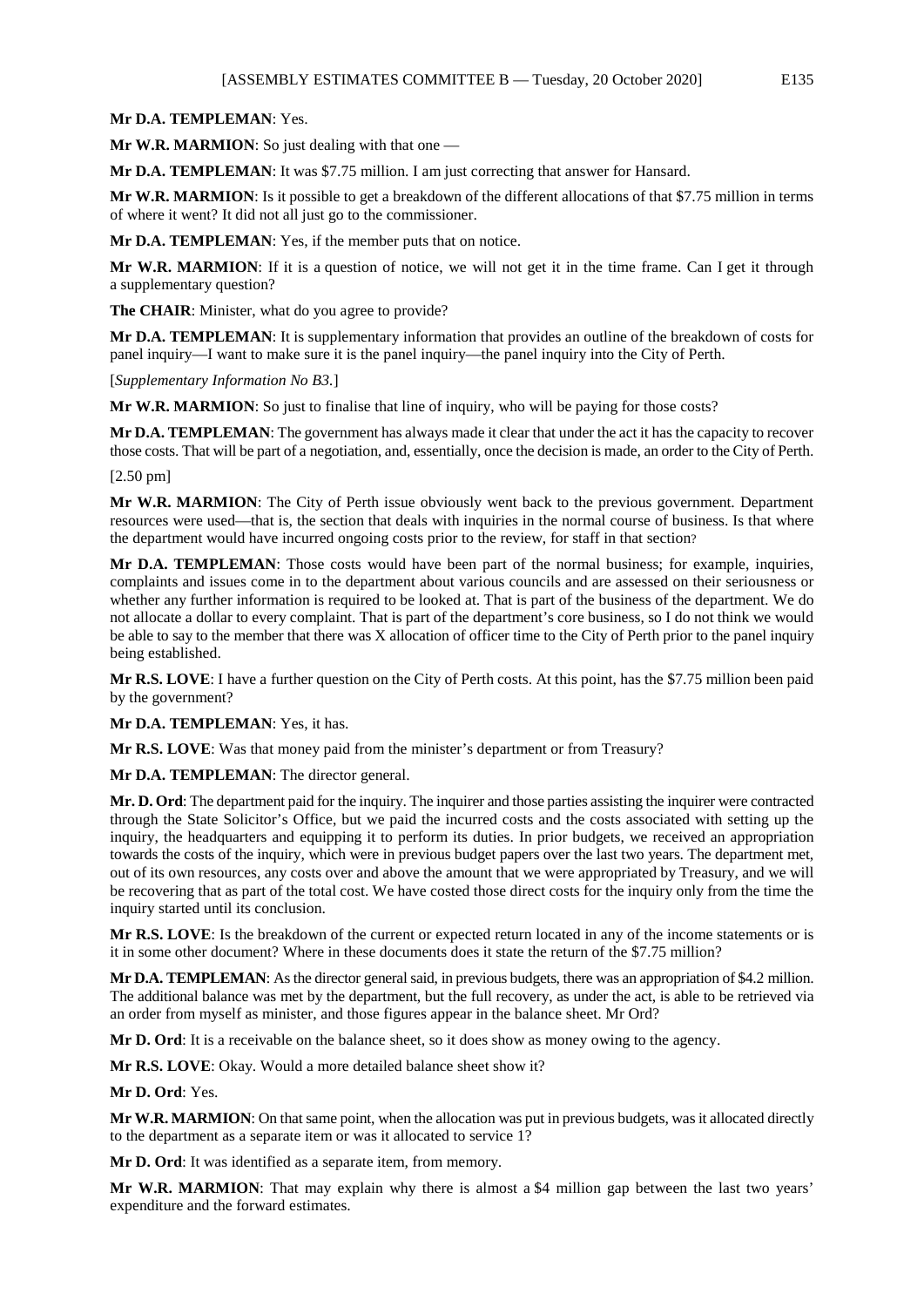# E136 [ASSEMBLY ESTIMATES COMMITTEE B — Tuesday, 20 October 2020]

**The CHAIR**: Do you have a new question, member for Nedlands?

**Mr W.R. MARMION**: Yes, I do. The first item under "Significant Issues Impacting the Agency" on page 546 refers to the Local Government Act review panel report. It is similar to the question about the City of Perth. Can the minister advise what departmental resources were involved in the Local Government Act review report, and how much did that cost to the department?

**Mr D.A. TEMPLEMAN**: As the member would probably be aware, the government has been reviewing the 1995 Local Government Act. The early phases of the consultation included an expert panel—sorry, not an expert panel; a panel with expertise—from a broad cross-section of stakeholder representation varying from the WA Rangers Association, WALGA and LGPro, through to CCI et cetera. That was the early phases. The key focus of that working group, if you like, was to distil a whole range of issues associated with the existing act and current and future challenges for the sector going forward. That allowed and also initiated extensive feedback through a range of community consultation processes, be they by submission, be they by hearings or be they by meetings et cetera. I then appointed the Local Government Act review panel to essentially take a greater look at the information that had been collated in the first two phases. The expert panel comprised five people with varied experience, including elected representative experience, and an academic who has extensive experience in local government and the evolution of local government policy. It was chaired by the member for Balcatta, David Michael.

The panel essentially consolidated and distilled a lot of the information, issues and pertinent focuses into a report. The status of that report is that it is under consideration by government. That is because we are now focused on, in our second term if re-elected in March, effectively developing a green paper. As the member knows, a green paper or a green bill involves further consultation with stakeholders and further development until we have a consolidated bill to present to the next Parliament. That is the intention. The panel report, which canvasses a range of recommendations, will be considered by government. The director general and the department have had solicited and unsolicited feedback on the report by David Michael's panel, and they crossed issues ranging from the need for compulsory voting through to preferential voting, and through to a commissioner for local government. All of those issues are canvassed, and recommendations have been made. The government has not yet determined which elements we will take forward in a green bill, and some issues may be captured in election commitment policy.

**Mr W.R. MARMION**: To get back to the question, the question was what resources were involved, and what was the cost? I understand and thank you very much for your answer, but it was also about the dollars and the FTEs.

**Mr D.A. TEMPLEMAN**: Do you want to comment on that, Mr Ord?

[3.00 pm]

**Mr D. Ord**: The review panel began not long before COVID. We were managing the review panel within our existing staff allocation and appropriation resources. As a result of many other things not being able to happen, we in fact deployed staff onto the review, and, with the good grace of all who were participating, which included eastern states members, which we did online, we were able to complete the review. The only payments made, apart from normal staff wages—they prepared all the background papers for the review and research—were costs associated with the independent members. Those staff already salaried through their own institutions were not paid. I do not have the precise figure for the general cost but it would not be more than \$100 000 I would imagine.

**Mr W.R. MARMION**: The second part of my question was about the non-departmental costs, and Mr Ord has just mentioned that. Is it possible by way of supplementary to tell us who was the beneficiary of those? I understand the answer to the first bit, that you were trying to endeavour to use existing departmental staff to do the report. Can you say which branch did the review. It obviously was not the same people as those who did the inquiry. Was there another branch within the department that specifically did this particular review?

**Mr D.A. TEMPLEMAN**: Can I just clarify, because the question was not very clear. For the independent members of the five-person committee, there was some remuneration for those who were able to be remunerated under the appropriate arrangements; for Mr Michael, of course, as chair, there was not. I think you want those figures. The figures relating to those costs have already been answered, in my understanding, in a previous question on notice. However, we will seek to find the answer to that question on notice and provide it to you —

**Mr W.R. MARMION**: Via supplementary?

**Mr D.A. TEMPLEMAN**: Yes. We will do that via supplementary, but that is specific to the panel.

**Mr W.R. MARMION**: Yes.

**Mr D.A. TEMPLEMAN**: On the question about the officer costs, again, this is business of the department, so we will not be able to provide a specific "this is the cost for the staff". We have policy people in the department, and their role is to inform on policy, and many of those were involved in the development of the papers and the preparation of information for the panel.

**The CHAIR**: Minister, could you just repeat for *Hansard* what you will be providing?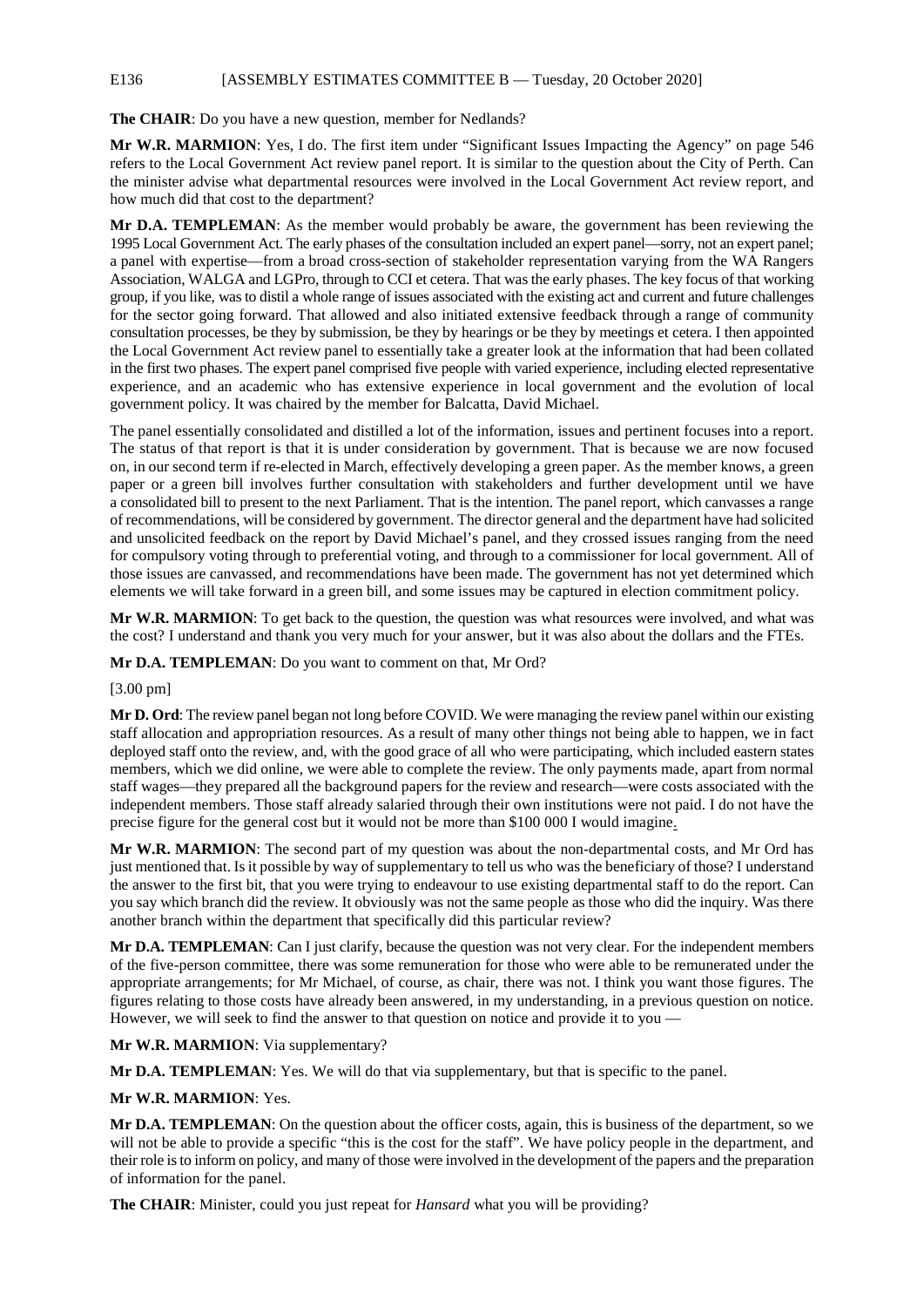**Mr D.A. TEMPLEMAN**: We will seek to provide supplementary information about the breakdown of costs for the members who served on the Local Government Act review panel.

[*Supplementary Information No B4.*]

**THE CHAIR**: Thank you very much. Go ahead.

**Mr W.R. MARMION**: Just on the same area, page 546, under "Significant Issues Impacting the Agency", is it possible for the minister to provide a breakdown of the structure of the department, specifically those in the first item, the local government area, and of the different branches? We know that five to nine people work in the review section. I am interested in the branch that actually does this review.

**Mr D.A. TEMPLEMAN**: That same information was provided to the select committee that undertook an inquiry into local government and recently handed down a report to the Legislative Council. That information is available in that context, and I would refer the member to that.

**Mr W.R. MARMION**: Further to that—

**Mr D.A. TEMPLEMAN**: Do some homework!

**The CHAIR:** This is still in relation to page 546—

**Mr D.A. TEMPLEMAN**: It has already been provided.

**The CHAIR**: The first item, about the City of Perth inquiry?

**Mr W.R. MARMION**: No. It is actually to do with the Local Government Act review panel report. Can the minister advise how many people work in the particular branch that is working on this section, because presumably the same people are working on a response to the report and also on developing a green bill or a review of the act. There might be three questions there, Chair.

**The CHAIR**: Three separate questions. Go ahead.

**Mr D.A. TEMPLEMAN**: The local government section has what is called "Strategic Initiatives", which relates to the development of policy around the new act. That is the equivalent of 12.8 FTE. But again, I need to remind the member that there would be times when expertise might be brought across to inform specific elements of the review process.

**Mr S.A. MILLMAN**: Minister, my question refers to outstanding community assets that we all enjoy in our electorates. I am talking here about local public libraries. I have both the Dianella Public Library and the Inglewood Public Library. Can I refer the minister to page 546, "Significant Issues Impacting the Agency"?

# **The CHAIR**: Happy.

**Mr S.A. MILLMAN**: Happy? I am happy. It is a great library, Inglewood. The eleventh point on page 546 refers to the implementation of the WA public libraries strategy. Can the minister please explain what this issue entails?

**Mr D.A. TEMPLEMAN**: Yes. I have a particular interest in—as many people have—but also a keen concern about our ongoing support of libraries across Western Australia. The interesting fact is that during the COVID period, a number of our local libraries, sadly, were closed by many of our local governments, but we then saw a number of local governments, particularly with our State Library of WA, do some tremendous thinking outside the square and create initiatives such as the click-and-collect regime and mystery boxes of books and all those sorts of things. We cannot underestimate the importance of libraries, because there was a time, not that long ago, when there was talk about the demise of libraries because of the rapid evolution of technology. That has not been the case. In fact, our State Library has been experiencing an uplift in memberships. During the COVID period, 5 000, from memory, additional memberships took place. I think all communities now have an even greater understanding of the important role that local government and public libraries play.

The public library strategy, which the member is referring to on page 546, entails the ongoing strategic partnership between the state government and our public libraries throughout Western Australia, including, of course, the large number of local government libraries. It is the third state partnership agreement to be signed, and it is focused on the provision of library services. As the member may be aware, I appointed Hon John Day to chair the State Library board. He, the Premier, myself, Mayor Tracey Roberts, and Mr Jamie Parry, the president of LGPro, signed that in September. It maps out the collaboration going forward in how we deliver library services throughout the state. It is a very important strategy.

During the COVID period in WA, a community resilience scorecard study was undertaken. That collected responses from nearly 8 000 residents in 120 local governments in a four-week period during June and July. That was a critical period during COVID, as the member might be aware. That consolidated the understanding of the important role played by local libraries. That strategy will help guide us into the future with regard to library services. Library services will, of course, be challenged by the evolving technological changes, but, in terms of resilience, our libraries are particularly resilient institutions and very, very important community institutions.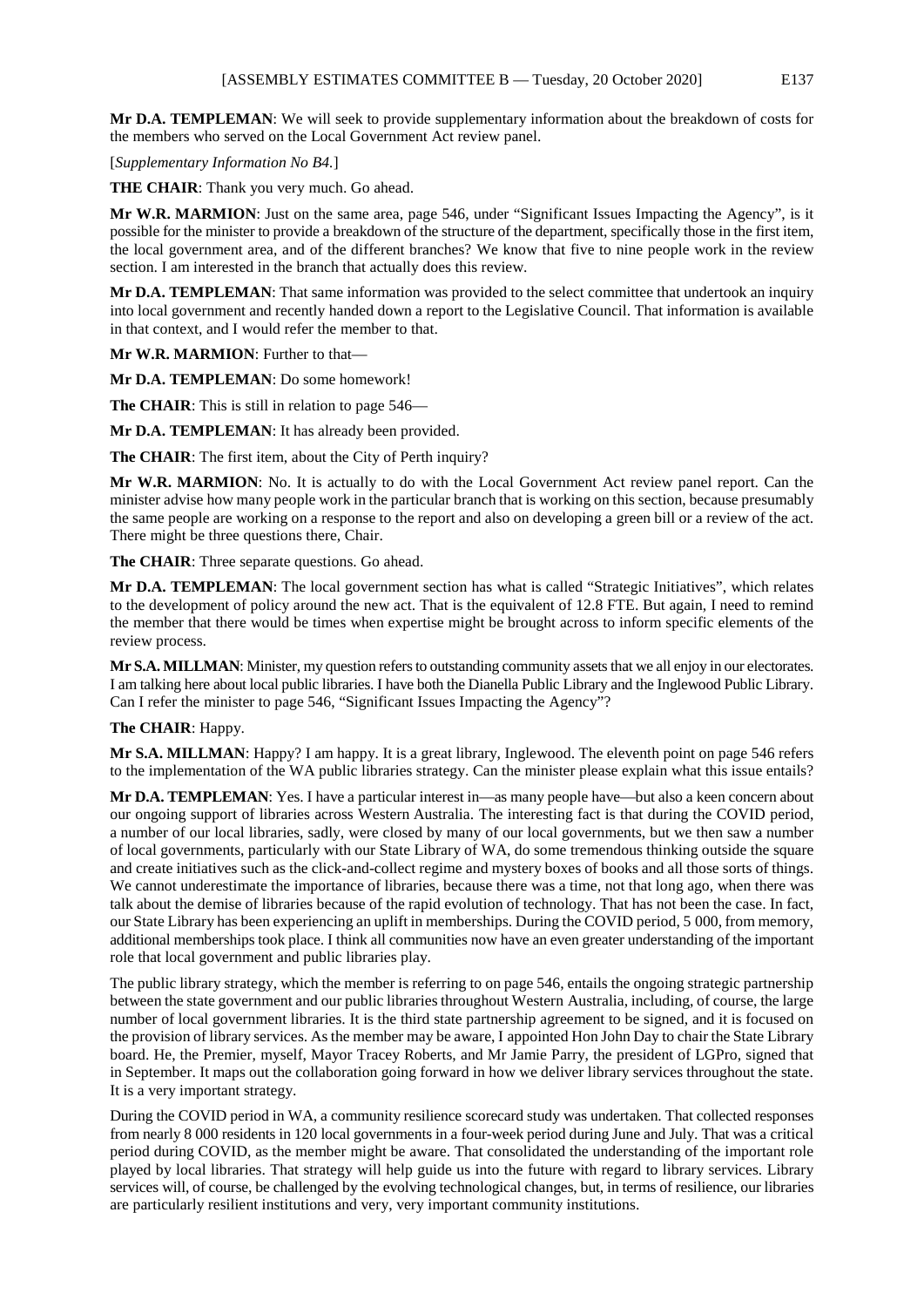# E138 [ASSEMBLY ESTIMATES COMMITTEE B - Tuesday, 20 October 2020]

### [3.10 pm]

### **The CHAIR**: Member for Moore.

**Mr R.S. LOVE**: I have a further question on libraries, and I have another question after that. I refer to page 557 and the first note under "Explanation of Significant Movements", which I think is the explanation or refers to the situation that the minister has just outlined. Does this mean that the local government authorities have been gifted assets of around \$43 million, that being for the collection of books held in their libraries; and does that then mean that there is no longer sharing of resources between different isolated local government libraries?

**Mr D.A. TEMPLEMAN**: In terms of the gifting, I understand that is correct, and it is that figure that the member highlighted of \$43 million, or the value of the \$43 million asset. I might ask the director general to answer the second part of the question in terms of the logistics of what that means.

**Mr D. Ord**: Thank you. Yes, the book stock is traditionally depreciated over a three-year cycle, so obviously in passing over that asset value it is written down and then local governments achieve the funds by way of grant and continue to purchase the stock. This is part of a library management agreement that maintains support for regional libraries and the tradition of people being able to go to a library and order a book that is on demand. That is centralised through the State Library system. It identifies where that book is in the system and then makes it available to regional libraries. The interlibrary loan system continues. All that has happened is that instead of the state centrally buying the books for each local government, or a portion, progressively the state is becoming a lesser and lesser provider of those resources. That is why local governments sought to get it in the way of a grant so that they could match it with their own expenditure on library resources in a more efficient way. Centralised buying of books is today not as economically viable as it was in the early days. Libraries could literally buy cheaper from Amazon, I think, than they could from the central buying system. The interlibrary loan system continues. It is a question of where that library resource resides, and the libraries all committed to continuing to move it, because each library, whether it is metro, regional or remote, is potentially a beneficiary of the interlibrary loan service.

**Mr R.S. LOVE**: Further to that, in the future will there be no central support for the purchase of more books?

**Mr D. Ord**: Our larger metro libraries will largely purchase their own resources. For remote and regional libraries, there is a remote and regional library support program, and the State Library will continue to provide those services of purchasing if the remote and regional libraries require them. Many of them actually do like the library to make up a show bag, if you like, of materials for them because they do not have the expertise necessarily to put into looking at a good, balanced program. The library is very adept at also identifying Western Australian publishers and books we have the nation's only Aboriginal book publisher—and in making sure those sort of materials are incorporated and then circularised to communities. For instance, Indigenous literacy is in big demand. Sourcing the right kind of Western Australian content is really important to those communities. So, yes, where the system requires it, the State Library will continue to provide a centralised service.

**Mr R.S. LOVE**: Is a fund established to enable that to happen? Is there a finite resource or an allocation each year? Is there a contestable system? How is it determined which of the small libraries can apply? At which level is there a cut-off to say they can apply or they cannot apply?

**Mr D. Ord**: The State Library gets its appropriation, as it did before, for the purchase of library materials. It now allocates that between the library system. That includes, obviously, an allocation specific for remote and regional. Those sums are then either acquitted by way of a grant or are identified for a programmatic response to the regions. There is also a working group underneath the Library Board, which has on it Public Libraries WA and a number of other people with expertise. That determines and works on how that distribution happens. It is done co-operatively and on a needs basis.

**Mr R.S. LOVE**: I refer to page 549. The first item under "Service Summary" is regulation and support of local government. I am talking about the actual figures for 2019–20 and I guess also the estimate for the coming year. In the previous financial year, we had the local government statewide elections. Under the new mandated training system, local governments will be rolling out training. I think they have one year in which to complete their training. Is that correct?

**Mr D.A. TEMPLEMAN**: That is currently underway.

**Mr R.S. LOVE**: Can the minister please outline what tracking is taking place of the councils to ensure that the training is undertaken, and what resources are allocated to that? Is there any expense to the department in carrying out that requirement for training?

**Mr D.A. TEMPLEMAN**: Under the universal training regime, any local government or newly elected local government member from the last election, which was 2019, would be required to carry out the training modules. There are five, from memory, and they cover issues around roles and responsibility, budgeting and finance et cetera. The requirement is for them to carry that out. We have been in discussions with WALGA about effectively the monitoring of compliance with that, so what percentage of elected members in the 2019 cohort have completed it.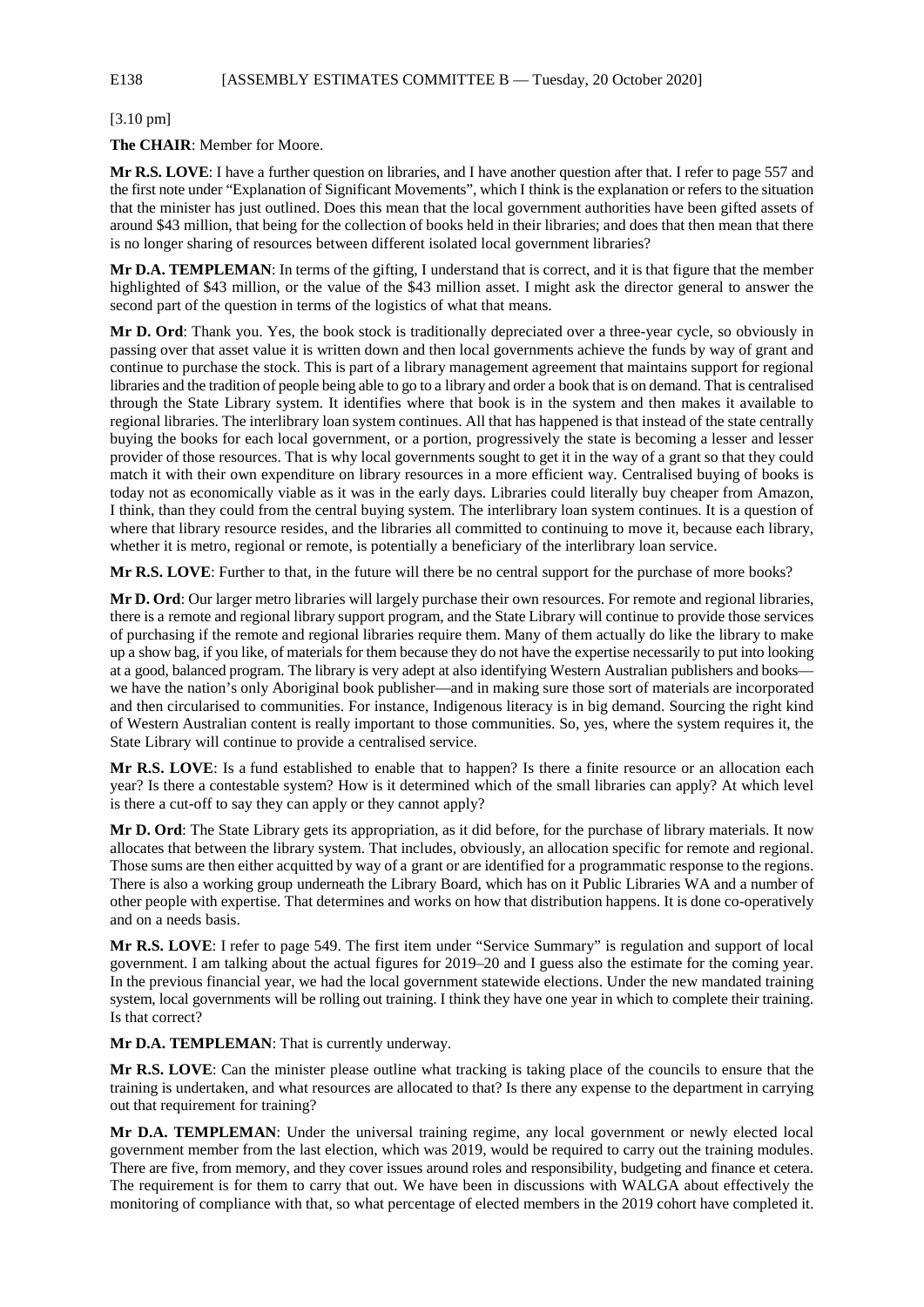It varies from my last figures. I think WALGA is updating. There was a request, because we have almost reached the anniversary, I think from memory, of that election of 2019. My understanding is that WALGA is updating and preparing and has had some discussions with its member councils about the actual numbers. From my last look at the numbers, they vary. There was certainly not 100 per cent take-up, but we are waiting on those figures. I understand, director general, that we are waiting on an update from WALGA on the latest figures.

**Mr D. Ord**: Which would explain what percentage of completed—

**Mr R.S. LOVE**: Why are we waiting on WALGA for the answers there? Why is the department as the regulator not aware of that? Is that because WALGA is the sole training provider, or are there other training providers?

**Mr D.A. TEMPLEMAN**: No, it is not the sole training provider.

**Mr R.S. LOVE**: Is the department actively monitoring the situation or—

**Mr D.A. TEMPLEMAN**: We are, remembering that WALGA ultimately was a strong supporter of the universal training regime. My personal view is that it is in the interests of all local governments that the universal training regime is carried out in good faith, because we want to see local government elected members charged with the latest and best information so that they can carry out their important role. We only need to see recent CCC reports and inquiries to know that there are concerns and issues about elected members understanding their role and responsibility vis-a-vis the role and responsibility of a CEO or a paid staff member of a council. So the training regime is an important one, and we are encouraging the uptake of that. The elected members whom I have spoken to who have completed the training—I saw one only the other day coming out of Parliament, actually, the member for Collie–Preston, and he said he was challenged about the training. However, he completed it. It was online. I would hope that, in good faith, people understand the reasoning behind having a universal system.

#### [3.20 pm]

**Mr R.S. LOVE**: Can the minister inform me how many training providers there are, and what steps were ascertained to ensure that the training was sufficient to meet the department's requirements?

**Mr D.A. TEMPLEMAN**: There are three. They are WALGA, and two TAFE establishments. The content, if you like, was devised within those five key themes or parameters. It was designed to be not overly onerous, but complex enough for a local government elected member to have an enhanced understanding of those five elements as they impact on them in their capacity as a decision maker. It is a competitive regime between those three providers, and there is choice. Local governments have exercised their choice of those three providers.

**Mr D. Ord**: I can add that because the content that they are providing was department content, they are providing the rates of enrolment and completion. Therefore, we have a direct ability to monitor the take-up rates. We are also being contacted by local governments which have members who for various reasons will not be likely to complete the training; and, if the reason is reasonable, we have been understanding of that. Given COVID, there are a number of people who were interrupted because they had to get on to other duties. They are clearly attempting to complete within the 12 months, and we think that in the circumstances of this year it would be reasonable to give some latitude to people who are nearing completion but have not quite completed. At this stage, the minister has indicated that members are overall pleased with the availability of the training, that it is available both face to face in regional and metro, as well as online, and that the content is relevant. It was focused heavily on the governance elements of being an elected member. There have been some suggestions that new units be developed to cover the role of local government planning, as members feel that further training in that regard would be advantageous. Therefore, further development of units might take place beyond this initial period of time. In terms of assessing the effectiveness versus breaches of the act or complaints to standards panels and the like, we will certainly be assessing whether people who have completed the training are less likely to incur minor failings of governance, which would obviously be the intent of the reform.

### **Mr D.A. TEMPLEMAN**: Madam Chair?

**The CHAIR**: Yes, minister.

**Mr D.A. TEMPLEMAN**: Just for interest, the member for Nedlands asked about the costs for the review panel. I was aware that was actually a question from the member for Moore on 16 June—it was PQ 6222—and we have answered that. The total cost for the Local Government Act review panel was \$65 630.

**The CHAIR**: The member for Nedlands has the floor.

**Mr W.R. MARMION**: Thank you, Chair. I refer to page 549, "Outcomes and Key Effectiveness Indicators". My final question is on the first outcome, just to wind it off. I know it is a new effectiveness indicator, and it is always hard to come up with a service indicator for the first time. I would like the minister to explain how this actually measures the effectiveness of this service. I have worked at the Auditor General and assessed these myself and also had to—

**Mr D.A. TEMPLEMAN**: Mr Ord can probably answer—

**Mr W.R. MARMION**: This is one I think the minister might want to have another look at.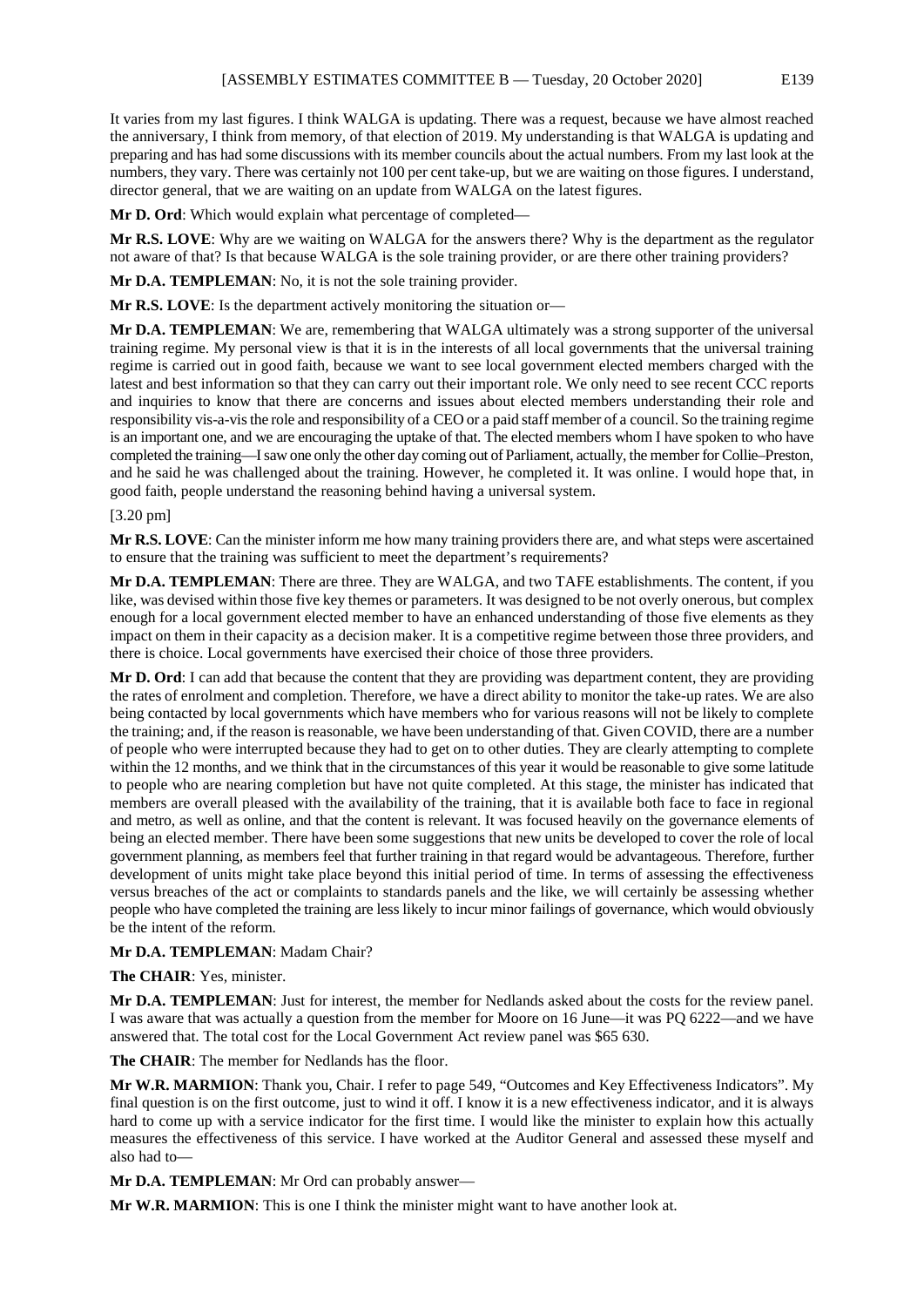### E140 [ASSEMBLY ESTIMATES COMMITTEE B — Tuesday, 20 October 2020]

**Mr D.A. TEMPLEMAN**: I am happy for Mr Ord to respond to that probing question from the member for Nedlands.

**Mr D. Ord**: Member, it has taken two years to work with the Office of the Auditor General and to agree on this. The previous measure was actually related to the number of local governments that had an action taken against them. Of course, that rather encouraged the department to do nothing in order to meet the measure, which is a worry, or not.

# **Mr W.R. MARMION**: Or not, correct.

**Mr D. Ord**: So, needless to say that was not considered to be necessarily a sign of effectiveness. For a substantial number of local governments, actions were taken in support of compliance. That is really related to the proactivity with which the Office of the Auditor General is seeking for us to work, in support of its function now of auditing local government. It is, of course, auditing performance and finance measures in local government. Its belief is that the department should be proactive in providing services in support of measures that it identifies. This 40 per cent was identified based on the audits of the last couple of years by the AG as being appropriate—if we could show that we were engaged with 40 per cent of the local governments in support of strengthening their governance and performance, it would indicate that we as an agency were doing our job. Clearly, if we were engaged with less—there are 137 of them—the concern would be that by not being engaged, we may be letting the sector down. So, essentially, that is how this number has been arrived at.

**Mr W.R. MARMION**: The sentiment is right. The problem is the word "action". It does not define what the action is. If the action is related to, say, an Auditor General's report, that is probably a bit more defined. An action could be a phone call, which would be terrific. In fact, if someone rang up a local authority with a problem and it could be answered with a phone call, terrific. If it has to be answered through an inquiry, it is not so terrific. The action can be minimal, or great, in terms of effort, but the outcome we want is a good outcome for the local authority. The sentiment is heading in the right direction but I think it needs to be more defined. That is my comment anyway.

**Mr D.A. TEMPLEMAN:** Mr Ord is keen to respond.

**Mr D. Ord**: The Auditor General is insistent that we evidence actions. In this case, we would expect that we would be able to document the action related. It might be correspondence entered into over a matter. We get a lot of people asking for advice on a particular part of the act, and we would reply in writing generally to such replies. There have been a lot of informal matters between the Department of Local Government in the past that were never recorded. That probably has not helped give the Auditor General comfort that the agency is doing its job. He does require us to actually establish that it is a formal action, and it would take many different forms, from an officer visit to an inquiry, a response to the integrated planning reporting, a response to annual reports—all sorts of matters—but they will have to be tracked and logged so that they can meet this KPI.

### [3.30 pm]

**Mr P.A. KATSAMBANIS**: I refer to page 544, item 79, the Western Australian Museum Boola Bardip. I note that last year in estimates the minister suggested that it was expected that 300 000 to 500 000 people would visit the new Museum in its first year. The minister subsequently announced free entry for the first 18 months, which is appreciated and welcome. Given that we are living through the COVID pandemic and the associated restrictions, has that number been revised in relation to the anticipated visitors for 12 months? What are the numerical restrictions likely to be in both stage 4 and stage 5 restrictions for visitation to the Museum?

**Mr D.A. TEMPLEMAN**: I thank the member for the question; it is an important one. As the member knows, the new Museum, Boola Bardip, will open on 21 November and effectively under phase 4 restrictions. The projected numbers, of course, are influenced by the fact that the government has determined that admission will be free for the first 18 months, and obviously that will be monitored very closely, but influenced by any COVID-related requirements. The design of the new Museum actually does allow strong visitation numbers because of the nature of the footprint of the actual Museum itself. As members are aware, there are art galleries and large connecting spaces, so the capacity to deliver to a COVID-safe plan is within the consideration of the operation of the new Museum. I will ask the director general to make perhaps a comment about the ongoing review of potential numbers, but we expect that under a phase 5 situation there would be close to the expectation of those numbers that were previously recommended.

With the opening, for example, we have got a nine-day festival-related opening regime from 21 November to the end of November, and under the COVID safety plan has been designed to allow people to go through in numbers that will have them experience the galleries, but not in a free-for-all situation. We are going to monitor that over that nine-day period and we would expect that those arrangements in terms of numbers being carefully controlled under a COVID-safe plan, will continue up until certainly in towards Christmas. But of course if we enter phase 5 any earlier, then that opens up the Museum to even greater numbers. Bearing in mind as said, the footprint of the Museum is quite unique in that it is a space that can accommodate even under the two square metre rule, significant numbers at any one time. But that has got to be carefully monitored over the period from opening, through to the next phase. I will ask the director general just to make a comment about the modelling of numbers under various scenarios.

**Mr D. Ord**: Thank you, minister. To manage the COVID situation we have put in a ticketing system for the new Museum. Even though it will be free, people will require a ticket to attend. Recognising strong public interest, we ran a ballot for the nine-day festival and we had over 75 000 people seek to take up that offer, which indicates that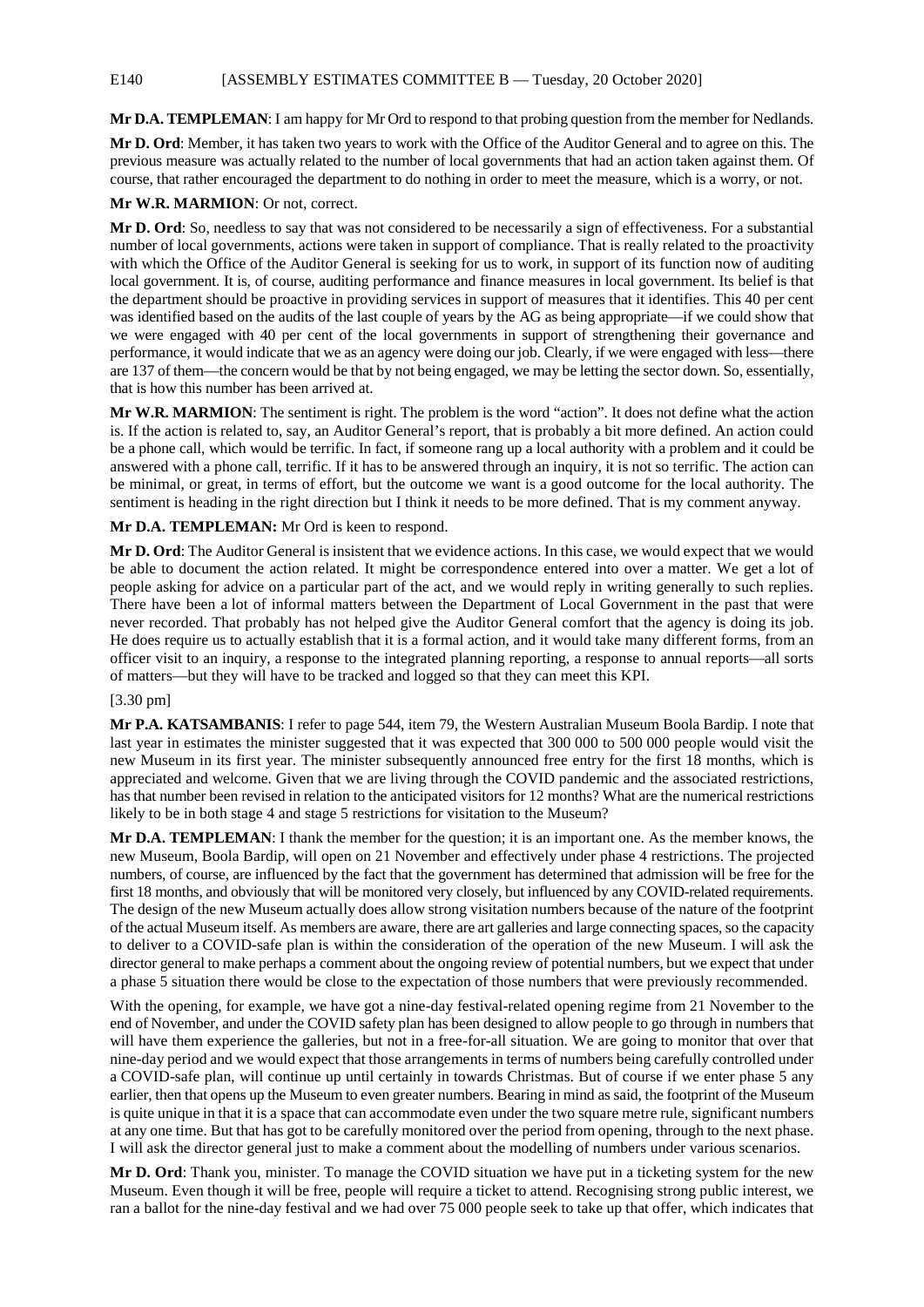the numbers that we are predicting for the first 12 months we should achieve comfortably on the enthusiasm of people to come and see the Museum. The Museum will use a timed visit strategy to get numbers through, so although the numbers in the building have to fit the two square metre rule under phase 4, we are managing that through ticket allocations with a period and we will therefore get a number of visits through in a single day based on a periodic time-based ticketing allocation.

At this stage, we would be expecting the Museum, as I said, to meet its targeted numbers. The Museum is so large that the two square metre is probably pretty close to normal capacity in reality. The difference is obviously that we are going to manage ingress, egress, and the numbers of people in any particular gallery at any particular time through the flowthrough model we have arranged for the managing of operating in a COVID-safe way.

**Mr P.A. KATSAMBANIS**: What is the magic number under the two square metre rule and what would the magic number be if that rule was not there?

**Mr D.A. TEMPLEMAN**: It is a good question.

**Mr P.A. KATSAMBANIS**: It is also a fair question because you are venue managers.

**Mr D.A. TEMPLEMAN**: I do not have the exact square metreage of the total footprint of the Museum including its open spaces and the sitting room down below.

**Mr D. Ord**: The Museum will have those numbers.

**Mr D.A. TEMPLEMAN**: Yes, the Museum will have those numbers. We are happy to provide that.

**Mr P.A. KATSAMBANIS**: So, can we take that as supplementary information?

**Mr D.A. TEMPLEMAN**: Just an example, the city room, which is the large space that leads to the old jail, under COVID phase 4 can accommodate 500 under the two square metre rule. To answer the question of the member, I am happy to provide supplementary information with regard to the maximum occupancy of the Museum under modelling for phase 5.

**Mr P.A. KATSAMBANIS**: And phase 4.

**Mr D.A. TEMPLEMAN**: Phase 4 and phase 5. We can provide that.

[*Supplementary Information No B5.*]

**Mr P.A. KATSAMBANIS**: On page 559, under service 13 "Public Sites, Public Programs and Collections Accessed On-site" there is a list of full-time equivalent employees and between 2018–19 and 2019–20 that grew from 71 to 84, and then it grows significantly in 2020–21 to 127. Is that an indication of the additional staff required for the WA Museum, or is there another explanation for it?

**Mr D.A. TEMPLEMAN**: Effectively it is all new Museum staffing, so those additional FTEs are to staff the new Museum.

**Mr P.A. KATSAMBANIS**: Boola Bardip—the minister might pick where I might be coming from on this one. A long-term exhibit that has been held by the WA Museum is going to be enhanced and that is actually a plaster-cast model of a significant portion of the Parthenon Frieze. I think it is recognised as the most complete copy of the Parthenon Frieze that exists in one place. Thanks to the minister, who has provided both briefings and visits for me and the member for Mount Lawley and others, I know that that frieze has been worked on and has been looked after and improved. Can the minister or the director general outline the intention in relation to display of that frieze? How is it going to be displayed and what leverage is it likely to be used in order to attract more visitation to the Museum, perhaps in the future from overseas and interstate?

[3.40 pm]

**Mr D.A. TEMPLEMAN**: To answer the first question, as the member is aware, the frieze features prominently in the Jubilee Building, which of course has been extensively restored. It is a heritage building, and it lines, if you like, the upper part of the Jubilee Building. It has been enhanced in terms of its display, and also interpreted, so there is an interpretation that is available for those people who come into the Museum. It will add to a number of exhibition assets of the new Museum Boola Bardip that we will be able to showcase to not only Western Australian and Australian visitors but international visitors when it is safe for them to come. It is also an important element of the worldly aspect of some of our exhibition pieces that the Museum of Western Australia is custodian of. The member is right, it is an opportunity that can be exploited in the positive context for showcasing to international visitors in particular. Of course, given that it is obviously a strong Greek influence, it is an important element of our multicultural Western Australia. I want to highlight that the Boola Bardip is very much a museum that showcases the stories of Western Australia in all of its contexts, including of course the very rich Indigenous history of Western Australia, but also the celebration of the very multicultural nature of the Western Australian population, and the history of migration in our Western Australian history is very, very prominent.

**Mr P.A. KATSAMBANIS**: Just on this issue —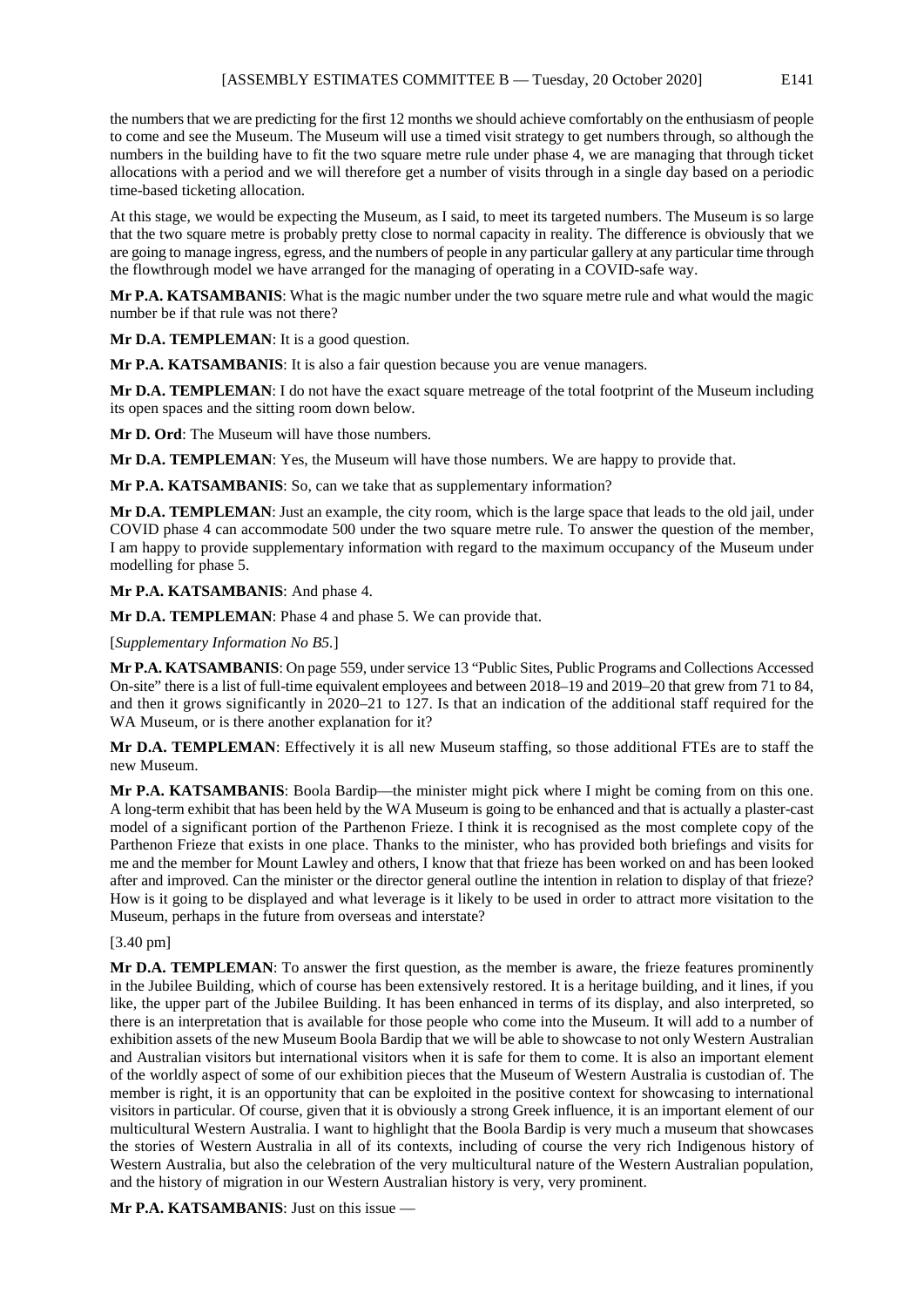## E142 [ASSEMBLY ESTIMATES COMMITTEE B — Tuesday, 20 October 2020]

### **Mr D.A. TEMPLEMAN**: The member is very passionate about these.

# **Mr P.A. KATSAMBANIS**: Yes, we are.

We have discussed this issue before about the opportunity to leverage perhaps loan exhibits from other museums, particularly the many museums in Greece. Has any further work been done on that? I know it is a difficult time with travel, but again I repeat my offer through my capacity as president of the World Hellenic Inter-Parliamentary Association to assist with my contacts within the Greek government, and generally within those museum spaces, to enable an exchange where I think it is just as valuable as bringing pieces here to exhibit to move and exhibit our own wonderful history, including our Indigenous history internationally, especially at those very heavily visited museums overseas. So, again, has any work been done on that?

**Mr D.A. TEMPLEMAN**: One of the great advantages of the new Museum for Western Australia is, of course, that we have a temporary exhibition gallery in the new Museum that will be able to showcase touring exhibitions. Those sorts of exhibitions will be paid ones, where people will be able to go and see exhibitions that might be toured from the British Museum, for example, or other museums from Europe, or other parts of the world. Mr Coles, who is the director of the Museum, of course is a former British Museum curator, I think from memory, and so our Museum is within a network of international networks that look at the touring of major exhibitions that are of world class and world status. Yes, we would be happy to take up the member's offer as an ambassador of the Hellenic association that he represents.

## **Mr P.A. KATSAMBANIS**: Hellenism, yes.

**Mr D.A. TEMPLEMAN**: I am sure that we will announce soon the first of the temporary exhibitions for next year. But the scope for our Museum to showcase Greek artefacts, for example, Roman artefacts, or world Indigenous artefacts will be absolutely possible and part of the programming of the new Museum going forward.

**Mr P.A. KATSAMBANIS**: Perhaps we will talk offline about that.

**Mr D.A. TEMPLEMAN**: I know the member is very passionate about it.

In terms of the capacity of the Museum under phase 4—this is the same as for phase 3—the Museum is constrained by building and fire regulations which are not code-related, but are associated regulations. That total number is 2 500, so it is very significant.

**Mr P.A. KATSAMBANIS**: That is under phase 4?

**Mr D.A. TEMPLEMAN**: Yes.

**Mr P.A. KATSAMBANIS**: How about under phase 5?

**Mr D.A. TEMPLEMAN**: Under phase 5 it is 2 500.

**Mr P.A. KATSAMBANIS**: It will be the same.

**Mr D.A. TEMPLEMAN**: Yes.

**Mr R.S. LOVE**: I refer to service 3 on page 553, "Asset and Infrastructure Support Services to Client Agencies". I have no idea what this section refers to.

It seems to be a new allocation. Could the minister explain the purpose of this support service?

**Mr D.A. TEMPLEMAN**: The department provides asset maintenance functions to the Culture and the Arts portfolio and the buildings it directly manages. A majority of the 64 buildings are heritage-listed so obviously there is ongoing asset and infrastructure services required to maintain those buildings. The department primarily delivers this service through the Department of Finance's maintenance service arrangement. The member may be aware that the department has recently taken on responsibility for additional assetsin recent years, including the Perth Cultural Centre. Previously, the Metropolitan Redevelopment Authority oversaw the Perth Cultural Centre—that is now the department's responsibility and realm—and also the old Sunset Hospital in Nedlands. The asset and infrastructure support service maintenance programs continue to address issues on those sites and they include compliance, safety and functionality for their continued use. So that is what that refers to.

**Mr R.S. LOVE**: Would the minister be able to provide a more detailed breakdown of the spending of that particular service area by way of supplementary information?

**Mr D. Ord**: We can provide it. Maybe I will answer the question. Yes, the asset maintenance division has that as the headline budget. Underneath that is a committee which has a various portfolio with the Perth Theatre Trust, the Art Gallery, the State Library, and the Museum on it, and of course we administer a range of buildings, places, on behalf of the minister. We have some 64 different buildings in the cultural portfolio. They establish an annual maintenance budget, so a strategic asset management plan is put in to Treasury every year and underneath that is the maintenance program. The maintenance is prioritised based on critical needs and then works programs are established under that.

As the minister indicated, we are part of the CUA through the Department of Finance, so there is a company that does small level property maintenance, minor electrical work, plumbing and the like, and then more major works,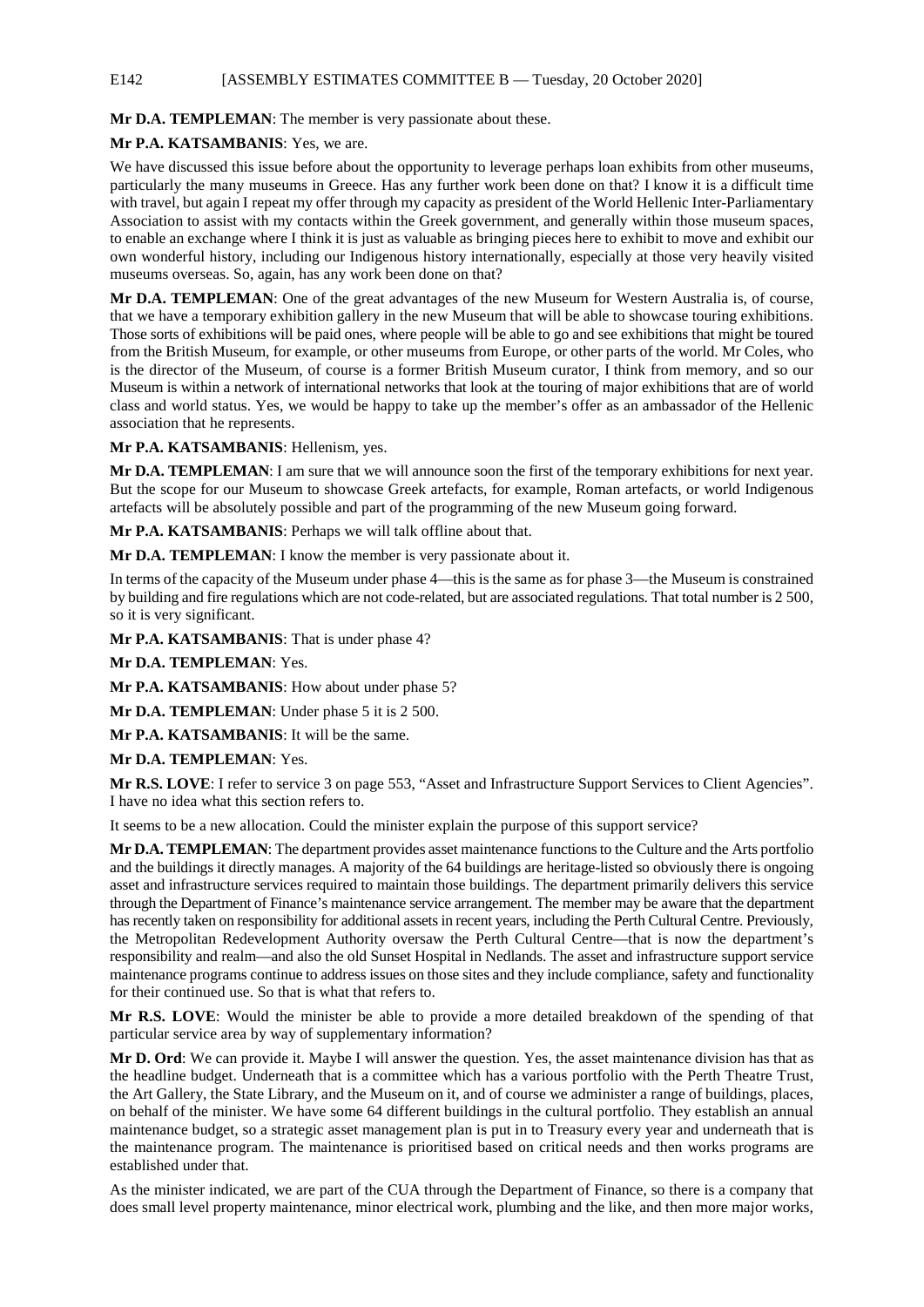such as the replacement of particular pieces of equipment or a lift facility, something like that, or a membrane on a roof will be contracted out by way of tender through the maintenance division going to contract. So we can provide the budget.

**Mr D.A. TEMPLEMAN**: I am happy to provide the member for Moore supplementary information that outlines the asset and infrastructure support services to the assets overseen by the department.

[*Supplementary Information No B6.*]

[3.50 pm]

**Mr Y. MUBARAKAI**: A final resting place for a loved one is a very emotional journey for Western Australian families. Page 546, part 2, refers to a combined review of the Cemeteries Act and the Cremations Act, and it is quite interesting. Could the minister please provide us with information about this project and its review process and what it entails for all Western Australian families?

**Mr D.A. TEMPLEMAN**: I am pleased the member asked this question. As he is aware, the department oversees through the Metropolitan Cemeteries Board a range of cemeteries, including Karrakatta Cemetery which, of course, has been utilised for a significant period of time. The current acts that oversee, if you like, issues around burial services and issues associated with a person's passing are essentially governed through the Cemeteries Act 1986 and the Cremations Act 1929. They have not been substantially reviewed since their passing through the Parliament. We do know that circumstances and issues, whether they be cultural, whether they be religious, whether they be the will of families, have actually changed over time.

In recent months I announced a review of the Cemeteries Act and the Cremations Act because there are elements of both of those acts that need to be carefully considered. The aim is that the legislation or the review will undertake some key issues—whether there is adequate regulatory oversight to support a private cremations industry, because there has been a move for private entities to move into that particular aspect of cemetery and cremation operations, and to ensure that regulatory oversight provides the community with confidence that cremations are conducted to the highest possible standards, because as the member said in his preliminary comments, these are matters that are very sensitive for people. When a loved one passes, obviously a family, that person's loved ones, are dealing with a very emotional period of their lives, and we need to have confidence that the highest possible standards are delivered to the families and, indeed, to the deceased. We also need to ensure that regulatory oversight and powers to provide for the creation, monitoring and enforcement of industry standards and codes of practice and mechanisms to protect consumers from unscrupulous operators also is considered.

We need to make sure that the existing acts are fit for purpose for modern Western Australia. We do draw on the experiences of other operations, both nationally and internationally, and it comes to that other issue which I know has some community sensitivity, which is around the renewal program which operates at this point in time through Karrakatta. A renewal program essentially is a program that extends the capabilities of Karrakatta to continue as a cemetery. In other words, it utilises space within the cemetery under a renewal program. Groups such as Saving Graves WA, Facebook organisations and entities raise this issue continuously with the Metropolitan Cemeteries Board, and have raised it with ministers of local government, current and previous. But we are actually reviewing the act now, and it includes that renewal program.

There are some implications if the renewal program was to be ceased totally, and those implications would effectively see Karrakatta as we know it closed. That is a reality of ceasing the renewal program. If we were to cease the renewal program as of today, unless someone has actually purchased a plot and that plot still exists or exists for their demise, there would be no further activity within that—it would become effectively a closed cemetery. There is still some room in the mausoleum aspects of Karrakatta Cemetery, but effectively that is what would happen. there are implications for that. There are implications in terms of jobs; there are implications for businesses that rely on the Karrakatta services to continue. I know this is a longwinded answer, but it is important to get this on the record: there are also implications for, of course, heritage and historic graves and important gravesites, such as those men and women who served the nation in conflict. A memorandum of understanding exists between the Metropolitan Cemeteries Board and the Office of Australian War Graves, which is a commonwealth entity. It is a very important memorandum because there are very clear processes that are in place with regard to returned service personnel. Some of them in the past who may have been buried at Karrakatta have actually been relocated with the family's support to the Australian war graves site that exists on Smyth Road in Nedlands.

I hope that those people who are concerned—I do not have a gripe with them in terms of their concern—would take this review in good faith and that they would actually participate in the review in terms of the issues that they have concern about, because a lot of misinformation, I have to say, has been unfortunately heightened and, in fact, impacted on people's lives unnecessarily because there has not been clarity and misinformation has been put out there. The review is going to take place; it has commenced, and I am confident that the issues around renewal, the issues around how we sensitively and respectfully address issues around burial, cremations, going forward for Western Australia are done in that sensitive and appropriate way and that issues around cost and all those things, which are indeed important issues for people and for families, are considered as part of that review.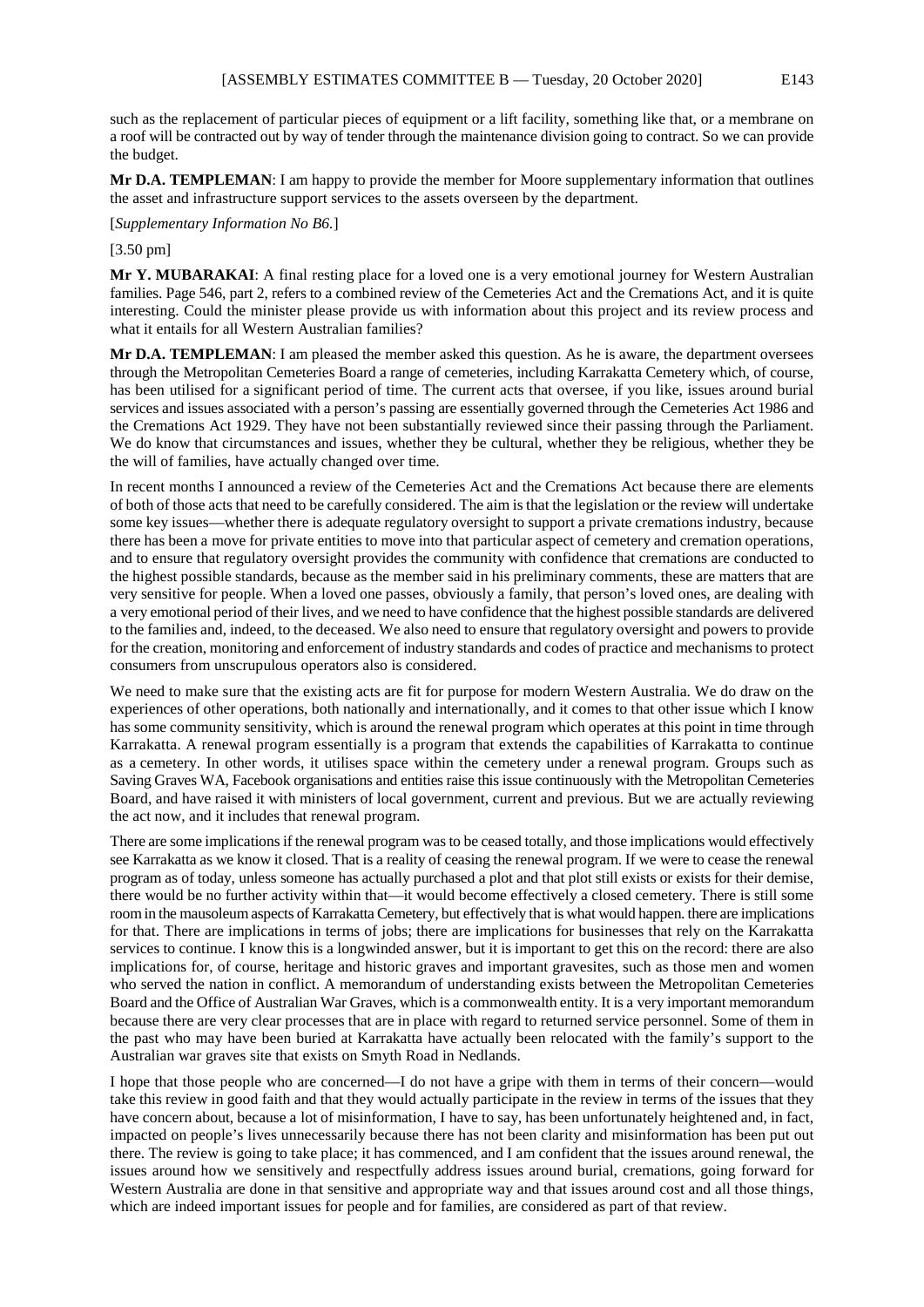# E144 [ASSEMBLY ESTIMATES COMMITTEE B — Tuesday, 20 October 2020]

**Mr W.R. MARMION**: I congratulate the minister on doing a review; it is a very good idea. It is an opportunity for people to voice any concerns. One of the concerns the minister touched on was the MOU for the commonwealth, which I have been advised means that the commonwealth will maintain war graves. I am not sure if that is what it says, but that is what I have been told. But an issue that I hope the review looks at is the ongoing maintenance of Karrakatta Cemetery and the graves. One component of that would be war graves. If they are actually maintained by the commonwealth, that would be terrific, so they will be looked after. But I guess the ongoing maintenance of headstones is an issue that will come up in the review. They are historic as well and I think a lot of people are having renewed interest in headstones because they are looking at their ancestry and looking at their family and they want to have a photo of the headstone. That is, I think, a renewed interest. I hope the review, which is a cost, looks at how we can keep all cemeteries maintained, including the headstones. There are some elements of Karrakatta where the headstones are very old and they are not looked after and there are trees growing through there and branches and shrubs. The review needs to consider the ongoing maintenance of the whole cemetery. Can the minister comment on that?

**Mr D.A. TEMPLEMAN**: Yes, I am happy to do that. As we know, and as has existed for a long time, the current arrangement for the time in which a plot is effectively owned and available is a 25 year —

**Mr W.R. MARMION**: Twenty-five plus 25, I think.

[4.00 pm]

**Mr D.A. TEMPLEMAN**: Yes. Ultimately the argument is who pays or who should pay? If the member is suggesting that the government or the taxpayer should pay for everyone's ongoing maintenance of monument works —

**Mr W.R. MARMION**: No, I am suggesting the review should consider.

**Mr D.A. TEMPLEMAN:** I am not saying that is what the member is suggesting, but it does come back to this issue of ultimately who is responsible or should be taking responsibility. In terms of the gardens, grounds and those matters, the MCB continues to do that, but as we know, gravestones and monuments deteriorate over time. If that person is considered significant, then there is an issue about who ultimately should, in perpetuity, continue to uphold the state of that particular monument.

**Mr W.R. MARMION**: Like East Perth Cemetery, for instance—that whole cemetery is historic.

**Mr D.A. TEMPLEMAN**: Yes, because it is a heritage-listed site and the National Trust is responsible. But I think there is an important debate that needs to take place about ultimate responsibility. One of the challenges is the enhanced interest in genealogy, in people seeking their family histories and all those sorts of things, and naturally a cemetery is a very important place. The MCB has a very strong presence in the digital area in terms of digitalising the records and/or the plots, if you like, of people which is then open and accessible to the general public if they are researching the family or seeking to find out where a loved one or a family member in fact rests. This is what I suppose particularly those people have been campaigning for, and in some ways I and previous ministers have been targeted. I hope that the passion is targeted towards a genuine participation in the review, and that it is done in a way that focuses on what are the solutions. But there are implications and, look, internationally when we compare what happens in Western Australia to some of the other countries. The member for Hillarys has Greek ancestry. It is interesting to look at what happens in the cemeteries in Greece, for example. Quite often, my understanding is, there is a removal of a lot of those remnant memorials and some places around the world do that regularly because once that time is up —

**Mr P.A. KATSAMBANIS**: Since the minister is asking questions instead of providing answers, that is not technically quite right, because prior to the removal, axiomatic to burial is exhumation of the bones and storage offsite from the burial plot.

**The CHAIR**: That would be the member for Hillarys asking another question.

**Mr P.A. KATSAMBANIS**: I was goaded!

**Mr D.A. TEMPLEMAN**: I suppose the point I am making is that the approach to and perception and management of cemeteries differs, even within Australia. Other states and jurisdictions do it differently from how we do it here. Of course, the other thing is that even with renewal, Karrakatta will eventually reach finite capacity, which is why the Metropolitan Cemeteries Board is planning for additional cemeteries in other parts of, in this case, the metropolitan area. Sites are actively being pursued in the south east metropolitan area and further north, I think, in the north east area. It is a fascinating area.

**Mr D.T. PUNCH**: It is a grave area.

**Mr P.A. KATSAMBANIS**: Given that discussion, has any consideration been given to introducing some of the ways that other cultures deal with the need for burial, and then renewal of the site? Clearly, in my religion, burial is the preferred and customary option. For instance, families can exhume remains and store them elsewhere, usually adjacent to the cemetery, allowing the family to re-use a plot as a regular family plot with appropriate memorialisation. Is that something that could be considered to extend the life of cemeteries like Karrakatta in the future? I am not asking the minister to commit on the spot, obviously.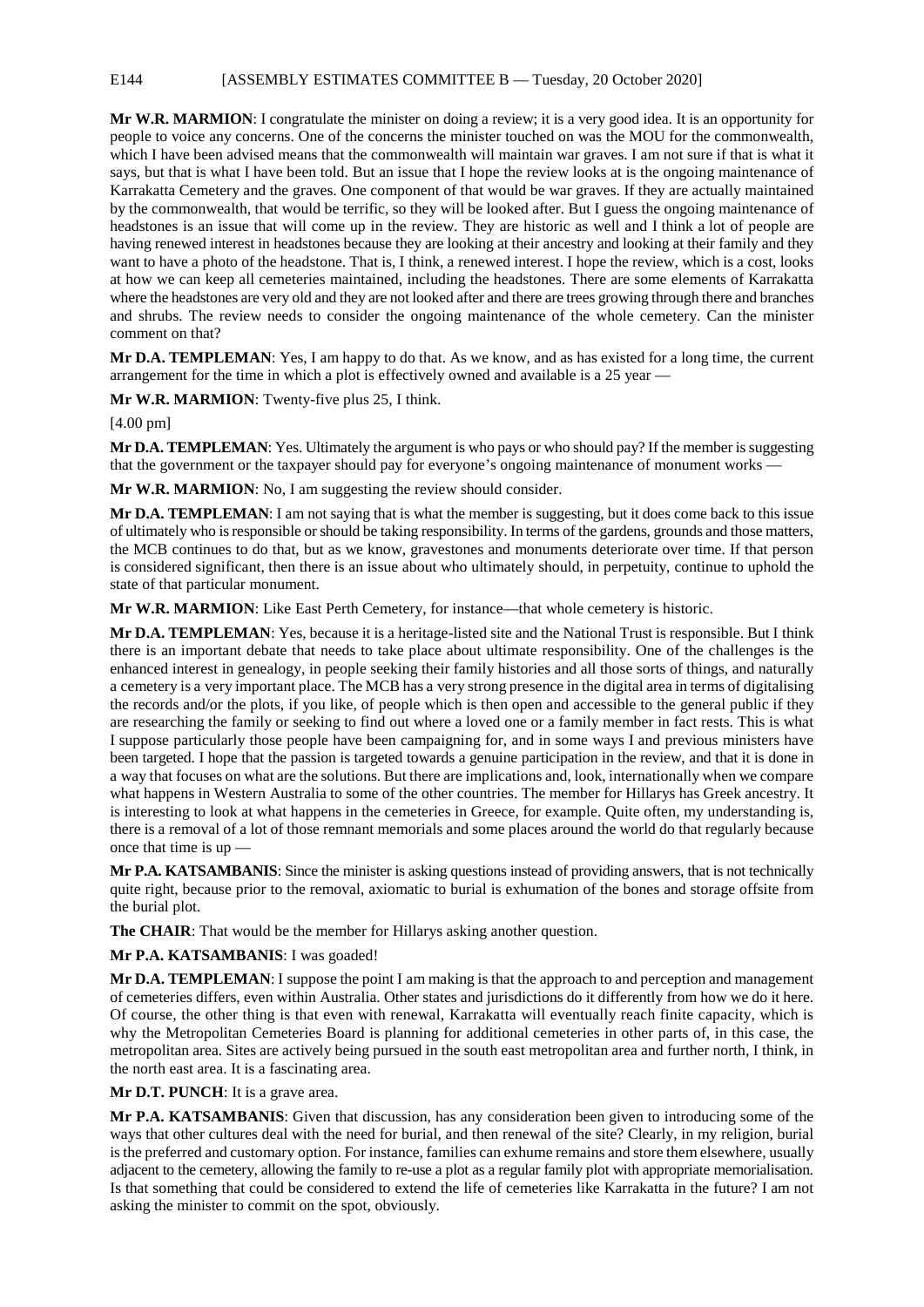**Mr D.A. TEMPLEMAN**: I think it is very open for the review to consider those alternative ways of extending, dare I say, the life of a plot. I think the review is very timely. It will give us an opportunity to reflect on and question a whole range of issues associated with what is a significant part of the life cycle. I want it to be a review that engages all aspects. Australia is multicultural. The current act essentially does not take into account more modern methods whereby people want to, for example, be returned to the soil with a tree. I have seen some interesting models proposed that use the human body to nurture a tree. There is a whole range of things for which the act is essentially not fit for purpose. Yes, I am sure we could consider the member's suggestion in this review process. I just hope it is done in good faith.

**Mr P.A. KATSAMBANIS**: It is a suggestion rather than a recommendation.

**Mr D.A. TEMPLEMAN:** I look forward to the member's submission.

**Mr R.S. LOVE**: I have no understanding about the situation at the Art Gallery of Western Australia, but an article in *The West Australian* on 18 October pointed out that a significant percentage of the collection is being stored offsite in rented accommodation, so to speak. It also reported that there is some concern about the risk to the collection, and referenced the art gallery's annual report. Has work been done to minimise the risk to the collection, and is there any move to seek a long-term solution to that situation?

## [4.10 pm]

**Mr D.A. TEMPLEMAN**: I am happy to comment, and I am sure the director general will be able to provide some additional comments. We have a substantial state collection. It is an asset to the state and it needs to be appropriately and safely stored. Currently, a significant part of the state collection is stored within the confines of the art gallery itself. That is not necessarily ideal, but it is safe, because, as members will be aware, the gallery, by its very nature as an A-class gallery, is a storehouse because it is an exhibit house. Our state collection is safe; however, the department, the director general and I as Minister for Culture and the Arts recognise that it is highly desirable to find appropriate long-term storage facilities outside of the gallery, because that would open up the space in the gallery that is currently being taken up as storage.

In terms of progressing an option, ongoing work is being done on that. The options will be subject to business cases and a submission to Treasury and ultimately to government. I want to reassure members that the state collection is safe; however, we recognise that we have a requirement for more adequate future storage. We have looked at some options, including the storage facility for the Western Australian Museum, which is out in Welshpool. There is some potential to use that facility, as a lot of the artefacts and assets from there have now gone to the new Museum. I will ask the director general to add to my comments, if he is able to.

**Mr D. Ord**: Thank you, minister. One of the KPIs in the *Budget Statements* is around the art gallery maintaining its standard of storage. That relates to the conditions in which art is stored, because whether it is stored onsite at the art gallery or offsite, it has to fit within that parameter. We meet that outcome annually, so we are ensuring that the artworks are kept in an appropriate A-class gallery and maintained to the highest standards. When it was built, the art gallery was provided with storage for its collection, but that collection has grown significantly to nearly 19 000 objects. As a consequence, we are using some spaces that were previously used for exhibitions for storing works. We have a plan to undertake a new storage solution for the art gallery and we have completed a business case for that. A previous government purchased the site at Welshpool for the holding of state collections. Of course, we have had to use that site to hold the whole of the collection that was previously in the Perth Museum. An opportunity to potentially utilise some of the Welshpool collections area for art gallery storage will become available once the new Museum opens and a significant amount of the collection is moved into Perth. In the following budget, we will be able to put forward a business case taking into account the fact that we will be able to progress a storage solution of that type, so we will certainly be in a position to bring such a proposition to government. In the meantime, as the minister said, we are maintaining the collection in appropriate storage.

Some of the Auditor General's reports on the matter related to the gallery's ability to deal with the ongoing maintenance of the collection, and the recommendations made by the Auditor General around a more organised program of maintenance of the collection have actually been put into effect. Although these matters were picked up by the Auditor General some 18 months or so ago, they have already been largely addressed. The final part of the recommendations is to provide long-term adequate storage facility for the collection; however, certainly, at the moment, we are confident the collection is appropriately stored and secured.

**Mr P.A. KATSAMBANIS**: I refer to page 544 and "Delivery of Services" in particular the line item for Perth Theatre Trust. I note that there was a significant increase between the budget allocation and the actual spend for the Perth Theatre Trust in the 2019–20 financial year; it was up 26 per cent from 9.2 million to 11.6 million. There is then a further increase in the current year of about nine per cent to 12.7 million, but there is a significant 40 per cent reduction in each of the out years. Can the minister explain that increase and what it relates to, and why there is a significant decrease in the out years?

**Mr D.A. TEMPLEMAN**: I am happy to do that. As the member is aware, Perth Theatre Trust operates a range of cultural institutions, and, of course, whether it be His Majesty's Theatre, for example, or the State Theatre Centre of Western Australia, those institutions were impacted by COVID. The increase in the actuals was due to the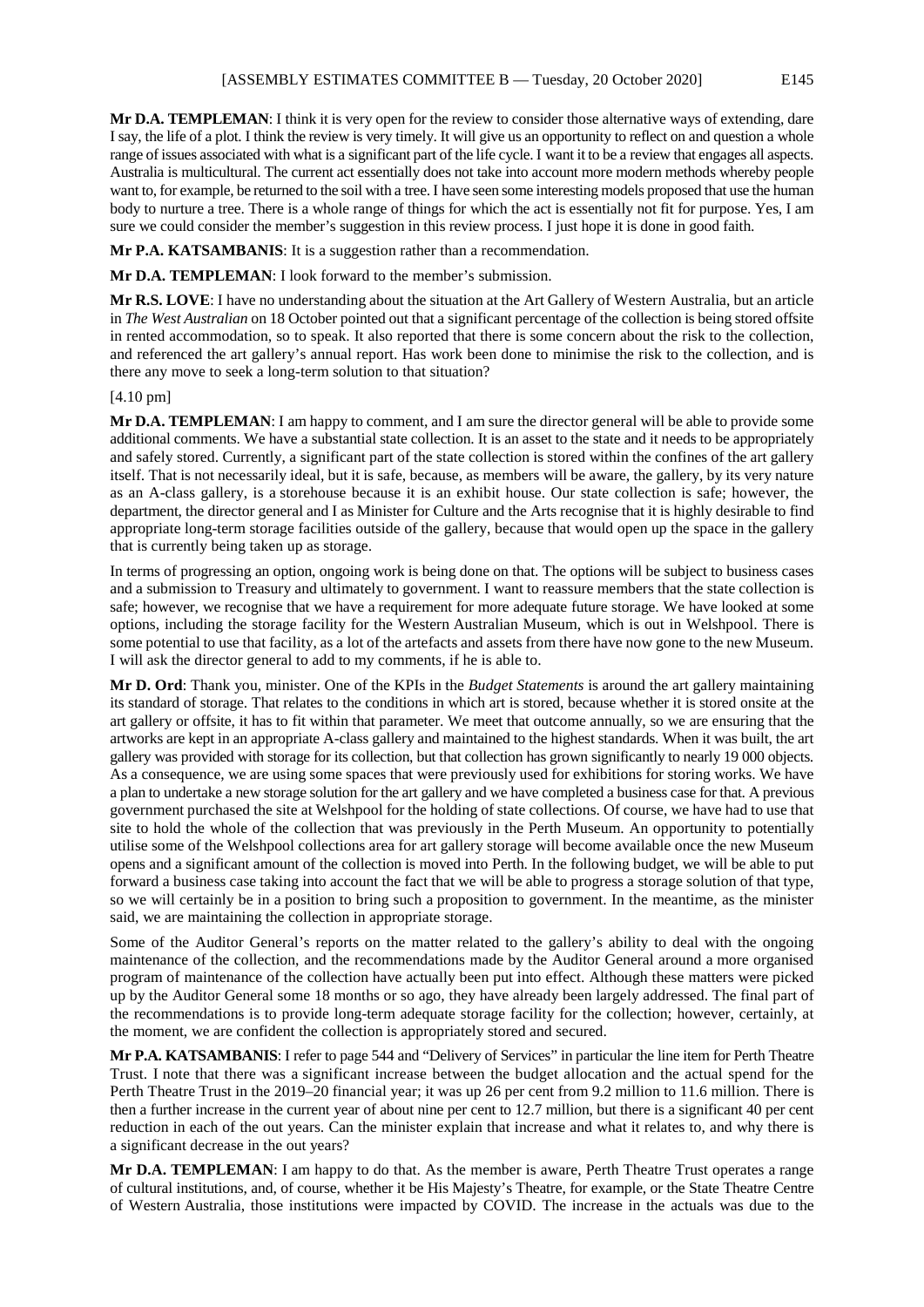# E146 [ASSEMBLY ESTIMATES COMMITTEE B — Tuesday, 20 October 2020]

supplementary funding received by the trust to cover the loss of own source revenue, because, obviously, during the COVID pandemic, there was a significant loss of own source revenue. At that time, all those venues were closed, and even under phase 4—not 4A, which we have just moved to, which increases the capacity to 60 per cent—the two-square-metre rule was imposed, which meant that those venues were operating on vastly reduced numbers, which, of course, impacts on revenues. The pandemic response has been delivered, which is why there is an increase. As members are aware, when audiences are restored back, Perth Theatre Trust will again have a revenue stream. The budget estimate for 2021 includes additional funding to cover the expected loss of own source revenue during the pandemic. It is very much related to COVID-19. As we move out of that situation, the revenue streams that Perth Theatre Trust relies upon are expected to recover. Member for Dawesville. Sorry, Mr Ord.

**Mr D. Ord**: Yes, thank you. I am very proud to have been elected; thank you, minister! The decline from, if you like, \$9 200 to \$7 500 reflects that from 1 December this year, the new Perth Theatre Trust operating model will come into effect. That is essentially creating a not-for-profit representing all the resident companies. It will operate His Majesty's Theatre, the State Theatre Centre of Western Australia and the Subiaco Arts Centre, similar to the way that WASO and WA Venues and Events operate concert halls. It has been a very successful model. Revenues that would normally accrue to the trust that are actually company revenues—they come into the state books and get paid out again—are not reflected. This shows the actual appropriation for managing and/or owning those venues on behalf of the government.

**Mr W.R. MARMION**: Just for clarification, I refer to page 544 and the overall allocation of funds to deliver services. I guess my question fits under either under the item "Western Australian Museum", or the item "Library Board of Western Australia". I refer to the allocation of funding for the Royal WA Historical Society, which is a library and museum that can hold a substantial collection of heritage artefacts, books and essential Western Australian history. I would like a general comment from the minister on what sort of support the government is providing. That is not the only museum; there are all sorts of museums all over the state. There is the Western Australian Medical Museum. I note from page 545 that there is also an allocation of \$6 million for a holocaust museum. Could the minister explain how other museums might get an allocation of funding; and, in particular, any support that the Royal Western Australian Historical Society in my electorate could get in the future.

### [4.20 pm]

**Mr D.A. TEMPLEMAN**: I will make some general comments, and then the director general may wish to conclude on this item. When we came to government, one thing we did through the Western Australian Museum was fund a program of digitalisation and essentially capturing the collection of agencies throughout Western Australia, whether they be small museums or collection entities in rural towns or larger entities in perhaps regional cities or regional places. There has been an ongoing program to assist in the training of volunteers and also to assist those entities to capture their artefacts and assets digitally. That delivery continues to be progressed. Essentially, that means that if a collection agency has migrated its assets onto a digital portal, anybody anywhere can access this program and find out what sort of artefacts might be in the Norseman Historical Museum, for example. There are some very, very impressive museums in WA; for example, Wagin has a remarkable village-style museum that has a whole range of collections from that area. That is one way in which the WA Museum has sought to assist those collection agencies. In terms of direct funding, there are opportunities through other funded agencies such as Lotterywest to assist organisations such as the Royal Western Australian Historical Society, which is on Broadway in Nedlands, from memory, and which I visited early on when I became Minister for Culture and the Arts. There is also an allocation of \$150 000 for a pilot for the WA storage grants program in the 2020–21 financial year, and this may inform a broader initiative in the lead-up to the 2020–29 bicentenary. I understand that in 2019, the Royal Western Australian Historical Society developed a feasibility study and business case for the redevelopment of its existing facilities in Nedlands and that this received some Lotterywest support, so that organisation has already accessed some support.

**Mr W.R. MARMION**: It is ready to go.

**Mr D.A. TEMPLEMAN**: I have seen its collection and I am impressed.

**Mr W.R. MARMION**: Yes, it is fantastic.

### **The appropriation was recommended.**

### **Division 44: Planning, Lands and Heritage — Service 3, Heritage, \$14 525 000 —**

Ms L.L. Baker, Chair.

Mr D.A. Templeman, Minister for Heritage.

Mr V. Davies, Acting Director General, Heritage and Property Services.

Ms A. Siew, Acting Assistant Director General.

Mr M. Hanrahan, Chief Finance Officer.

Mr G. Hamley, Chief of Staff, Minister for Heritage.

[Witnesses introduced.]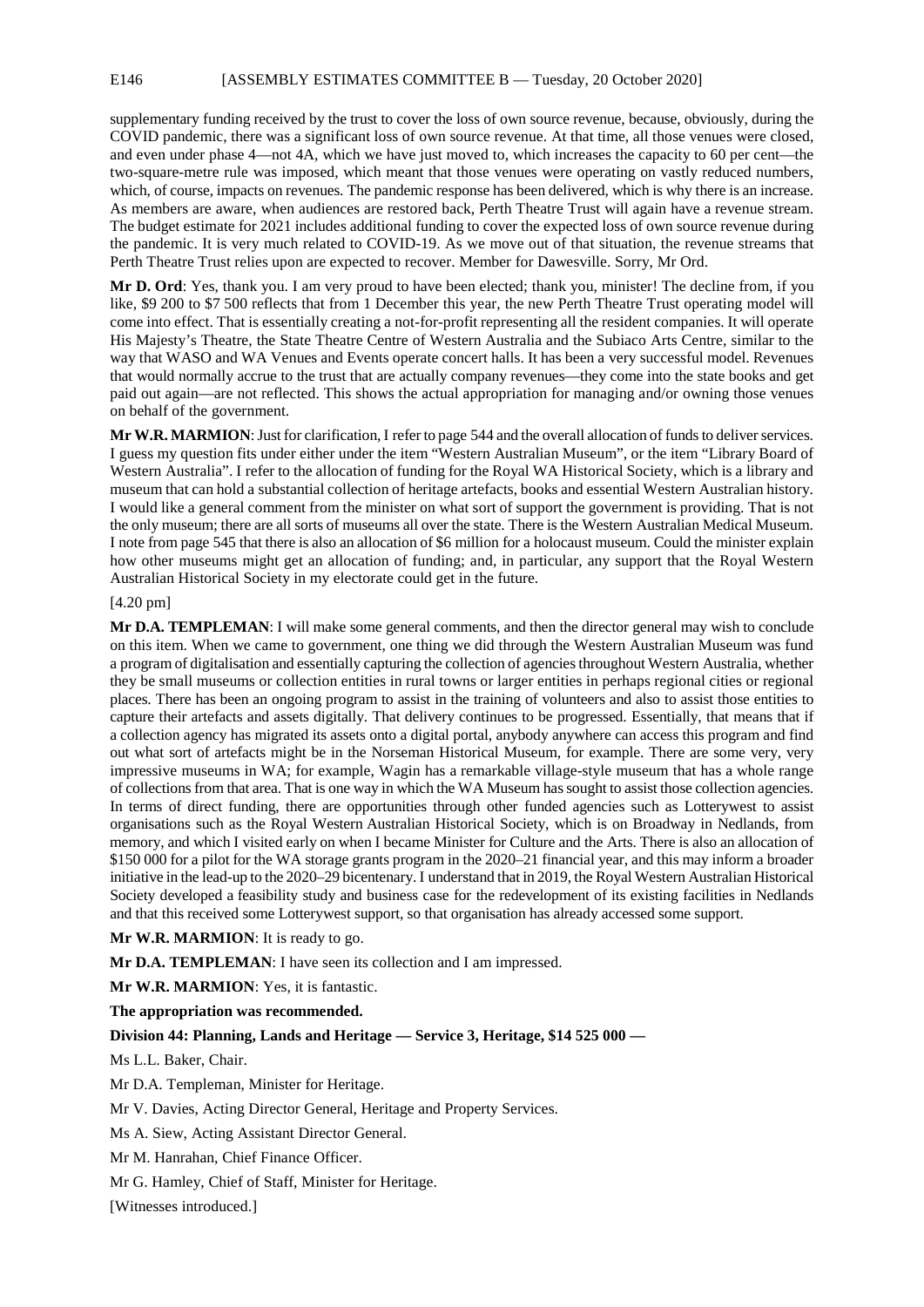**The CHAIR**: This estimates committee will be reported by Hansard. The daily proof *Hansard* will be available tomorrow. The Chair will ensure that as many questions as possible are asked and that both questions and answers are short and to the point. If an adviser needs to answer from the lectern, will they please state their name prior to their answer. The estimates committee's consideration of the estimates will be restricted to discussion of those items for which a vote of money is proposed in the consolidated account. Questions must be clearly related to a page number, item program or amount in the current division. Members should give these details in preface to their question. If a division or service is the responsibility of more than one minister, a minister shall only be examined in relation to their portfolio responsibilities.

The minister may agree to provide supplementary information to the committee, and I ask the minister to clearly indicate what supplementary information will be provided. I will then allocate a reference number. Supplementary information should be provided to the principal clerk by Friday, 30 October 2020. I caution members that if a minister asks that a matter be put on notice, it is up to the member to lodge that through the online questions system.

The member for Hillarys.

**Mr P.A. KATSAMBANIS**: I refer to pages 743 and 744, the total cost of services of the Heritage Council of Western Australia, and then the explanations of significant movements. I note that both the cost of services and the income generated from those services has reduced significantly between budgeted and actual, and it is the same for this coming year. The explanation states —

The decrease in Total Cost of Service … is due to the Heritage Works program, which has encountered various delays and feasibility issues during the year resulting in no expenditure being incurred in 2019–20.

Can the minister explain what those various delays and feasibility issues were, and whether they will be ongoing into 2020–21 and beyond?

**Mr D.A. TEMPLEMAN**: I thank the member for the question. I believe that the member is referring to note 1 under "Explanation of Significant Movements". I will ask Mr Davies if he can make some comment in answer to your question.

**Mr V. Davies**: Thank you. A number of projects were identified for the heritage works program in the previous budget. There were some delays and some projects did not get done. Through the heritage works program, essentially, we are doing works on state-owned places on the register that are administered, owned or managed by other departments. There are a variety of reasons a number of those projects do not get done. It may be the other department's capacity, willingness or appetite to get the works done. Those departments obviously have asset sales programs that they need to carry forward, and the assets that we identify might not match up with their asset sales program, so sometimes it is just a timing issue. The three projects that we had identified were exactly that—there were issues around the timing of those.

### [4.30 pm]

**Mr P.A. KATSAMBANIS**: Are we able to get a list of those projects, or can the adviser tell us what those projects were?

**Mr V. Davies**: There were three projects.

**Mr D.A. TEMPLEMAN**: We are just seeking out the three projects that were impacted.

**Mr V. Davies**: Sorry, it was two projects. It was Maylands Brickworks and the Highgate ventilation stack. An amount of \$1.1 million was identified for Maylands Brickworks and \$480 000 was identified for the Highgate ventilation stack.

**Mr P.A. KATSAMBANIS**: Does that account for the reduction in income as well? There is an anticipation that there will be a contribution to the upkeep from the agency responsible for those and some contribution from the Heritage Council of Western Australia; is that a fair explanation?

# **Mr D.A. TEMPLEMAN**: Yes.

**Mr W.R. MARMION**: I refer to page 741 and the total appropriation for heritage. I refer to heritage buildings, and I am specifically thinking of Harvey House, which is shown on the \$50 note. Was there any involvement by the Heritage Council of Western Australia to support its famous turrets? Harvey House is on Department of Health land, but it is a very significant building. Some funding has been allocated. Was that funding allocated through the Heritage Council or the health department?

**Mr D.A. TEMPLEMAN**: The member is referring to Harvey House, which of course sits within the confines of King Edward Memorial Hospital for Women. I am not 100 per cent sure of the site's current status. My understanding is that it is on the register, but I do not know which register; I am not 100 per cent sure whether it is municipal or state. I ask Ms Siew to respond to the question on Harvey House.

**Ms A. Siew**: Harvey House is part of the registered curtilage of King Edward Memorial Hospital. In terms of grant funding, which I believe was the member's question, the land is not owned by the Heritage Council or the department. I believe the Department of Health is managing that at the moment.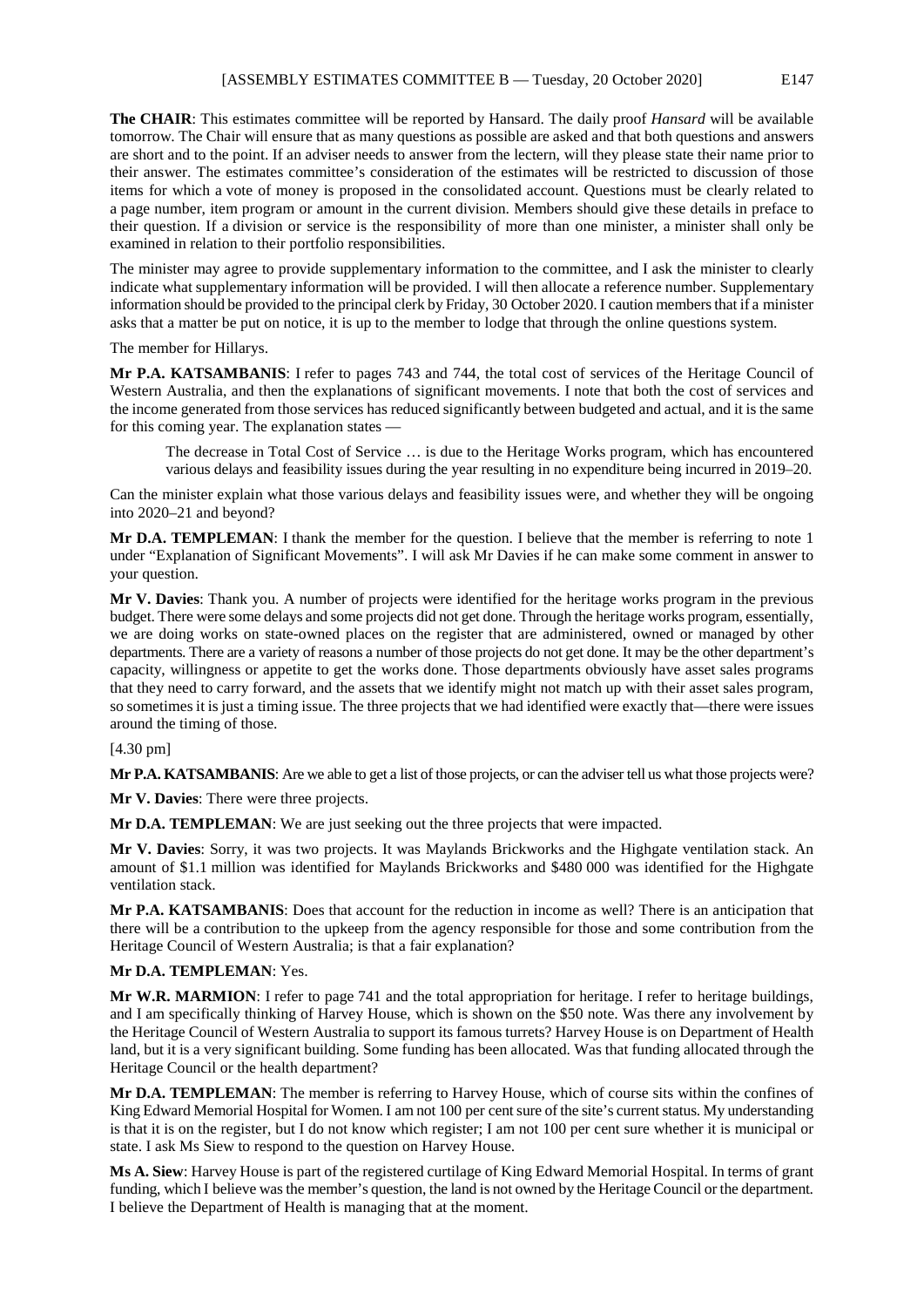## E148 [ASSEMBLY ESTIMATES COMMITTEE B — Tuesday, 20 October 2020]

**Mr W.R. MARMION**: I refer to the adviser's expertise. Did she have any involvement or support the Department of Health in allocating the substantial funds to preserve the historic facia of Harvey House?

**Mr D.A. TEMPLEMAN**: I am happy for Ms Siew to respond to that question.

**Ms A. Siew**: Through the department's heritage officers, we provided some heritage expertise and advice.

**Mr P.A. KATSAMBANIS**: I refer to page 751 and the National Trust of Western Australia.

**The CHAIR**: That is a bit later. You are as enthusiastic as I am, member for Hillarys, but it is too soon.

**Mr W.R. MARMION**: I am very interested in the expenditure on the Sunset Heritage Precinct. I know that there was previously a revenue source through, I think, one of Andrew Forrest's foundations. Has that revenue source stopped, and what is the future for Sunset hospital?

**Mr D.A. TEMPLEMAN**: I need to point out that this is not a line item for this current division. As I mentioned in the previous division, it is now the responsibility of the Department of Local Government, Sport and Cultural Industries. However, I can truncate, to give you an answer. There are ongoing negotiations on lease arrangements over the Sunset Heritage Precinct that, if ultimately achieved, will include not only commitments for activation of a cultural and artistic nature for the site, but also heritage restoration of additional buildings that have not already been restored. There are still significant buildings to be restored, and ongoing negotiations are taking place with the Minderoo Foundation and others to achieve an outcome for not only culture and arts, but also heritage.

**Mr R.S. LOVE**: I refer to page 743, "Outcomes and Key Effectiveness Indicators". Under "Outcome: Conservation of cultural heritage places in Western Australia, for the benefit of present and future generations" there is a measure on the bottom line, "Percentage of additional private investment generated from grant-assisted conservation projects". That was at 170 per cent for the actual in 2018–19 and the budget for 2019–20, but was only 48 per cent for the actual for 2019–20. The budget target for 2020–21 is 100 per cent. Can the minister explain the variances in those measures?

**Mr D.A. TEMPLEMAN**: Yes. Member, in the previous budget, the heritage grants—I think that is the correct title for that year were directed towards restoration works and important conservation works for Fremantle Prison, because it was identified that some urgent works were required there. For that period, there was a redirection of those heritage grants for that year to those urgent works. Subsequent to that, in this budget period, there have been announcements of \$1.6 million additional funding for Fremantle Prison, as well as an allocation to the Roundhouse, which is obviously an important significant heritage site in Fremantle. Through the Fremantle Prison strategy or strategic plan, we have also been seeking a contribution from the federal government, because some important works will be required at Fremantle Prison in the coming years to ensure that not only the important conservation works are completed, but also opportunities for additional activation of Fremantle Prison can take place. There is a strategic plan that I think I released earlier this year, before COVID, which maps out the future conservation requirements and also activation opportunities for Fremantle Prison.

**Mr R.S. LOVE**: Therefore, that means that most of that money is government money of some sort or other, hence the fall in the contribution from the private sector?

**Mr D.A. TEMPLEMAN**: Yes, that is right, because it is matched. Normally, it is matched, so if a site is the successful recipient of a heritage grant, there is a matching requirement from the owner.

**Mr R.S. LOVE**: I am trying to find the section that deals with those small grants that are made; I think it is \$1.2 million each year. It is page 742, "Significant Issues Impacting the Agency", the second point under "Heritage Grants Program", with an allocation of \$1.2 million for those grants. That is ongoing. Has that actually increased at any stage in recent times, or is that the same amount of money that has been available for a long time?

[4.40 pm]

**Mr D.A. TEMPLEMAN**: My understanding is that the \$1.2 million annual heritage grant has been stable at that amount for some time.

**Mr R.S. LOVE**: There were some changes to the Heritage Act, going back. I think the minister introduced those changes.

### **Mr D.A. TEMPLEMAN**: Yes.

**Mr R.S. LOVE**: I understood that there would be some further assistance where required, because this was about making sure that sites were kept at a better level. I understood from that discussion that there would be an increase in available funding. Correct me if I am wrong, but that does not seem to be happening.

**Mr D.A. TEMPLEMAN**: Look, I suppose in going forward, considerations of increasing grant programs directly related to assisting owners in the upkeep of the maintenance of their heritage homes and/or assets is a consideration for the government from budget to budget. But the reality is the grant program currently in place has not had any additional moneys added to that for some time, but that is not to say that the consideration of increasing that cannot be made in future budgets.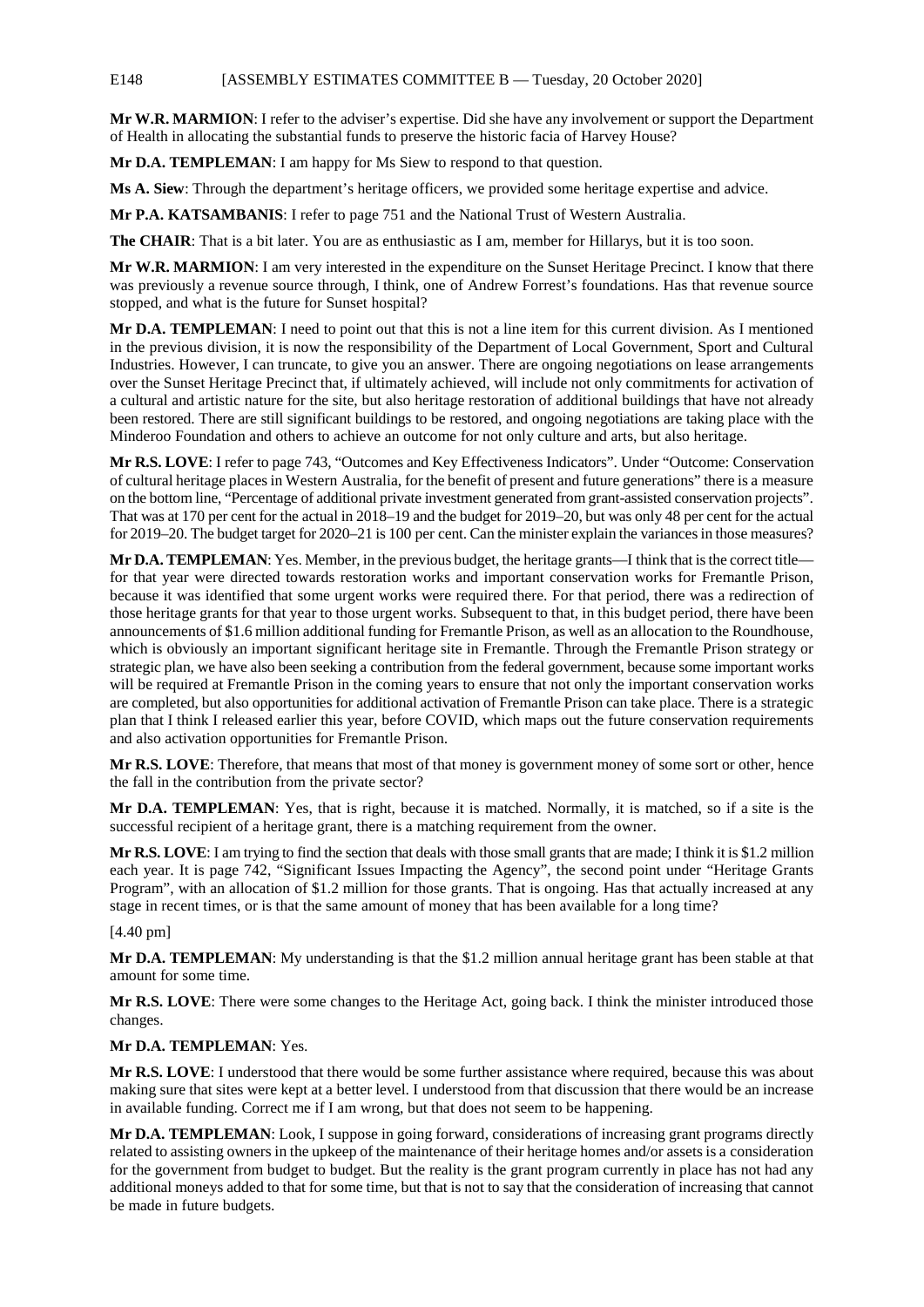**Mr R.S. LOVE**: Is any information available that the minister could provide in terms of how much application is made to that fund and how much is left disappointed, if you like, in a particular year?

**Mr D.A. TEMPLEMAN**: It is quite often a highly contested grant program, from memory, and I think it is important to note that an owner may be a successful grant recipient, but they pay over and above what the grant is and sometimes 10 times as much. It really is a grant program that allows some leverage for the recipients to complete or undertake important restoration or conservation. It is a grant program that is very much a leverage program, but it is highly contested from memory. I think it can be a highly contested grant program from year to year. I could not tell you the number of applications. We could provide a snapshot of perhaps the 2018 year, if you would like that, as supplementary information. I am happy to provide, Chair, supplementary information of the number of applicants and successful applicants for the 2018–19 period.

**Mr R.S. LOVE**: Perhaps we could have the dollar values of the requests?

**Mr D.A. TEMPLEMAN**: Yes. That would be on there, so it would be the amount of money per the successful applicants.

[*Supplementary Information No B7.*]

**The CHAIR**: Members, looking at the time, we are dealing with division 44.

**The appropriation was recommended.**

**Division 47**: **Heritage Council of Western Australia, \$1 377 000 —**

**The appropriation was recommended.**

#### **Division 48**: **National Trust of Australia (WA), \$3 892 000 —**

Ms L.L. Baker, Chair.

Mr D.A. Templeman, Minister for Heritage.

Mr J. Donaldson, Chief Executive Officer.

Mr M. D'Souza, Chief Financial Officer.

[Witnesses introduced.]

**The CHAIR**: This estimates committee will be reported by Hansard. The daily proof Hansard will be available tomorrow. The Chair will ensure that as many questions as possible are asked and that both questions and answers are short and to the point. If an adviser needs to answer from the lectern, will they please state their name prior to their answer. The estimates committee's consideration of the estimates will be restricted to discussion of those items for which a vote of money is proposed in the consolidated account. Questions must be clearly related to a page number, item, program or amount in the current division. Members should give these details in preface to their question. If a division or service is the responsibility of more than one minister, a minister shall only be examined in relation to their portfolio responsibilities.

The minister may agree to provide supplementary information to the committee, and I ask the minister to clearly indicate what supplementary information will be provided. I will then allocate a reference number. Supplementary information should be provided to the principal clerk by Friday, 30 October 2020. I caution members that if a minister asks that a matter be put on notice, it is up to the member to lodge that through the online questions system.

Are there any questions? Member for Hillarys.

**Mr P.A. KATSAMBANIS**: Thank you. I refer to page 751, "Outcomes and Key Effectiveness Indicators", and it states the number of people accessing, engaging in attending trust places and receiving heritage services is quite significantly less than budgeted for and there is an explanation of significant movements, and note 2 clearly says that the decrease in the number of people accessing and engaging in attending trust places compared to the budget number is due to closure of our places because of the COVID-19 pandemic in the latter half of the year, which resulted in no visitations, events and education programs.

I note that the target for 2020–21 does not differ substantially from what was actually achieved in 2019–20, so there is still going to be quite a lower number of people accessing these assets, the trust venues, compared with the number that accessed them prior to the COVID-19 pandemic hitting us. What sort of assumption is this 2020–21 target based on? Is there an assumption we will be under ongoing COVID-19 restrictions on visitation for quite some time?

**Mr D.A. TEMPLEMAN**: I am happy to make some initial comment, then I will ask Mr Donaldson if he would like to respond. Member, my understanding is, of course, national trust places vary in terms of obviously location and capacity. Sitting alongside a number of the National Trust places are important programs, be they education or be they community. Indeed, some festival that the Australian National Trust—sorry, the Australian Heritage Festival, for example, seeks to enhance and build on the understanding of the importance of our built heritage. When COVID struck, of course, all of the National Trust sites effectively closed and were closed for a significant period, which we saw reflected in terms of patronage. The other thing is, even as we move out of COVID into phase 4, as we are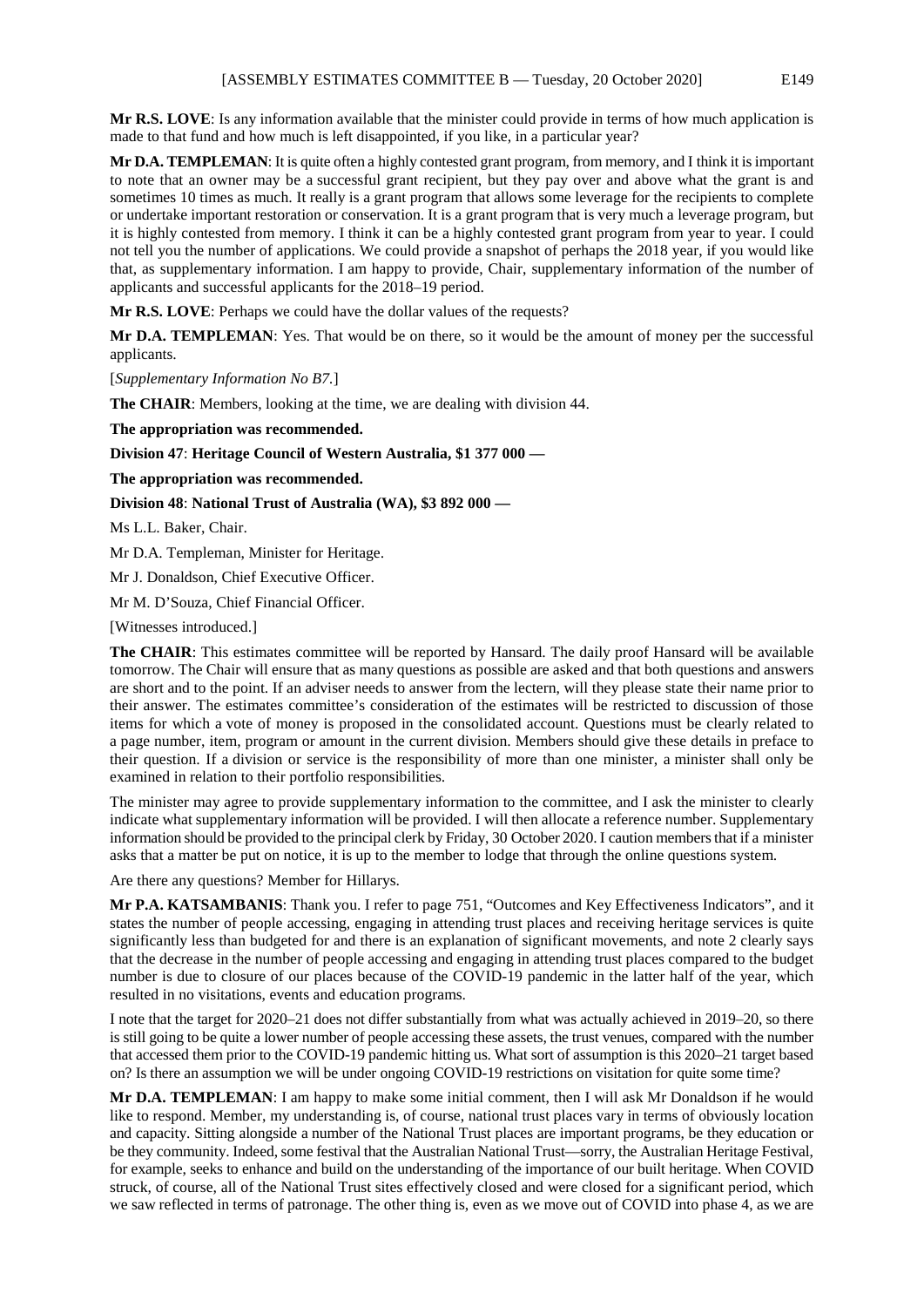# E150 [ASSEMBLY ESTIMATES COMMITTEE B — Tuesday, 20 October 2020]

in now, and potentially phase 5, there is a lag with regard to attendances, and there are various reasons for that. My feedback from some schools is of course timing of terms. When schools schedule visitations, they can vary. There are peak times for schools. Indeed, some schools now, it seems, are looking at incursions rather than excursions. I think that is disappointing.

**Mr P.A. KATSAMBANIS**: That is sad, thinking back to my own childhood and school days.

**Mr D.A. TEMPLEMAN**: It is very sad, so I think that is an issue for us all to be concerned about. No doubt COVID has had a direct impact and, as we move out of that, there is that lag. But I think in terms of the projection and the reasons behind it, I am sure Mr Donaldson might answer that.

[4.50 pm]

**Mr J. Donaldson**: The minister has pretty well covered the main reasons. The assumption is based on the fact that we have also remained closed beyond the financial year turnaround period, so we have only recently reopened our sites. Bearing in mind, and in deference to our aged but fabulous volunteer cohort, who are elderly, we have held back because they have felt most susceptible to the COVID health regime, so there is a lag. We have held back opening our places and we have been particularly affected with the education program. We are hoping that as the year turns, we will receive greater visitation but that of course will be only a short period until the balance of the financial year.

**Mr P.A. KATSAMBANIS**: Does that have a financial implication and how has that been addressed?

**Mr D.A. TEMPLEMAN**: Yes, it does, and I am sure that the chief executive financial officer will be able to answer that question.

**Mr M. D'Souza**: Thank you, minister. Thank you, Chair. Because of COVID-19, there has been a financial impact on two aspects. One has been the own source of revenue for lack of rental relief, which was given, from 30 March to 30 September, and lack of visitations. For visitations, we have fees and charges that are being charged. On an average for an adult it is \$10 per entry, so, automatically, the reduction in the number of visitations has a financial impact. Last year, the financial impact due to the visitations was \$59 000. This financial year, we have anticipated \$119 000. By God's grace, fortunately, Treasury has given us supplementary funding to cover those costs as the trust is not in a position to absorb all those revenue losses.

**Mr P.A. KATSAMBANIS**: Still on page 751, I notice there was an allocation in the 2019–20 year for an extra two full-time equivalent employees, and that was not taken up and it has not been allowed for in the current year. Is there an explanation around that?

**Mr D.A. TEMPLEMAN**: I am sure there is. I might look to Mr Donaldson to answer.

**Mr J. Donaldson**: I think I will defer to my CFO.

**Mr M. D'Souza**: There is no reduction in the FTEs. The two outcomes and service indicators, which are conservation and management of build heritage and heritage services to the community, are allocated FTEs. The allocation of corporate services FTEs is allocated to these two service outcomes. So the total number of FTEs the trust has is 28. When Treasury do their calculations, because we have part-timers as well, it is 28.25, so they round it up to 29, so that is one FTE difference between the budgets and the actuals, but there has been no change in our FTEs.

**Mr W.R. MARMION**: I refer to page 755, "Statement of Financial Position", in particular non-current assets and the heading "Property, plant and equipment". I am interested in the real property. Firstly, is it possible to get a list? I notice there is \$102 million worth of non-current assets under that item. Is it possible to get a list of the real property assets, and the valuation of them?

**Mr D.A. TEMPLEMAN**: Yes. I am happy to provide supplementary information that outlines the property, plant and equipment.

**Mr W.R. MARMION**: No, just real property.

**Mr D.A. TEMPLEMAN**: It will be for just the property, the non-current assets of property as highlighted in the line item in the budget.

### [*Supplementary Information No B8.*]

**Mr W.R. MARMION**: I know it is a difficult task for the trust because when I was a young lad and went to all these a lot of these facilities, mostly managed by volunteers, are significant assets and it is probably a very tricky thing for the trust to manage in these times. In relation to one particular property, Gallop House, which has been renovated and I understand is subject to an artists-in-residence program, I was just wondering whether the minister could outline how that is going and if there is revenue being generated to support Gallop House?

**Mr D.A. TEMPLEMAN**: Gallop House is on the banks of the Swan River overlooking Nedlands, Madam Chair, in case you have not been there.

**The CHAIR**: I have not.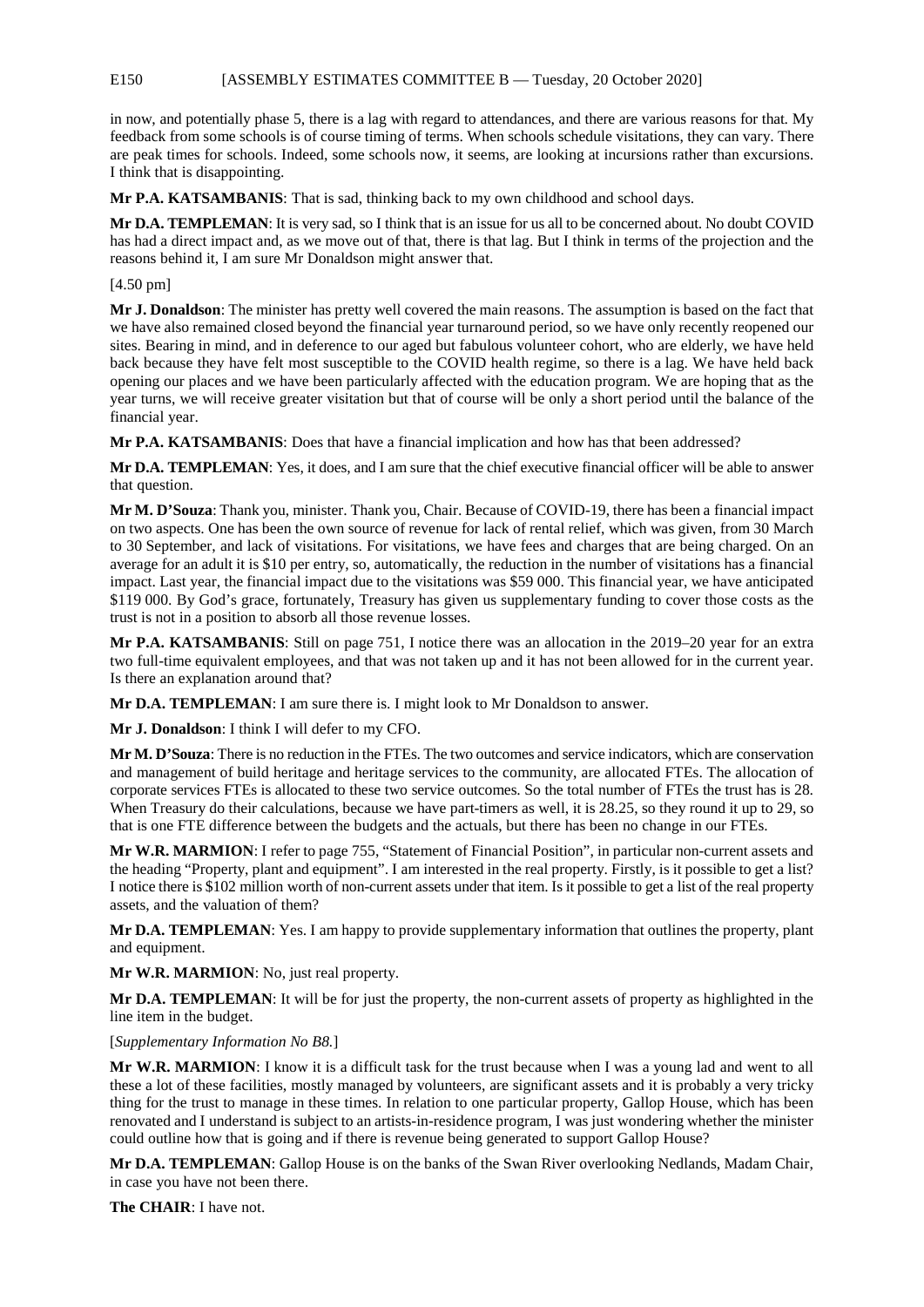**Mr D.A. TEMPLEMAN**: It is a significant heritage asset, with significant heritage values and there is currently auspiced by the trust for an artists-in-residence program, and we have had a number of them. There have been musicians and visual artists.

**Mr J. Donaldson**: Mainly musicians. There is a composer in residence.

**Mr D.A. TEMPLEMAN**: Mainly musicians. Mr Donaldson will give you a snapshot of what currently occurs and its impact in terms of revenue.

**Mr J. Donaldson**: So Gallop House was conserved with a very generous grant from the Feilman Foundation some five years ago and subsequent to that has been a part of a national program called the Prelude program which was managed by the Bundanon Trust. Moreover, it was founded at the Peggy Glanville-Hicks house in Paddington. Peggy Glanville-Hicks was a composer who said that a composer can get by in life by going to exhibition openings and concerts and living off wine and canapés, but it is really hard paying the rent. So she gave her house to the City of Sydney, which created the Peggy Glanville-Hicks trust. Gallop House is modelled on that idea. A commonwealth government program provides the national trust with around \$15 000 a year for some upkeep and maintenance on that site. The composer is paid a small stipend as well, and we enjoy the fact that the house is used, the community can access the house, and it is the origination of new Australian music through the composer-in-residence program.

**Mr D.A. TEMPLEMAN**: Who is there currently?

**Mr J. Donaldson**: Rachael Dease, a Western Australian composer, and an announcement will be made in the next week when the recruitment of next year's composer is concluded.

### **The appropriation was recommended.**

# **Division 16**: **Primary Industries and Regional Development — Services 6 and 7, Agriculture and Food, \$157 255 000 —**

Ms M.M. Quirk, Chair.

Mr D.A. Templeman, Minister for Local Government representing the Minister for Agriculture and Food.

Mr R. Addis, Director General.

Mr N. Grazia, Deputy Director General, Industry and Economic Development.

Ms H.G. Brayford, Deputy Director General, Sustainability and Biosecurity.

Dr M. Sweetingham, Acting Deputy Director General, Primary Industries Development.

Mr B. Mezzatesta, Executive Director, Operations and Compliance.

Ms M. Carbon, Acting Executive Director, Biosecurity.

Mr C. Binning, Managing Director, Capability and Performance.

Dr B. Mullan, Director, Livestock Research and Industry Innovation.

Ms A. Taylor, Chief Financial Officer.

Mr G. Hamley, Chief of Staff, Minister for Local Government.

Mr C. Thurley, Chief of Staff, Minister for Agriculture and Food.

[Witnesses introduced.]

### [5.00 pm]

**The CHAIR**: This estimates committee will be reported by Hansard. The daily proof *Hansard* will be available tomorrow. I will ensure that as many questions as possible are asked and that both questions and answers are short and to the point. If an adviser needs to answer from the lectern, will they please state their name prior to their answer. The estimates committee's consideration of the estimates will be restricted to discussion of those items for which a vote of money is proposed in the consolidated account. Questions must be clearly related to a page number, item, program or amount in the current division. Members should give these details in preface to their question. If a division or service is the responsibility of more than one minister, a minister shall only be examined in relation to their portfolio responsibilities.

The minister may agree to provide supplementary information to the committee, and I ask the minister to clearly indicate what supplementary information will be provided. I will then allocate a reference number. Supplementary information should be provided to the principal clerk by Friday, 30 October 2020. I caution members that if a minister asks that a matter be put on notice, it is up to the member to lodge that through the online questions system.

Members, we are dealing with division 16, the Department of Primary Industries and Regional Development. I give the call to the member for Bateman.

**Mr D.C. NALDER**: Thank you, Chair. Minister, I refer to budget paper No 2, volume 1, page 237. I will just give you a chance to find it. Towards the top, under "Works in Progress" there is a project called agricultural science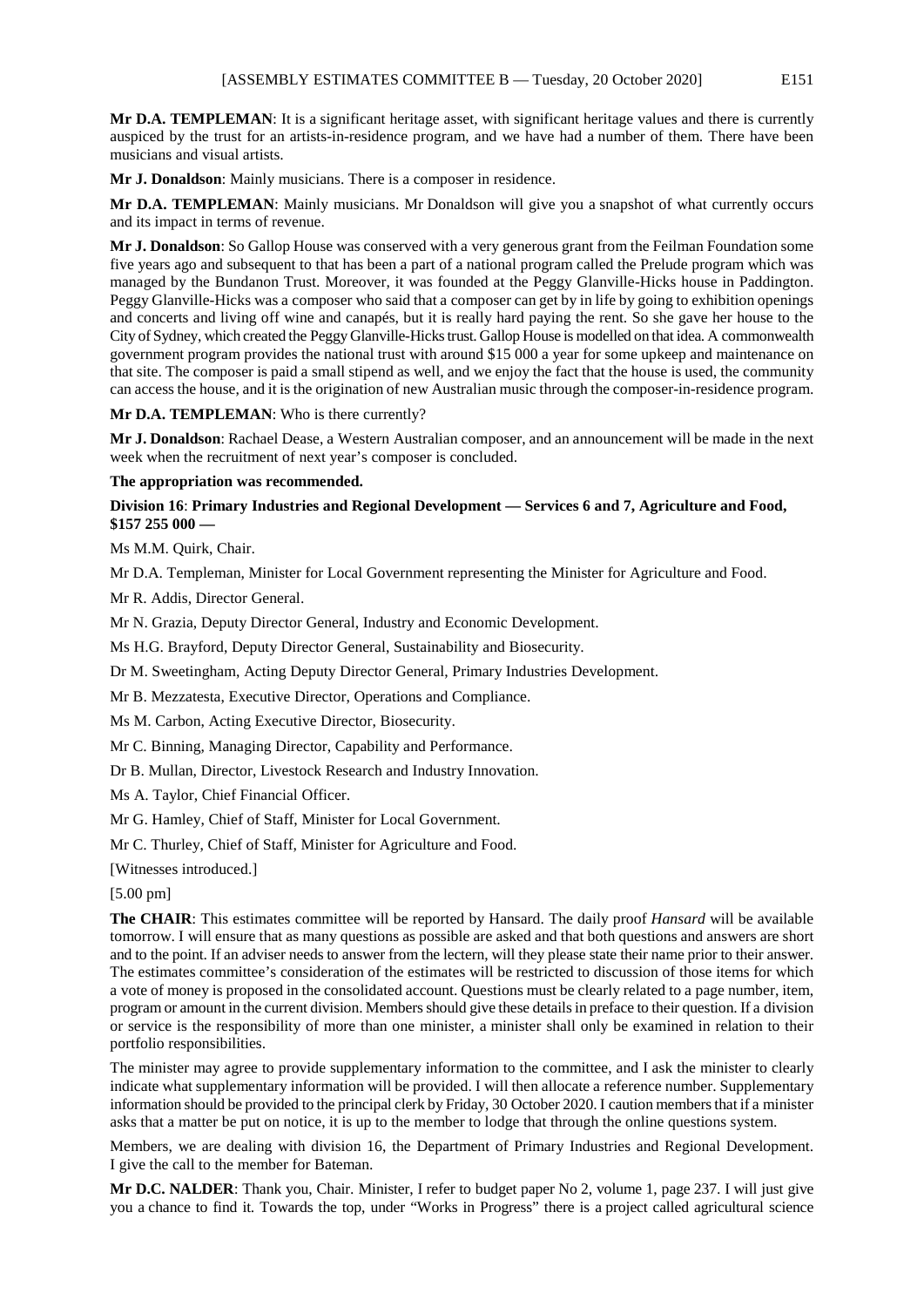# E152 [ASSEMBLY ESTIMATES COMMITTEE B — Tuesday, 20 October 2020]

research and development fund and related expenditure in 2019–20 and 2020–21. However, I cannot locate the project in the previous year's budget paper No 2. Why is this? Is it actually new works, or is the a rebranding of existing ones?

**Mr D.A. TEMPLEMAN**: This relates to the agricultural science research and development fund. The information I have is that a capital carryover of \$280 000 from 2019–20 to 2020–21 was required as a result of COVID-19 restrictions. The member for Bateman's question relates to where did the allocation —

**Mr D.C. NALDER**: What was the name of it before?

**Mr D.A. TEMPLEMAN**: In the previous budget?

**Mr D.C. NALDER**: Yes, this line item is not in the previous budget.

**Mr D.A. TEMPLEMAN**: I will ask Dr Sweetingham to respond.

**Mr D.C. NALDER**: Unless I am mistaken and I have missed it somewhere.

**Dr M. Sweetingham**: Member, I have always known this as the agricultural science research and development fund, and it is a program that has been running for about four years under the Seizing the Opportunity Agriculture royalties for regions program, and it effectively terminated other than a little bit of carry over because of COVID-19. I am afraid I do not have the previous *Budget Statements* to refer to. But, as I say, I have always known it as the agricultural sciences research and development fund.

**Mr D.C. NALDER**: I cannot find any record of this budget line item in the past.

**The CHAIR**: That is a statement, not a question.

**Mr D.C. NALDER**: Therefore, is there anything that you can provide or take on notice or something, to provide assurance that this is something that did exist and has not just simply changed names. I cannot find it, so it might be my mistake.

**Mr D.A. TEMPLEMAN**: Come forward to the lectern and tell us where this lost fund is.

**Ms A. Taylor**: The program has always been a recurrent funded program, so it is not a new program so it will not show in the spending changes table for this year's budget. Dr Sweetingham is correct, it has been funded for a number of years. The amount referred to is just the capital component and at some point we were able to revert recurrent funding from that program into capital funding to allow us to buy some equipment that was related to that agricultural research program.

**Mr D.C. NALDER**: I understand, thank you.

**Mr D.T. PUNCH**: Thank you, Chair. I refer to page 227 in budget paper No 2 and the food and beverage fund. Can you outline how this important program will deliver jobs and economic activity for the agriculture business sector?

**Mr D.A. TEMPLEMAN**: The member is referring to the food and beverage fund. As he is aware, the value-added agriculture and goods processing sector in Western Australia is the second smallest in Australia after Tasmania. It comprises just eight per cent of a \$127 billion market. But, of course, there is huge potential to grow and create jobs in the regions. Through the WA recovery plan, there is an investment of more than \$40 million into WA's primary industries to grow the state's food sector and create local jobs. One of the key initiatives in this food and beverage fund is \$16.7 million, which will drive jobs and statewide investment through grant funding, to agrifood businesses for capital expansion for relocation or feasibility studies to grow local processing. The first component of the initiative is the value-add investment grants. This is a commitment of a \$6.5 million investment scheme that has focused on supercharging the agricultural value-adding and processing from across metropolitan and regional WA. Local food and beverage businesses can access the matching funding to expand processing operations, taking WA's wonderful high-quality produce and turning it into a processed product for market. That can include scoping from breweries to bakeries, to abattoirs and to canning facilities, so there is a broad scope. It builds on a similar program that has supported agri-businesses in regional WA that generated about \$22 million in private sector investment—very important—and an estimated 300 jobs were delivered through that initiative. So, member, it is a very significant investment, and very important with regard to value-adding to our food and beverage markets.

[5.10 pm]

**The CHAIR:** Member for Moore, you are next on the list, or is this to do with this point here.

**Mr R.S. LOVE**: I prepared for this particular division being service areas 6 and 7.

**The CHAIR**: You are wasting time, member.

**Mr R.S. LOVE**: I am not wasting time, because if we are going to actually branch into the whole of the department's business, we are actually talking here about biosecurity and integrity and natural resource management, not industry development. I could have prepared for all the other sections, but I have not.

**The CHAIR**: I am sorry that I did not pick that up.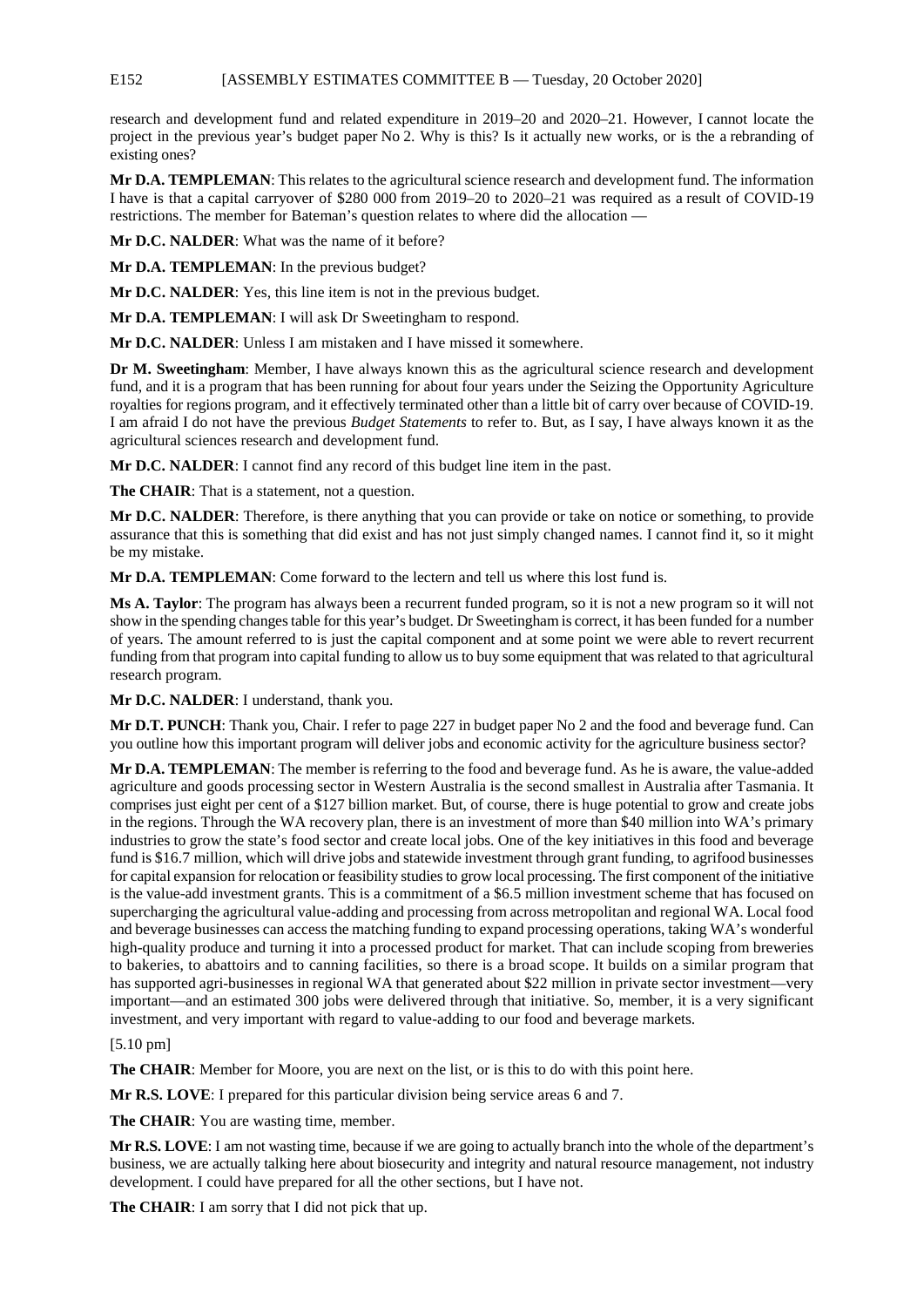**Mr R.S. LOVE**: My question refers to paragraph 2.6 page 235 of the asset investment program finalisation of the current phase of the wild dog action plan. I am asking about funding for the future control of wild dogs. What funding beyond that particular allocation will there be for wild dog control?

**Mr D.A. TEMPLEMAN**: I am happy to ask the appropriate person to respond or if there is an officer that may support that. The wild dog action plan has included royalties for regions funding of \$16 million through to 2021, and a range of allocations have been made with regard to delivery of works associated with that. The plan considers the economic and environmental social impacts of wild dogs. The government has invested \$21 million over four years to manage the impacts of wild dogs and support the re-introduction of small livestock into parts of the state. This includes funding for the action plan and for the extension of the state barrier fence. I might also highlight that a midyear review budget submission in October 2020 requesting new funding for wild dog control priorities from 2021 will help ensure project continuity. That is in process in terms of the midyear review.

**Mr R.S. LOVE**: When I look at the budget line item for this particular matter, "Wild Dog Action Plan", which is on page 237, under "Works in Progress" with the funding of \$6.477 million attached this year, I see no further funding for this program in the forward estimates. Can the minister confirm that this program also supplies the funding for the ongoing employment of eight full-time equivalent doggers at the moment, or 11 actual persons doing that eight FTE work? Will there be an ongoing program to assist in the employment of these persons?

**Mr D.A. TEMPLEMAN**: I will ask Ms Carbon if she could respond and come to the lectern. I thank the member for the question.

**Ms M. Carbon:** The current wild dog action plan finishes at the end of June next year, 2021, and we are currently in planning for the next iteration of the wild dog action plan, which includes funding at the moment out to the end of 2024, that does include continued employment of the licensed pest management technicians recognised biosecurity groups.

**Mr R.S. LOVE**: If the government has an intention to continue on with the plan, why is there no allocation of some sort in the forward estimates?

**Mr D.A. TEMPLEMAN**: As highlighted, the current program concludes in July next year, so July 2021. A case is being put forward to be considered during the midyear review for a new strategy or a continuation strategy through to 2024. The government recognises very clearly that wild dogs continue to be of concern for the industry, and that is shown through the commitment to putting forward a proposal in the midyear review.

**Mr R.S. LOVE**: Has this intention to develop a further plan, and presumably attach some funding to it, been communicated to industry, because that is not what I am getting back on the ground?

**Mr D.A. TEMPLEMAN**: I understand Ms Carbon may be able to make some comment in regard to that.

**Ms M. Carbon:** Yes, it has, that plan is being developed in consultation with industry.

**Mr R.S. LOVE**: Okay, thank you I will take that on face value.

**Dr D.J. HONEY**: Thank you, Chair. If we go to the table at the top of page 234 and look at a couple of metrics in that table, we are seeing, compared to 2018–19 the budget target, there's a 23 per cent increase in the cost of the service overall. We are seeing FTEs increase by seven per cent, a 28 FTE increase, but also in terms of the efficiency indicator it appears that we are having a reduction in efficiency with a 13 per cent increase in the cost of average cost per hour to deliver those services. So can you explain what seems to be a significant growth in the reduction in efficiency of the department?

**Mr D.A. TEMPLEMAN:** Member, are you referring to table 6 or table 7?

**Dr D.J. HONEY**: I am referring to the table at the top of page 234. It is under 6, "Agriculture and Fisheries Biosecurity and Integrity".

**Mr D.A. TEMPLEMAN**: I will ask Mr Addis to make comment on the increase and the efficiency issue.

**Dr D.J. HONEY**: I am comparing with the 2018–19 actual.

**Mr D.A. TEMPLEMAN**: The employees you refer to are full-time equivalents, 387 in 2018–19?

**Dr D.J. HONEY**: There is an increase there of 28.

**Mr D.A. TEMPLEMAN**: It increases in 2020–21 to 415, but the member for Cottesloe is referring then to his concern around the efficiency indicator, and the increase in cost. Is there an explanation for those? From \$83.53 to \$96, is that right?

**Dr D.J. HONEY**: Yes, that's correct, minister.

**Mr R. Addis**: From 2018–19 actual to 2020–21 budget. Through that period we have completed an organisational restructure that has been a realigning of our resources relevant to the biosecurity task. The 2019–20 actuals reflect not only the new structure but also the cost of incident responses of around about \$1.2 million for red imported fire ants and for, ongoing efforts for the eradication program of the Queensland fruit fly.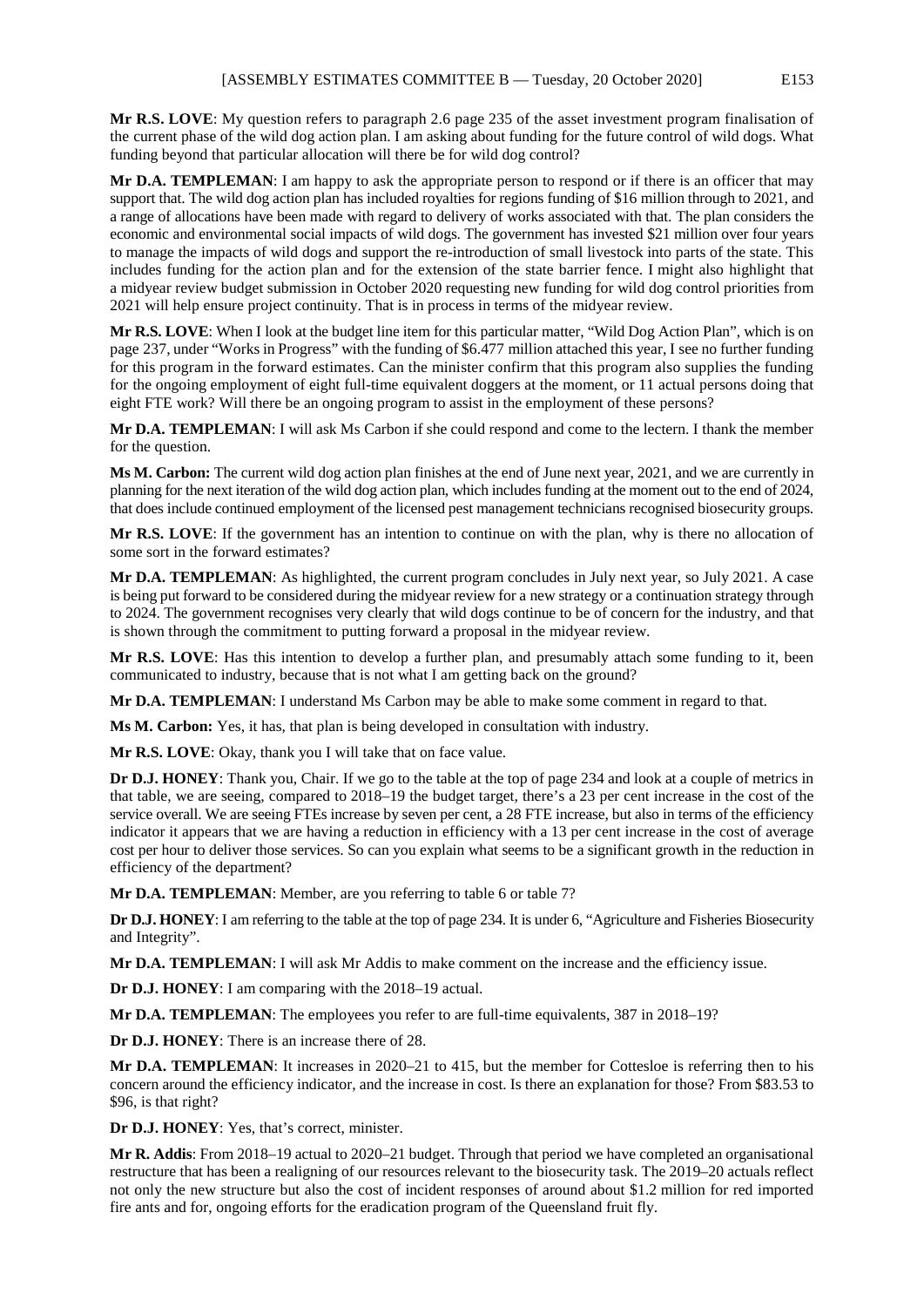# E154 [ASSEMBLY ESTIMATES COMMITTEE B - Tuesday, 20 October 2020]

[5.20 pm]

**Dr D.J. HONEY**: I have a further question on fruit fly.

**Mr R. Addis**: I am not sure whether either the CFO or Ms Carbon have anything to add to that.

**Dr D.J. HONEY**: If we go to the table on page 237, when we look at "Other New Works: Boosting Bio-security Defences", we see that the funding for that runs out. That does not seem to account for the difference in the sums, because I understood the explanation to be that this was around restructuring and boosting biosecurity. That does not seem to account for that amount. I am just intrigued by the difference in that it looks like the work is being done less efficiently. It is only \$800 000.

**Mr D.A. TEMPLEMAN**: Page number 237 I understand?

**Dr D.J. HONEY**: Yes.

**Mr D.A. TEMPLEMAN**: And you are looking at "Other New Works", the cumulative total?

**Dr D.J. HONEY**: Yes, it is the second line item underneath, which is the "Boosting Bio-security Defences". It does not seem to add up to the increase. I am trying to understand where the additional money has gone.

**Mr D.A. TEMPLEMAN**: There is an indication that it may relate to RforR. But I will let Mr Addis respond.

**Mr R. Addis**: The boost in biosecurity defence has been in the past an RforR funded program as part of the Seizing the Opportunity Agriculture program. It is coming to an end in the current budget year and it is the last spend of that \$800 000. Essentially, our biosecurity efforts are being rolled into sort of core activities rather than RforR funded activities.

**Dr D.J. HONEY**: Am I to understand that the increase of the 28 FTE, which is quite a significant rise, seven per cent, is purely due to beefing up resources to deal with the issue of fire ants and Qfly, is that correct or not?

**Mr D.A. TEMPLEMAN**: Mr Addis?

**Mr R. Addis**: I will seek some complementary comment from my colleagues. Certainly in the early days of our integration of the department, and pre our restructure, which was completed in November last year, it is fair to say that the numbers in the early days and the basis for the 2018–19 allocation were not as accurate as perhaps we would have liked them to be, but based on the best information available. As we have gotten through that we have sharpened that and certainly the biosecurity area has been a high priority for us to maintain effort. I think that will be the primary explanation for that shift along with a couple of items that I outlined earlier.

**The CHAIR**: I think, Mr Addis, you were going to get your colleague to say anything else, or are you right?

**Mr D.A. TEMPLEMAN**: Ms Carbon?

**Ms M. Carbon**: The only thing I would add to that is that part of that increase is a change, basically a move of costs from professional services into salaries to account for the fact that the royalties for regions boosting biosecurity defences has moved from project-based funding to operational funding.

**Mr S.A. MILLMAN**: My question is to both the minister and Mr Addis. Mr Addis referred to the risk of the Queensland fruit fly outbreak, which I noticed is the eighth significant issue on page 226 of budget paper No 2. Can I please ask the minister to outline, firstly, how the government is responding to the Queensland fruit fly outbreak, and, secondly, why it is so important that we eradicate that pest?

**Mr D.A. TEMPLEMAN**: Yes, I can. I have a great interest in fruit fly because I grow apricots. On 26 March this year, the Department of Primary Industries and Regional Development declared a Qfly outbreak in Dalkeith, and this outbreak was the largest since 1989, so it is very significant. The quarantine area has been declared, and as of 13 October was 2 049 hectares covering 13 607 premises. The response is a significant undertaking. For the period 5 to 10 October, the average total staff day was 236, so there is a significant investment in trying to address this problem. Between 28 September and 18 December 2020, it is estimated that 286 staff currently employed for the Qfly response will visit 12 500 premises. The focus in the current response is on eradication; and, if this is unsuccessful, WA will lose its area freedom designation for Qfly, so the ramifications are very significant. The flow-on economic impact is not just at the farm gate, but includes the supply chain from distributors, processors and exporters. If WA loses its Qfly area freedom status, it would see import volumes increase, putting downward pressure on domestic market prices and this would create immediate losses for WA producers within the domestic market. The state would lose access to international markets, such as avocados to Japan and strawberries to Thailand. If Qfly were to establish in WA, it is estimated it could cost the state \$38 million per year, which is why the department is doing everything it possibly can. Do not let them get to Mandurah and get into my Fireball apricots, please!

**The CHAIR:** Is there anything more on biosecurity defences or are we on to different questions?

**Mr D.C. NALDER**: I have one within that context, but it is a different question.

**Mr R.S. LOVE**: I want to ask about biosecurity because that is one of the two service areas, but it is a different question.

**Mr D.C. NALDER**: This morning, I asked this question and they suggested I follow it up this evening. It is to do with the percentage of exotic terrestrial weeds.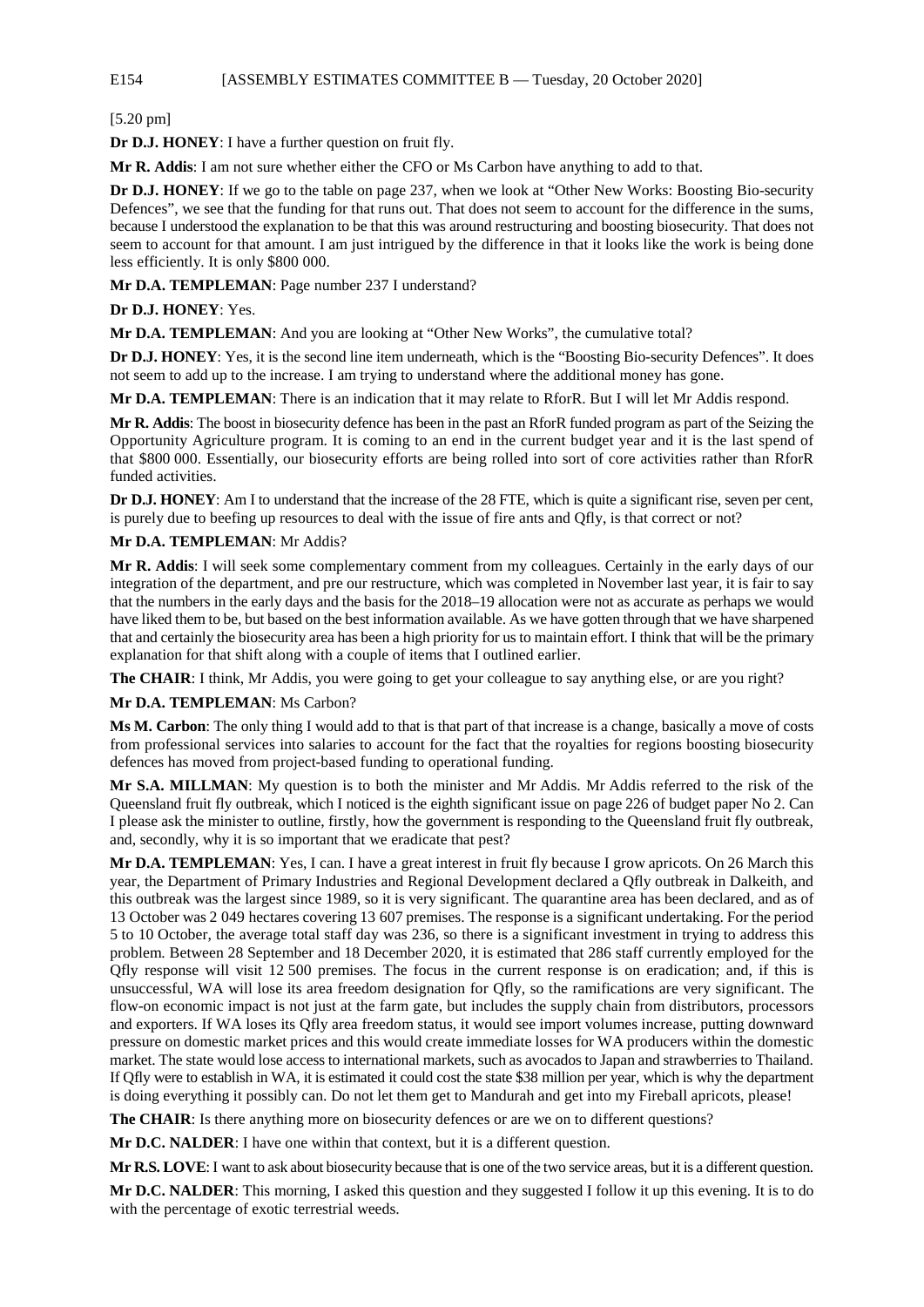# **The CHAIR**: Have you got a page number?

**Mr D.C. NALDER**: It is page 229, and the "Outcomes and Key Effectiveness Indicators". There are two line items for which a budget is set and then there are the achievements to do with exotic terrestrial weeds and invasive aquatic pests. The question is twofold, and Mr Addis might remember this. Firstly, we are setting a target of 60 per cent, and I did get a response but I will just confirm the minister's understanding of this. Why would we set only a 60 per cent target? If they are invasive species, whether aquatic or terrestrial, why we would we not be trying to eradicate them altogether? I will help a little bit here. It was suggested this morning that it takes longer than 12 months to get it. If there is carryover from the previous year, and they should have been approved, why have they not been added to it so that it could be greater than 100 per cent in certain years, or are they totally written off and forgotten about? What processes are in place to ensure total eradication, and that these things are followed through to the end point, because this does not demonstrate any example of that?

**Mr D.A. TEMPLEMAN**: The member is referring to the percentage towards the bottom half of that table on page 229. I ask Ms Carbon, as our biosecurity officer with expertise, to respond to the line of inquiry.

**Ms M. Carbon**: I am executive director, biosecurity. The measure that we are using is successful eradication or response within one year. Unfortunately, our pests and diseases do not really respect our reporting time frames, so we obviously often have to go over a year on those; equally, we might get something in May or June and that will carry over into the other year and that can skew the numbers quite significantly. It is certainly not the case that if a response goes on for more than a year, then it is not followed through. If the determination is made that it is both technically feasible and cost beneficial to eradicate, then we will undertake an eradication program, regardless of how long that will take.

### [5.30 pm]

**Mr D.C. NALDER**: You said that it is financially viable to eradicate, so if a decision is made to leave a toxic weed or pest in place because it is not economically viable, how do we see that? Does the broader public understand the department's positioning when all we are shown is that in the 12 months 60 per cent have been eradicated? How much of the other 40 per cent is therefore just not economically viable? That is part of the question, but the other part is: how does anybody have any visibility of the outcomes that the department achieves on following things that take longer than 12 months?

**Mr D.A. TEMPLEMAN**: I am happy for Ms Carbon to respond to this line of inquiry.

**Ms M. Carbon**: The 40 per cent does not indicate that we do not eradicate those 40 per cent. It may indicate that it is taking more than one year to do so, If there is no detection and declared incident and eradication within a year's period, it may take longer.

**Mr D.C. NALDER:** The witness has just provided the same answer.

**Ms M. Carbon**: When a disease is exotic to the country, the decision on whether it is both technically feasible and cost beneficial to eradicate is made at a national level, including with industry. When it is at a state level, it is made by state government with industry. Some pests are not feasible to eradicate and some pest industries find it is not in their interest to eradicate.

**Mr D.C. NALDER**: How do we have visibility of the outcomes?

**Ms M. Carbon**: We report all outcomes.

**Mr D.C. NALDER**: Publicly?

**Ms M. Carbon**: Yes.

**Mr D.C. NALDER**: Where? Sorry, minister.

**Mr D.A. TEMPLEMAN**: I am happy for this line of inquiry to be concluded.

**Mr D.C. NALDER**: I am just trying to understand where this is.

**Ms M. Carbon**: We work very closely with our industry partners. We have advisory committees with our industry partners. They are always aware of our biosecurity responses. They are involved in the decision-making and they are involved in the outcomes.

**Mr D.C. NALDER**: Where are they published? Is there a public place where these are published?

**Mr D.A. TEMPLEMAN:** If Ms Carbon is able to answer that question, I would ask her to do so.

**Ms M. Carbon**: I believe they are published in our annual reports.

**Mr D.C. NALDER**: I will check.

Mr Y. MUBARAKAI: Our WA farmers have faced stiff competition.

**The CHAIR**: Which page?

**Mr Y. MUBARAKAI**: I draw the minister's attention to page 240 of budget paper No 2.

**Mr D.A. TEMPLEMAN**: It is grains information.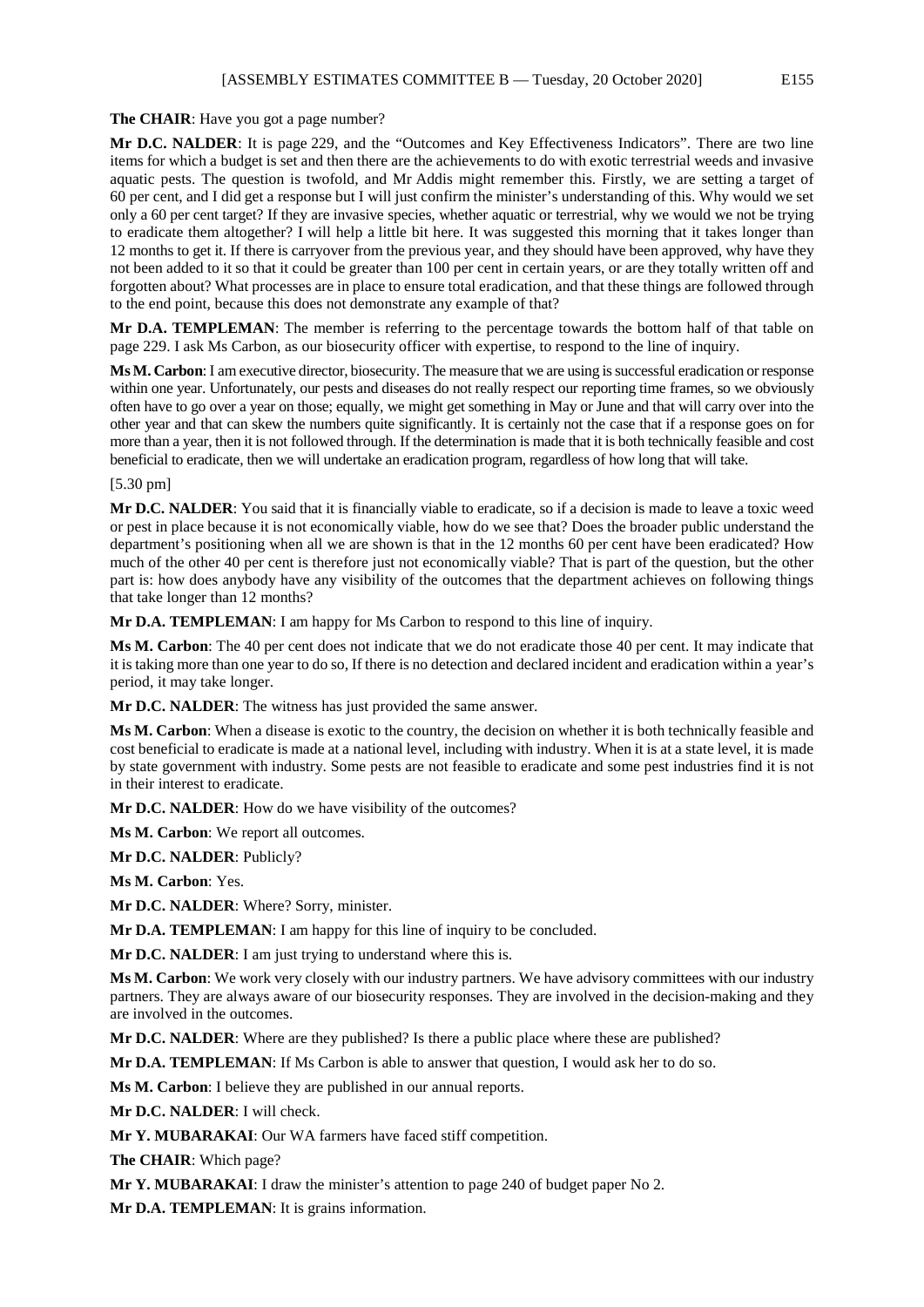# E156 [ASSEMBLY ESTIMATES COMMITTEE B — Tuesday, 20 October 2020]

**Mr Y. MUBARAKAI**: Yes, it is grains. It is regarding the funding for the Australian export grains innovation centre. Is that a different division, Chair?

**The CHAIR**: Yes, it is division 19.

**Mr D.A. TEMPLEMAN**: I can see the member for Moore stewing there.

**Mr R.S. LOVE**: It may have some relevance. Let us hear the question.

**Mr D.A. TEMPLEMAN**: Is the member asking for update?

**Mr Y. MUBARAKAI**: I am asking for an update, yes.

**Mr D.A. TEMPLEMAN**: I am happy to give that.

**The CHAIR**: It is still division 16.

**Mr D.A. TEMPLEMAN**: Just to clarify, our grain producers are facing unprecedented competition, particularly from producers in the Black Sea and Argentina so to ensure that WA remains competitive, long-term investment in agriculture research and development is critical. The WA government is supporting that research effort through investing nearly 60 million in grains research and development. It complements the core business of DPIRD to support this vital aspect of Western Australia's primary industries. It includes \$12 million over four years in core funding for the Australian export grain innovation centre, or the AEGIC. The AEGIC is jointly owned by DPIRD and the commonwealth government. We have also committed an additional \$2 million towards that organisation's grains market research projects. The two-year projects will continue to generate a better understanding of the market requirements for the emerging bakery, cake and biscuit market; explore opportunities for novel oat, rice and noodle products; and examine avenues to promote Australian wheat for use in wholegrain products into the Asian market. The government, as I said, is investing significantly in this area, and I am very proud that this government recognises the importance of this.

**Mr R.S. LOVE**: I refer to page 237, or, alternatively, page 241. Under "New Works" on page 237 there is an amount of \$4.75 million for modern biosecurity and product integrity.

**The CHAIR**: That is actually under "Other New Works", and it is the second last line item, minister.

**Mr R.S. LOVE**: Yes, that is correct; thank you. What is the purpose of that expenditure? I remember some issues we had trying to get our product back in the market. I think it was the Tokyo problem with the psyllid. Is this the type of arrangement that this funding refers to? What it the purpose of the funding?

**Mr D.A. TEMPLEMAN**: The modern biosecurity and product integrity line item has an allocation of \$4.75 million. The project is focused on helping provide the systems and resources in place that will enable DPIRD to respond to increased biosecurity risks and meet state, national and international biosecurity obligations. It focuses on building capacity and increasing innovation in four key areas. The first aspect is preparedness to respond to recover from an adapted pest and disease incursions; the second is detecting high priority pests and diseases; the third is responding to biosecurity threats; and the fourth is collaborating with key stakeholders. This allocation of \$4.75 million is allocated from the 2020–21 budget to the 2023–24 budget. Mr Addis looks like he would like to make some sort of comment. I ask Mr Addis to do so.

**Mr R. Addis**: To pick up on the member's point, four years ago, we were dealing with tomato potato psyllid. Since then, we have had to deal with citrus canker and a range of other incursions and problems. We are now dealing with Qfly, which is a very significant burden on the system. That means that our biosecurity function has been under constant pressure and in response mode. This is a dedicated specific initiative over and above that base load to make sure that we are thinking and building to make sure we are not just keeping up; we are trying to get in front of the game because we know the game continues to accelerate, if that makes sense. I think this is a really important part of us making sure we have the sorts of modern biosecurity capabilities that we will need to keep up with the faster world.

**Mr R.S. LOVE**: The structure of the expenditure will be initially in developing some sort of plan or capacity that does not exist at the moment, and there is about \$1 million a year for a couple of years in the forward estimates. What is the anticipation of the ongoing commitment? What level of commitment of personnel will be required to keep that capacity at some sort of state of readiness level?

**Mr D.A. TEMPLEMAN**: I am happy for Mr Addis to respond.

**Mr R. Addis**: This is not intended to be new capacity. This is intended to make sure that we are constantly evolving our existing effort to do it in the most efficient and effective way possible to keep up with modern innovations in how biosecurity is being done in the best ways across the world. We are constantly fine-tuning our very substantial resources deployed to biosecurity. We would expect that that is not going to be a short-term process; we will need to continue to put in effort to continually keep in front of the curve, if that answers the member's question.

**The CHAIR**: Members should be mindful that we have to deal with division 19 as well before we adjourn.

**Mr R.S. LOVE**: Could I ask for some clarity on that, Chair? Do we have to pass divisions 16 and 19 prior to the dinner break?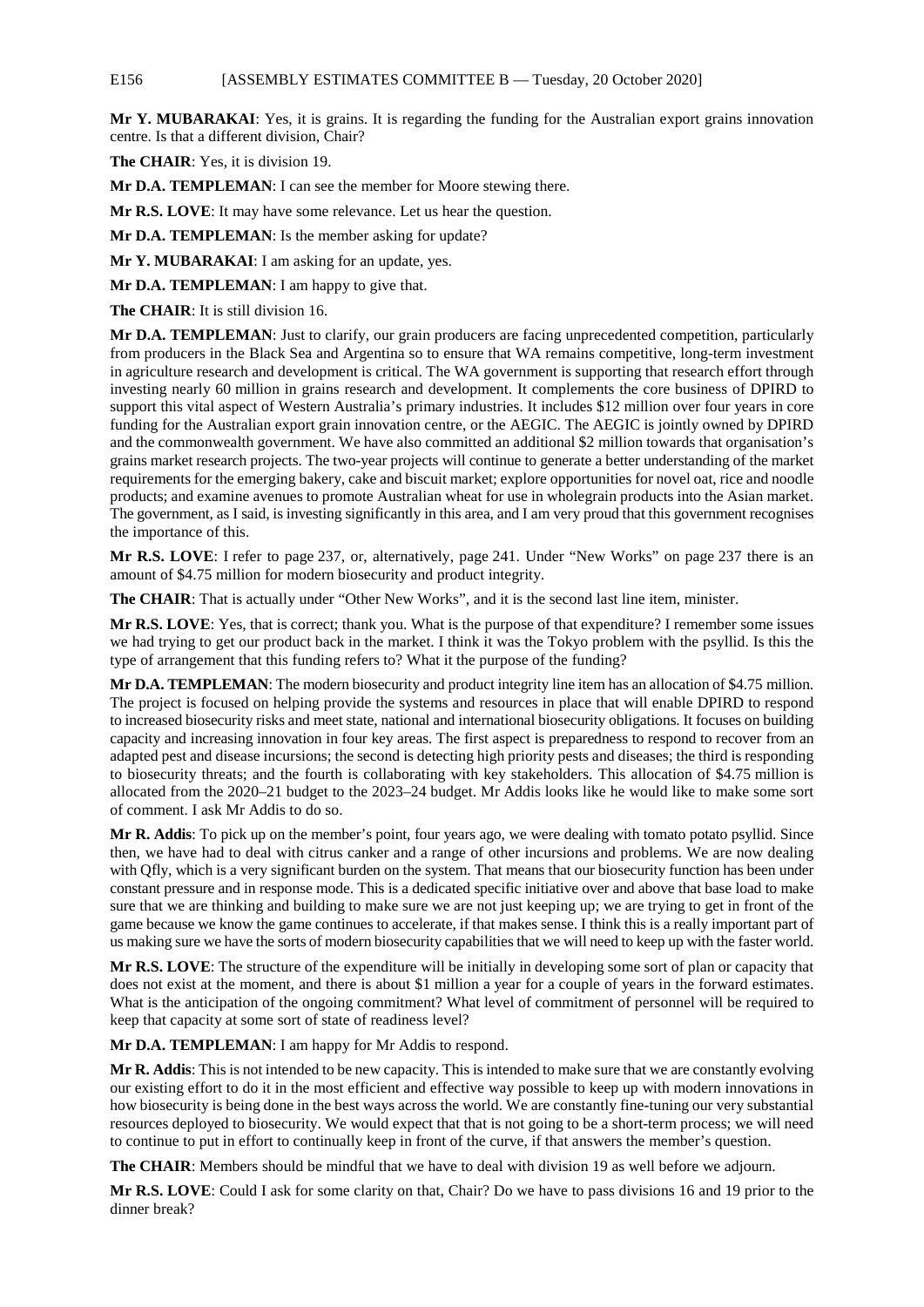[5.40 pm]

## **The CHAIR**: Yes.

**Dr D.J. HONEY**: According to this, it goes over the break.

**The CHAIR**: I am sorry; I withdraw that. Yes, it can go over.

**Dr D.J. HONEY**: I suggest it makes sense because I doubt we are going to hold things up with the Western Australian Meat Industry Authority.

Note 1 on page 234 refers to commonwealth income for the southern forest irrigation scheme. I understand there are delays in that project, but would the minister be able to give some update on

**Mr D.A. TEMPLEMAN**: Is the member referring to the \$0.4 million for the southern forest irrigation scheme under "Explanation of Significant Movements"?

**Dr D.J. HONEY**: Yes, the \$0.4 million., I am trying to find out when we expect that scheme to be implemented.

**Mr D.A. TEMPLEMAN**: Yes, I can give the member that background and the update. The scheme comprises a 15-gigalitre storage dam and associated works in the Manjimup–Pemberton area. The local interest from the shire continues to grow to see some form of purpose-built tourism facilities constructed as part of the project. That aspect is not currently funded. Some concerns have been raised by the community. It is expected, however, that this project will create some 225 jobs and stimulate around \$54 million in on-farm developments. It will also offer the potential for broader community recreation and amenity through the creation of Record Brook dam. The government is supporting local growers who have established a cooperative to lead the development and own and operate the SFIS. Does Mr Addis have anything to add?

### **Mr R. Addis**: Yes.

**Mr D.A. TEMPLEMAN**: Mr Addis can provide further information.

**Mr R. Addis**: I think the key part of this process is the Environmental Protection Authority approvals, which are in train. There have been some moderate delays due to some extra information that has been requested by the EPA. We now expect to have the EPA approvals and recommendations in the middle of next year, which will allow the Minister for Environment to make final decisions in that regard.

**Mr R.S. LOVE**: I refer to page 244 and the appropriation for the regulatory fees. I see that there is a significant jump from the actual amount in 2018–19 through to 2019–20 and then a subsequent reduction in 2020–21. I just want an understanding of why those figures jump up and down like that Is this also where I can find information on the biosecurity levies that are raised in areas where there are regional biosecurity groups; and, if not, where will I find that?

**Mr D.A. TEMPLEMAN**: I will ask Mr Addis to answer the second part of the question. The decrease in regulatory fees and fines income from the 2019–20 budget to the actual in the 2020–21 budget and through the out years is due to the decrease in regulatory fees and rates under the declared pest accounts. In October 2016, as part of the cabinet submission on implementing the Western Australian wild dog action plan, DPIRD sought an increase in regulatory fees from RBGs, with a corresponding increase in appropriation under the Biosecurity and Agriculture Management Act to match this funding. Those rates were erroneously overstated, and together with a review of other levied rates, an adjustment was made to correctly reflect the reduction in regulatory fees. I understand the figure is \$6.9 million—the BAM act appropriation of \$6.9 million and \$782 000 in 2020–21. Over the period from 2019–20 to 2022–23, there is a reduction of \$13.7 million in expenditure resulting from the wild dog action plan adjustment. The further decline of \$15 million, which incorporates \$4 million in 2020–21 over the forward estimates, was due to an incorrect revenue allocation resulting from an increase in commercial fees being applied to the regulatory fees account. Funding has not been reduced; it has just been reallocated to the commercial access fees. I hope that answers the member's question. Mr Addis may want to answer the second part of the question.

**Mr R. Addis**: Is this about where the income from the regional biosecurity groups regulatory fees hits the budget? The answer is yes.

**Mr R.S. LOVE**: Yes, I think that was clear from the minister's response. Have the overpayments that were made by the landowners in those RBG areas now been refunded in full or is there some sort of credit? What happened to those who have left the industry? Were they refunded?

**Mr D.A. TEMPLEMAN**: I will ask Mr Addis to respond.

**Mr R. Addis**: My understanding is that the fees charged to the landholders were not overstated. The budget forecast for that revenue is overstated, and that is the nature of the adjustment that was sought in the budget process.

**Mr R.S. LOVE**: So there was no overcharge of the fees?

**Mr R. Addis**: That is correct.

**Mr R.S. LOVE**: They feel that they have been overcharged.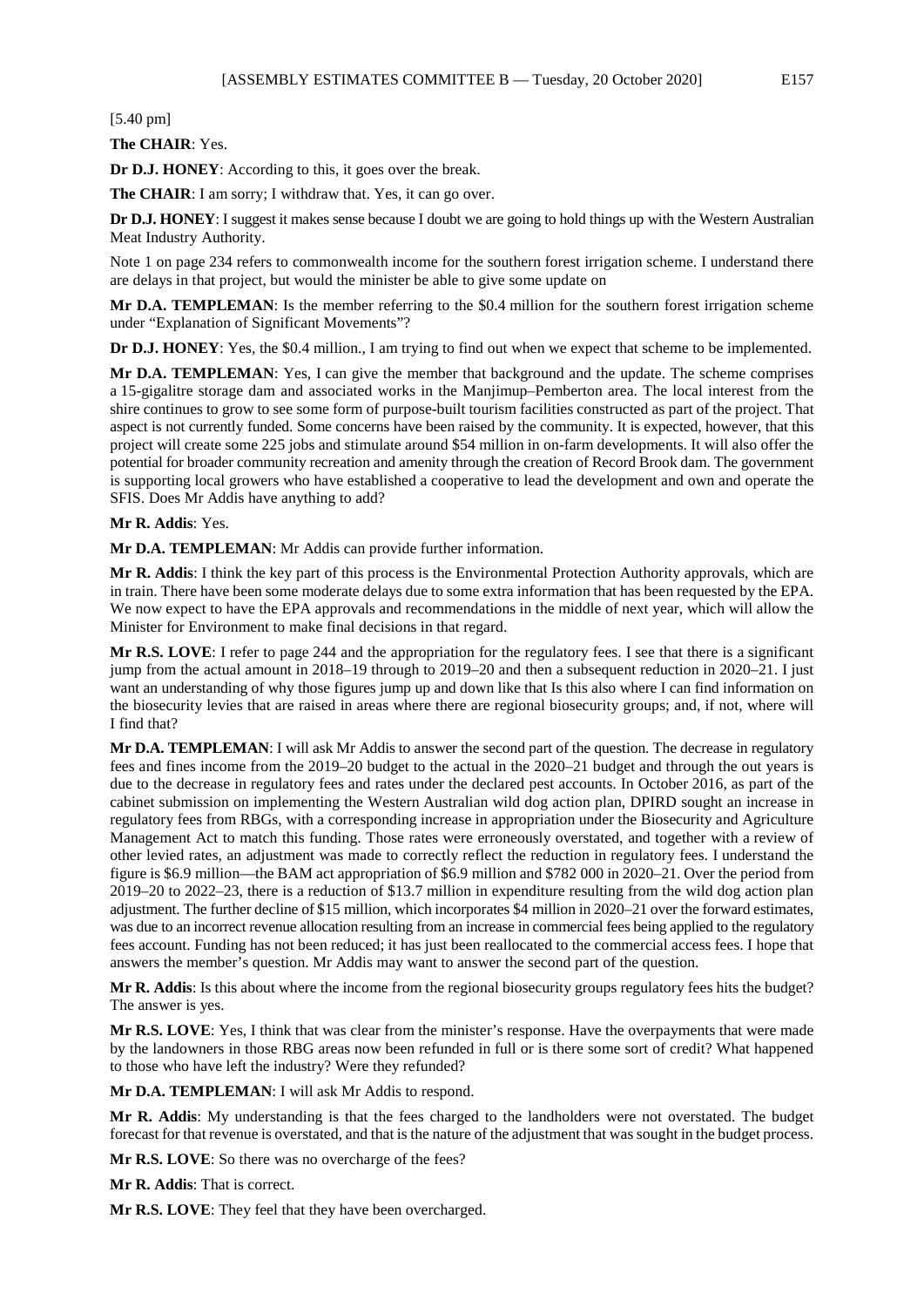# E158 [ASSEMBLY ESTIMATES COMMITTEE B — Tuesday, 20 October 2020]

**Dr D.J. HONEY**: On page 234, under service 7, "Agricultural and Fisheries Natural Resource Management", the table summarises some key bits of data, including income, the number of FTEs and efficiency indicators. If I compare the efficiency indicator from 2018–19 with that in the 2020–21 budget, it indicates that it is going to cost 36 per cent more per hour for the delivery of service. Note 2 under "Explanation of Significant Movements" says that that is because there will be lower receipts because of waivers and offsets due to COVID, but the income has been reduced by only 16 per cent. Equally, there is a similar story for service 6: that is, the number of FTEs will go up by 39 over 2018–19 from 321 to 360, which is a 12 per cent rise in the number of FTEs. If were to look at the table superficially at least, it would seem to be a very substantial degradation in the efficiency of the delivery of the service, and I wonder whether the minister could explain that, please.

# **Mr D.A. TEMPLEMAN**: Yes.

**Dr D.J. HONEY**: That is not explained by the reduction in income.

[5.50 pm]

**Mr D.A. TEMPLEMAN**: The average cost per hour in the 2020–21 budget target is higher than the 2019–20 actual, and that is a result of the lower expected income following the deferral and/or waiver of licences and fees due to COVID-19. That is my understanding. That is mostly in Fisheries.

There is also a lower FTE allocation following the organisational redesign program, which is highlighted in that aspect. I think that explains that change in the efficiency indicator, but Mr Addis may wish to add to that.

**Mr R. Addis**: Consistent with my earlier comments about our allocation of dollars and FTEs in the early years post-integration, they were best estimates based on information available at the very early stage in our new department, and before the organisational restructure, which was completed last year. I suspect that at least some of the low figure at the start for the number of FTEs will be explained by what was essentially inaccuracy in estimating back in those early times.

**Dr D.J. HONEY**: I hear the answer, but I do not believe that it matches the data there, because we are seeing only a 16 per cent reduction in fees over the 2018–19 actual. We see a substantial rise in the number of FTEs, and we see a 36 per cent increase in the cost of delivering the service per hour. It does not even make arithmetic sense in terms of the increase in the number of FTEs. The income has gone down by only 16 per cent, but the cost per hour over the 2018–19 actual—this was when people were actually doing the work—has increased by 36 per cent. It really does seem like there is a significant efficiency decrease in that area.

**Mr D.A. TEMPLEMAN**: I do not have any response. I understand that the member has a concern, but I think we have answered that question as best we can with the information available.

**Mr R.S. LOVE**: I refer to service 6 on page 234, "Agricultural and Fisheries Biosecurity and Integrity". The opening lines of the first paragraph say that the activities span a range of research, monitoring, analytical, educational, assessment and policy activities in both legislated and non-legislated aspects of biosecurity. That brings me to a couple of issues with the current BAM act—the legislated framework for the carriage of a lot of the biosecurity in this area. Is the Biosecurity and Agriculture Management Act under review? Where is the review of the BAM act currently at? Can the minister give me some idea of what is happening with the BAM act?

**Mr D.A. TEMPLEMAN**: I will make a brief comment and then pass to the relevant officer to make some additional comments. Officially, the review of the Biosecurity and Agriculture Management Act 2007 will commence in 2020. The Department of Primary Industries and Regional Development has developed a plan that details the scope and approach for the review and is commissioning an independent analysis of modern biosecurity legislation across other jurisdictions. Work has already been undertaken to identify issues for inclusion in the review, including post-border and border biosecurity arrangements, management of environmental biosecurity threats, cost-sharing arrangements, penalties, and the roles and priorities of governments, communities and industry groups established under the act. Work has already been undertaken to identify those key issues. That has been covered. I have done outstandingly well.

**Mr R.S. LOVE**: In fairly recent times, we have seen the expansion of the regional biosecurity groups in the pastoral areas out to cover a lot of agricultural areas and a range of different pest situations. That has been predicated on the basis of matching funding from the department. Can the minister give me some indication of whether the current matching funding will at least be continued as part of the consideration of the act and we will not go backwards from the current position?

**Mr D.A. TEMPLEMAN**: It is my understanding that that is the intention. The review of this act and the implications of it are very important. I am sure there will be strong considerations for government in terms of funding. I ask Mr Addis to respond in addition.

**Mr R. Addis**: It is also worth making the point that the management of these sorts of biosecurity pest issues is shared with the community and with industry. The RBG process has been, I think, a broadly fairly successful evolution. It will take ongoing work to keep it improving and evolving, but the notion of a shared contribution to managing pests is a really important one, given that it is always going to be bigger than the ability of the state to fix it on its own.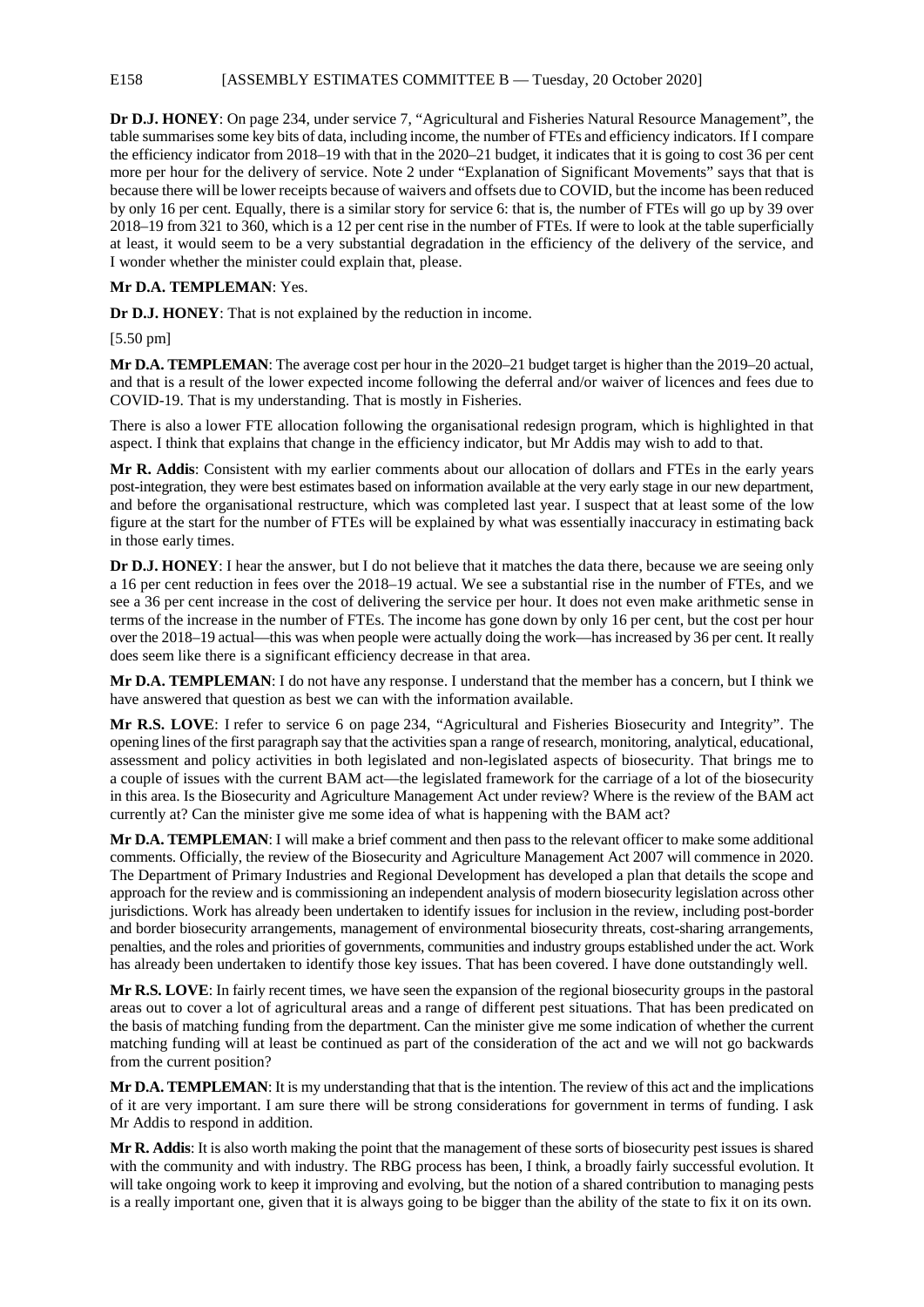**Mr R.S. LOVE**: The rollout into agricultural areas has not always been very smooth, because it is a much more diverse landscape with many more different landowners, sizes, operations and purposes of the land and a bigger range of pest species. Will there be some clearer consideration, or some clearer guidelines for the purposes, of a group and the support that the community has for both the plan going forward and the creation of the group in the first place? The feedback I am getting on the ground is that a lot of people are dissatisfied and they do not support the formation of a particular group and that there is a fault in the plan that will manage that group. They are expressing to me their dissatisfaction with the whole process and the transparency of that process. Will there be a more transparent process as part of that review and clear guidelines for the trigger points that will have to be reached to make some changes?

**Mr D.A. TEMPLEMAN**: I think I mentioned earlier that the work that has already been undertaken on the review is looking at the roles and priorities of the government, community and industry groups. Part of the consideration is how best to move forward, taking into account the roles and priorities of those key stakeholders. I think the member can get some assurance that those issues will be looked at in that context.

**Mr R.S. LOVE**: One of the key problems with the current wording in the act is that the minister has to be reasonably satisfied that there is support. There is no indication of how she goes about that, and this is causing a lot of concern. I just put that on the record.

**Mr D.A. TEMPLEMAN**: Mr Addis will have the last word before six o'clock.

**The CHAIR**: Who died and made you Chair?

**Mr R. Addis**: As the regional biosecurity groups have expanded in new sorts of areas with more mixed land use and the like, it has become more challenging. I think that would be acknowledged and I think the review is a good opportunity for us to take stock and look at ways we can better manage that.

### *Meeting suspended from 6.00 to 7.00 pm*

**The CHAIR**: Members, let us get started. We are still on division 16. Member for Cottesloe.

**Dr D.J. HONEY**: I refer to paragraph 2.6 on page 235 and the comments on the wild dog action plan. I understand from the earlier answer that there is going to be reconsideration in the middle of next year. Do we have any metrics that indicate whether that program is succeeding in the sense that wild dogs are less of a problem in the pastoral industry and the outer agricultural areas, or is it getting worse? The reason I ask that is that I hear anecdotes from people in the pastoral industry and some of the outer agricultural areas that the wild dog issue is getting worse, but equally I have heard different comments from some pastoralists who say no. I am intrigued about whether there is any metric of success for that program, given that the government is going to review with a view to extending funding.

**Mr D.A. TEMPLEMAN**: Obviously, the program is an important one, and the \$6.5 million commitment to the wild dog action plan was a significant investment. We do not have any information with us tonight, but I might Mr Addis whether the department keeps numbers on the dogs captured, culled et cetera? I will ask Ms Carbon to respond.

**Ms M. Carbon**: There are eight different projects under the wild dog action plan, all of which do quite different things, so there are different measures for each. We can certainly provide on notice some outputs from those projects if that is what the member would like.

**Dr D.J. HONEY**: I assume that one of those metrics has to relate directly to the number of dogs in those areas. I would have thought that it is not a trivial exercise, but, in a technical sense, is a straightforward exercise to count and ascertain whether there has been a reduction in the number of wild dogs in those areas. Is that one of the metrics? I am grateful for the offer to provide the information which I will be very keen to see, but is that one of the metrics that is considered?

**Mr D.A. TEMPLEMAN**: I am happy for Ms Carbon to respond.

**Ms M. Carbon**: There is some focus on the numbers of wild dogs. Of more importance is the measure of the impact of wild dogs, because we know that in some parts of the state where wild dogs are not in close contact with livestock, particularly small livestock, they are not so problematic. One of the challenges of measuring is, for example, the control method such as baiting. It is very different from the older control method of shooting because we do not necessarily know whether we have been successful. Having said that, we obviously have data capture points, particularly associated with some of our research outcomes, that use things like motion sensor traps to capture wild dogs.

**Dr D.J. HONEY**: I am sure that the minister is aware that there could be a chicken and egg argument here. Because of the wild dogs, people have stopped stocking sheep, so there is less interaction between sheep and wild dogs, but that perhaps is not where we are heading in wanting to maximise the output of that industry. That is just a comment that there is the potential if it is just interaction, it could be a statistic that does not measure the problem.

**Mr R.S. LOVE**: I refer to page 227 and the eleventh paragraph that discusses the expectation around animal welfare. It states that the department will strengthen the animal welfare framework and undertake appropriate compliance activities to improve animal welfare outcomes. I wonder whether there is any actual line item or an amount that the minister can point to in the budget that will enable those matters to be addressed? Is there an increased allocation for animal welfare outcomes, given that animal welfare is one of the issues addressed in service area 6?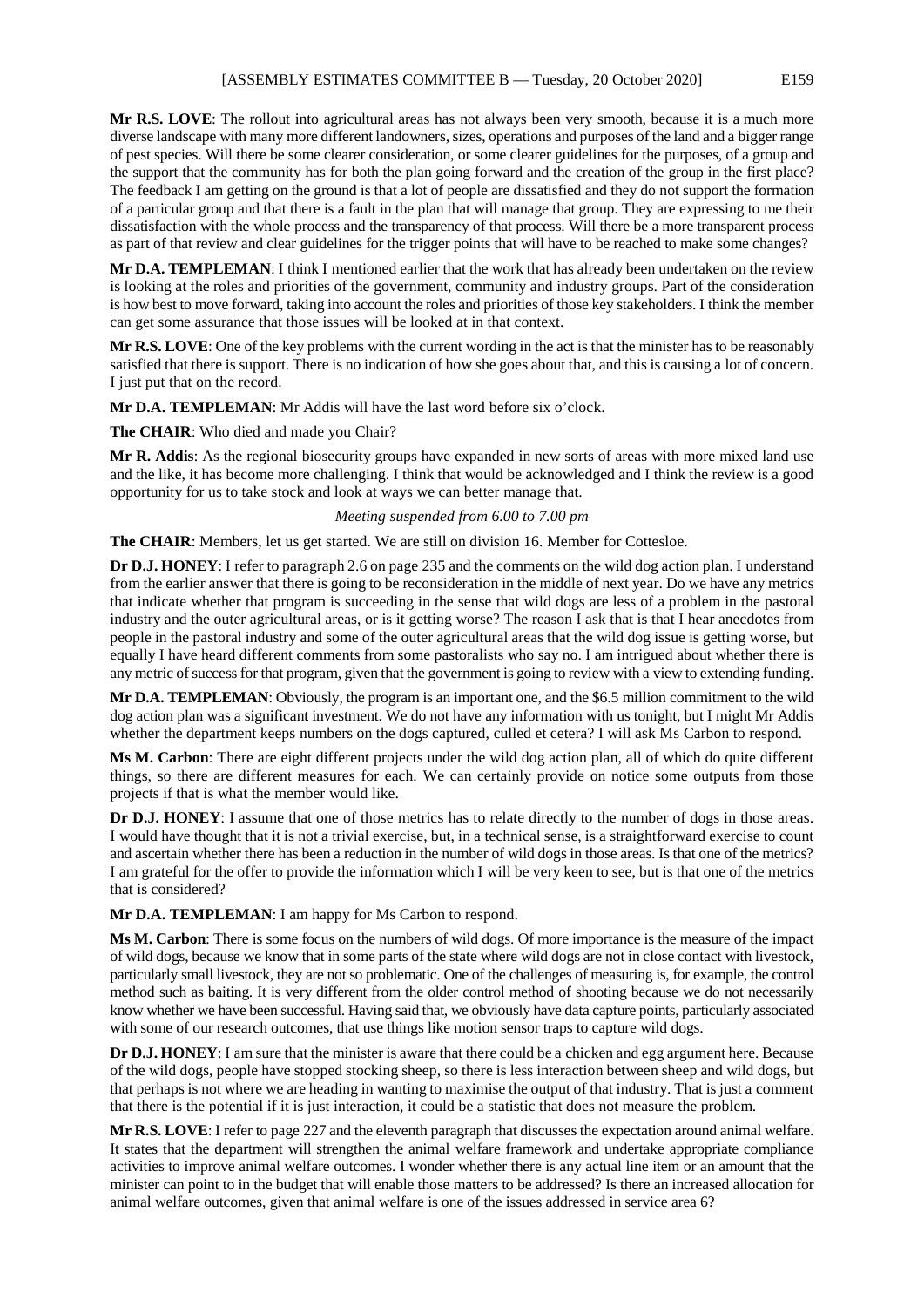# E160 [ASSEMBLY ESTIMATES COMMITTEE B — Tuesday, 20 October 2020]

## **Mr D.A. TEMPLEMAN**: I am happy for Mr Addis to respond.

**Mr R. Addis**: Thank you, minister. I will make some initial comments and Ms Carbon might have some additional comments. Essentially, we are putting more effort into compliance and enforcement in various areas in the animal welfare space, which is starting to have an impact. It sends a clear message that we are very serious about maintaining high standards around animal welfare. At the same time, animal welfare regulations are put in place, as has been ongoing for a while, and there is a commitment to review the Animal Welfare Act that will give us an opportunity to improve that. Ms Carbon might have some additional comments.

**Ms M. Carbon**: We have very significant legislative reform underway in the animal welfare space. In terms of compliance activities, they have now been embedded into our operations and compliance part of the business to give them much more support than they had previously. There is no specific line item as such, because those parts of the business are embedded in both biosecurity and operations in compliance.

**Mr D.A. TEMPLEMAN**: Essentially, there is a number of initiatives that deliver to the state's animal welfare framework. They include endorsing the Australian Animal Welfare Standards and Guidelines; regulations, which have already been mentioned; the implementation of on-farm standards for sheep and cattle, again through regulations; the mandated use of appropriate pain relief when undertaking painful procedures; and implementing the Western Australian welfare standards and guidelines for dogs by way of regulation, which, of course, supports the government's stop puppy farming initiative. There is an expectation that, depending upon the government's response to the review of the Animal Welfare Act, the department will require additional resources to support the implementation of the review's recommendations. There has also been the establishment of a community animal ethics committee, which, again, adds to the initiatives that focus on the framework for the government's approach to animal welfare.

**Mr R.S. LOVE**: The paragraph I refer to under significant issues impacting the agency specifically indicates the undertaking of appropriate compliance activities to improve animal welfare outcomes. The minister has also spoken about the establishment of a group. What will be the cost of those activities and that extra compliance activity?

**Mr D.A. TEMPLEMAN**: Essentially, those will be embedded in the department's responsibilities and work. There will obviously be some support of the animal ethics committee. In my understanding, that will essentially provide an advisory role, but I could be corrected. Ms Carbon is looking at me perplexed, so I might ask her to add to that. But, initially, the elements that have been mentioned will become important operational work of the department. Ms Carbon, please correct me if I have overstepped the line.

**Ms M. Carbon**: The animal ethics committee specifically looks at the use of animals in science, so it is for the assessment of research.

**Mr C.J. TALLENTIRE**: I return to page 235 and to the point that the member for Cottesloe was referring to about the wild dog action plan. I am just wondering whether there has been any work looking at the effectiveness of the program, especially in relation to the fragmentation of packs of dogs as a response to the various animal destruction programs, and whether that fragmentation has a greater negative impact on grazing animals than was previously the case when there was a strong pack structure?

### [7.10 pm]

**Mr D.A. TEMPLEMAN**: I will ask Ms Carbon to make some initial comments. This question is similar to one asked earlier by the member for Cottesloe in regard to what data supports the effectiveness or otherwise of the program in more broad terms.

**Ms M. Carbon**: There are a number of research components under the wild dog action plan that are assessing various different aspects of wild dog controls and their outcomes. Whether there is anything specific around fragmentation, I do not know. Certainly, that is something we will be looking at under the cell fencing project because a requirement of cell fences is that small livestock are put back into those regions. That will provide us with a very good measure of some of these impacts.

**Dr D.J. HONEY**: I refer to page 237, "Works in Progress" and specifically the shark monitoring network. It is about fourth from the bottom under "Works in Progress".

**Mr R.S. LOVE**: It is not in this area.

**Dr D.J. HONEY**: No; it is agricultural and fisheries biosecurity and integrity.

**Mr R.S. LOVE**: There we go!

**Mr D.A. TEMPLEMAN:** I can give you a quick answer to that in terms of the amount of —

**Dr D.J. HONEY**: There obviously has been major expenditure on that, but it seems to be flatlining. Is that just a place holder? I would have thought that that would have been an expectation of expanding the shark monitoring network. I am just wondering whether there are any plans on that or whether the network is what it is now and it is effectively going to stay there.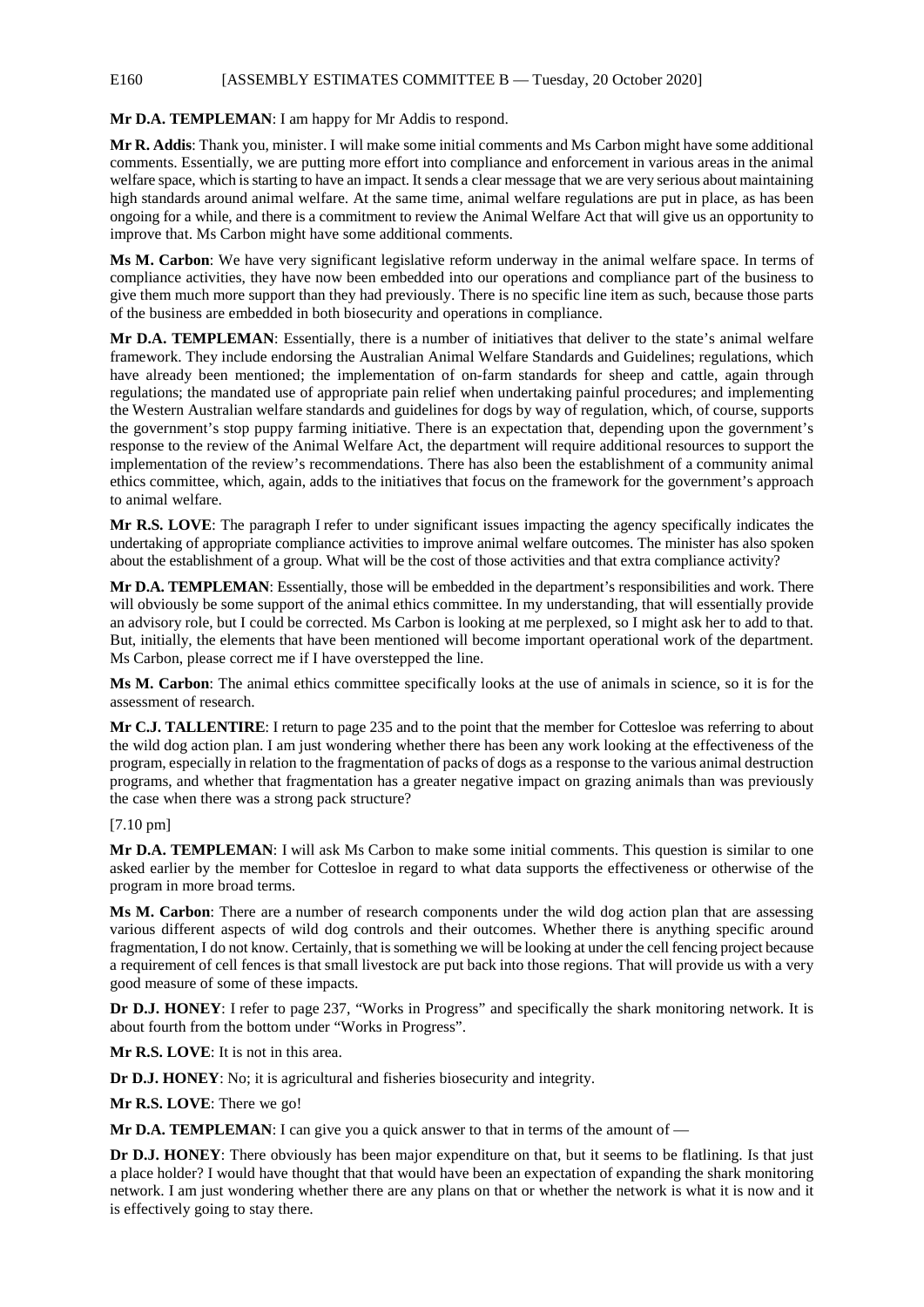**Mr D.A. TEMPLEMAN**: Essentially, there is an \$895 000 commitment for the shark monitoring network in this line item. This funding will provide buoys and telemetry equipment to improve the coverage of shark monitoring. Obviously, there is an existing network of monitoring elements that the government has implemented over its term of government, and this commitment will assist in improving the coverage of the shark monitoring network. I am not sure whether Mr Addis or another adviser may wish to make some comment.

**Ms H.G. Brayford**: Just confirming the numbers, it is to look at the shark monitoring network and the buoys and telemetry equipment, as the minister said. We currently have 32 receivers in the network, including the two most recent ones in Bunker Bay, which happened, I think, last Friday.

**Dr D.J. HONEY**: Does the 2020–21 budget and the forward estimates reflect maintenance of the network as it is now or does it reflect an allowance to expand that network?

**Mr D.A. TEMPLEMAN**: I will ask Ms Brayford to respond.

**Ms H.G. Brayford**: Yes, it is largely maintenance to make sure that the buoys are up to date and working as part of the integrated monitoring network for the shark program.

**Mr R.S. LOVE**: I refer to page 240, the details of controlled grants and subsidies, specifically the line item "Agricultural Senior Officers Committee Natural Resource Management Groups", which has a stream of funding going forward. I also refer to page 237 and the "Regional Natural Resource Management Program", which has some funding. I want to understand what those two streams of funding pertain to. The minister can do it one at a time, if he likes, but I thought they might be interrelated so I brought them together to ask some questions.

**Mr D.A. TEMPLEMAN**: The "Agricultural Senior Officers Committee Natural Resource Management Groups", is that the one the member mentioned?

**Mr R.S. LOVE**: Yes, that is the first part. The second part was another funding stream on page 237.

**Mr D.A. TEMPLEMAN**: The one that I have just mentioned relates to payments to contribution from the department to the commonwealth Agriculture Senior Officials' Committee, specifically for the animal welfare group and natural resource management group. That is what I am advised is the appropriation.

**Mr R.S. LOVE**: Can the minister provide a bit more explanation of what that actually means?

**Mr D.A. TEMPLEMAN**: It is my understanding that the payments, as highlighted under that section, are the Department of Primary Industries and Regional Development's contribution to the commonwealth Agriculture Senior Officials' Committee.

**Mr R. Addis**: It is for animal welfare and for natural resource management.

**Mr D.A. TEMPLEMAN**: Mr Addis can conclude.

**Mr R. Addis**: It relates to the work done under the auspices of the national Agriculture Senior Officials' Committee, both for natural resource management and for animal welfare. Ms Carbon will be able to describe in detail the animal welfare side of that and the natural resource management side would be similar.

**Mr D.A. TEMPLEMAN**: The other one that the member mentioned was the regional natural resource management program.

**Mr R.S. LOVE**: I think Ms Carbon was going to provide an explanation.

**The CHAIR**: Sorry; going to you, Ms Carbon.

**Ms M. Carbon**: The funding for animal welfare under that is for the national animal welfare task group, which is the task group that develops and consults on the national Animal Welfare Standards and Guidelines. It is a cost-shared activity for all Australian governments.

**Mr R.S. LOVE**: And the natural resource management part of it?

**Mr D.A. TEMPLEMAN**: The member mentioned page 237.

**Mr R.S. LOVE**: Before we get there, I think the answer I just got was about the Agriculture Senior Officials' Committee, which is the part to do with animal welfare. What is the other part?

**Ms M. Carbon**: It is the national resource management group.

**Mr R.S. LOVE**: So that is the large groups like the Wheatbelt Natural Resource Management and the Rangelands NRM. Are those the groups that Ms Carbon was referring to?

**Mr D.A. TEMPLEMAN**: The appropriation of \$9.811 million, which is highlighted in the budget papers in that line item, refers to the regional natural resource management program and specifically relates to the state barrier fence. That is my understanding. This project provides funding to improve the state barrier fence, including the purchase of fencing materials required to either upgrade the existing fence or extend the fence in strategic locations.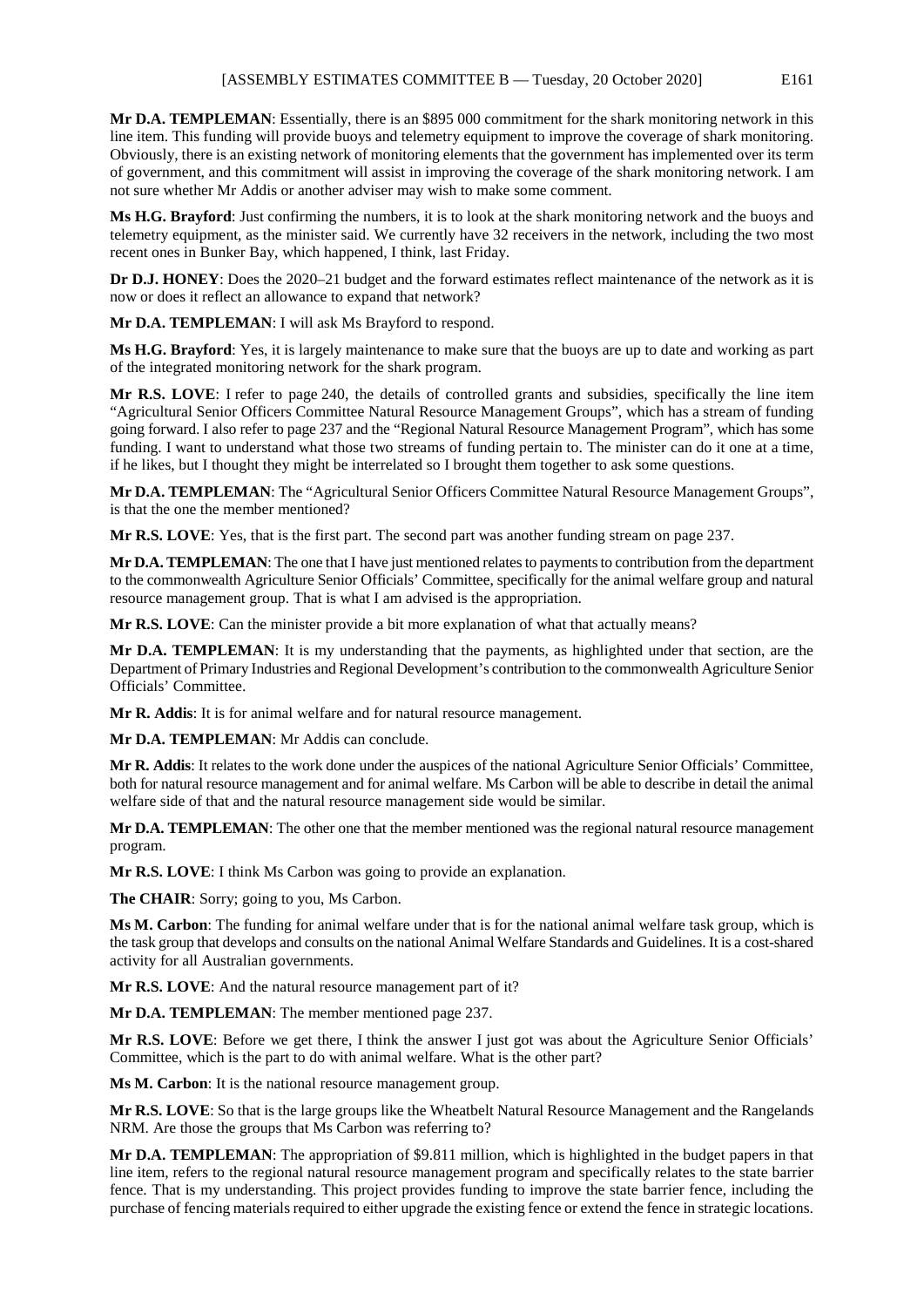### E162 [ASSEMBLY ESTIMATES COMMITTEE B — Tuesday, 20 October 2020]

There is a carryover of \$361 000 from the 2019–20 budget to the 2020–21 budget, which has been required due to the delays in works as a result of COVID-19 restrictions. That is what that particular program relates to. Mr Addis has more to add.

**Mr R. Addis**: I think the minister might have moved on to the second part of the question referring to page 237. I think the member is still seeking clarification in relation to the ag senior officers' committee contribution for NRM.

**Mr R.S. LOVE**: Yes, indeed.

**Mr R. Addis**: Ms Carbon outlined that for animal welfare, there is a group established under the Agriculture Senior Officials' Committee to progress what are essentially standard regulations for animal welfare across the country. I am not across the details of the natural resource management work, but it is essentially that development of national priorities and animal issues, not the level of funding that the member talked about back down on the ground to NRM groups in WA. That is under a separate line in the overall program.

**Mr R.S. LOVE**: With respect, I think we are talking about different levels of hierarchy and groups. I will perhaps put some questions on notice on this area to try to get some clarity on it, because it is a bit confusing.

If we go back to what I asked about on page 237—with the forbearance of the Chair—it is my understanding that the regional natural resource management program used to provide funding for those various land care groups et cetera around the state for their management and for community grants. Is that right? What is happening?

#### [7.20 pm]

**Mr D.A. TEMPLEMAN**: I know the one that the member is referring to. I need to seek clarification about when the NRM comes into it.

**Mr R. Addis**: This page is just for capital.

**Mr R.S. LOVE**: I am talking about page 237, "Works in Progress", specifically the second last bottom line, "Regional Natural Resource Management Program". There is a funding allocation for this year of \$2.42 million, which tails off to not much at all in the forward estimates.

**Mr D.A. TEMPLEMAN**: The member is referring to the capital allocation and, as I said earlier, the capital allocation relates to the state barrier fence initiative.

**Mr R.S. LOVE**: So that is the state barrier fence?

**Mr D.A. TEMPLEMAN**: That is right.

**Mr R.S. LOVE**: To follow up on that, I am trying to get to the bottom of the natural resource management program. Is there a program of ongoing support for natural resource management groups in this particular budget under this section, under the Department of Primary Industries and Regional Development?

**Mr D.A. TEMPLEMAN**: We have one in our area, and my understanding, member, is that that funding from the state budget is through the royalties for regions allocations, not from this particular division.

**Mr R.S. LOVE**: It is my understanding that the natural resource management program resides within the old department of agriculture section of the Department of Primary Industries and Regional Development. Service 7 that we are dealing with is about natural resource management, so why is that not where the government is administering that fund?

**Mr D.A. TEMPLEMAN**: I can refer to the royalties for regions expenditure. It is obviously not in this part of the budget, but there is a line item on page 180.

**Mr R.S. LOVE**: Yes, I have that line item.

**Mr D.A. TEMPLEMAN**: The member will see a figure for the natural resource management program listed there.

**Mr R.S. LOVE**: Yes. But is that not administered by this department?

**Mr D.A. TEMPLEMAN**: Is that correct?

**Mr R. Addis**: Yes.

**Mr R.S. LOVE**: Is it under service 7, "Agricultural and Fisheries Natural Resource Management"? Who is administering this fund?

**Mr D.A. TEMPLEMAN**: I will seek some clarification, but in terms of funding for the natural resource management program and the entities that the member mentioned, they appear under the royalties for regions expenditure and are listed amongst a range of initiatives, many of them effectively appearing with some environmental projects or programs. I will ask Mr Addis to assist.

**Mr R. Addis**: If we go to page 245, we see that it refers to administered transactions, which means it is the responsibility of the department. The state contribution to natural resource management totals about \$29 million over four years.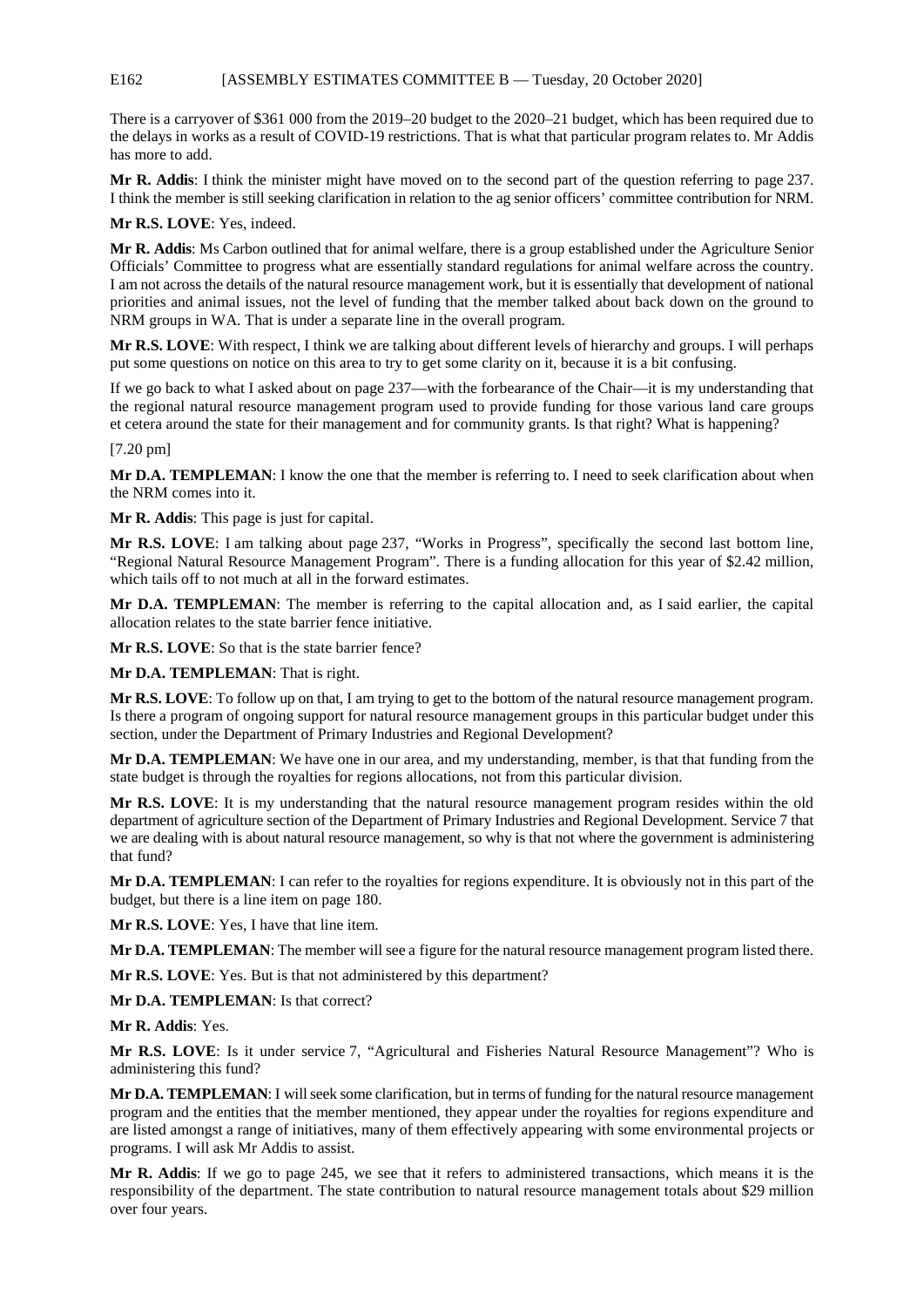**Mr R.S. LOVE**: Can the minister outline how that fund will be distributed? What is the basis of its management and distribution?

**Mr D.A. TEMPLEMAN**: I will just seek some clarification, Madam Chair.

**The CHAIR**: Mr Addis, I have just been asked by Hansard whether you could both speak up.

**Mr R. Addis**: Sure. It is distributed through grants, NRM bodies and others, in a similar way to what's been the case in recent years. I understand it is done jointly by the three most relevant agencies, which would be ourselves, the Department of Biodiversity, Conservation and Attractions and the Department of Water and Environmental Regulation.

**The CHAIR**: Member for Bateman.

**Mr D.C. NALDER**: I refer to page 94 of budget paper No 3 and to the major changes in spending. I notice that there has been an increase over the last year and this year—it is only a small amount—for marine parks compensation. I do not have any clue what we would be paying compensation for, so I was wondering whether the minister could shed some light on what would be the basis for any compensation for a marine park.

**Mr D.A. TEMPLEMAN**: My understanding is that it relates to the buyout of the existing commercial licences. However, I am sure that the officer will give us some further clarification.

**Ms H.G. Brayford**: Yes, that relates to the Fishing and Related Industries Compensation (Marine Reserves) Act, the FRICMRA, in short, which provides for compensation when there is a reduction in market value for a commercial fishing authorisation upon the creation of a marine park. It is a legislated act that provides for compensation.

**Mr D.C. NALDER**: Is there a set time for that compensation to run?

**Ms H.G. Brayford**: It is quite complex because there is a number of relevant events for which compensation may become payable. Basically, we open a scheme and then we close a scheme, so each scheme has its own time frame. It is basically an offer and acceptance process based on the reduction in market value or a proxy if that is difficult to identify, and sometimes it is.

**The CHAIR**: Further to that, member for Thornlie.

**Mr C.J. TALLENTIRE**: Minister, I am interested to know whether any compensation was paid to those marine tourism operators who lost out when the Abbott government cancelled the marine parks in state and federal waters.

**Mr D.A. TEMPLEMAN**: That is a good question. I would like to know the answer to that question. Ms Brayford, do you have the answer to that question?

**Ms H.G. Brayford**: That relates to commonwealth marine parks. There is no similar compensation scheme or compensation act for commonwealth marine parks. There was a range of assistance measures and adjustment measures that the commonwealth government offered to affected fisheries, but it operates quite differently from our legislation.

**Dr D.J. HONEY**: I refer to page 239. In terms of income, I am not sure how we ascribe this to the various sections. Under "Income", the sale of goods and services is a minor amount in the grand scheme of the budget, but there is a sudden uptick in the sale of goods and services in the forwards estimates. I am just wondering why that increases so dramatically across the forward estimates? I appreciate that it is a relatively small sum in the scheme of the world.

**Mr D.A. TEMPLEMAN**: Mr Addis, do we have a response that we can propose?

**Mr R. Addis**: No.

**Mr D.A. TEMPLEMAN:** The member wants to know why there is an increase in the forward estimates.

**Dr D.J. HONEY**: There seems to be a sudden dramatic change across the forward estimates based on the historic and current figures. I wonder whether it reflects a program or —

**Mr D.A. TEMPLEMAN**: I think if the member places that question on notice, he will get an answer.

**Dr D.J. HONEY**: I will not get an answer!

Mr D.A. TEMPLEMAN: Oh no, we are very efficient.

**Mr R.S. LOVE**: I refer to page 234, service 6, "Agricultural and Fisheries Biosecurity and Integrity". I refer also to the amount of money in the budget for the cost of service in providing biosecurity and to the discussion about the Biosecurity and Agriculture Management Act that we had earlier on. I am just wondering whether there is any provision in the service area for the enforcement of the BAM act with regard to the control of stable fly, which has been an ongoing issue in many areas just outside the metropolitan area where there are substantial poultry farms and vegetable growing concerns. It is my understanding that the department has withdrawn from the enforcement of the BAM act in those areas, leaving it just to the shires. Can the minister outline whether there is any expenditure on enforcing the provisions of the BAM act in those areas where stable fly is a pest?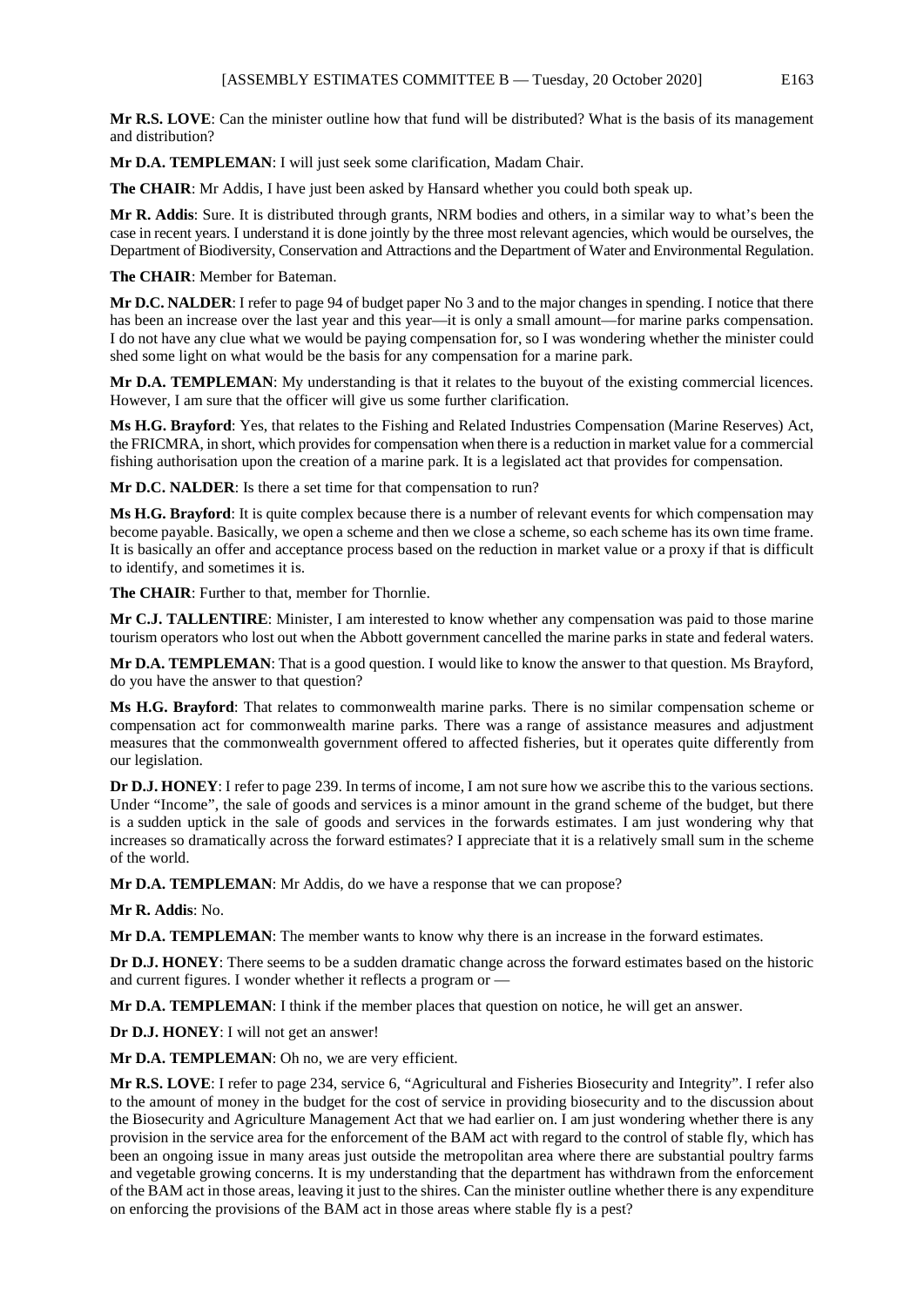# E164 [ASSEMBLY ESTIMATES COMMITTEE B — Tuesday, 20 October 2020]

[7.30 pm]

**Mr D.A. TEMPLEMAN**: I think the member asked a question about stable flies during question time recently. **Dr D.J. HONEY**: He did.

**Mr D.A. TEMPLEMAN**: Was it recently?

**Mr R.S. LOVE**: It is many times that I have asked this question; I never seem to get proper responses.

Mr D.A. TEMPLEMAN: I will try to continue the trend!

The Department of Primary Industries and Regional Development continues to support local government authorities to increase their capability to undertake compliance and educational programs with regard to stable fly management and control. There was an extension of funding for a compliance officer for the 2019–20 stable fly season. The objective was to enable LGA rangers to take the lead on inspections by the end of the 2019–20 season. I might ask Ms Carbon to add to the comments around stable fly management.

**Ms M. Carbon**: I think the minister has addressed that very well. The only thing I would add is that the department has undertaken six years of research and development of a new plan and compliance activity with a view to being able to hand over compliance activity to relevant local government rangers. That is now completed. The minister has already referred to the fact that we extended the compliance activity funding for a year, and that has now ended. We will obviously continue to work with government rangers to support them, but there is no specific funding for stable fly compliance. That will now be part of our general compliance offering.

**Mr R.S. LOVE**: It is my understanding that no support has been provided since the end of that particular funding, so to say that it is coming from general resources would appear to be incorrect. The feedback that I am getting is that there is not any support; rather, there has been a complete withdrawal of any activity in that area. Furthermore, is there any funding in this service to provide for the prosecution of persons who are potentially in breach of the act? In saying that there are compliance activities, does that include the handing over of prosecutorial activity to local governments as well? If so, how could they possibly do that? It is my understanding that enforcement of the BAM act provisions must be carried out by department officers.

**Mr D.A. TEMPLEMAN**: My advice is that the provision of full authorisation of LGA rangers to undertake those compliance activities means that they have been authorised. Is that correct?

**Ms M. Carbon**: Local government rangers, where they have applied to have so, already have some powers under the BAM act and we are working to give them full powers. It is not the case that somebody has to be an employee of the department; rather, they have to be gazetted as an inspector under the BAM act, which local government rangers can be.

**Mr R.S. LOVE**: Is there any funding in this service for local government to carry out those functions on behalf of the state in providing for the BAM act to be enforced?

**Mr D.A. TEMPLEMAN**: No, not at this point. That is not in this budget.

**Mr R.S. LOVE**: If there is a review of the BAM act, will the ability of local government to be funded, to receive some of the fines enforcement money or receive some other form of recompense for the time spent in carrying out these compliance measures and the prosecutions be part of that review?

**Mr D.A. TEMPLEMAN**: One of the interesting things that I have gleaned in the last little while is that the stable fly impacts on a discrete number of LGAs. It is my understanding that it is not a widespread matter that causes major issues for a large number of local government authorities. The department, from what I have gleaned, has been working with local governments, particularly the Shire of Gingin, I understand, which we earlier submitted had a significant existence of stable fly. My figures here show that of the 158 reports of stable fly between 1 October 2017 and 17 March 2020 in five LGAs, 149 were in the Shire of Gingin. Obviously, the department has worked with that local government in regard to the issues that impact on that particular LGA. The approach has been to appropriately move to give more authorisation to LGA rangers to undertake the compliance activities, and that is the approach that the department has taken on this matter.

**Mr R.S. LOVE**: My question was: has any funding been allocated to assist the shire to do that?

**Mr D.A. TEMPLEMAN**: Not to my knowledge, no.

**Mr D.C. NALDER**: Again I refer to page 94 of budget paper No 3. The line item for the COVID-19 WA recovery plan and other related spending is something that I referred to this morning. It seems to be a catch-all phrase because it appears in just about every agency, or at least every department, in both capital and operating expenditure. I am trying to understand what it specifically relates to. The spending for 2020–21 is forecast to be \$22.3 million. This is the major change in spending since the midyear review. Given that it is COVID related, I find it hard to believe that it can be anything before the last six months, and so I find it fascinating that in the out years, the reduction in expense is greater than the increase in expense in the former years. I do not know how that can occur. Can I get an understanding of how much of the \$22.3 million, if any, is related to food and fisheries, and what specifically it is for?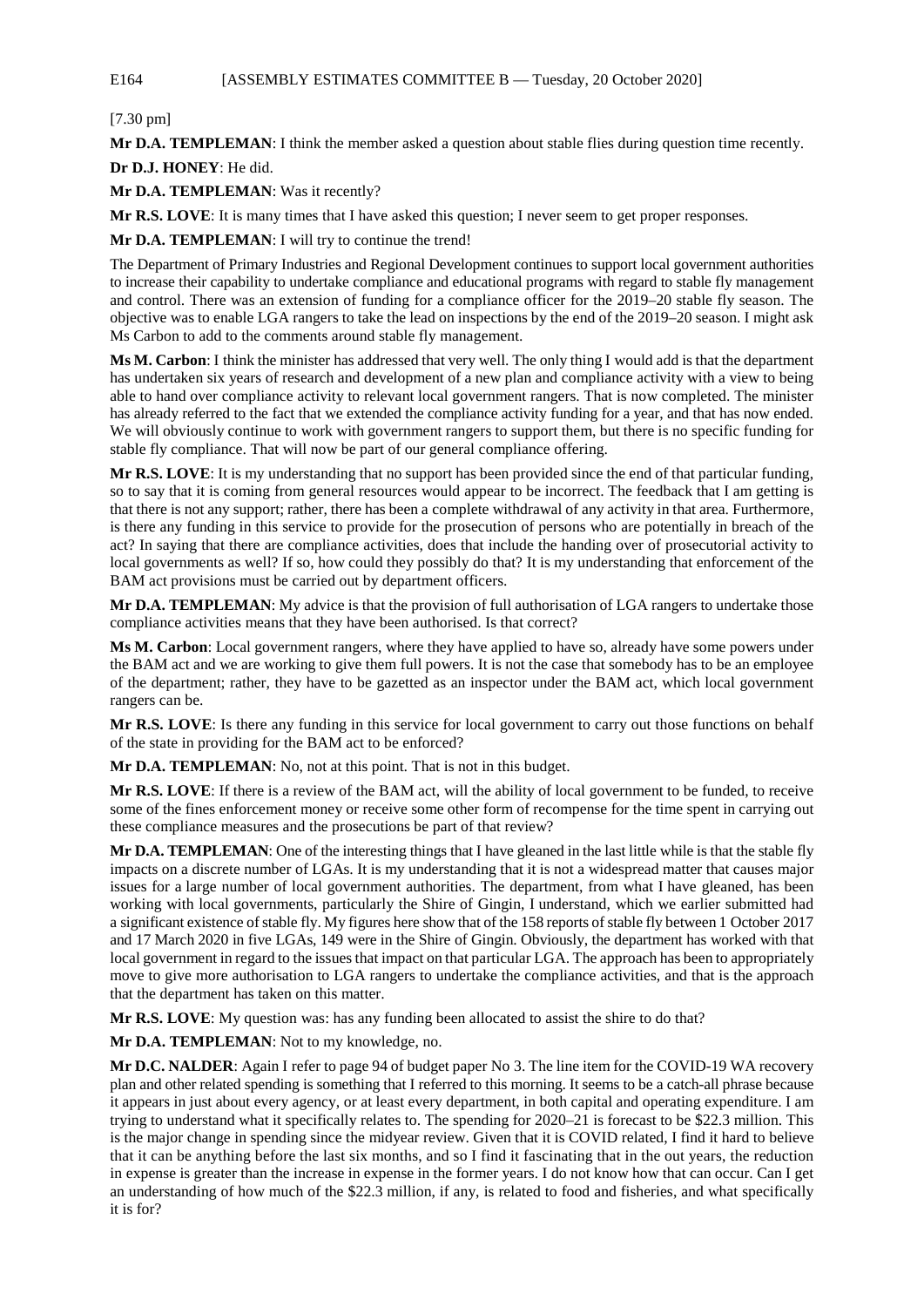**Mr D.A. TEMPLEMAN**: I will just consult here. I think to provide the member with an appropriate answer, I ask him to put that question on notice. That is the best way of providing that information to the member.

**Dr D.J. HONEY**: Minister, I refer to page 243 and to the heading "Net Increase/(Decrease) In Cash Held", which is near the bottom of the table. There is a dramatic drop in the cash held of around \$33 million between the 2020–21 budget estimate and the 2021–22 forward estimate. There is quite a dramatic reduction in cash assets held, and this seems to be consistent across all agencies. Is there a general instruction for agencies—these agencies in particular to return cash to Treasury or is it a quirk of the budgeting process, because consistent across every agency that I have looked at are dramatic reductions in cash assets held, which I assume go back to Treasury for its bottom line?

## [7.40 pm]

**Mr D.A. TEMPLEMAN**: I am advised that, no, there is not. There has not been a formal directive.

**Dr D.J. HONEY**: Then what is the reason for that drop, because it appears to have been consistent before and then there is a fairly substantial drop of \$33 million, or thereabouts, going forward?

**Mr D.A. TEMPLEMAN**: I am advised that the difference relates to the carryover of royalties for regions projects as carryover funds. We have gone through some of those projects; I understand that they were outlined this morning during the regional development divisions. That appears to be the reason for the trend that the member has highlighted in regard to this particular cash asset line item.

**Dr D.J. HONEY**: Does that mean that those carryover funds were simply allocated to other projects or areas, because those carryover funds must have disappeared for the \$33 million to disappear?

**Mr D.A. TEMPLEMAN**: The allocation was given for the 2019–20 period, but not spent.

**Dr D.J. HONEY**: So it was not carried forward?

**Mr D.A. TEMPLEMAN**: Yes, that is right.

**Dr D.J. HONEY**: Okay, fine. Thanks, minister.

**Mr D.A. TEMPLEMAN**: No, it was carried forward. I will get Mr Addis to answer.

**Mr R. Addis**: Projects that were initially budgeted to be expended in 2019–20 that were not expended for various reasons in 2019–20. Cash was carried forward from expenditure continued in 2020–21.

**The appropriation was recommended**.

#### **Division 19: Rural Business Development Corporation, \$233 000 —**

Ms J.M. Freeman, Chair.

Mr D.A. Templeman, Minister for Local Government representing the Minister for Agriculture and Food.

Mr R. Addis, Director General.

Mr N. Grazia, Deputy Director General, Industry and Economic Development.

Dr M. Sweetingham, Acting Director General, Primary Industries Development.

Mr C. Binning, Managing Director, Capability and Performance.

Dr B. Mullan, Director, Livestock Research and Industry Innovation.

Ms A. Taylor, Chief Financial Officer.

Mr G. Hamley, Chief of Staff, Minister for Local Government.

Mr C. Thurley, Chief of Staff, Minister for Agriculture and Food.

[Witnesses introduced.]

**The CHAIR**: This estimates committee will be reported by Hansard. The daily proof *Hansard* will be available tomorrow. The Chair will ensure that as many questions as possible are asked and that both questions and answers are short and to the point. If an adviser needs to answer from the lectern, will they please state their name prior to their answer. The estimates committee's consideration of the estimates will be restricted to discussion of those items for which a vote of money is proposed in the consolidated account. Questions must be clearly related to a page number, item, program or amount in the current division. Members should give these details in preface to their question. If a division or service is the responsibility of more than one minister, a minister shall only be examined in relation to their portfolio responsibilities.

The minister may agree to provide supplementary information to the committee, and I ask the minister to clearly indicate what supplementary information will be provided. I will then allocate a reference number. Supplementary information should be provided to the principal clerk by Friday, 30 October 2020. I caution members that if a minister asks that a matter be put on notice, it is up to the member to lodge that through the online questions system.

I give the call to the member for Moore.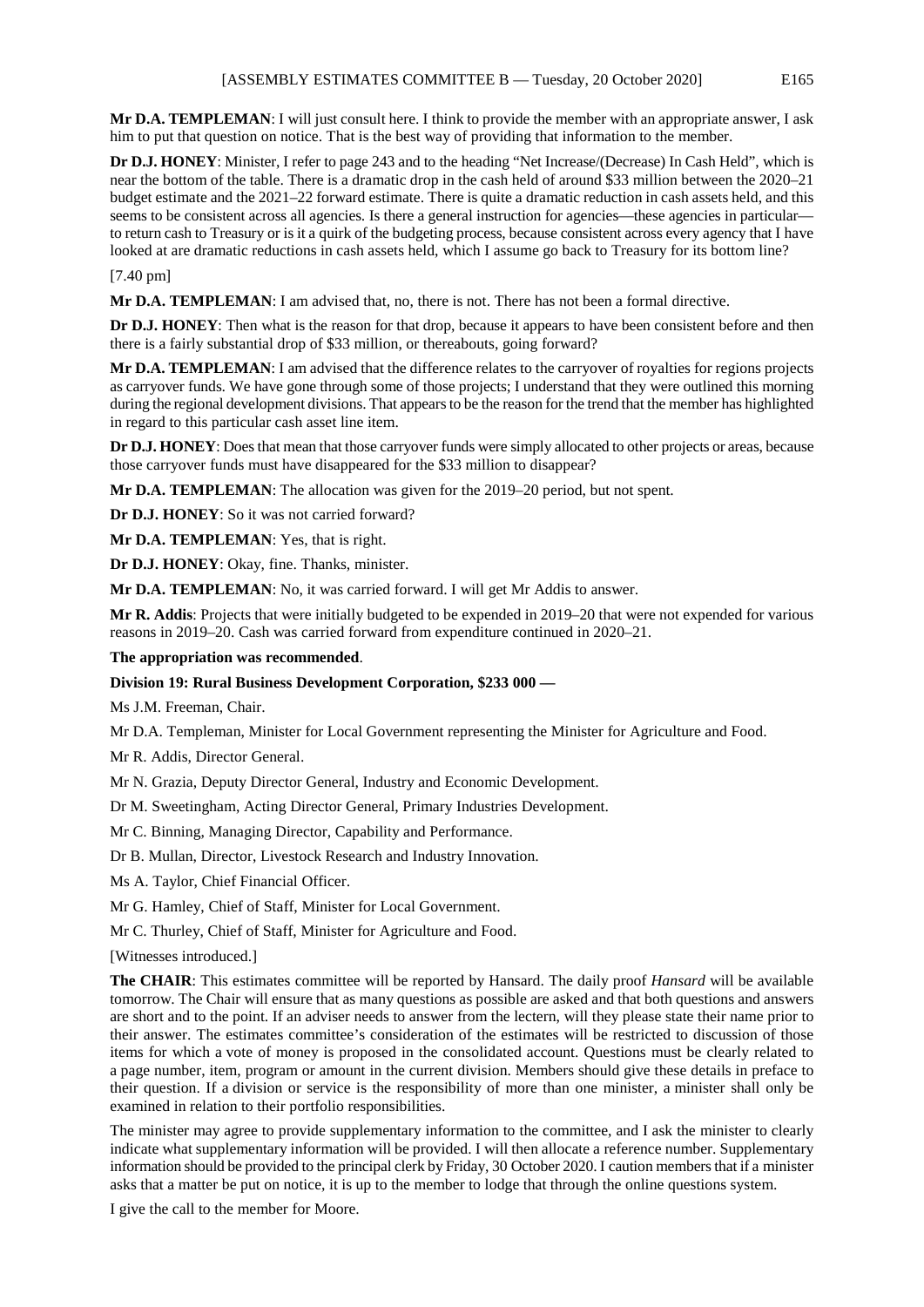### E166 [ASSEMBLY ESTIMATES COMMITTEE B — Tuesday, 20 October 2020]

**Mr R.S. LOVE**: I refer to the fourth item under "Significant Issues Impacting the Agency" on page 277 of budget paper No 2, which deals with the critical water deficiency situation across Western Australia. The last sentence states -

The declaration is generally made as a last resort when on-farm and community water supplies are at a critically low level. The Water Corporation will monitor the assistance being provided by the Western Australian Government.

What effect will the monitoring of the assistance being provided by the Western Australian government be? How will that monitoring be carried out and how will it be communicated to the Western Australian government?

**Mr D.A. TEMPLEMAN**: Member, can you clarify the question.

**Mr R.S. LOVE**: Again, I refer to "Significant Issues Impacting the Agency" on page 277. The fourth paragraph says that water supplies are at a low level, and states —

The Corporation will monitor the assistance being provided by the Western Australian government.

What form of monitoring is being done, and how will that manifest as advice or any sort of action?

**Mr D.A. TEMPLEMAN**: Mr Addis, I will ask you to respond.

**Mr R. Addis**: Are you looking at the first point, farm business development?

**Mr R.S. LOVE**: I am looking at the fourth paragraph under "Significant Issues Impacting the Agency" under the section relating to the Rural Business Development Corporation.

**Mr R. Addis**: Thank you. I think we have some problems with our page numbering.

**Mr R.S. LOVE**: It is page 277.

**Mr R. Addis**: Sorry for the confusion. It is showing as 276 on our document. The RBDC is closely monitoring the adverse climatic conditions that are impacting on the WA agricultural zone. As you well know, the last few years have seen drought-like conditions, very dry seasonal conditions experienced across large parts of the agricultural and pastoral regions of WA. I was driving back from the south coast through Narrogin and Brookton on Sunday and, while things have improved, certainly the dams remain very, very low. Fortunately for WA producers, demand for feed, grain and live animals in the east coming out of their drought has boosted WA farm incomes when they would otherwise be facing some extreme challenges but, nonetheless, they remain significant. The RBDC, together with the department's climate and weather unit, provides regular updates both to industry and to senior leadership in the department and the minister to make sure that we are across it. You see that driving initiatives like the on-farm desal pilot projects, some of the water deficiency declarations that have happened through the Department of Water and Environmental Regulation in recent months, unfortunately. We know that there are significant challenges out there. We are hoping with the apparent shift in El Nina conditions, we might get a bit of turnaround on that front. We know we have some continuing challenges.

**Mr R.S. LOVE**: Just getting back to the idea that the corporation will monitor the assistance being provided by the Western Australian government, are you suggesting that the RBDC is in some way able to influence the decisions of the Western Australian government in terms of providing assistance to the farmers? How does that translate on the ground to helping the farmers?

**Mr R. Addis**: The way the department and the RBDC are working these days—it has been similar for a number of years—the RBDC has become more of an advisory and a connecting organisation. It provides a number of services, including the farm debt mediation scheme and the embedded rural financial counselling that goes with that. Essentially, their primary role in dry times is to both give us advice about where are the pain points, what sorts of initiatives might work, but also to help us to connect into the commonwealth's evolving response approaches. You would be familiar with the commonwealth's drought fund—the correct name escapes me—which works with us to help tailor our response and position in relation to those sorts of opportunities to convert that to solutions on the ground for WA farmers.

#### [7.50 pm]

**Mr R.S. LOVE**: When we talk about discussions with the commonwealth throughout the funding, why is it, as claimed by the commonwealth, that Western Australia seems to be the only jurisdiction that does not actually declare a place to be in drought? That seems to be an issue in terms of accessing funding from the commonwealth. Can you explain that please?

**Mr R. Addis**: It has been fairly well established in WA that we do not declare droughts, as is the case in some states in the east.

## **Mr R.S. LOVE**: Is that all states?

**Mr R. Addis**: I could not confirm that. Certainly, my sense from involvement in the national discussions about drought response and drying climate is that Western Australia's farmers have done an extremely good job of adapting and innovating to deal with drying conditions. To a great extent, I think we are the envy of some of our east coast industry stakeholders. They look to us as a state that has managed that resilience piece extremely well. It does not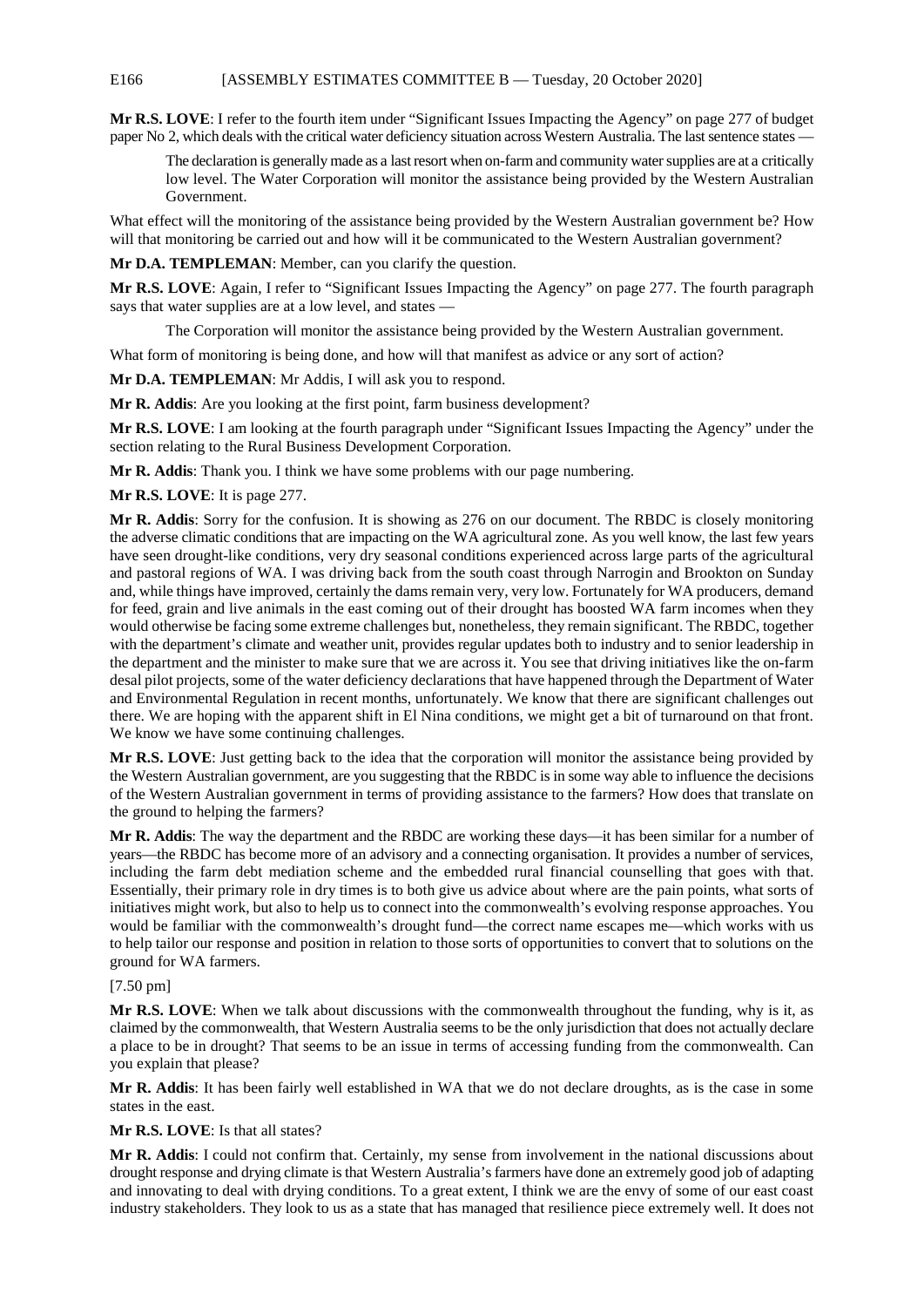mean there are not challenges, of course, but I think we have certainly shifted the focus to how we can help to be prepared and able to withstand dry conditions rather than responding the way that some east coast states have in recent years.

**Mr R.S. LOVE**: I am reading from that that there is a philosophical disinclination to use the word "drought" and to instead the words "drying climate". Is that behind that?

**Mr R. Addis**: I do not perceive there is anything ideological about it, but I do know that it has been a fairly consistent way of thinking about our adaptation and resilience building for certainly over 10 to 15 years, starting from the early 2000s, so it has not been a political thing; it has been a pretty consistent and concerted effort.

**Dr D.J. HONEY**: At the bottom of page 278, which sets out the business development costs, the table shows a 50 per cent increase in the cost of administering loans. The bottom line shows the administrative cost as a percentage of loan advanced amount. It was 1.2 per cent in 2018–19, 1.2 per cent in 2019–20 and is forecast to be 1.8 per cent in 2020–21. I am aware of discussions that more loans would close. I am trying to understand what has changed. I am that assuming loans have been closed along the way. What is different about 2020–21 from the previous two financial years in relation to the number of loans being closed and the cost of doing that?

**Mr D.A. TEMPLEMAN**: The efficiency indicator was aligned with the RBDC's activities as an agent for the commonwealth farm finance concessional loans and drought concessional loans schemes. This indicator has changed from the proportion of expenditure as administrative expenditure to the administrative cost per loan advanced amount. This indicator relates only to the administration expenses incurred on the loan schemes. The increase in the 2020–21 budget target, which is shown as \$6.296 million, to the 2019–20 actual of \$4.074 million reflects that the cost to discharge a loan is higher than to manage the loan during its term. During 2020–21, a considerable number of loans will be discharged. Therefore, the cost of loan administration will be higher. There is also considerable administrative cost associated with loans that go into a default situation. The deteriorating seasonal conditions have increased the risk of default.

**Dr D.J. HONEY**: Is this a scheme that was introduced or will the scheme come to a conclusion after its introduction? How long has the scheme been going? I still cannot understand why there is a sudden spike in the number of loans being discharged. It sounds as though there is a 50 per cent increase in the number of loans being discharged. I am interested in why we are suddenly seeing a large number of loans discharged.

**Mr D.A. TEMPLEMAN**: I will ask Mr Addis to comment on that.

**Mr R. Addis**: The concessional loan schemes have run in separate schemes, depending on seasonal conditions from year to year. There was a scheme for 2014, another in 2015 and another in 2017. That is when you get new loans into the scheme. I understand that loan schemes have not run in the last three years.

#### **Dr D.J. HONEY**: So it is lumpy?

**Mr R. Addis**: Yes, that is right. You are probably aware that the commonwealth has initiated the regional investment corporation, which is essentially a national concessional loans scheme that supplants the previous state-based schemes.

**Dr D.J. HONEY**: If we look above that, on the same page 278, under "Outcomes and Key Effectiveness Indicators", we see a fairly significant drop in the satisfaction rating, from 89 per cent and then down to 77 per cent. I am wondering if that can be explained. I see that that is due to the amount of information required to be submitted online. Was there a change? What was the factor that caused that?

**Mr D.A. TEMPLEMAN**: To ascertain a response, an annual survey is conducted with the current loan account clients to assess customer satisfaction. That satisfaction is rated on a range of issues, including information requirements and the, processing and staff helpfulness. The target is to attempt to maintain at least a 90 per cent level of satisfaction. At the request of the Auditor General, the method of determining the level of satisfaction changed from 2018. In the past, applicants rated satisfaction on a scale of 1 to 5 on four questions relating to their satisfaction with responses aggregated into a weighted average. Although the RBDC views results of 3 and above as a satisfied result, the Office of the Auditor General determines "satisfied" would be 4 and above, so there has been a change in the actual mechanism of aggregating the response averages. This change ultimately contributed to the reduction in satisfaction levels in the years since 2018 compared with previous years.

**Dr D.J. HONEY**: In relation to the loans, what percentage of the loans end up being bad, as a matter of interest? I am just intrigued. Is there a fairly consistent repayment of the loans or we do see a reasonable percentage unable to be repaid?

**Mr D.A. TEMPLEMAN**: Our understanding is that it is a very low figure. I will give Mr Addis the last word.

**Mr R. Addis**: We work very closely with clients to make sure that any opportunity to avoid default is taken.

**The appropriation was recommended.**

**Western Australian Meat Industry Authority —**

**The CHAIR**: The Western Australian Meat Industry Authority is an off-budget authority. That completes the examination of the Western Australian Meat Industry Authority.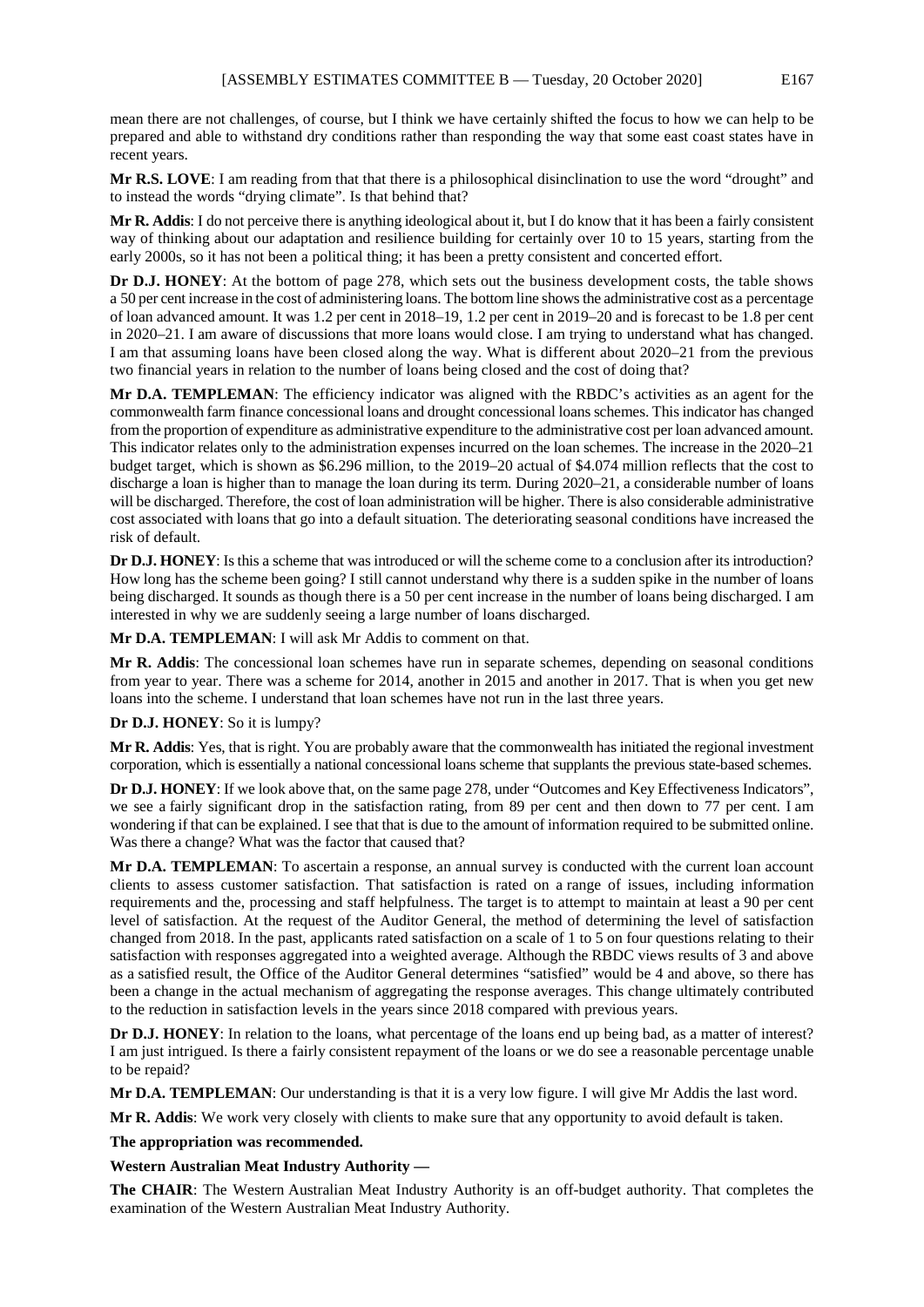[8.00 pm]

## **Fremantle Port Authority —**

Ms J.M. Freeman, Chair.

Mr D.A. Templeman, Minister for Local Government representing the Minister for Ports.

Mr C. Leatt-Hayter, Chief Executive Officer.

Ms T. Haria, Chief Finance Officer/General Manager, Commercial and Corporate Services.

Mr C. Thurley, Chief of Staff, Minister for Ports.

Mr G. Hamley, Chief of Staff, Minister for Local Government.

[Witnesses introduced.]

**The CHAIR**: This estimates committee will be reported by Hansard. The daily proof *Hansard* will be available the following day. Members may raise questions about matters relating to the operations and budget of the off-budget authority. Off-budget authority officers are recognised as ministerial advisers. It is the intention of the Chair to ensure that as many questions as possible are asked and answered and that both questions and answers are short and to the point. If an adviser needs to answer from the lectern, I ask them to please state their name prior to answering.

The minister may agree to provide supplementary information to the committee rather than asking that the question be put on notice for the next sitting week. I ask the minister to clearly indicate what supplementary information he agrees to provide and I will then allocate a reference number. If supplementary information is to be provided, I seek the minister's cooperation in ensuring that it is delivered to the principal clerk by Friday, 30 October 2020. I caution members that if a minister asks that a matter be put on notice, it is up to the member to lodge the question on notice through the online questions system.

Minister, I have been advised by the clerk that the correct to do this is to deal with each authority separately. Are we in agreement to that? I am happy to chair it as best I can if it goes off a bit.

**Mr R.S. LOVE**: Can we sort of leave it open?

**The CHAIR:** We are not supposed to. I will chair it as best I can so that we make sure it all occurs in a cordial manner.

**Mr R.S. LOVE**: Could I clarify something? This is listed as being Mid West, Pilbara, Southern, Fremantle and Kimberley Ports.

**The CHAIR**: Sorry; when you were out of the room, there was some discussion about Fremantle going first. After that, the member for Vasse said that she was sure the member for Moore would like to do Mid West as well. That is what happened. Your colleagues made a decision for you, member for Moore. I give the call to the member for Vasse.

**Ms L. METTAM**: I refer to page 153 of budget paper No 3, and the line item "Reprioritisation of Existing Asset Investment Program" under "Fremantle Port Authority" Why has there been a \$63 million reduction in spend in the port in 2019–20, and why has this not been reinstated in the forward estimates?

**Mr D.A. TEMPLEMAN**: I thank the member for the question. The figure for 2020–21 is \$25.8 million. Is the member asking why there has been no reinstatement of moneys previously?

## **Ms L. METTAM**: Yes.

**Mr D.A. TEMPLEMAN**: That is a good question for the chief executive officer of the Fremantle Ports to respond to. I will ask him to respond.

#### [8.10 pm]

**Mr C. Leatt-Hayter**: Through our capital works program for the last year, a number of projects had to be deferred because of timing and other reasons. As an example, a land purchase was moved across from last year to this year. Some of those things came about because of the negotiations that were taking place with the landholder as an example. We applied, and got a carryover, for a number of projects from one year to another year.

**Ms L. METTAM**: More specifically, what work scheduled to be undertaken at the port is now not being commenced?

**Mr C. Leatt-Hayter**: As far as I am concerned, no works have been delayed or are not happening. The works are progressed as necessary. Where those works cannot be undertaken for one reason or another, we will seek carryover for those, but there are no works that are not been undertaken at our facilities at the moment.

**Ms L. METTAM**: Is it the case that the port is being deliberately run down to justify the case for an outer harbour at Kwinana?

**Mr D.A. TEMPLEMAN**: No, absolutely not. As the member would be well aware, the lifespan of the inner harbour is still 20 to 30 years, from my understanding. Inner harbour investments will continue in this budget and others to ensure that the port will be able to function appropriately with regard to demand.

**Ms L. METTAM**: Is it right that the capacity of the Fremantle port is less than 35 per cent or at about 35 to 40 per cent?

**Mr D.A. TEMPLEMAN**: I will ask the chief executive officer to respond.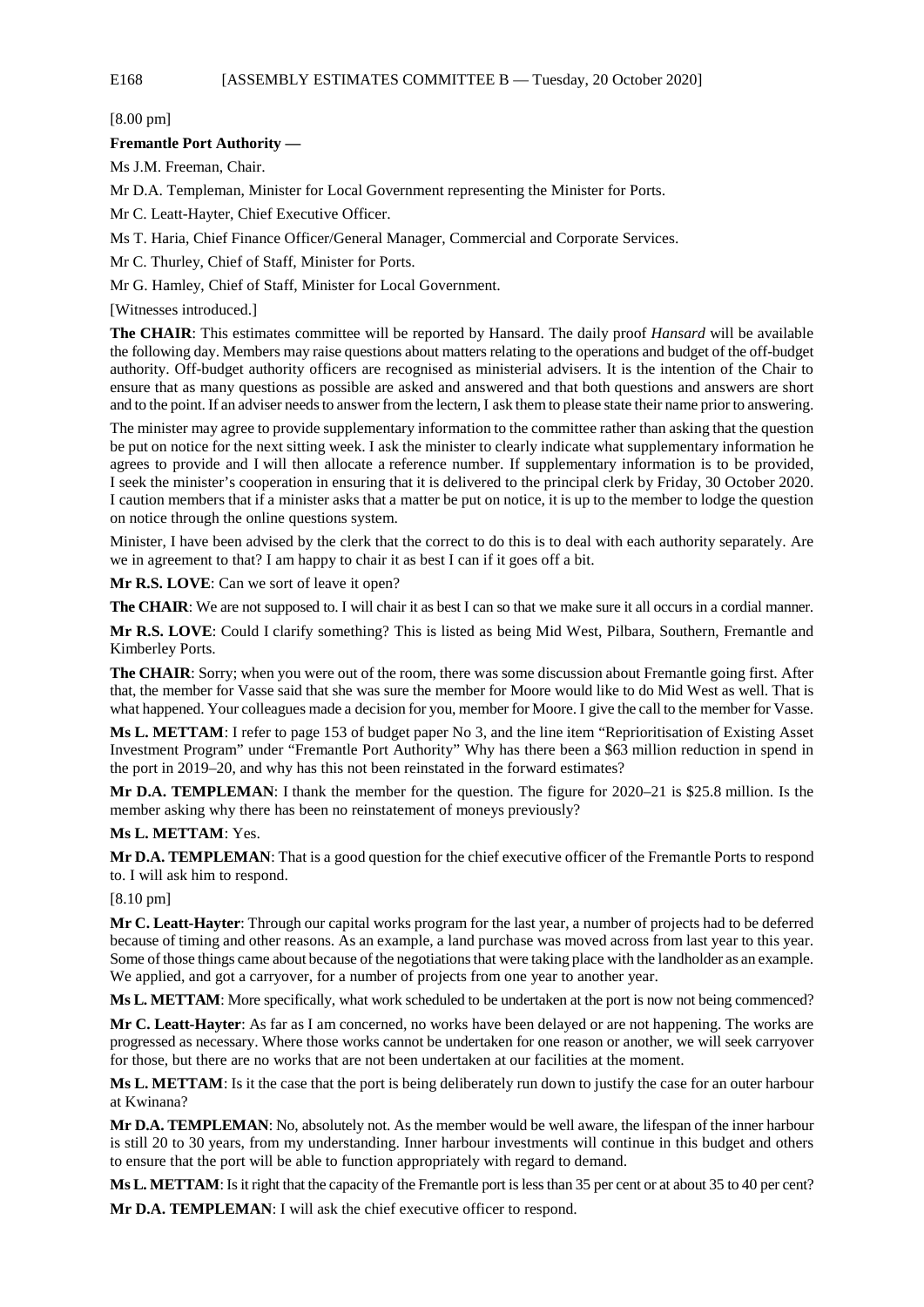**Mr C. Leatt-Hayter**: It depends how we measure that capacity. If we look at the physical capacity of the container terminals as an example—I presume the member is talking about the container trade —

## **Ms L. METTAM**: Yes.

**Mr C. Leatt-Hayter**: Work has been shown that in those container terminals, there could be capacity within those facilities for, say, two million containers a year. However, the capacity of the port needs to look at a whole lot of other factors, including the road transport links and the freight links to and from the port. As has been shown for work that has been done by Westport, from that belief that seems to suggest that there will be congestion on those roads at a level that will not be able to be managed into the next decade, in the mid-2030s. If we looked at the trade at that time, if those bottlenecks exist, that would put a limit on the physical capacity of the inner harbour.

**Ms L. METTAM**: I note that there were limitations in what the Westport report actually looked at in relation to road networks. Why is the growth of container traffic at Fremantle port expected to be lower in the next few years?

**Mr D.A. TEMPLEMAN**: Is the member referring to a line item?

**Ms L. METTAM**: Yes. I am referring to "Expenditure in the Inner Harbour" under "Fremantle Port Authority" on page 639. That really refers to the capacity of the Fremantle port.

**Mr D.A. TEMPLEMAN**: I think the chief executive officer has already responded to the capacity question. What was the member's specific follow-up question?

**Ms L. METTAM**: Given that we are looking at this investment in the inner harbour capacity, can the minister provide a breakdown of future projected growth at Fremantle port, including the container traffic?

**Mr D.A. TEMPLEMAN**: I will ask the chief executive officer to respond.

**Mr C. Leatt-Hayter**: Last year we saw that there was just about no growth in the container trade in the port; there was a slight decline. It showed some impact from COVID. Generally, around Australia, there has been quite a decline over the last couple of years in that trade. At the moment, forecasting the growth for this year and the next few years is difficult because we are in quite unique circumstances. We would expect that there would be moderate growth in the next few years, and that is carried forward in our forward budgets.

**Ms L. METTAM**: This line item is about the deepening of the inner harbour. What is the depth required for the current ships that bring roll-on, roll-off imports into Fremantle? I understand that they arrive at either Elizabeth Quay or Perth. I am specifically asking what the depth requirements are for roll-on roll-off imports.

**Mr C. Leatt-Hayter**: I am quite thankful that we do not have Elizabeth Quay under our responsibility.

**Ms L. METTAM**: Sorry.

**Mr C. Leatt-Hayter**: I was not being facetious. With regard to Victoria Quay, the driver for depth in the inner harbour is more around the container ships.

**Mr D.A. TEMPLEMAN**: A bit of policy development from you, member.

**Ms L. METTAM**: Yes.

**Mr C. Leatt-Hayter**: The container ships dictate the depths that are needed. At the moment we are able to handle 14.5-metre vessel drafts in the inner harbour. That is the same as what can be handled in the eastern states' ports.

**Mr W.R. MARMION:** It is 14.5 metres currently. If it was deepened, what depth would it go to?

**Mr C. Leatt-Hayter**: The major part of the deepening was done a number of years ago. There is a small amount left in our budget provision. If we believe that there is a necessity to further slightly lengthen the container berths to handle the longer ships, there is a pocket in one corner that requires deepening to take it down to match the rest of it. That is what that provision is there for.

**Mr W.R. MARMION**: What size length ship will that take if those works are done?

**Mr C. Leatt-Hayter**: At the moment we are handling a 320-metre vessel maximum. We can go up to 340 metres. It really depends upon the fleet configuration that comes into the harbour. At the moment we are able to handle the ship sizes that ply the Australian trades.

**Ms L. METTAM**: I refer to the asset investment program on page 233 of budget paper No 3. Has the industrial dispute that occurred at Fremantle port and other ports around the country been resolved and did it have an impact on the fiscal position of Fremantle port?

**Mr D.A. TEMPLEMAN**: I am happy for the chief executive officer to respond.

**Mr C. Leatt-Hayter**: The industrial disputes that have been there recently Patrick Terminals and DP World are at a truce at the moment. I cannot say that they are absolutely resolved. The impacts that we had were relatively minor compared with what occurred on the eastern seaboard. We got some delays to trucks coming in and some delays to some vessels through the protected action that took place. At the moment, that action has ceased.

**Ms L. METTAM**: Is the port at a truce with the unions at the moment? What is the status of the situation?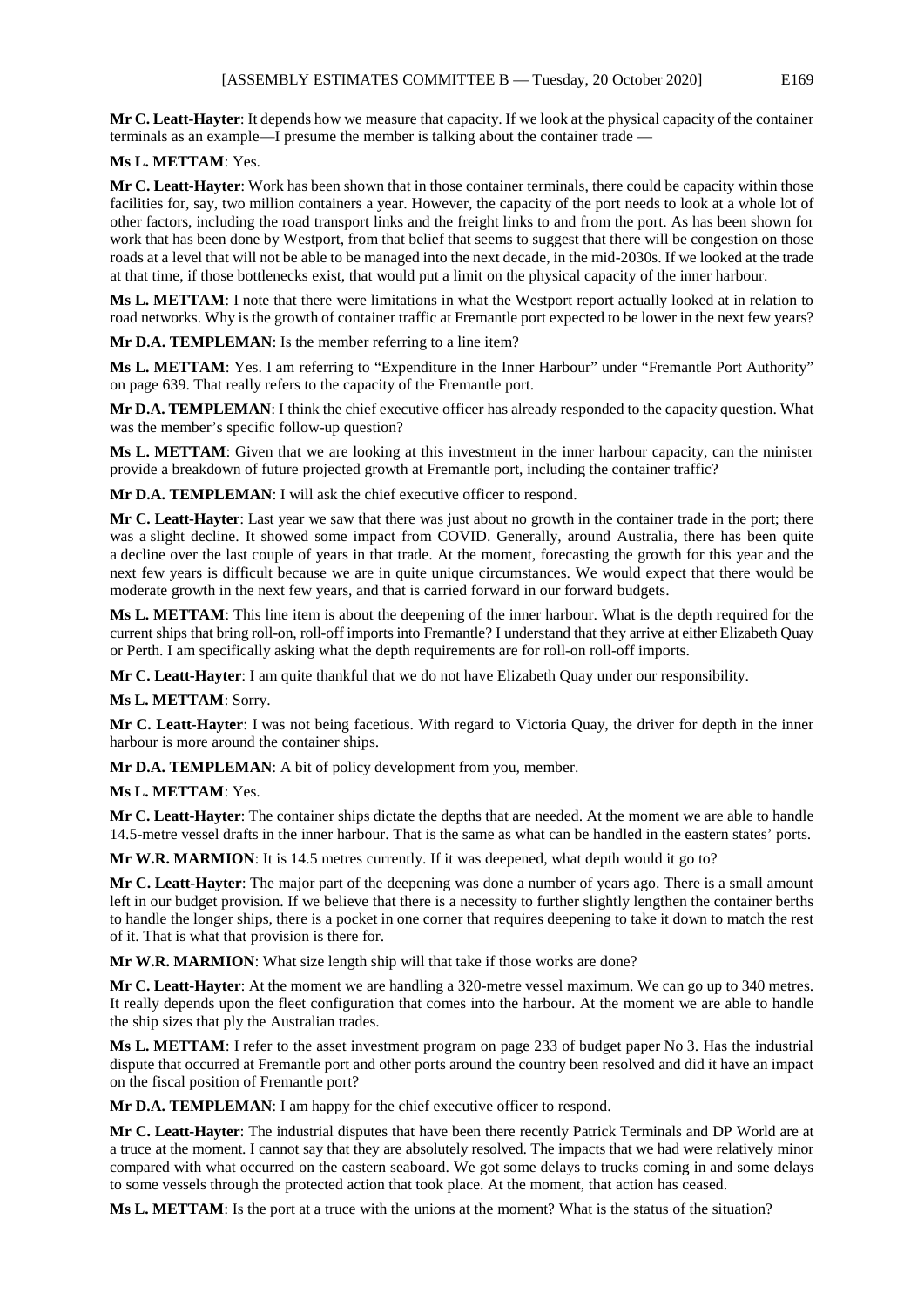### E170 [ASSEMBLY ESTIMATES COMMITTEE B — Tuesday, 20 October 2020]

[8.20 pm]

**Mr D.A. TEMPLEMAN**: The chief executive officer has just highlighted that the impact was minimal in comparison to other ports on the eastern seaboard. At the moment there is a stable relationship with the stakeholders.

**Ms L. METTAM**: Still staying on the asset investment program, where will the funds for the \$97 million outer harbour strategy come from? Specifically, what funds will be coming from the investment or directly from the Fremantle Port Authority?

**Mr D.A. TEMPLEMAN**: I am happy to ask the chief executive officer to respond.

**Mr C. Leatt-Hayter**: I am unsure about the \$97 million the member is talking about. Is that for Westport work?

**Ms L. METTAM**: Yes. What contributions, if any, will be coming from the Fremantle Port Authority?

**Mr C. Leatt-Hayter**: Financially, none. I think there are separate budget provisions for that. We will certainly contribute our work and our people towards the next stages of the work, but financial contributions are not provided for through our budget.

**The CHAIR**: Further question or a different question?

**Ms L. METTAM**: Further question. Has the Fremantle Port Authority provided any services or invested any services with Lockwood Consulting, or are there any plans to do so in the future?

**The CHAIR**: Minister.

**Mr D.A. TEMPLEMAN**: I am not sure whether there is a line item that relates to the member's line of inquiry. If the member could direct me to that line item, I might be able to respond.

**Ms L. METTAM**: Well, I think I could —

**Mr D.A. TEMPLEMAN**: I do not think the company the member mentioned is in this line item, or any line item.

**The CHAIR**: Do you want to come back to it, member? We will go to the member for Nedlands.

**Mr W.R. MARMION**: Similarly, this is to do with the table, "Works in Progress", which starts on page 639 and goes over to page 640. For the budget estimate, total funding is \$95.452 million. This is the whole works program, or budgeted works program. It shows that there will be funded borrowings of \$48.3 million. Under "Internal Funds and Balances" is an amount of \$47.102 million. As the minister just said, the actual costs of the Kwinana Bulk Terminal, in that same table, are \$9 million for infrastructure, \$3.8 million for an HV power system upgrade, and \$2.9 million for land acquisition in this budget estimate. Will that particular aspect of funding be from borrowings or internal funds?

**Mr D.A. TEMPLEMAN**: I am happy to ask the chief financial officer to respond.

**Ms T. Haria**: It would be a combination. We look at our borrowing capacity from a whole-of-business perspective, and depending on the programs from an operating perspective and a capital perspective, the borrowings are assessed as to what we would specifically assign the borrowings to.

**Mr W.R. MARMION**: As "Internal Funds and Balances" is funded to a level of \$47 million, can I ask what the balance of "Internal Funds and Balances" was at the beginning of 2020–21?

**Mr D.A. TEMPLEMAN**: I will ask the chief financial officer to respond. We are just referring to a document.

**Ms T. Haria**: It was in the order of \$170 million.

**Mr W.R. MARMION**: It was 170 million?

**Ms T. Haria**: Approximately \$170 million, rounded, yes, as at 30 June.

**Mr W.R. MARMION**: That helps to explain the forward estimate for "Internal Funds and Balances", for which the government is drawing down from that \$170 million of its current balance. Is that correct?

**Mr D.A. TEMPLEMAN**: I defer to the chief financial officer.

**Ms T. Haria**: Yes, it would be that, and additional borrowings.

**Mr R.S. LOVE**: I refer to page 639 of budget paper 2, and Fremantle Port Authority expenditure on "Inner Harbour", which is the third line item. There is also reference to work on the "Fremantle Waterfront Project". There will be expenditure of \$3 million in 2020–21, and \$12.2 million from 2020–21 through to 2023–24, subject to the authority being able to secure private sector interest. When I look at "Works in Progress" for that project, I see that it does not have that level of expenditure attached to it. That is the first line item under "Works in Progress". I just wonder if the minister could explain where the figures in the third line item are reflected in the budget or in the figures provided under "Works in Progress"? Is that involved somehow with the land acquisitions that are placed throughout the document?

**Mr D.A. TEMPLEMAN**: Preliminarily, obviously the member is aware that work on the Fremantle waterfront implementation plan continues and that various interests are being sought through a planned expression of interest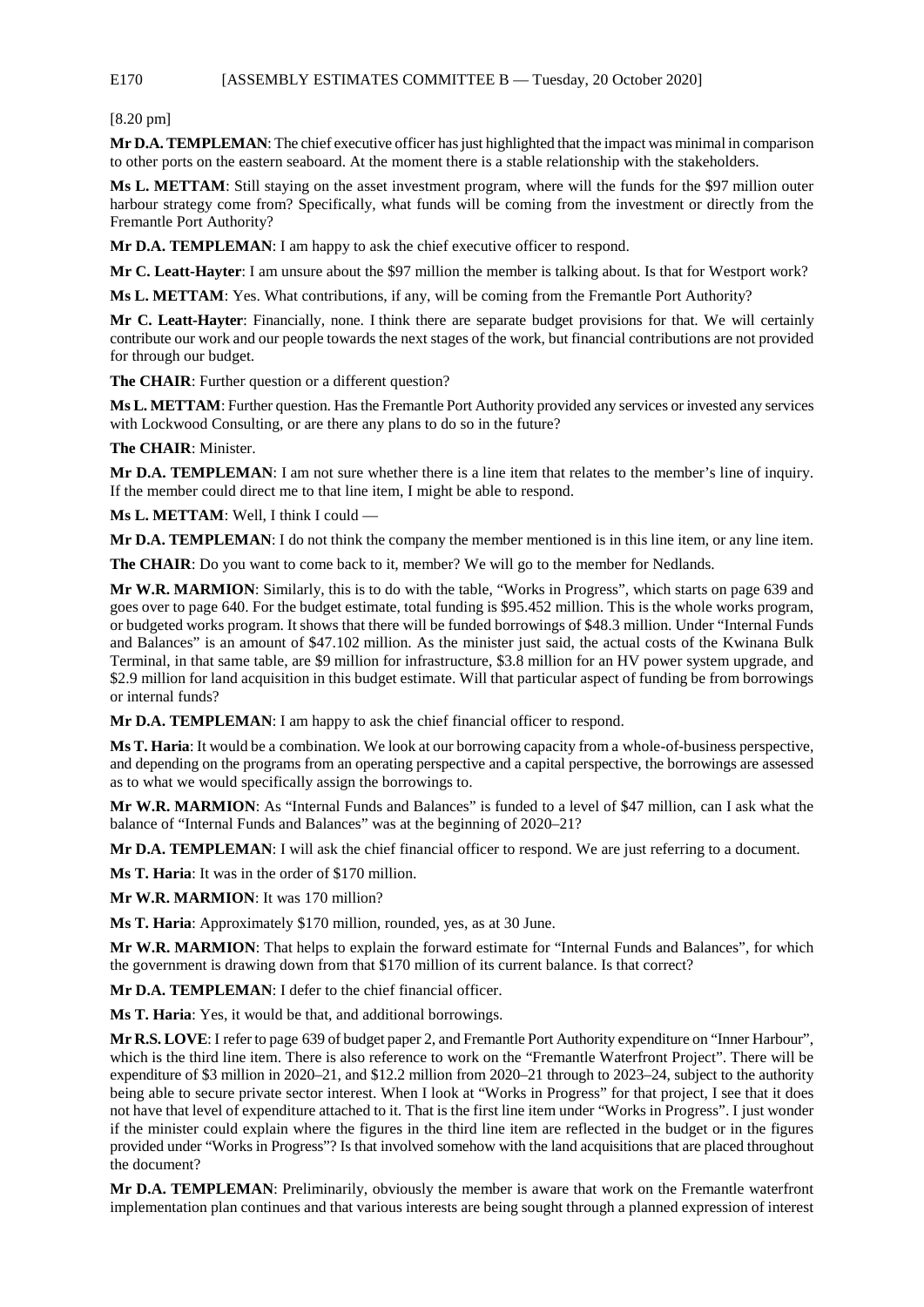process, which has commenced or is about to commence, as I understand it. I will ask the chief executive officer to respond to the query around the differences in the figures, which is what the member is referring to in terms of the line item and its significance.

**Mr R.S. LOVE**: Just add to that, is some of the difference to do with the total project cost, if there was some sort of leveraging? Perhaps the minister could just include that in the discussion.

**Mr D.A. TEMPLEMAN**: I will ask the CEO to respond.

**Mr C. Leatt-Hayter**: Two line items relate to that project. The one the member referred to at the start is more specifically around the commercial precinct, which is an area in there that that relates to. Over the page, just before "Completed Works", the last line item is "Victoria Quay Waterfront Implementation Plan", and that spells out the money that is intended to be spent on that project.

**Mr R.S. LOVE**: Okay. So it is basically the same project, just two different little areas of the same project? Why are there two separate names?

**Mr C. Leatt-Hayter**: The first part is the commercial precinct, and access and services, and overall, this comes out of the implementation plan, as opposed to the commercial precinct plan, so it has been put separately in that regard.

**Mr R.S. LOVE**: Under "North Quay" on the same page—page 639—under "Works in Progress", is the line item "Land Acquisitions". Can the minister explain the \$25.4 million project in land acquisition, which will be \$19.74 million this year and \$5.5 million next year? What will that actually be for, and what it will achieve?

**Mr D.A. TEMPLEMAN**: I will ask the CEO to respond.

**Mr C. Leatt-Hayter**: The land that we are looking at acquiring is BP land. That is in the port area.

It is the last parcel of land; the rest in that precinct and harbour. Fremantle port owns freehold, so it is a strategic acquisition to buy that last piece of land.

[8.30 pm]

**Ms L. METTAM**: I refer to budget paper No 2, volume 2, page 640, and the heading "COVID-19 WA Recovery Plan". Given the incident of two Australian people being allowed to disembark from the *Al Messilah* and travel to different regions to self-isolate, despite other crew members being tested positive for the virus, what measures are in place at this port, and others, to protect port workers and crew members?

**The CHAIR**: Minister. Is that in order?

**Mr D.A. TEMPLEMAN**: Well, I am a little concerned that the member may be seeking out a very long rope here. As we are aware, there are protocols and processes in place, some of which are the responsibility of the commonwealth government, of course. As the member would be aware, the Premier has highlighted in his comments on this over the last few days that the commonwealth government has a very clear responsibility for these matters and he has, of course, publicly called upon the commonwealth government to front up and actually respond, as it appropriately should. It is my understanding—the CEO may wish to make a brief comment—that a range of important protocols are in place for a whole range of safety measures at Fremantle port and other ports. I invite the CEO to make comment, if he wishes to, in that context.

**Mr C. Leatt-Hayter**: There are very detailed protocols, controls and systems in place to deal with vessels coming into the port and the COVID risk, and they are applied by us and a range of other state and federal agencies.

**Ms L. METTAM**: I note there is a lot of reference to COVID-19-related spending throughout the budget, so I think it is a fair reference to make. Are the quarantine arrangements that are in place at Fremantle port consistent across every port in Western Australia and the same as the arrangements?

**The CHAIR**: I think you will have to ask that to each port, member, when they come up.

**Mr D.A. TEMPLEMAN**: I think the public comments by the Premier have been very, very, clear.

**Ms L. METTAM**: It depends what day we are talking about!

**Mr D.A. TEMPLEMAN**: They have member.

**Ms L. METTAM**: Pots and kettles.

**Mr D.A. TEMPLEMAN**: If the member is going to pursue that line, what can be put back to her is, of course, her party's stance on the hard border situation. Her party is flip-flopping about the hard border. The Premier has been very clear on that. The member's party has been found out with regard to its inadequacies regarding our borders, and has demonstrated very clearly that it has not supported the Premier's strong stance—which, I would like to point out, is supported by a significant majority of Western Australians who, unlike the member, understand that it is about the protecting the health and wellbeing of all Western Australians. That is what the Premier has done. His comments in recent times highlight the responsibilities of the commonwealth government with regard to the issues around courts. There are commonwealth responsibilities and he has asked the commonwealth to step up and respond.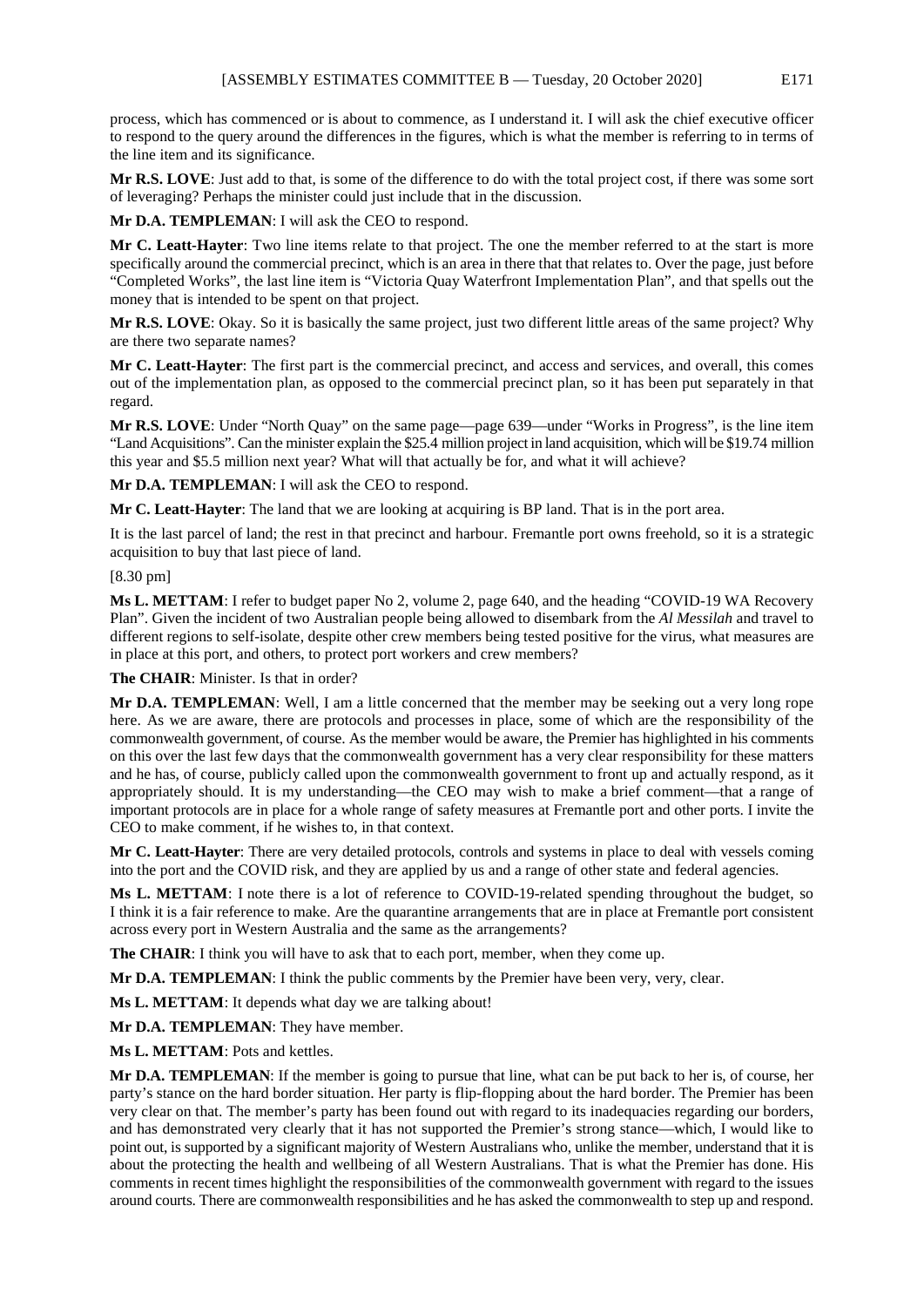### E172 [ASSEMBLY ESTIMATES COMMITTEE B — Tuesday, 20 October 2020]

**Ms L. METTAM**: Can I ask a budget question about whether the quarantine measures are consistent?

**The CHAIR**: You can ask it for each one, if you like, member for Vasse. The member for Moore.

**Mr R.S. LOVE**: I refer to the heading "Fremantle Port Authority" on page 153 of budget paper No 3, and the line item "WA Recovery Plan and Other COVID-19 Related Spending". How much extra expense has been incurred by the port in preparing COVID protocols to protect workers et cetera? We have a situation in which the harbour master has to authorise certain activities in the port. Can we please have an understanding of just how much expense has gone into that and how regularly the government updates procedures to make sure those protocols are kept relevant and up to date in Fremantle?

**Mr D.A. TEMPLEMAN**: My expectation is that the appropriate advice is followed in Fremantle with regard to the delivery of protocols that are focused on health and wellbeing and safety. I am happy for the chief executive officer to make a further comment in relation to those operations, or protocols, and the resourcing for such protocols in the context of Fremantle harbour. I ask the chief executive officer to respond.

**Mr C. Leatt-Hayter**: I cannot give the member an exact figure for the cost of developing protocols, but with regard to dealing with the COVID cases that we have had and with preparation for COVID-19, and the changes to procedures and other things, last year we spent in the vicinity of \$450 000 on those matters. In terms of the protocols that are in place, right from day one, as they have been developed, we have continued to enhance them and review them with our staff, our service providers, and our customers, to make sure that they are fit for purpose. That continues to be done on a regular basis, in liaison with our regional port partners. On a national basis, we are continually reviewing all protocols that are in place.

**Mr R.S. LOVE**: The CEO of Fremantle Port Authority makes determinations about what appropriate protocols are in place at Fremantle. That may or may not be the same as other ports; it is different at each port, but there is an understanding between the different ports. Is there a sharing of knowledge and an understanding of the situation between the port authorities, or is it largely up to each port?

**Mr D.A. TEMPLEMAN**: My expectation would be that appropriate advice is given that guides the authority in its delivery of protocols, but the chief executive officer may be able to elaborate.

**Mr C. Leatt-Hayter**: There are certain protocols that are absolutely equivalent in terms of emergency management orders and other things like that that are in place. The other protocols, yes, we share, and in many cases they are very, very, similar. In many cases they are the same. I could not tell the member the extent to which some of those procedures or controls differ at all, but generally speaking, to a large extent, the sort of flowchart in terms of assessment of vessels and dealing with COVID and the practices that have been put in place with our workforces are all broadly similar.

**Mr D.A. TEMPLEMAN:** They would be aligned—correct me if I am wrong—with the ongoing health advice that is provided, and directives that are ultimately put in place by the Commissioner of Police.

**Mr W.R. MARMION**:I refer to page 639 of budget paper No 2, volume 2, and paragraph 1 under "Asset Investment Program", which refers to supporting the economic growth of the state through the import and export of containers. In answer to an earlier question we heard that the capacity of the inner harbour is two million containers. My first question is: how many containers does it currently support?

**Mr D.A. TEMPLEMAN**: I am happy for the chief executive officer to respond as he refers to the annual report.

**The CHAIR**: Mr Leatt-Hayter.

**Mr C. Leatt-Hayter**: In 2019–20 our throughput for containers was 783 000 twenty-foot equivalent units.

[8.40 pm]

**Mr W.R. MARMION**: Further to the suggestion that the road network is a constraint on the possible two million containers, can the minister advise which aspect of the road network in particular is the main constraint—is it Tydeman Road, Stirling Bridge, the Leach Highway roundabout, or Leach Highway?

**Mr D.A. TEMPLEMAN**: My advice is that a combination of areas of the road network are ultimately impacted.

**Mr W.R. MARMION**: The road is like a conduit and obviously there is a place where it is constrained first, so surely it cannot be the whole network. It would be either Tydeman Road, because they cannot get through, or Stirling Bridge, because it does not have the capacity, or it could be other aspects of the network. I am a road design engineer and I have designed roads. There will be a first spot where there is a constraint and then there will be the second sport and the next spot and the next spot. There must be a key spot, and I am sure the minister will know the answer!

**Mr D.A. TEMPLEMAN**: The member may not know what my after-hours activities are—drawing up road networks!

**Mr W.R. MARMION**: I am sure the CEO knows the answer!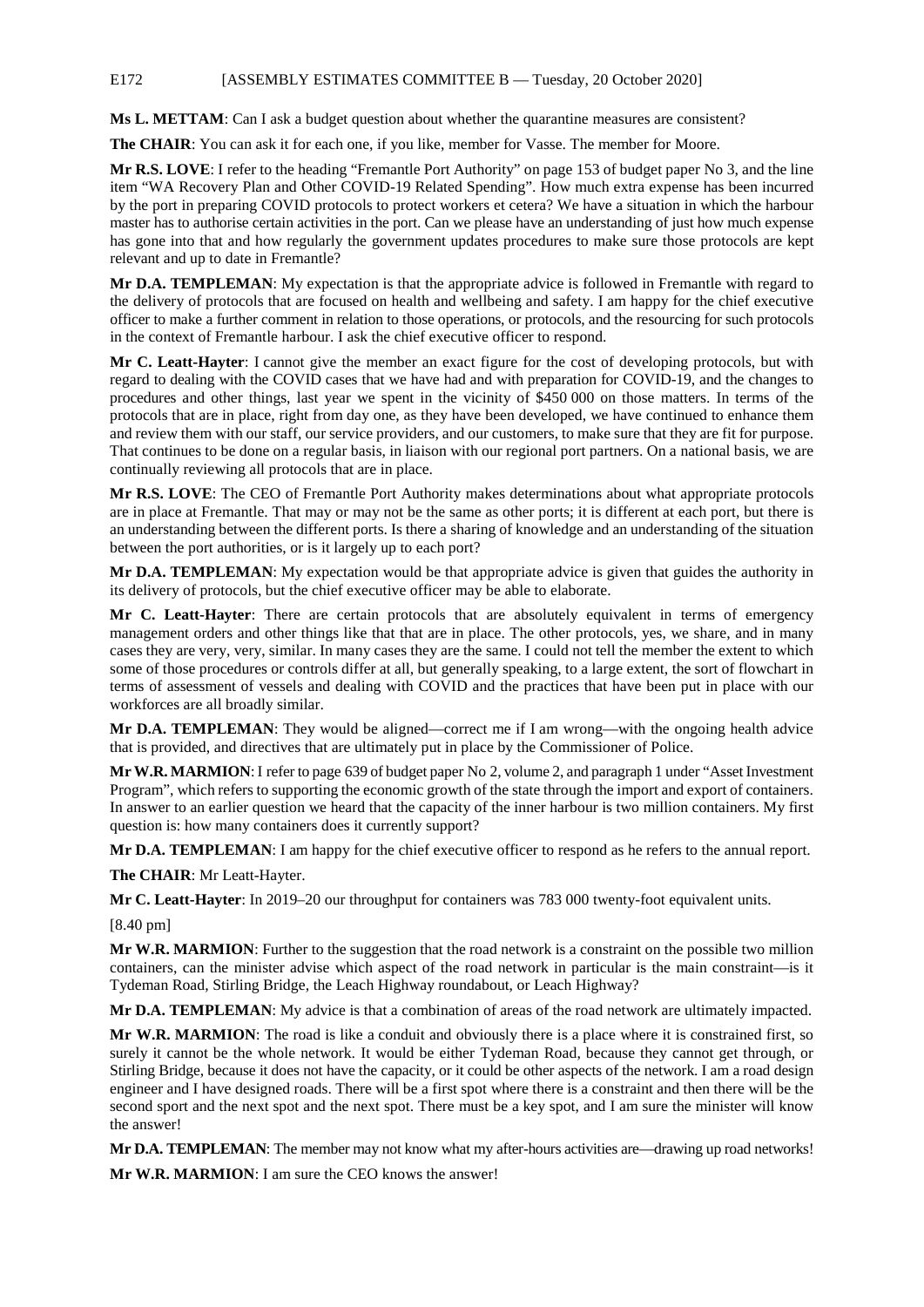**Mr D.A. TEMPLEMAN**: As has been highlighted, there is a combination of impacts. The member referred to three examples that could contribute to the ultimate constraints, so the response is that a combination of those pressures will impact on the ultimate capacity that was highlighted in the previous question.

**Mr W.R. MARMION**: Given the minister's answer that it is a combination of the entire road network that leads to the port, has a net present valuation been done on the cost of upgrading the entire network to the port, compared with the net present value and timing of a new outer port?

**Mr D.A. TEMPLEMAN**: I am advised that there are currently some matters that are important for consideration in this context. They include, of course, issues around safety for both the community and transport providers. There is a potential impact on urban amenity, which is worthy of consideration, and I am sure we are well aware of some proposed projects that are examples of such. Leach Highway is currently the main freight route servicing the port, and modelling shows that once the highway reaches an operational tipping point, service levels will rapidly deteriorate, so we know that that is an issue.

**Mr W.R. MARMION**: Leach Highway is probably what I would have guessed was the main problem.

**Mr D.A. TEMPLEMAN**: Yes. We know that passenger vehicle numbers continue to increase across the metropolitan area, hence why the government is investing heavily in the metro network to try to ensure that more people are on public transport. The Anketell Road corridor links the port to a new modern freight corridor via Tonkin Highway, which is aimed at taking more trucks out of the suburbs and onto an efficient freight network. I am no road designer— I do not have that expertise—but I am advised that a combination of factors ultimately impact on the capacity that was highlighted in the previous question.

**Mr W.R. MARMION**: You do not have to be an engineer or anything, you have to be someone who can do the numbers—a finance person—because to do the net present value, you actually have to put a dollar value on all the things the minister just raised. You then analyse the different options and work out which one is the cheapest. You do not necessarily take that, by the way, but it is handy to know what all the options are with the net present value, and then you can make a decision. My question can be put another way: has the net present value been done for various options?

**Mr D.A. TEMPLEMAN**: I am not in a position to answer that question, and I am not sure that the CEO of the Fremantle Port Authority is in a position to answer that question, either.

**Mr W.R. MARMION**: The minister has not asked him.

**Mr D.A. TEMPLEMAN**: He is not in a position.

**Ms L. METTAM:** With regard to the containers that are currently going to Fremantle port on the road network we asked earlier about the 783 000 TEU—how many are travelling to port by road at the moment?

**Mr D.A. TEMPLEMAN**: I am happy for the CEO to answer that question.

**Mr C. Leatt-Hayter**: The percentage going by road roughly at the moment is about 80 per cent of the containers, and 20 per cent by rail.

**Ms L. METTAM**: Could I get an indication of the number of vehicles travelling by road given that, as I understand it, we are becoming a bit more efficient with the loading of containers onto trucks as well? Could I get an indication of the number and the forward projections of the numbers of trucks that are going to Fremantle port by road, and that number going forward?

**Mr D.A. TEMPLEMAN**: My understanding is we do not have the figures the member has requested. The CEO may wish to make a comment.

**Mr C. Leatt-Hayter**: I do not have the precise number of trucks at the moment. That is something that we have, but I do not have it with me here at the moment.

**Mr D.A. TEMPLEMAN**: The member will need to put that question on notice.

**Ms L. METTAM**: Could that be provided as supplementary information? What are the current and future projections of trucks with containers that are going directly to Fremantle port?

**Mr D.A. TEMPLEMAN**: I am feeling generous. I am happy to provide supplementary information on current —

**Ms L. METTAM**: And future projections?

**Mr D.A. TEMPLEMAN**: My understanding is that we can provide only the current figures, as the member has requested, and I am happy to do that as a supplementary question—that is: the current figures for vehicle numbers accessing the port.

[*Supplementary Information No B9.*]

**Mr W.R. MARMION**: Further to the fact that 80 per cent of containers are distributed out of the port by trucks, can the minister advise whether the forward projections are that that ratio of 80:20 is likely to be maintained for the next three years?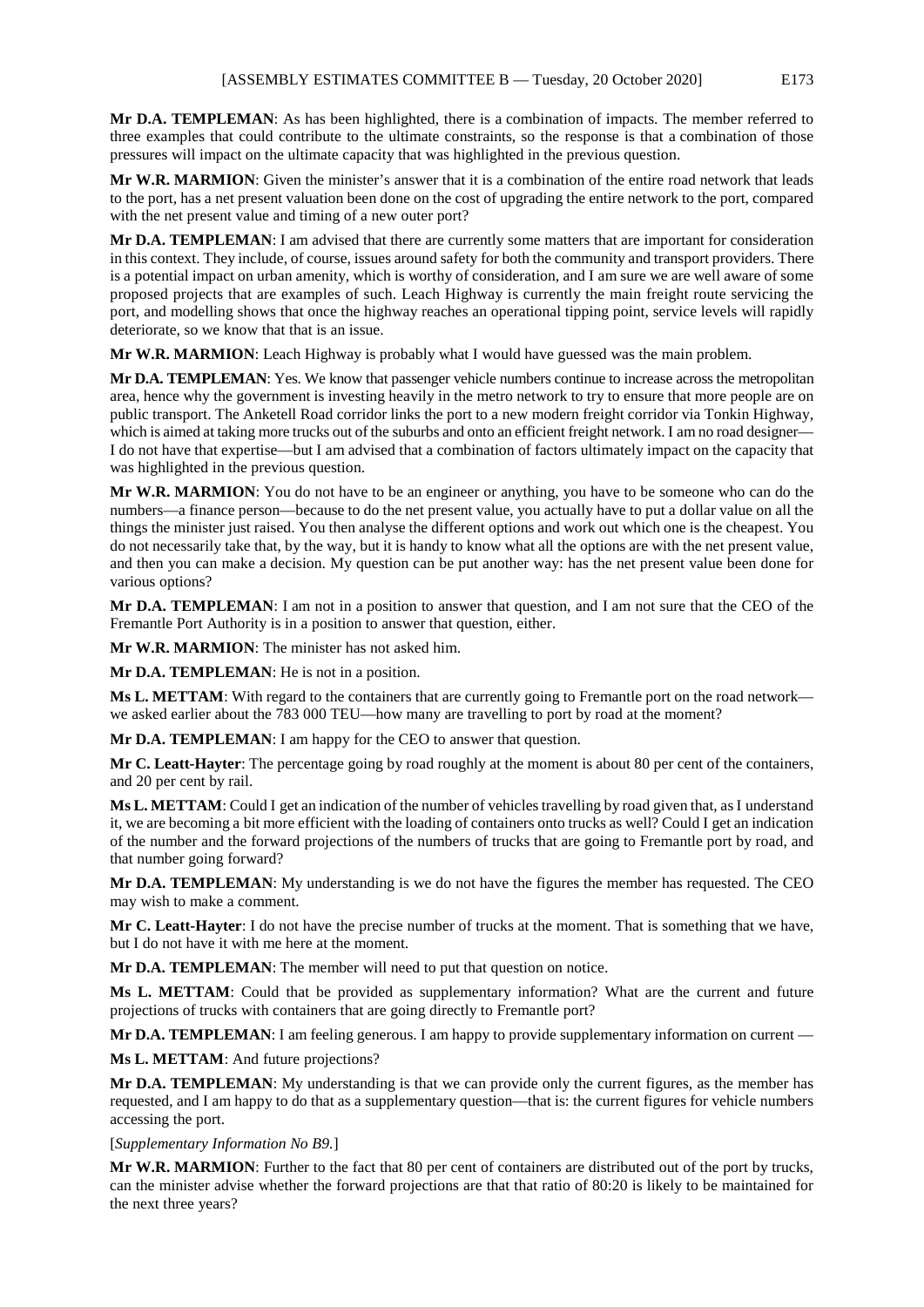## E174 [ASSEMBLY ESTIMATES COMMITTEE B — Tuesday, 20 October 2020]

**Mr D.A. TEMPLEMAN**: I might ask the CEO if he is in a position to be able to answer that question, as I am not.

**Mr C. Leatt-Hayter**: We will endeavour to continue growth in containers on rail. That is something that we have been doing over the years, so yes, we will be certainly aiming to at least maintain that proportion and, hopefully, grow it.

**Ms L. METTAM**: Is there a limit to growth in containers on rail? Is there an upper limit to the capacity? I previously understood that the capacity was 30 per cent, but I would just like some clarity on that.

**Mr D.A. TEMPLEMAN**: Does the member want some clarity on what the potential percentage could be on rail?

[8.50 pm]

**Ms L. METTAM**: Sorry, can the minister repeat that?

**Mr D.A. TEMPLEMAN**: I am just trying to clarify the actual question the member is seeking an answer to.

**Ms L. METTAM**: I am seeking to know whether there is an upper limit to the amount of container volume that can go to Fremantle port by rail?

**Mr D.A. TEMPLEMAN**: As I said earlier, a number of factors impact on that ultimate decision, including amenity and impact on populations living in, around and along those routes. To give the member a definitive figure is a little difficult, given that those elements could impact on the ultimate figure. I do not know whether the CEO has any further comment to make on that.

**Mr C. Leatt-Hayter**: What the minister said is correct. I guess it will depend what happens in terms of the existing line that is there, at what hours of the day the trains can operate, how long the trains can be and whether there can be different time lines for the use of the track by the different service providers that are there at the moment. There are myriad variables that would have to go into a melting pot to come out with what the ultimate capacity might be.

**Ms L. METTAM**: With regard to the 783 000 TEU, I am just wondering, in respect of the container volume going through Fremantle port, how much of that volume is empty containers.

**Mr D.A. TEMPLEMAN**: The chief executive officer may be able to answer that question.

**Mr C. Leatt-Hayter**: I have got the figures here. I should be able to find this very quickly. It is split in every other direction than the one I am looking for. I beg your pardon.

**Mr W.R. MARMION**: Murphy's law!

**Mr C. Leatt-Hayter**: Apologies for taking so long. Last year, the total container trade was 783 000. Of that, the full containers were 610 000.

**The CHAIR**: Excellent. That completes the examination of the Fremantle Port Authority. Thank you very much.

**Mid West Ports Authority —**

Ms J.M. Freeman, Chair.

Mr D.A. Templeman, Minister for Local Government representing the Minister for Ports.

Dr R. Macdonald, Chief Executive Officer.

Ms S. Pigdon, General Manager, Trade and Corporate Services.

Mr C. Thurley, Chief of Staff, Minister for Ports.

Mr G. Hamley, Chief of Staff, Minister for Local Government.

[Witnesses introduced.]

**The CHAIR**: Member for Moore.

**Mr R.S. LOVE**: Thanks very much for coming along. I am just going to start off with a similar question I asked the Fremantle Port Authority. I refer to "WA Recovery Plan and Other COVID-19 Related Spending" under "Mid West Ports Authority" on page 153 of the *Economic and Fiscal Outlook.* It is quite topical, I guess, with the recent situation in Geraldton in terms of a COVID-affected crew. What expenditure was involved in putting in place the necessary protocols for the protection of the port workers and the community? How regularly are those protocols reviewed? And what information sharing with other ports takes place in making it happen, through the minister of course?

**Mr D.A. TEMPLEMAN**: I will ask the chief executive officer to respond shortly. The ongoing reference to constantly updated health advice, appropriate advice and directives are of course a responsibility of all of us, including those responsible for major infrastructure such as ports. I will ask the CEO to respond to the member's question.

**Dr R. Macdonald**: We have spent approximately \$100 000 on preparation, including some technology that we needed. We had some quite manual systems that now we do electronically. We have developed very strict protocols in our ports, in consultation with Health advice and also industry members, in particular the ports.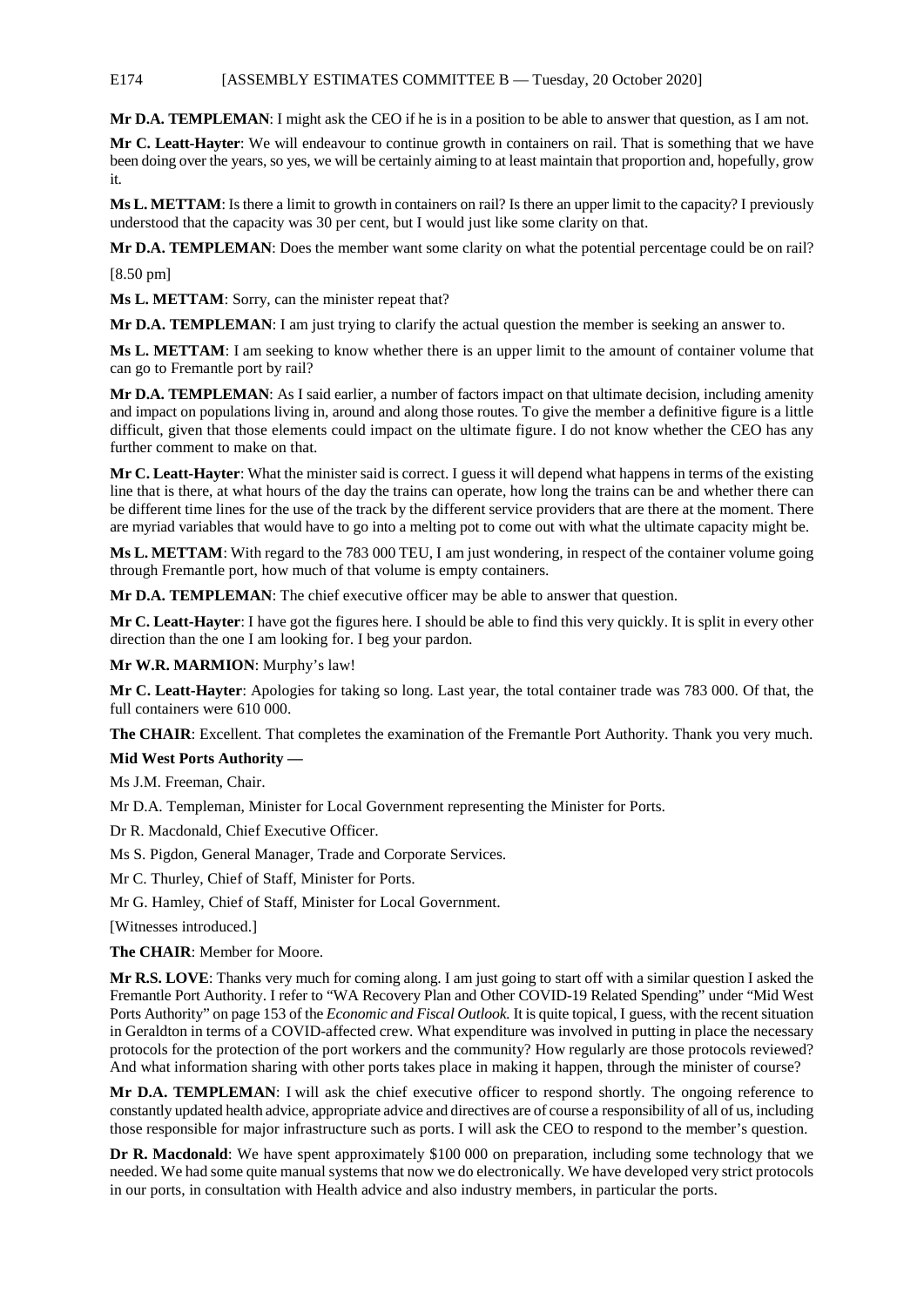**Mr R.S. LOVE**: With regard to the protocols that were put in place, I think there was an expectation that there would be shipborne quarantine of crews. Has there been any adjustment to any of the protocols since the fairly recent phenomenon of the changeover of those crews who were somewhat stranded for a long time, and now we are seeing fresh crews coming on board who have not been stranded at sea on their own for months and months? Has that led to a review of those protocols in any way, or will that, or the recent events, lead to such a review?

**Mr D.A. TEMPLEMAN**: I think there is constant, ongoing review of a whole range of practices and procedures and refinement based upon the advice that is given with regard to the health and wellbeing and also directives related to the State Disaster Council, for example. I will ask the CEO to respond specifically with regard to the Mid West Ports Authority.

**Dr R. Macdonald**: We review our procedures regularly and in response to any event or learning, whether it is in our region or throughout Australia or internationally.

**Mr R.S. LOVE**: Minister, what interaction takes place between this port authority, or indeed any other port authority, and that wider state emergency response task force that looks after setting the parameters for the state's response generally, such as the Commissioner of Police and the Chief Medical Officer et cetera?

## [9.00 pm]

**Mr D.A. TEMPLEMAN**: In a broader context, of course, you would be aware of the flowchart of conversations that take place at the formal meetings of the national cabinet, which influence state-based decision-making. The states, through the State Disaster Council, and information provided by such authorities as the health authorities, including the Chief Health Officer, and feedback from the Commissioner of Police, a range of ongoing directives are framed. The dissemination of that information is primarily but not only confined to the Department of Health. The Department of Health of course plays a critical role in the dissemination of the information, including guidelines, that quite often sit with the directives and determinations that are made. And ports, our transport authority, our hospitals, our schools, all of that important community infrastructure is of course required to respond to those directives, and the same would be expected of our ports. That would be of course the same situation with regard to the Mid West Ports Authority. That is the flow, if you like, of decision-making and, indeed, the dissemination of information. The Mid West Ports Authority plays a critical role in ensuring that the spirit of those directives is adhered to and responded to in a timely way. As we have moved through various phases and restrictions have either been put in place or, indeed, restrictions have been lifted or removed, there are guidelines that essentially sit alongside those particular directives. Being a minister who sits on the State Disaster Council, those council meetings are important in terms of reflecting on the current and ongoing outdated status of the COVID-19 challenge, and Western Australia has been particularly successful, as we know, in responding to that challenge.

**Mr R.S. LOVE**: I do not think it is getting to the nub of it, so, minister, the management of a busy port is a specialist occupation. What interaction takes places between the State Emergency Management Committee when it is formulating the guidelines, and how does that interact with the knowledge of the port authority in setting up its protocols to ensure that the community is kept safe and the port can continue its vital function of keeping the exports from the state going? There must be a little bit more than just reading the directions of the Chief Medical Officer on the internet, I would have thought.

**Mr D.A. TEMPLEMAN**: As I have explained, there is a process that ensures that the intentions of the directives are clearly explained and disseminated for implementation, and, in the case of schools, there are directives that relate to schools. In terms of the important work that ports do and the impact they have, obviously, on ensuring that goods are safely received and embark, those processes are important protocols. The chief executive officer may wish to make some comment specifically to the Mid West Ports Authority, but the dissemination of information is important for it to respond to in the context of a working port. I would ask the CEO whether she would like to make any additional comments.

**Dr R. Macdonald**: We work very closely with the regional response team and we have done so since COVID first began. We have a very strong relationship with them.

**Mr D.A. TEMPLEMAN**: The Minister for Ports is also a member of the State Disaster Council, so issues associated with port function and threats are, of course, detailed and discussed, and decisions made because the Minister for Ports sits on the State Disaster Council.

**Ms L. METTAM**: Given the minister's comments, we can assume, then, that the protocols that are in place are consistent across all of the ports in Western Australia. We can make the assumption, then, given all of the work that the minister is undertaking, including her role on the State Disaster Council, that the protocols in place are consistent, whether it is Mid West Ports Authority, Fremantle Port Authority or Southern Ports Authority, those protocols are consistent across the board.

**Mr D.A. TEMPLEMAN**: The Minister for Ports is a very important and crucial player in the context of decisions made at the State Disaster Council, and her advocacy and, indeed, highlighting of issues as they impact on ports in the COVID-19 context is very strenuously put and based upon information, intelligence and expertise that is fed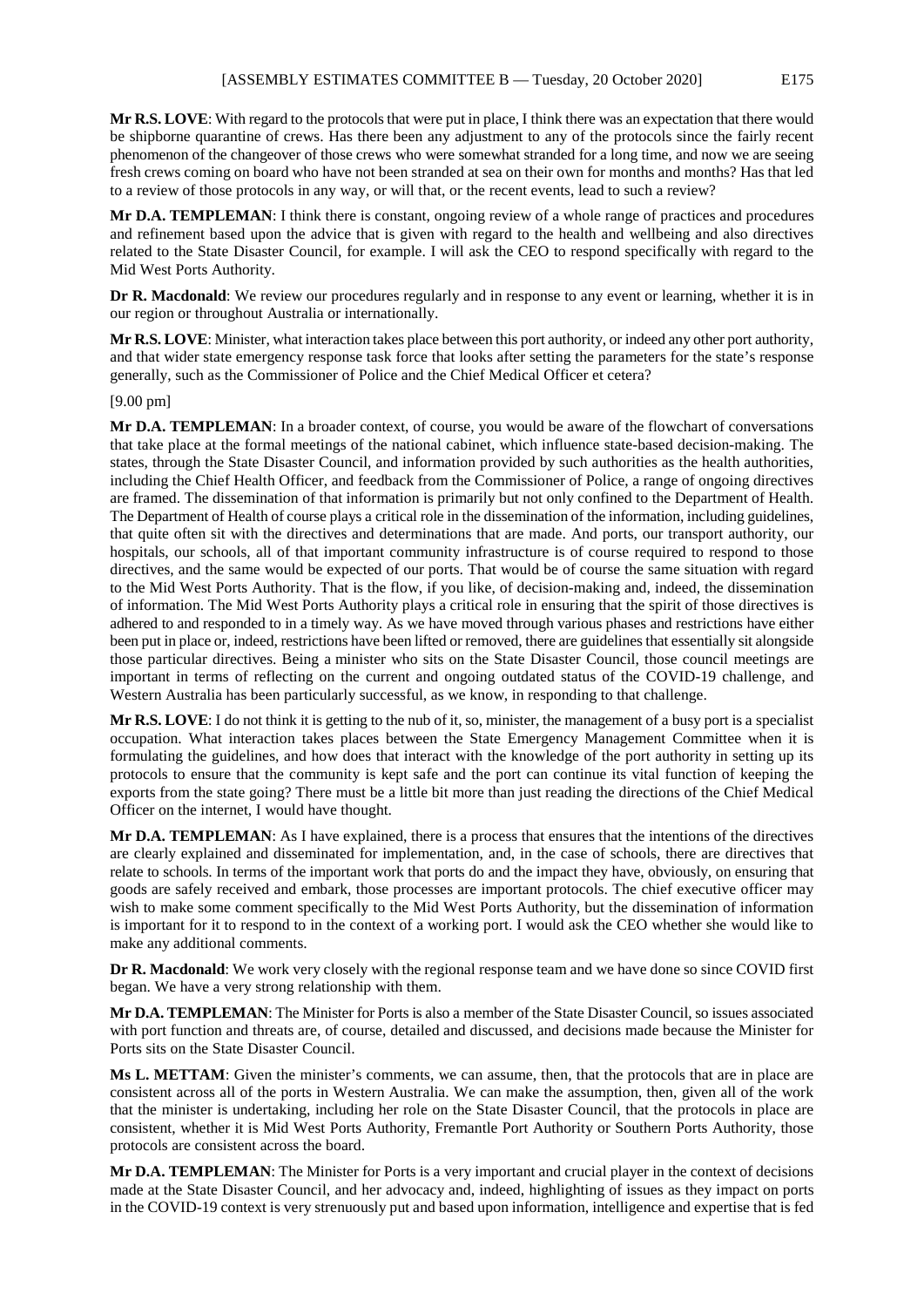### E176 [ASSEMBLY ESTIMATES COMMITTEE B — Tuesday, 20 October 2020]

to her from all of our ports, and indeed she articulates that very clearly. Let me just say this: in order to ensure that we best protect those people who work on the ports and those people who traverse through the port in terms of the work that they do, or the reasons why they are required to be there, their health and safety is certainly of the highest priority. That is one of the reasons why the Premier quite rightfully, in the last few days, articulated that we need to be very mindful that it is through various means or measures or arenas, such as our ports, that that could be a link we need to be very conscious of in terms of the potential spread of COVID-19.The protocols and procedures are constantly reviewed and revised for that very reason: to keep Western Australians safe and to keep those people who operate our ports and move through our ports safe as well.

**Mr C.J. TALLENTIRE**: Minister, my question relates to paragraph 2.1 on page 642 and projections around growth at the port of Geraldton and the very interesting issue of the wharf 4 deck slab in the replacement of the shiploader rails. I notice that there is an anticipation of growth. I do not believe that will be in grains this year. Could the minister comment on what preparations are being made for general growth in trade.

**Mr D.A. TEMPLEMAN**: I am happy to do that, and then I will ask the chief executive officer if she wishes to add to this. Obviously, the government of Western Australia sees the port of Geraldton as a very important and vital economic connection for the midwest region. It is a magnificent region of WA. I used to live in the midwest, and I am also aware of the stories that our current upper house member Hon Laurie Graham tells of his experiences, of course, as a port authority—what was he? He is a former CEO of the port authority.

To develop an understanding of the importance of the midwest region through our port of Geraldton, the port recently launched its master plan. Its master plan and development strategy is expecting considerable growth in trade over the next 18 months, especially in iron ore, silica sand and building sand. To support this, a major \$10 million commitment through a deck-strengthening project at wharf 4 is being progressed. My understanding is that will be the primary export wharf for mineral sands, talc from Three Springs—my old town that I taught at—and concentrates from Geraldton port, and shipping totalling some 1.2 million tonnes of mineral sands and concentrates in the 2018–19 period. That is worth around \$1 billion to the midwest economy; so not insignificant. Member, the works on the strengthening of wharf 4 is timely given that the original wharf was constructed in 1965, the year that I was born! So lots of issues here. The \$10 million improvement program is designed to extend the service life of that wharf by another 25 years. It is very important and it is a major commitment by the government to invest in the confidence of what that port can deliver in the future. I am sure that the CEO would like to make some very brief additional comments.

[9.10 pm]

**Dr R. Macdonald**: Berth 4 is a very strategic asset for us. It is a multi-user facility, so we have a number of proponents and a number of commodities, which the minister has just mentioned. This work really needs to be done so that we can continue doing the current trade and also increase the strength and capacity so the throughput can be increased as well.

**Mr C.J. TALLENTIRE**: Is the minister anticipating a reduction in the volume of grain going out through the port this coming harvest?

**Mr D.A. TEMPLEMAN**: I am happy for the CEO to respond to that question.

**Dr R. Macdonald**: We are actually expecting to see an increase in trade compared with last year.

**Mr C.J. TALLENTIRE**: Specific to grains?

**Dr R. Macdonald**: To grain this year. Not through berth 4, though; through berth 3.

**Mr C.J. TALLENTIRE**: My understanding is that the grain harvest is considerably down, so is Dr Macdonald saying the midwest is —

**Mr R.S. LOVE**: Not in that area.

**Mr C.J. TALLENTIRE**: Not in that area.

**Mr R.S. LOVE**: Not a bumper, but it is a pretty good year.

**Mr C.J. TALLENTIRE**: We are down to 11 million tonnes statewide, though.

**Mr R.S. LOVE**: Not in that area. It is better off than —

**The CHAIR**: All right. Let us move on. Member for Nedlands.

Mr W.R. MARMION: I have a further question on the question.

**The CHAIR**: Further to that question. We have got an interest up. Okay, let us go.

**Mr W.R. MARMION**: Yes. I am ready to come in when required!

I am interested in the design of the wharf, it being an old wharf. Is the authority taking advantage of the current deck; will it be used as the formwork for a thicker deck? That is probably the first question because there are a number that follow on this.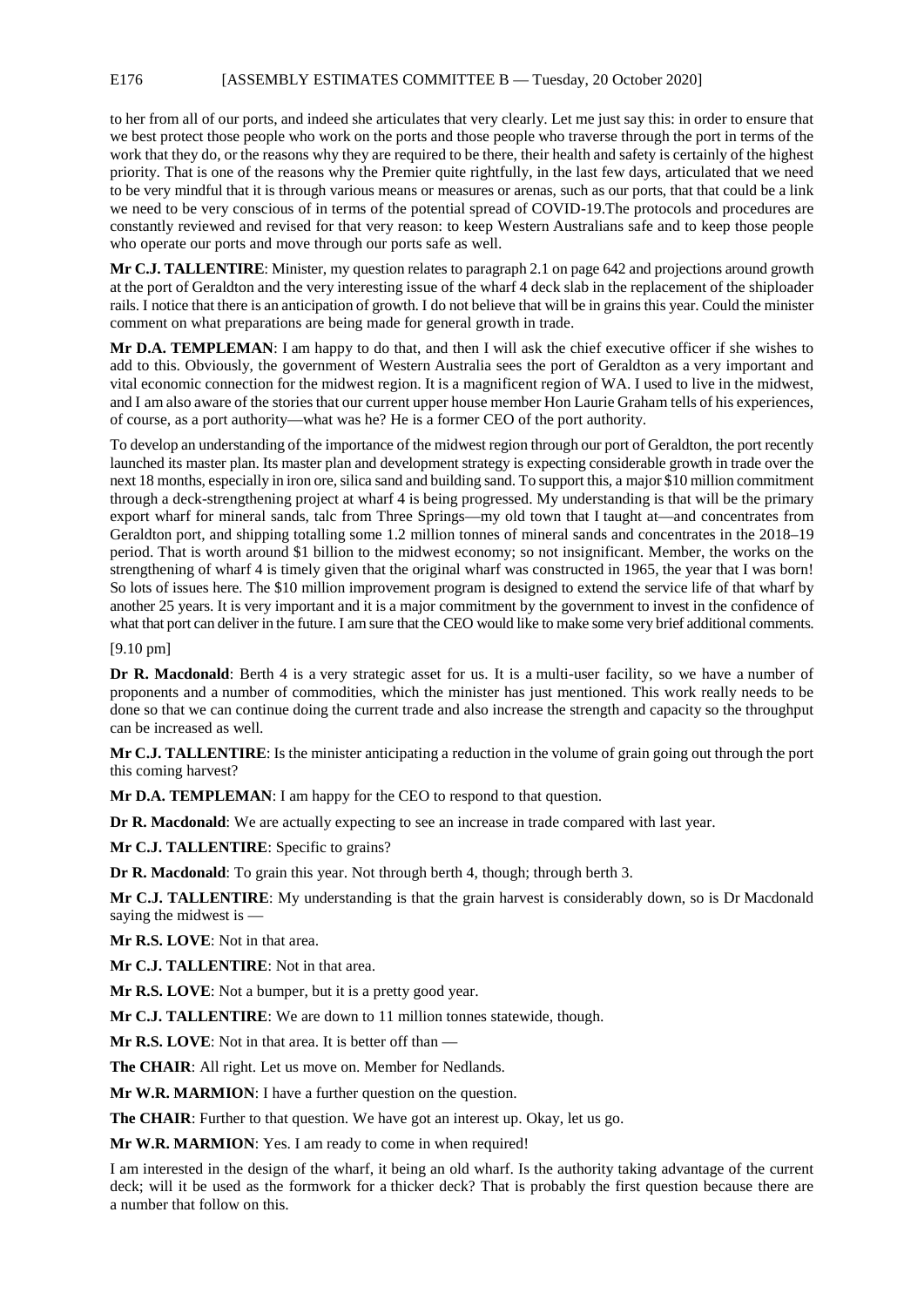**Mr D.A. TEMPLEMAN**: I am happy for the CEO to respond to the member for Nedlands' question.

**Dr R. Macdonald**: We are not putting an additional deck on top; we are actually strengthening underneath the current deck. Also, we are putting some additional topping beams on top as well.

**Mr W.R. MARMION**: Does the authority envisage extra piling being required to support the strengthened deck?

**Mr D.A. TEMPLEMAN**: I am happy for the CEO to respond.

**Dr R. Macdonald**: No additional piling.

**Mr W.R. MARMION**: Does the authority anticipate any disruption to current operations during the construction procedure?

**Dr R. Macdonald**: We are currently out to tender for the berth 4 deck strengthening and rail replacement works. We are working very closely with our customers to ensure that the impact on our customers is kept to an absolute minimum.

**Mr W.R. MARMION**: The wharf was, I think, \$10 million of the \$11.6 million that is in the WA recovery plan, which I got from the table below. A quick calculation shows that \$1.6 million to \$1.58 million is to do with the fishing boat harbour for various aspects. Will the authority receive any revenue that offsets that from the fishing boats moored at the fishing boat harbour, minister?

**Mr D.A. TEMPLEMAN**: I am happy for the chief executive officer to respond.

**Dr R. Macdonald**: We do charge a small pen fee for the actual pens themselves, but not for the facilities such as lighting, toilets and fuel bunkering.

**Mr W.R. MARMION**: In relation to the pen fee, how does that compare with the pen fees at the marina?

**Dr R. Macdonald**: It is less than the pen fees at the marina.

**Mr W.R. MARMION**: Has the port considered it probably has over many decades—moving the fishing boat people to the marina? The port would not, then, have to worry about the expenditure and those people could make use of the marina rather than the Geraldton port facilities.

**Mr D.A. TEMPLEMAN**: I am wondering where the member is going with this.

**Mr W.R. MARMION**: I think this is about as far as I can go!

**Mr D.A. TEMPLEMAN**: The member has reached the end of the leash! Chair, I am happy for the CEO to respond to that line of inquiry.

**Dr R. Macdonald**: When the marina was originally constructed, some of the smaller boats —

**Mr W.R. MARMION**: In 1990?

**Dr R. Macdonald**: Yes. Some of the smaller boats were moved; however, the dimensions of the vessels that we have in the fishing boat harbour will not fit in the marina—it is restricted to 25 metres.

**Mr R.S. LOVE**: I see there is an amount of \$9.758 million for miscellaneous works, which seems to be considerably more than previous years. I just wondered whether there is any further detail about what some of those major components of the miscellaneous works might actually be. That is still a considerable amount of money.

**Mr D.A. TEMPLEMAN**: I am very interested to know about the miscellaneous works that will cost a significant amount, so I am happy for the CEO to respond.

**Dr R. Macdonald**: Back when we did the port expansion projects, some of the beacon tops needed to be reinstated. That was approximately \$3.4 million. Some cladding of a number of our sheds need to be redone. We also have some maintenance on our roads and some other pieces of infrastructure that is in line with our normal \$5.5 million that we do annually.

**Mr R.S. LOVE**: Going back to "Miscellaneous Works", and basically the operation of the port. The minister mentioned an increase in the tonnage of mineral sands. Are any of those commodities exported in containers? Are containers something that the Mid West Ports Authority sees as an area of investment in the future?

**Mr D.A. TEMPLEMAN**: I am happy for the CEO to respond.

**Dr R. Macdonald**: We have had a number of inquiries about some smaller container trades. At the moment our facilities would not fit the larger container vessels that go to other ports, and also the draft and windage is an issue coming into port; however, some proponents are looking to do some containers out of the port. We are looking at break-bulk cargo in particular and containers for the smaller parcel size, but not a significant liner service.

**Mr R.S. LOVE**: Are there any firm plans for investment in that area in the port or a firm plan of action that has been put in train to make that happen?

**Dr R. Macdonald**: We have just delivered a master plan. We are looking at increasing trade to up to 48 million tonnes. That is basically the capacity of the port under the current footprint, and includes some break-bulk facilities to facilitate containers—small trades of containers, certainly not large volumes.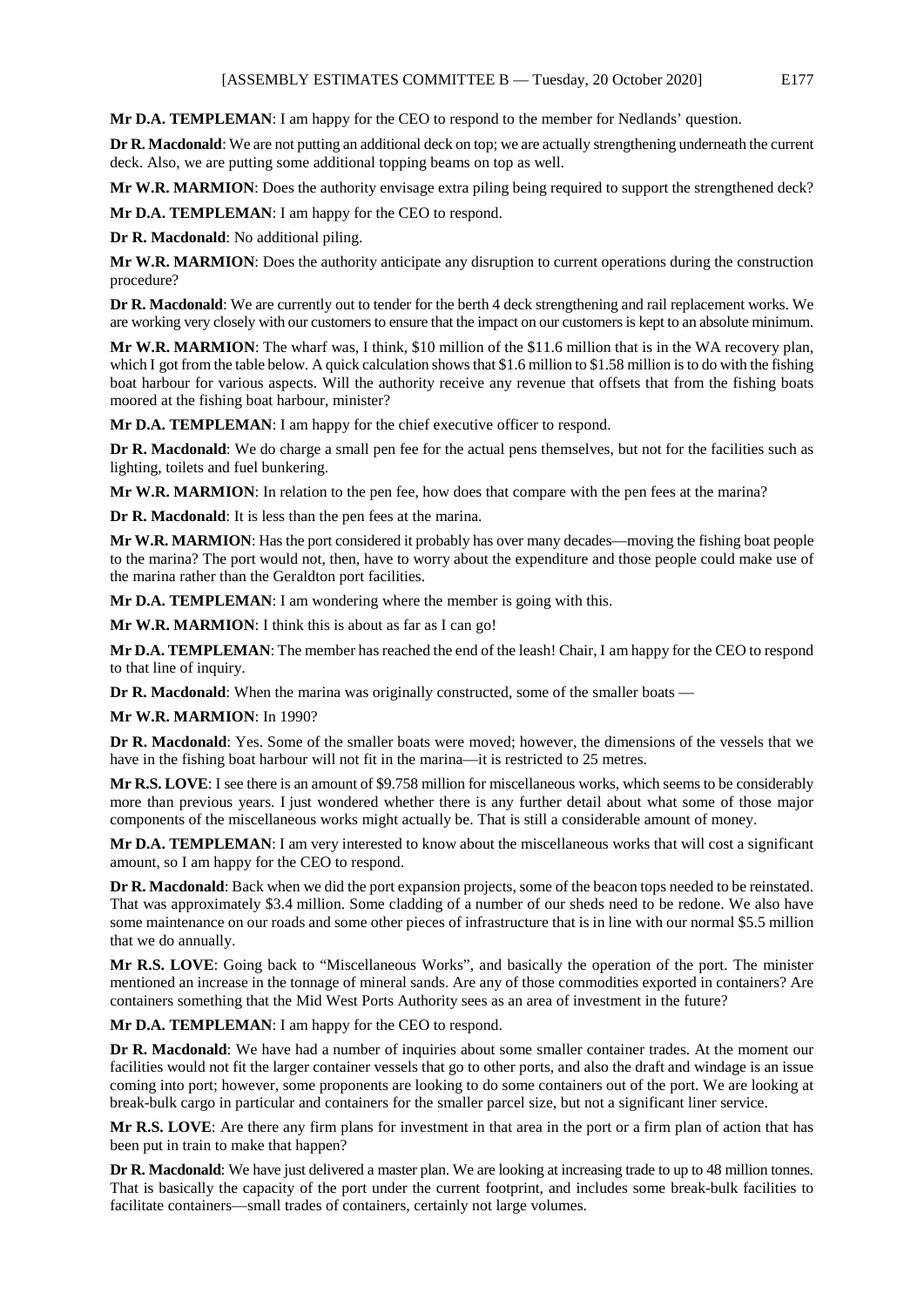## E178 [ASSEMBLY ESTIMATES COMMITTEE B — Tuesday, 20 October 2020]

**Mr R.S. LOVE**: What sort of tonnages? Give us an idea of what that actually means in small trade.

**Dr R. Macdonald**: At the moment we are looking at about 200 boxes per month.

**Ms L. METTAM**: Would that offset some of the trade that currently comes through Fremantle?

**Dr R. Macdonald**: Not significantly. It would be trade that currently either goes in rotainers or bulk.

**Mr D.A. TEMPLEMAN**: One quick question. Am I allowed to ask you a question?

**Mr R.S. LOVE**: No. You are the answerer of the questions!

**Mr D.A. TEMPLEMAN**: I am just interested in the volume of talc. Has that declined?

**The CHAIR**: General discussion! Member for Moore.

**Mr R.S. LOVE**: I refer to the paragraph headed "WA Recovery Plan—Other Initiatives" on page 642, specifically the waiver of rent and boat pen leases for small business and commercial vessels. How has that been apportioned? Is that a flat waiver? Is it a percentage of the total cost? How is the port applying that relief?

**Dr R. Macdonald**: We are not increasing the tariffs with CPI, as we proposed to do. We also applied that in line with government policy about rental relief for small businesses.

**The CHAIR:** Thank you very much. That completes the examination of the Mid West Ports Authority.

[9.20 pm]

### **Pilbara Ports Authority —**

Ms J.M. Freeman, Chair.

Mr D.A. Templeman, Minister for Local Government representing the Minister for Ports.

Mr R. Johnston, Chief Executive Officer.

Mr N. Sarandopoulos, Acting Chief Executive Officer.

Mr C. Thurley, Chief of Staff, Minister for Ports.

Mr G. Hamley, Chief of Staff, Minister for Local Government.

[Witnesses introduced.]

**The CHAIR**: Member for Vasse.

**Ms L. METTAM**: I refer to the figure \$109.5 million next to the line item "Election Commitment—Port of Port Hedland—Spoilbank Marina" on page 643 of budget paper 2. Has the cost of this project blown out at all?

**Mr D.A. TEMPLEMAN**: The Port Hedland Spoilbank Marina concept was first released in October 2018 and it is overseen by the marina task force. Its key stakeholders include the Town of Port Hedland, the, Pilbara Ports Authority, the Pilbara Development Commission and the department. The budget capital cost for the project was set at \$121.5 million in an Expenditure Review Committee determination on 8 May 2020, and it comprises contributions from the state of \$71.61 million, the Town of Port Hedland of \$37.48 million and BHP of \$12.4 million. On 12 June, the Minister for Ports hosted a local contractors' forum in Port Hedland, and a Pilbara business register was subsequently launched with regard to inputs to the project. The current situation is that the environmental approval process under the commonwealth Environment Protection and Biodiversity Conservation Act is continuing and final approvals are expected in December of this year. Stage 1 of the marina development consists of access roads to the site, which are planned to be constructed by Main Roads WA on behalf of the Department of Transport in November this year. Stage 2 consists of breakwaters, revetments, earthworks, dredging and landscaping, with works expected to start in early 2021. On 31 August this year, the PPA issued a tender for the earthworks component of stage 2 via the Tenders WA website. There was strong interest in the tender, with 68 companies downloading the tender, and a number of them attending tender briefings, and nine companies attended the optional on-site visit. Tenders closed on 12 October this year, a number of days ago, and the next tender to be advertised is for the dredging works, which will commence in May 2021. As the member is aware, the project has a long history, and there have been some changes to the scope of the project over time. I will ask the CEO if he wishes to make any further comment about the current budget, but I see that the capital expenditure cost is \$121.5 million. I stand to be corrected, and I am very happy for the CEO to make any additional comments he wishes to make.

**Mr R. Johnston**: No, I have got no other comments.

**Mr D.A. TEMPLEMAN**: It was not bad, was it? It was pretty good!

**Ms L. METTAM**: There was \$85 million allocated in the 2018–19 budget, and I understand an additional \$15 million was allocated for operational costs. Has the Town of Port Hedland increased its investment of \$24 million or has there been additional state money?

**Mr R. Johnston**: As per the note, the town is —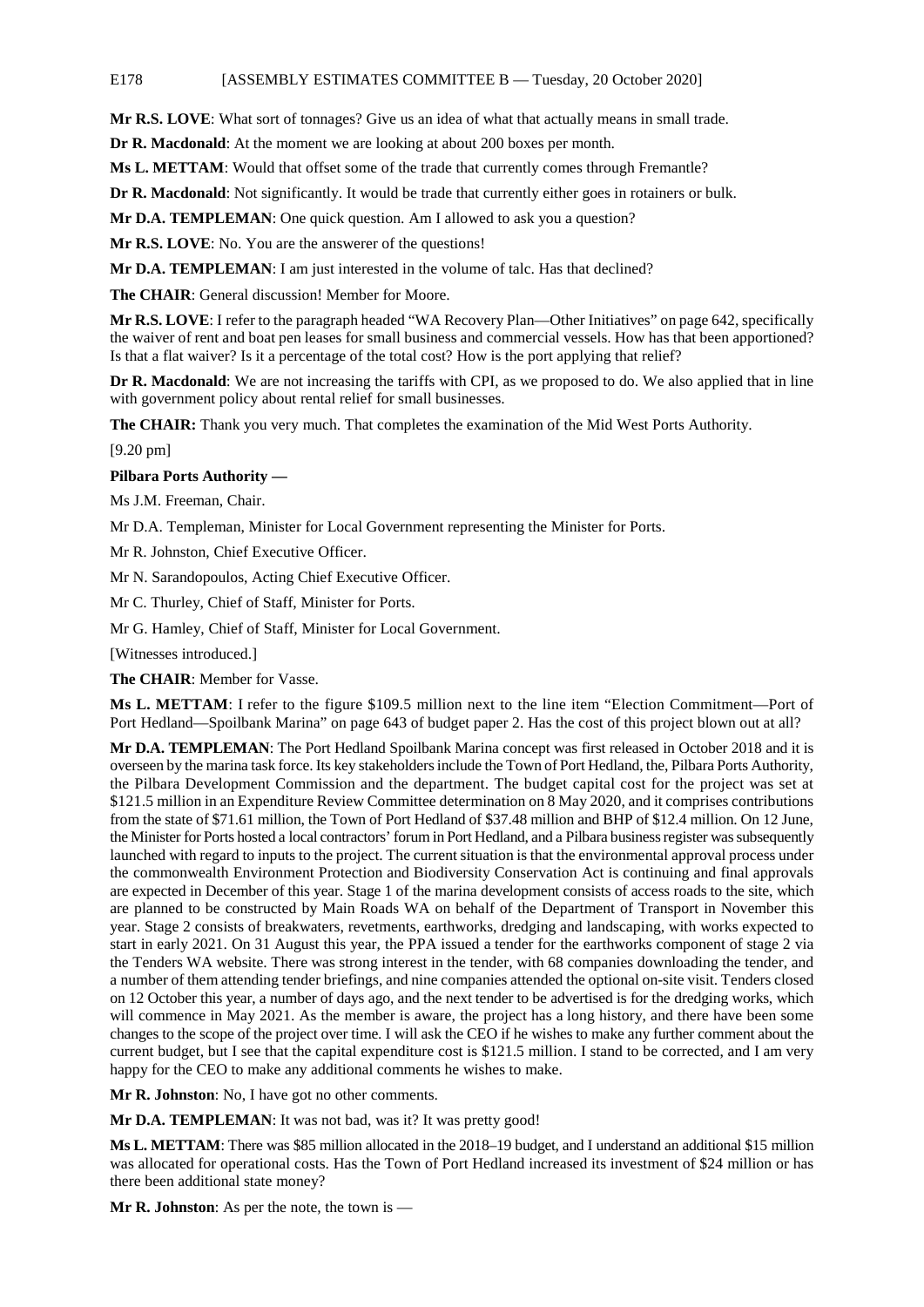**The CHAIR**: Through the minister.

**Mr D.A. TEMPLEMAN**: Sorry, yes. Mr Johnston, yes.

**Mr R. Johnston**: The town's current contribution is \$37.8 million.

**Ms L. METTAM**: Okay. So that is more than what they had originally agreed to. Minister, is that different?

**Mr D.A. TEMPLEMAN**: I am not aware if there is a difference in the amounts to the original concept of the project, and I am not sure whether the CEO has the information to that. Look, to the best of my knowledge, it is the same as when the project was put out in October 2020. So, you really want to know what the Town of Port Hedland's contribution was historically, and is it the same figure that has been quoted to you at \$37.48 million.

### **Ms L. METTAM**: Correct.

**Mr D.A. TEMPLEMAN**: Look, I am happy to clarify that via an answer via supplementary information.

**The CHAIR**: Minister, can you again just clearly say what you are giving as supplementary information?

**Mr D.A. TEMPLEMAN**: We will provide information as to the Town of Port Hedland's contributions to the Port Hedland Spoilbank Marina project in historic and current context.

**Ms L. METTAM**: Okay, and that is for the state government contributions as well as Port Hedland?

**Mr D.A. TEMPLEMAN**: You want those as well?

**The CHAIR**: Okay. Let us just keep it simple and, in this instance, B10 is about the Town of Port Hedland. Will you give the additional supplementary information?

[*Supplementary Information No B10.*]

**Mr D.A. TEMPLEMAN**: I do not have a problem doing that.

**The CHAIR**: All right. Let us just make that B11, so then we are really clear. What is B11, minister?

**Mr D.A. TEMPLEMAN**: So B11 will be the historic and current commitment to the project from the state.

#### **Ms L. METTAM**: Okay.

#### **The CHAIR**: Thank you.

[*Supplementary Information No B11.*]

**Mr W.R. MARMION**: I assume that the capital mentioned in the table in page 643 for the Spoilbank Marina is for the actual construction and that expenditure on design has already been incurred in previous years. I guess that is my first question.

**Mr D.A. TEMPLEMAN**: The project's transition to the port predates that answer. I might seek some advice. My advice, member, is that planning costs preceded this. This is the capital budget for the actual project.

**Mr W.R. MARMION**: Yes, I understand that now. Further question.

**The CHAIR**: Further question, member for Nedlands.

**Mr W.R. MARMION**: Does that mean the ownership has now passed to the port? In other words, its operation will be the responsibility of the Pilbara Ports Authority?

#### **The CHAIR**: Minister.

**Mr D.A. TEMPLEMAN**: Yes, the responsibility, effectively, of the project was transferred to the authority of the port in July this year.

**The CHAIR**: Further question.

[9.30 pm]

**Mr W.R. MARMION**: As the minister knows, this has been on the table for a long time. One of the issues in relation to the spoilbank is that it moves, and so the design is very important. If someone, whether it be another government department or not, is then passing the responsibility on to the Pilbara Ports Authority, I am just wondering whether the Pilbara Ports Authority is comfortable with the design and indeed the sedimentary studies that might have been undertaken by an engineering coastal marine expert in terms of the stability of the spoilbank under the new design.

**Mr D.A. TEMPLEMAN**: I am sure the port is confident of both its capacity to oversee the delivery of the project, and, as has been highlighted, a number of tenders impacting on the ultimate design have or are about to be let, including dredging works et cetera. I am confident that the design is robust and accounts for the unique challenges of the landscape in which that port will be delivered to.

**Mr W.R. MARMION**: Further to that.

**The CHAIR**: Further question to that, member for Nedlands.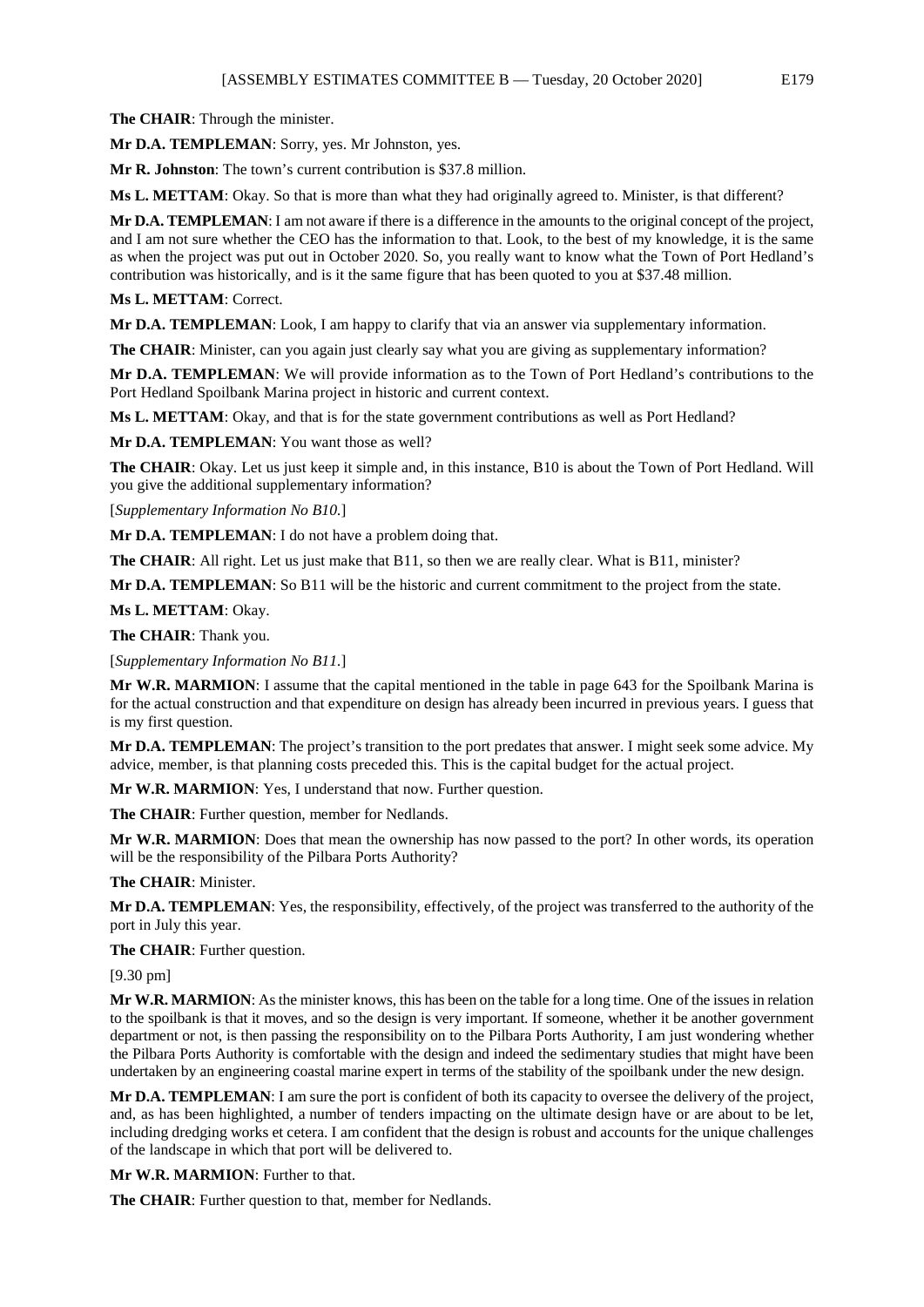### E180 [ASSEMBLY ESTIMATES COMMITTEE B — Tuesday, 20 October 2020]

**Mr W.R. MARMION**: In relation to the operations of the actual facility will the entire facility be owned and then sublet out and revenue generated by the Pilbara Ports Authority or will some aspects of the infrastructure be the responsibility of the town or private boat clubs?

**Mr D.A. TEMPLEMAN**: I am happy for the CEO to respond.

**The CHAIR**: Mr Johnston.

**Mr R. Johnston**: Pilbara Ports will build, own and operate the facility. Obviously the town has a responsibility for maintaining landside, car parks, gardens and so on.

**Mr W.R. MARMION**: Has the Pilbara Ports Authority got some idea what sort of revenue it might generate through annual pen fees of the marina?

**The CHAIR**: Minister, Mr Johnston?

**Mr D.A. TEMPLEMAN**: I am happy for the CEO to respond if he is able to.

**Mr R. Johnston**: We would have to get back to you on that.

**Mr W.R. MARMION**: Can I get supplementary advice?

**Mr D.A. TEMPLEMAN**: The information you are seeking is not available currently tonight, but I am happy for the information to be provided via supplementary information; that is, the number of pens and pen fee revenues expected from the completed project. It will be provided.

[*Supplementary Information No B12.*]

**The CHAIR**: Any other questions? Member for Vasse.

**Ms L. METTAM**: I refer to page 233, budget paper No 3, under "Asset Investment Program", and I ask: where is the buyback scheme at in relation to Port Hedland that was announced 12 months ago? I note that the Minister for Ports announced that the purpose of the buyback scheme was to establish a marine industrial zone. When do you anticipate this being established and at what cost?

**Mr D.A. TEMPLEMAN**: The current situation with the Port Hedland west end improvement scheme that the member is referring to, which was advertised for public comment on 31 July this year, was approved by the Minister for Planning and was gazetted in September 2020. In June this year the government announced in-principle approval for the voluntary buyback scheme be available to owners of residential dwellings located within the improvement scheme. The PPA is progressing with the preparatory work required to initiate the scheme.

A communications engagement framework to support interagency coordination of the various government responses to Port Hedland matters, including the scheme, has been developed. A separate stakeholder communications plan is being finalised and will be key to effectively implementing the scheme. The success of the scheme is expected to assist with the revitalisation of the west end, and feature commercial and educational land uses connected to the maritime industry, and a proposed maritime precinct designed to increased visitation and other economic activity and benefits that will benefit the town of Port Hedland and the state.

Land uses are being considered in cleared development for new commercial offices, facilities, industrial and commercial tourism opportunities, short-stay accommodation, education and training facilities. The scheme involves an arrangement under which DevelopmentWA may be required to develop a new estate in the east of Port Hedland for departing west end residents combine, should they wish to remain in the area. Obviously, there are some issues that continue to be worked through, but essentially the scheme will give eligible residents the option to achieve a 35 per cent premium on the value of their property—that was as at August 2019—and indexed should they wish to sell and move to another location in Port Hedland or elsewhere.

The costs of the scheme will be met in full by the industry via a port charge levied on shipping companies exporting iron ore, and the scheme will provide opportunities for a redevelopment of the west end under the improvement scheme seeking to revitalise the area. Later this month, October, our residents will be formally invited by the PPA subsidiary company being set up to run the scheme to lodge their expressions of interest, and that would be subject to the Treasurer's concurrence.

**The CHAIR**: Further question, member for Vasse.

**Ms L. METTAM**: So when do you anticipate this industrial zone to be in place and what is the overall cost that we are looking at?

**Mr D.A. TEMPLEMAN**: I have outlined in that explanation the current and immediate milestones, if you like, as residents will be formally invited by the subsidiary company to lodge their expressions of interest. That is obviously an important milestone for later this month. Progressing of the scheme will continue into 2021. I am not sure whether the CEO wishes to add any further to that explanation.

**Mr R. Johnston**: That is correct; it is to lodge expressions of interest later this month.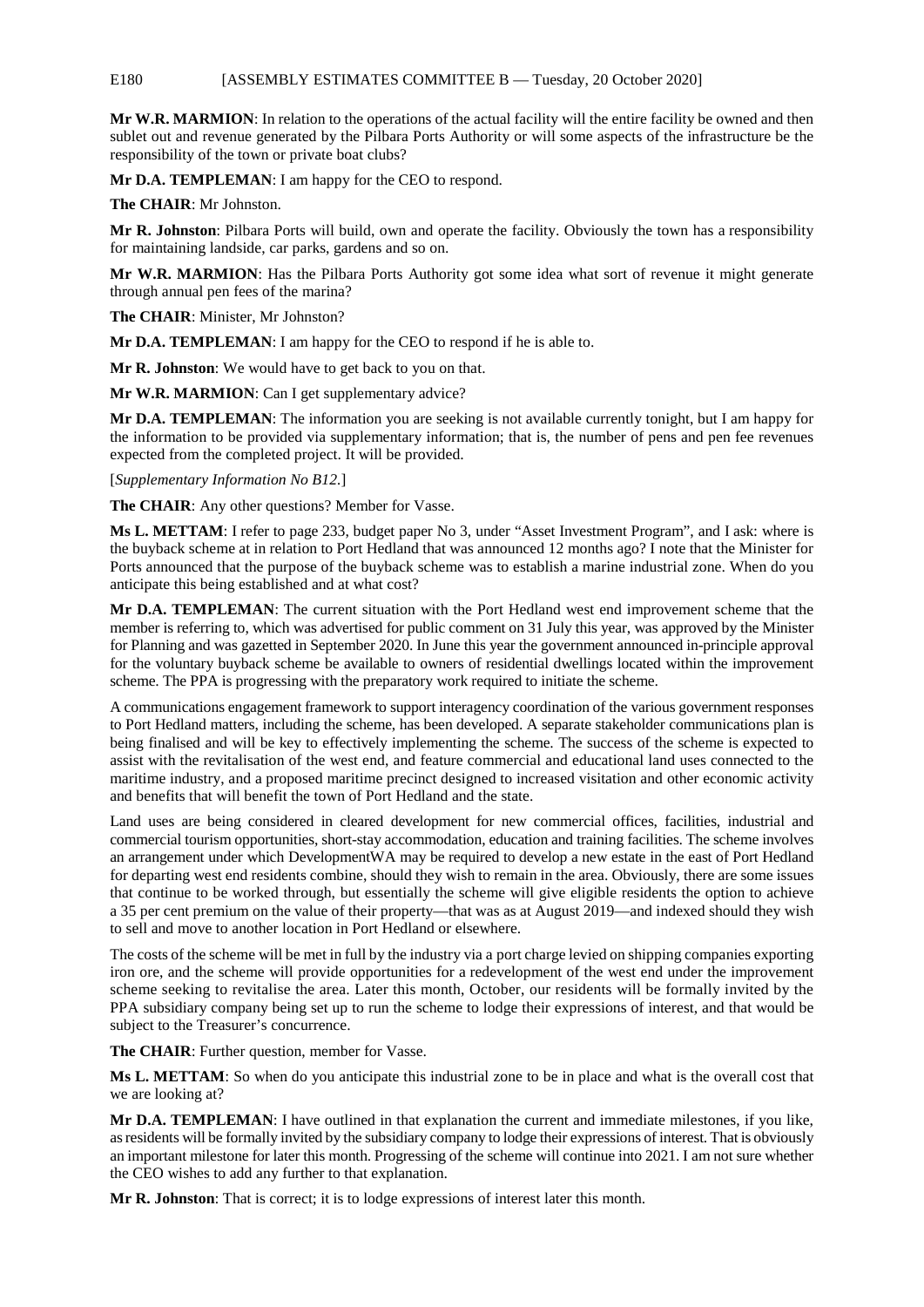**The CHAIR**: Further, member for Vasse.

**Ms L. METTAM**: Further to the comment you made before, are you anticipating that the conclusion of this process will happen next year?

**Mr D.A. TEMPLEMAN**: The process will continue into next year.

**Ms L. METTAM**: Into next year?

**Mr D.A. TEMPLEMAN**: Because we have expressions of interest that are going to be received within this month and then we will have assessments and other issues that will be associated with those, I would expect, but I am happy to be corrected, that the scheme's process will continue into next year. It is a three-year period. So, from additional information, three years is the scheme's window.

**Ms L. METTAM**: Okay.

**The CHAIR**: Further question to this.

**Ms L. METTAM**: Is there an anticipated cost to industry and government?

**The CHAIR**: Minister.

**Mr D.A. TEMPLEMAN**: I will check. I cannot give you a definitive figure because, of course, the ultimate figure will depend upon the ultimate take-up. But given that there is the formula, if you like, and the number of landowners, it could be several hundred million dollars?

**Ms L. METTAM**: Hundreds of millions?

**Mr D.A. TEMPLEMAN**: Hundreds of millions—there you are.

**Ms L. METTAM**: Okay.

**Mr D.A. TEMPLEMAN**: Again, that is a figure that cannot be substantiated until we have seen what the take-up is like, and that will become clearer once the expression of interest process has opened and ultimately closed.

**The CHAIR:** Further question on this?

**Ms L. METTAM**: Minister, when will the Love report in its entirety be made publicly available?

[9.40 pm]

**Mr D.A. TEMPLEMAN**: The Love report formed the basis of cabinet submissions, so it is cabinet-in-confidence.

**The CHAIR**: Member for Morley.

**Ms A. SANDERSON**: Minister, I refer to page 644 of budget paper No 2 under "New Works". Are you able to outline what measures are being taken to ensure the port of Port Hedland or Pilbara Ports Authority can continue to support ongoing growth in WA exports?

**Mr D.A. TEMPLEMAN**: Yes, I am happy to respond. Thank you for the question. Everyone in this room understands the importance of the port of Port Hedland and the impact and reputation it has in terms of trade, and indeed when you think of the volumes and the economic wealth that is generated through that port and that region, it is remarkable. The iron ore exports through Pilbara ports have generated a staggering \$120 billion in earnings, which is a really unbelievable figure, with over 770 million tonnes exported from the ports of Port Hedland, Dampier and Ashburton—again the vast majority being iron ore exports.

Last financial year's Pilbara port export tonnage was 20 million tonnes more than the previous, so a three per cent increase, and Port Hedland, of course, is our busiest port. In June this year, a record monthly figure of 52.4 million tonnes was exported, so it was a record month for them. All Pilbara ports, however, are susceptible to operational interruptions, including cyclones, which in recent times have caused significant damage to port assets including revetment walls which support some of the berths and on one of the tug havens. To address this threat to safe operations of the port and the vital export trade, an urgent program of works has been commissioned to rebuild the walls, with a total cost of \$71.2 million. That is a very important investment to shore up those assets. These works will be completed over the course of the calendar year 2021 and will provide operational security for shipping, towage, vessels, and again assist in reducing the risk of significant weather damage. The projects will also have a high labour content.

These are important measures to shore up the capability and capacity of the port. On an aside, it is one of the reasons why, for example, I see that it is critical the Town of Port Hedland is a highly efficient, highly governed local government, because it is part of the powerhouse of our economy and an important stakeholder in the prosperity of not only the town of Port Hedland, but of course the nation, and our state economy.

**The CHAIR**: Member for Nedlands.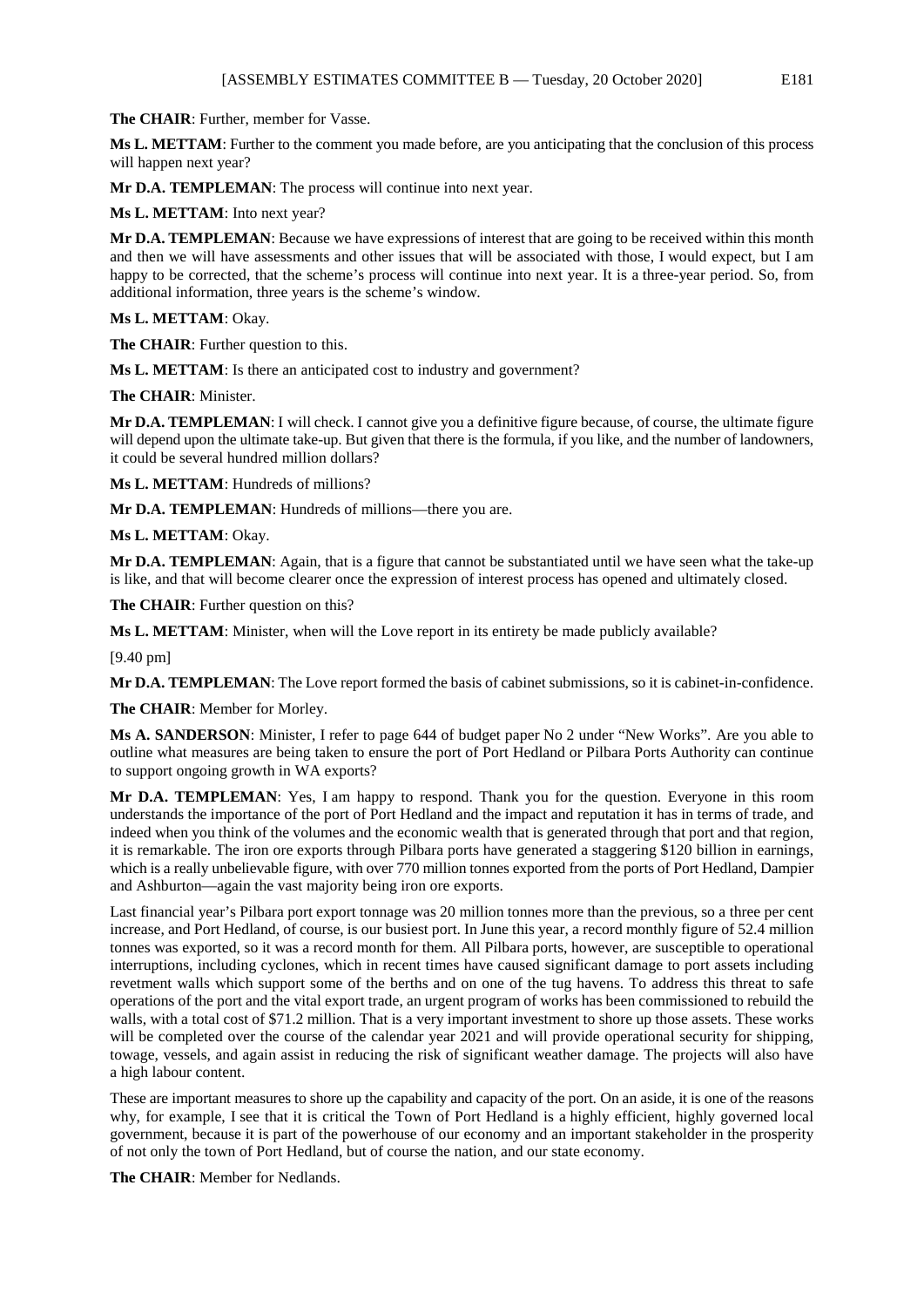## E182 [ASSEMBLY ESTIMATES COMMITTEE B — Tuesday, 20 October 2020]

**Mr W.R. MARMION**: Thank you, Chair. My question relates to the port channel and the channel risk optimisation project that was completed in June this year—a \$121 million project. Firstly, I would like to know what that entailed. In particular, I know that the efficiency of the port relies on the very good management of the ships coming in and out. I want to know, firstly, what is the limitation on movements following that optimisation project, and what did it include?

## **The CHAIR**: Minister?

**Mr D.A. TEMPLEMAN**: I am happy for the CEO to respond.

**Mr R. Johnston**: It is a complex project. The channel is unidirectional, so we convoy ships out in convoys of six and seven. If a vessel in the front end or in the middle of that convoy has an engine slowdown, the following ships have nowhere to go; they cannot get past. So we identified two safety areas where we needed to dredge deep enough for a fully laden ore carrier to be pushed off to one side and still survive at low tide without sitting on the ocean floor. Those two safety areas were dredged to the relevant depth. Over the years we have seen from 10 per cent of the fleet in 2008 being over 200 000 tonnes to something like 43 per cent of it today being over 200 000 tonnes, and importantly something like about 15 per cent being over 250 000 tonnes, and vessels now typically up to 325 metres long. So that needed to be done.

The other issue that you have is that across the top of that channel, again needing to secure a certain depth to get a consistency. If you have a high spot, that actually determines your draft, not the lower spot in the channel. At the end of the channel, there was a number of high spots. The channel is 22 nautical miles long. It takes two and a half hours to transit from home point to the end, so you load your vessel to make sure it transits the high spots at the end of the channel. By moving those high spots at the end of the channel, we were able to deeper draft load the vessels at the beginning.

Over the course of the period of this particular program of works and on the survey that we have been able to do, we have been able to create 71 centimetres more depth overall in the channel, and typically vessels are going out with 10 000 to 12 000 tonnes more per vessel than what they did prior to the commencement of those works. That equates to something like 30 million tonnes a year of free tonnage.

### **The CHAIR:** Further question on that?

**Mr W.R. MARMION**: Yes, on the channel. One of the risks to Western Australia, and indeed Australia, is if the channel gets blocked. Let us say a ship went sideways and blocked the whole channel. I know another channel will cost a lot, and the minister might be able to comment on that, so there are two questions. One is: if you had had another channel to minimise that risk, what would be the cost and what sort of percentage increase could you get in movements with two channels? Have you done that work, minister?

## **The CHAIR**: Minister?

**Mr D.A. TEMPLEMAN**: I am happy for the CEO to make comment as to whether that work has been done.

**Mr R. Johnston**: No, there has not been a cost of working out the cost of the 22 nautical mile channel. In any event, you would not be able to achieve that throughout because you have got a hung point, which is a constricted point which cannot be increased. Instead, we have a significant range of risk mitigations. One of them is pilotage. Our pilots are some of the few certified pilots in the world where we have ISPO certification and a training regime, so we have very rare professional marine pilots. We have assessed and done a lot of studies on towage, so we are the only port in the world that has four of the biggest tugs that you can get hosting those vessels both in and out. We have done a lot of other assessment work in and around that. We have also had those risk assessments audited and found to be best practice.

## **The CHAIR**: Any other questions, member for Vasse?

**Ms L. METTAM**: I have a question. I refer to budget paper No 3, page 238, under the heading, "General Government Revenue from Public Corporations". It is a question for the minister about all of the ports, but I do point to Pilbara Ports Authority specifically as well, where we have seen a significant increase in the dividends to government this year, from 2019–20 to 2020–21. Fremantle Port Authority, for example, goes from \$12 million to \$57 million, Mid West Ports Authority from \$4 million to \$22 million, and Pilbara Ports Authority from \$30 million in dividends to \$190 million. I would just like the minister to explain the reason for this significant growth in dividends for 2020–21.

## [9.50 pm]

## **The CHAIR**: Minister.

**Mr D.A. TEMPLEMAN**: Yes, I am happy to make some comment on that question. Thank you, member for Vasse. The interim dividend policy was introduced by the previous government in 2014–15, and the current policy is for any interim dividend to be paid at 75 per cent of the estimated full-year dividend. Port authorities have been requested to make interim dividend recommendations and pay interim dividends since 2014–15, other than in 2016–17 and 2019–20. The current situation is, of course, that following discussion with the Treasurer and the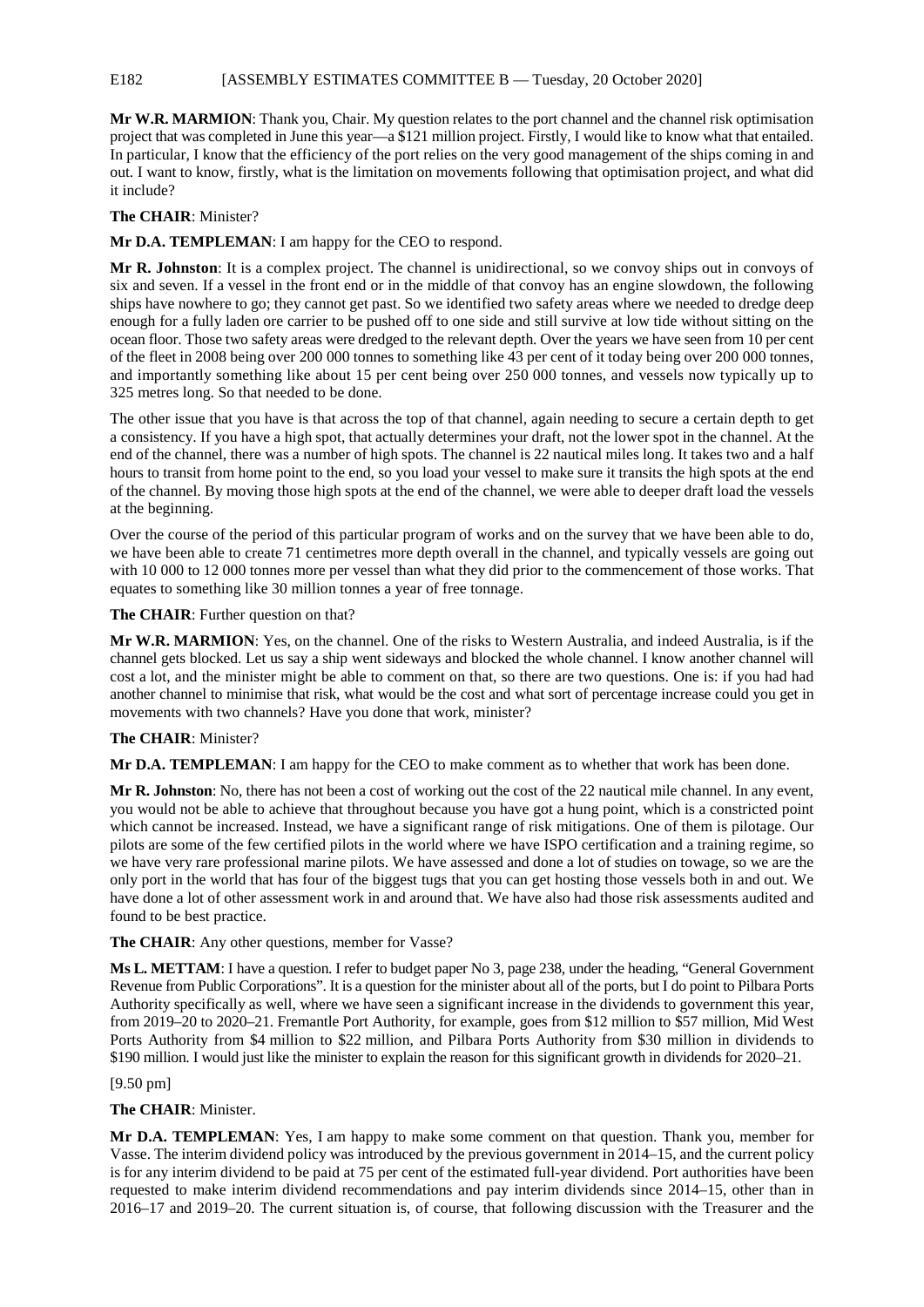Under Treasurer, the McGowan government did not request an interim dividend payment in 2016–17. However, it reviewed and raised the dividend payment ratios starting from 2016–17. The government did not request an interim dividend payment in 2019–20 to provide port authorities with sufficient cash flow to deal with COVID-19-related needs. The impacts of the deferral of the interim dividend amounts are, of course, important considerations. I hope that explains the current situation and also the reason for the most recent decision by government to not request an interim dividend payment in the 2019–20 budget year.

**The CHAIR**: Member for Vasse and member for Moore, can I just point out you have got eight more minutes and you have got two more ports. No more questions?

**Ms L. METTAM**: I will ask a further question. Just to clarify: this is not an effort just to manipulate the budget to make the government's bottom line look better?

**The CHAIR**: Minister.

**Mr D.A. TEMPLEMAN**: Of course not!

**The CHAIR**: No more questions? No. You do not want to see any of the other ports, member?

**Ms L. METTAM**: We could see the —

**The CHAIR**: All right. Let us just call this one. This completes the examination of the Pilbara Ports Authority. Thank you very much.

## **Kimberley Ports Authority —**

Ms J.M. Freeman, Chair.

Mr D.A. Templeman, Minister for Local Government representing the Minister for Ports.

Mr C. Faulkner, Chief Executive Officer.

Mr C. Thurley, Chief of Staff, Minister for Ports.

Mr G. Hamley, Chief of Staff, Minister for Local Government.

[Witnesses introduced.]

**The CHAIR**: Who has a question? Member for Vasse?

**Ms L. METTAM**: I refer to budget paper No 2, volume 2, page 641. I am referring to the private jetty proposal. Given that Broome port has run at a loss for subsequent years and the state government supports the new private jetty proposal in Broome, named the Kimberley marine support base, what measures are being put in place to support the existing facility into the future?

## **The CHAIR**: Minister.

**Mr D.A. TEMPLEMAN**: I note the time. Yes, the government, of course, is committed to the Kimberley marine support base project, and I understand there has been an agreement on the location of the facility and also the wharf neck landside access area, which have been committed to. The selection of a facility operator is progressing and a decision is expected before the end of 2020. The KPA received a proposal for the construction of a Kimberley marine offloading facility encompassing an offshore floating pontoon wharf linked by a causeway to land-based staging post. The development will provide a material loading and offloading facility designed to cater for heavy lifting and roll-on, roll-off cargo. The development is expected to be complementary to the existing operations of the port and the proponent is progressing matters relating to environmental approvals, final design, commissioning plans and securing financial flows. In terms of the financial position of Kimberley Port Authority, I am happy to have the CEO make comment on that aspect of the question.

## **The CHAIR**: Mr Faulkner.

**Mr C. Faulkner**: Yes. As you can see in the budget papers, we are investing in the existing wharf; in particular, electrical upgrades and also protective coating to the substructure and the underdeck trolley system. Our focus at the moment is to ensure that our jetty continues as is for a number of years.

**The CHAIR**: Member for Moore.

**Mr R.S. LOVE**: I must admit I am not particularly familiar with the Kimberley Port Authority, but could the minister just outline please—this talks about Broome a lot—what ports the Minister for Ports is responsible for?

**The CHAIR**: Through the Minister.

**Mr D.A. TEMPLEMAN**: Broome would be in there, and Wyndham: is that correct?

**Mr R.S. LOVE**: Not yet.

**Mr D.A. TEMPLEMAN**: Not yet. I will get the CEO to clarify that.